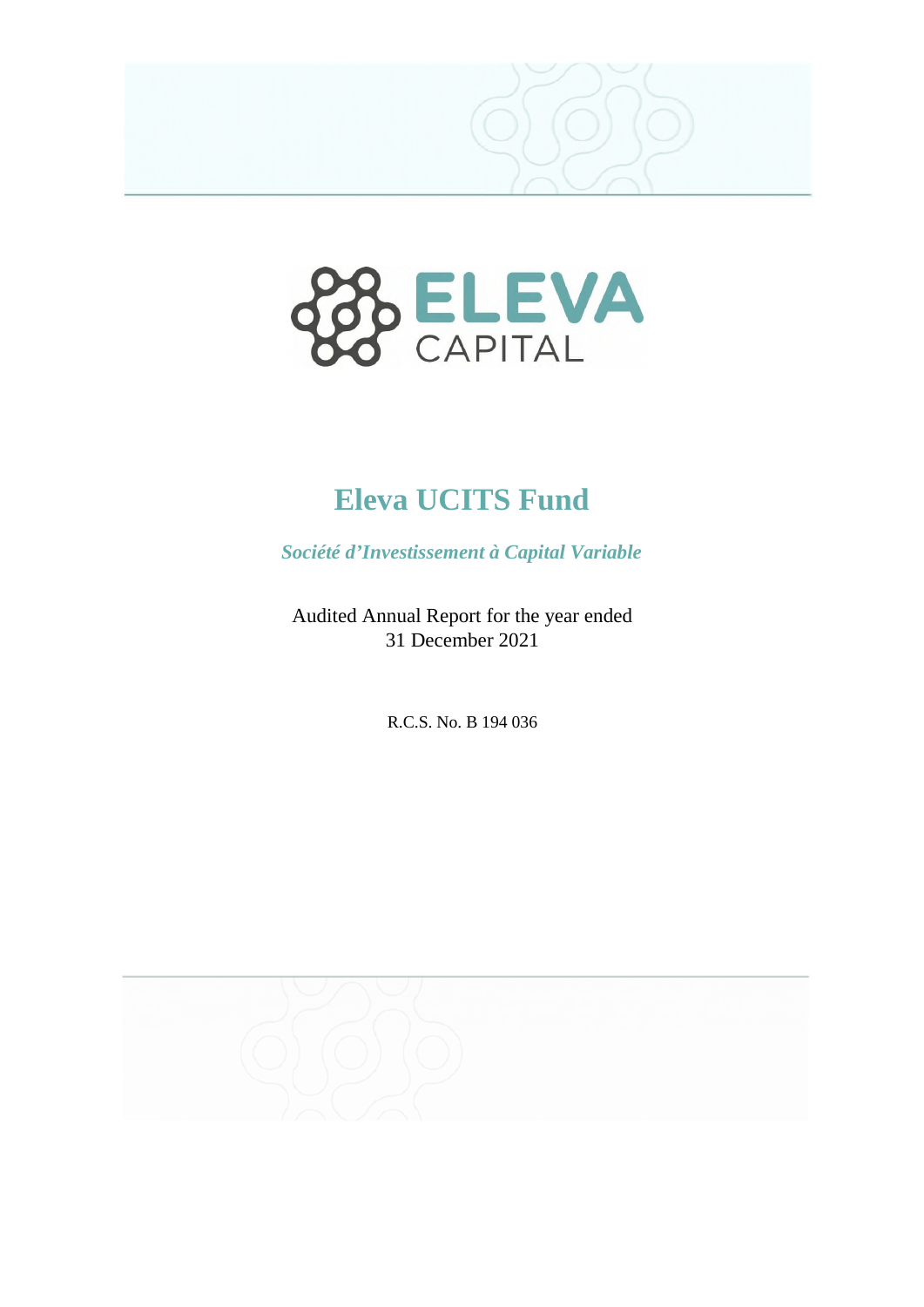

## **TABLE OF CONTENTS** Page **P**

| Management and Administration                                       | 3              |
|---------------------------------------------------------------------|----------------|
| <b>Management Report</b>                                            | $\overline{4}$ |
| <b>Audit Report</b>                                                 | 8              |
| Schedule of Investments - Eleva European Selection Fund             | 11             |
| Schedule of Investments - Eleva Absolute Return Europe Fund         | 14             |
| Schedule of Investments - Eleva Euroland Selection Fund             | 18             |
| Schedule of Investments - Eleva Leaders Small & Mid-Cap Europe Fund | 20             |
| Schedule of Investments - Eleva Sustainable Impact Europe Fund      | 23             |
| Schedule of Investments - Eleva Euro Bonds Strategies Fund          | 25             |
| Schedule of Investments - Eleva Global Bonds Opportunities Fund     | 28             |
| Statement of Derivatives as at 31 December 2021                     | 31             |
| <b>Statement of Net Assets</b>                                      | 38             |
| Statement of Operations and Changes in Net Assets                   | 41             |
| <b>Statistical Information</b>                                      | 47             |
| <b>Shares Outstanding</b>                                           | 47             |
| <b>Total Net Assets</b>                                             | 50             |
| Net Asset Value per Share                                           | 53             |
| Notes to the Financial Statements                                   | 56             |
| Appendix (unaudited)                                                | 77             |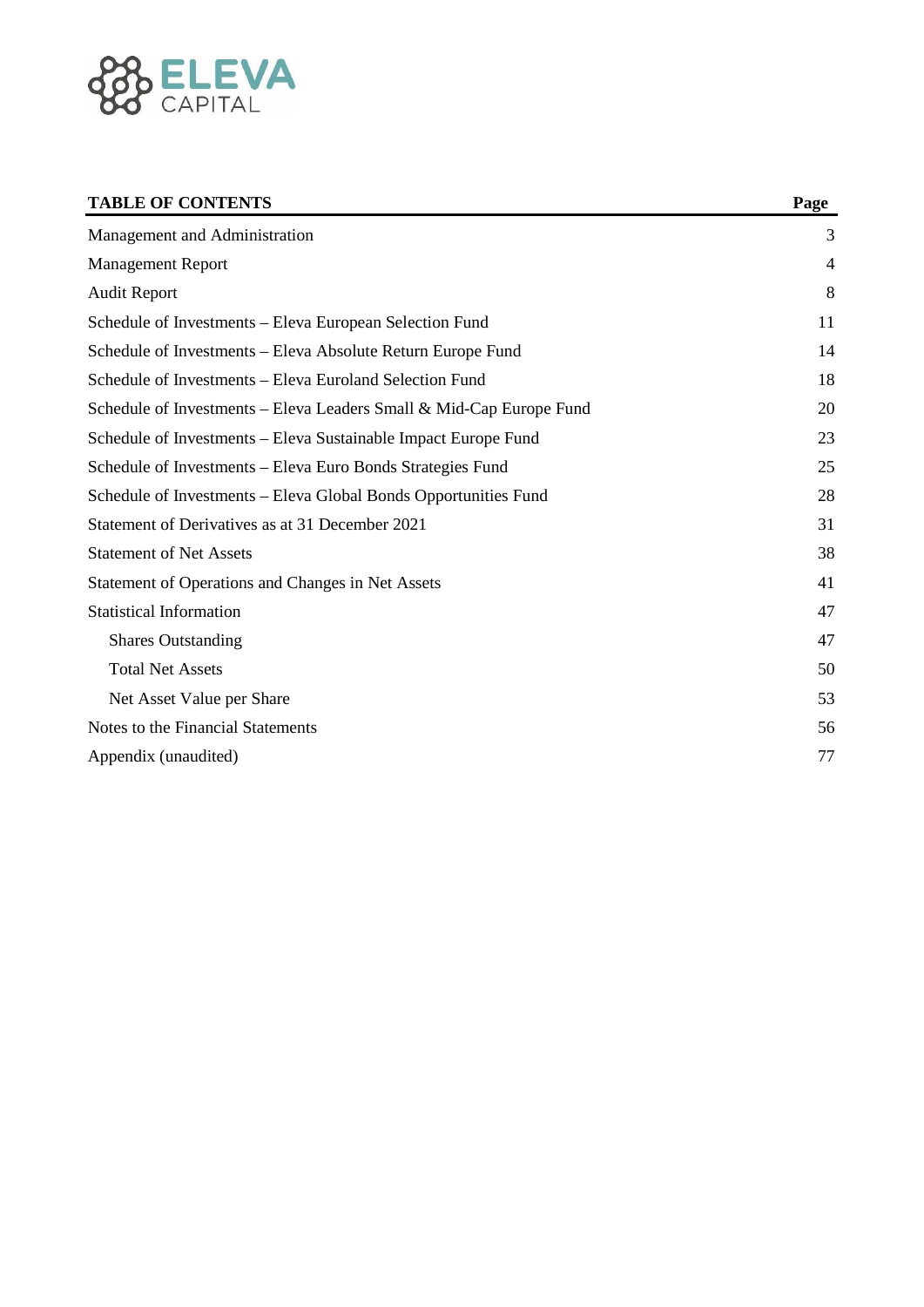Société d'Investissement à Capital Variable

#### **Management and Administration**

#### **Management Company Board of Directors**

Eleva Capital S.A.S. 32, rue de Monceau **Sophie Mosnier**  France

16, boulevard d'Avranches L-1160 Luxembourg **Aglae Touchard-Le Drian** 

#### **Investment Manager and Global Distributor Armand Suchet d'Albufera**

France

#### **Depositary, Central Administration Agent, Corporate Agent, Domiciliary Agent and Paying Agent**

HSBC Continental Europe, Luxembourg 16, boulevard d'Avranches L-1160 Luxembourg Grand Duchy of Luxembourg

#### **Auditor of the Fund**

Deloitte Audit 20, Boulevard de Kockelscheuer 1821, Luxembourg, Luxembourg (Appointed  $07<sup>th</sup>$  May 2021)

#### **UK Service Provider**

Eleva Capital LLP 4th Floor (East), 62-64 Baker Street London W1U 7DF United Kingdom

Independent Director (Chairman)

**Bertrand Gibeau Registered Office Independent Director** Independent Director

Grand Duchy of Luxembourg Independent Director (appointed 1st July 2021)

# Eleva Capital S.A.S. Managing Director 32, rue de Monceau Deputy Portfolio Manager 75008, Paris **Eleva Capital S.A.S.**

No subscriptions can be received on the basis of periodical reports. Subscriptions are valid only if made on the basis of the current prospectus, the current Key Investors Information Documents, accompanied by the last available audited annual report or unaudited semi-annual report if published thereafter. This report is based on the current prospectus.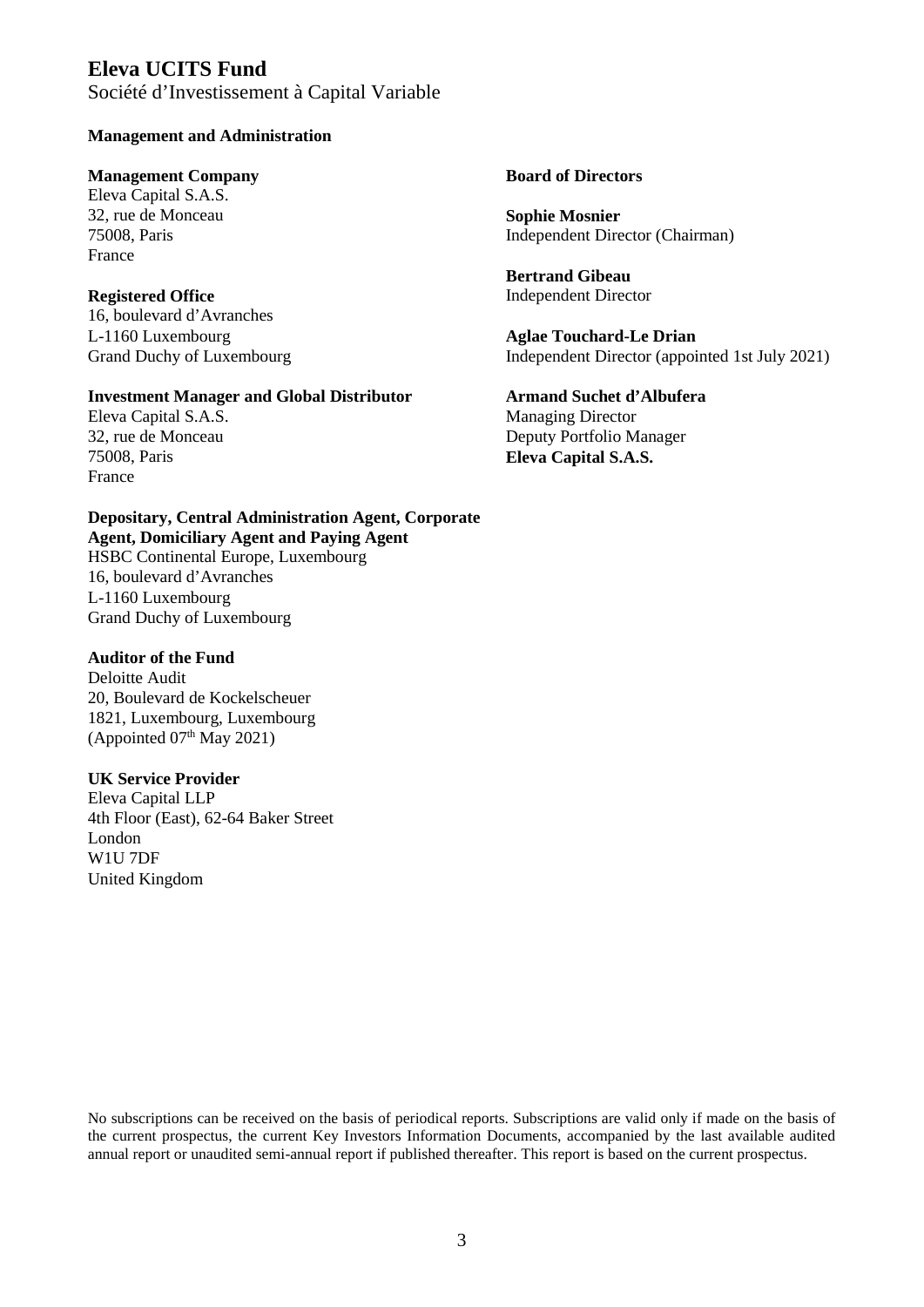Société d'Investissement à Capital Variable

# **Management Report**

#### **ELEVA European Selection Fund**

In 2021, the ELEVA European Selection Fund - Class I (EUR) acc. was up 28.33% vs. the STOXX Europe 600 index (Net Return), up 24.91%, an outperformance of 342 bps. Since inception, the Fund is up 90.85% vs. the index up 57.02%, an outperformance of 3,383 bps.

Sector allocation was slightly negative in 2021, with technology and energy the worst detractors. In the other hand, communication services, consumer staples and materials contributed positively.

Most of the alpha was generated by favorable stock picking, especially in materials, consumer discretionary, industrials and utilities. The selection effect was less favourable in technology, energy, and consumer staples.

Looking at stock specifics, top contributors were a mixture of value winners such as **Stellantis**, **BNP Paribas** and **Anglo American**, "green at a reasonable price" names such as **Veolia** and **Saint-Gobain**, and growth stocks such as **Pernod-Ricard**, **Teleperformance** and **Lonza**.

Regarding detractors, some of these came from the mid-cap space, which underperformed the mega cap index by 700bps last year. Some mid-cap names had disappointing results, like **JDE Peet's** or **TeamViewer**, which we sold out of. **ASML**, despite a very strong performance in 2021, is a top detractor because we did not own it during the first few months of the year and that cost us 50bps of performance, illustrating one of the challenges of last year.

#### **ELEVA Euroland Selection Fund**

In 2021, the ELEVA Euroland Selection Fund - Class I (EUR) acc. was up 26.03% against the EURO STOXX Index (Net Return), up 22.67%, an outperformance of 336 bps. Since inception, the strategy is up 57.23% vs. the index up 38.89%, an outperformance of 1,834 bps.

Similar drivers to that of the European Selection strategy were at play in 2020. Sector allocation was negative in 2021. The allocation was positive in real estate and consumer staples but was negative in technology and energy.

Most of the alpha was generated by favorable stock picking. It was positive in consumer discretionary, industrials and communication services but negative in technology, consumer staples and real estate.

Similar contributors and detractors to that of the European Selection Fund are found in Euroland Selection Fund. Furthermore, **D'Ieteren** (consumer discretionary), **Bawag** (financials) and **OMV** (energy) were among the best contributors.

The detractors include mid cap companies and some that have disappointed on results like **SoftwareOne**, **JDE Peet's** or **TeamViewer.**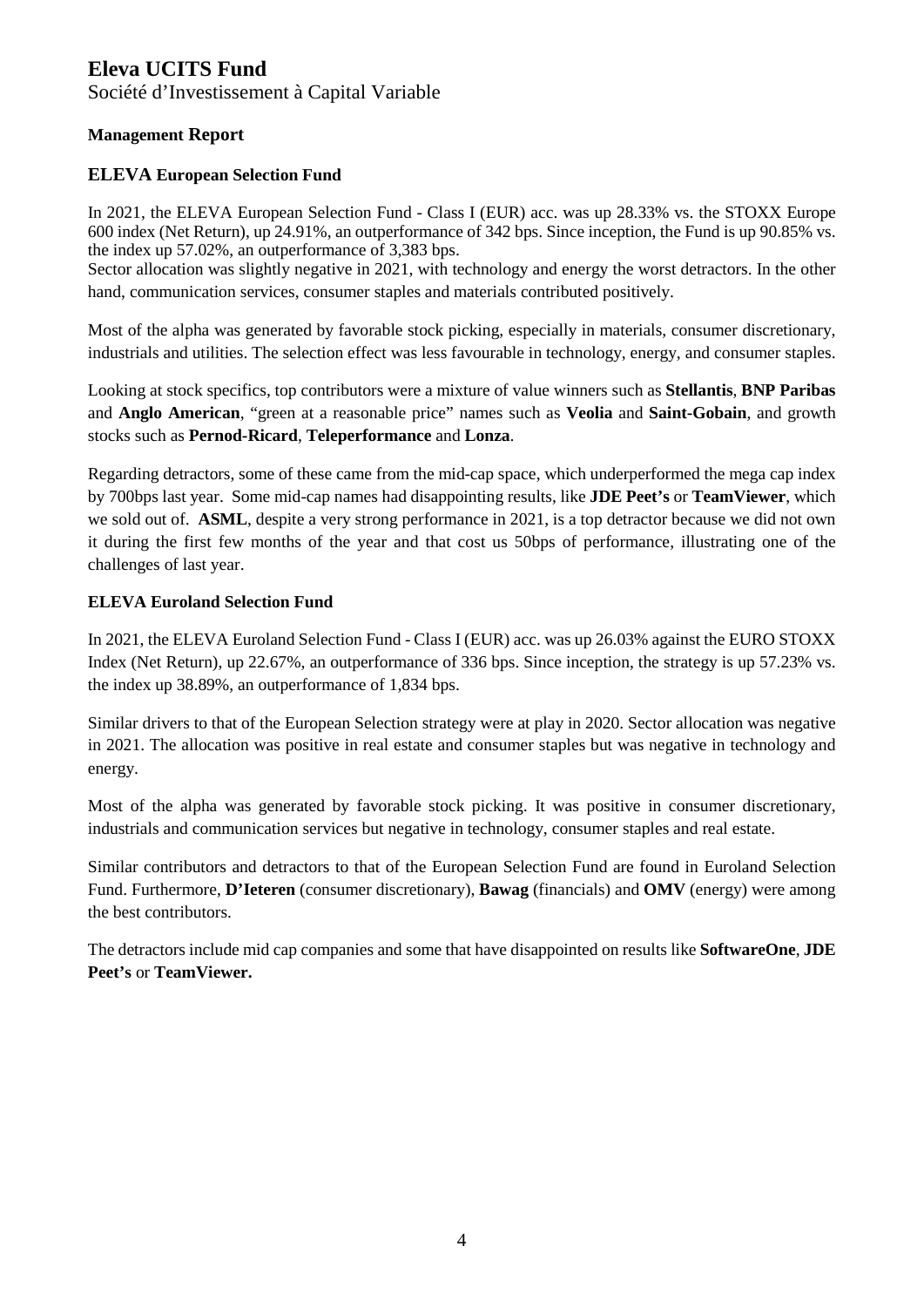Société d'Investissement à Capital Variable

# **Management Report (continued)**

#### **ELEVA Absolute Return Europe Fund**

The ELEVA Absolute Return Europe Fund – Class R (EUR) acc. performed positively in 2021, returning +6.42% over the period. Since inception, the strategy is up 39.49%.

In 2021, the selection effect was positive in the long book, while it was negative for the short book. The main performance driver for the fund last year was alpha generation on the long leg. All sectors contributed positively to the fund performance in 2021, especially industrials, consumer discretionary, financials and health care. Top contributors were found in health care (**Novo Nordisk**), the consumer space (**D'Ieteren**, **Stellantis**, **Nestle**, **Pernod Ricard**), utilities (**Veolia Environnement**) and real estate (**Segro**). On the other hand, main detractors were among utilities (**Scatec**, **Solaria Energia**), consumer staples (**JDE Peet's**, **Delivery Hero**, **Ocado**) and health care (**Orpea**).

Given the almost indiscriminate rise in the market in the first part of the year it was difficult to generate alpha on the short leg because of very directional markets and high short covering. The index overlay is the biggest detractor (-788 bps in 2021) in the context of a rising market.

Net exposure was a slightly positive contributor. Net exposure remained in a rather narrow range for most of **2021** (between 20% and 30%).

#### **ELEVA Leaders Small & Mid-Cap Europe Fund**

In 2021, the ELEVA Leaders Small & Mid Cap Europe Fund - Class I (EUR) acc. was up 27.61% against the EURO STOXX Index (Net Return), up 22.85%, an outperformance of 476 bps. Since inception, the strategy is up 103.11% vs. the index up 65.74%, an outperformance of 3,737 bps.

Outperforming sectors include consumer discretionary, communication services and materials, whilst technology and utilities lagged.

The strongest contributors were among consumer discretionary (**D'Ieteren Group, Accell Group**), materials (**Croda International**), financials (**FlatexDegiro**, **BFF Bank**) and industrials (**Teleperformance**, **Aalberts**, **Fluidra**, **Arcadis**). On the other hand, detractors were found in industrials (**Interpump Group**), technology (**Avast**, **Edenred**) and also in defensive sectors such as telecom (**Cellnex**) or utilities (**Albioma**, **Scatec**).

#### **ELEVA Global Bonds Opportunities**

The ELEVA Global Bonds Opportunities Fund was launched in September 2020 and performed positively in its inaugural year and since inception.

In 2021, the fund posted a slightly positive performance whereas most of the fixed income benchmarks registered negative returns due to a rising yield environment on sovereign debt. The fund was primarily positioned to benefit from this context through short duration strategies, mainly positioned on US treasuries. At the end of the period, the short positioning was reduced to a more neutral stance.

Inflation strategies contributed negatively, including a short US real rate and a short UK breakeven, as inflation expectations surprised to the upside despite historically high valuations and central bankers' willingness to fight it.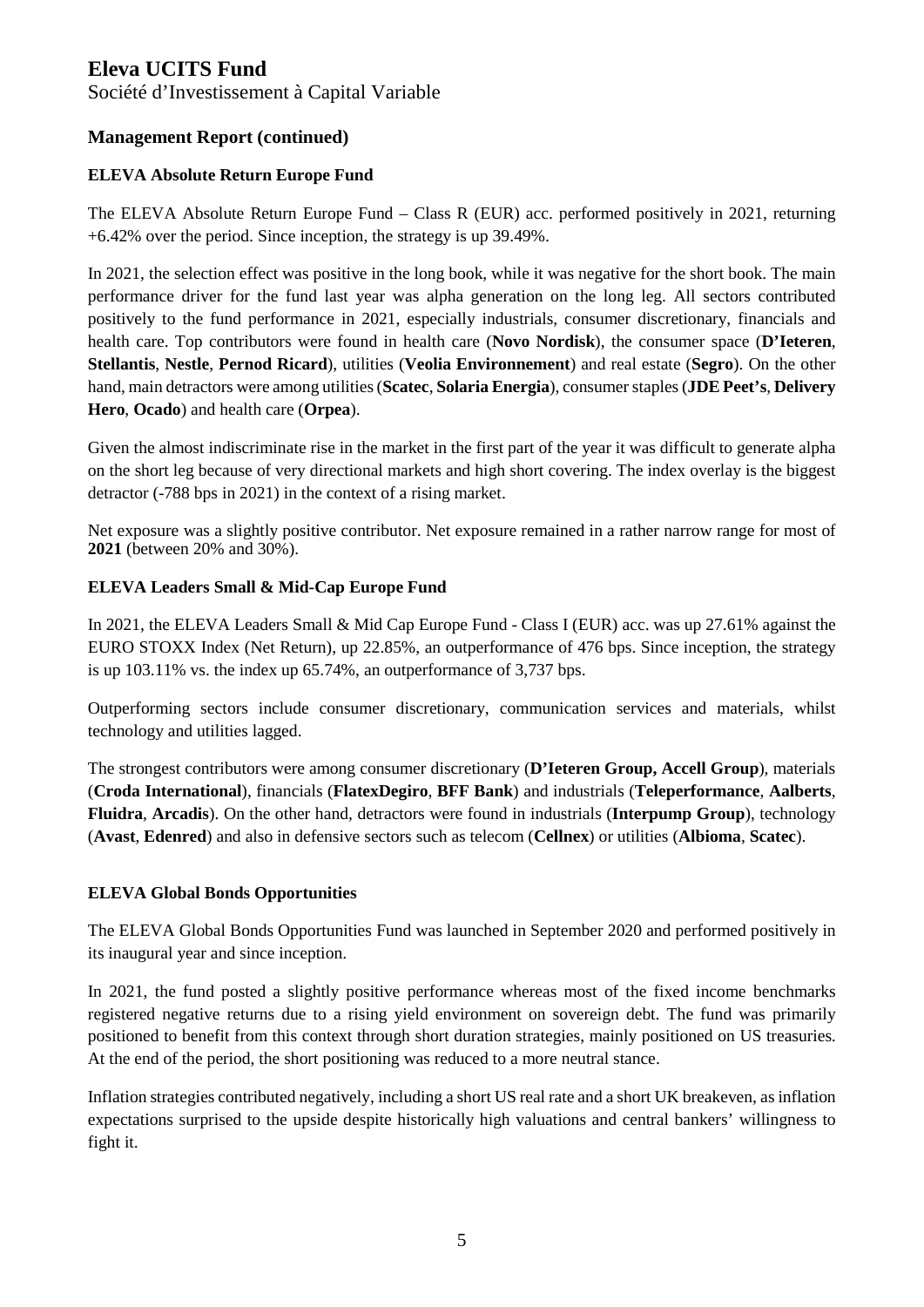Société d'Investissement à Capital Variable

#### **Management Report (continued)**

#### **ELEVA Global Bonds Opportunities (continued)**

In terms of asset allocation, the overweight exposure to credit was beneficial to the performance, especially with high beta corporate exposure and short maturity dated bonds. The fund benefited from the rally of high yield carry and the positioning on hybrid carry, especially in the oil and REITS sectors. New issuers (Fidelidad, CTP, Almirall, Sani/Ikos, People Cert …) were contributors, so were some convertible bonds with low equity's sensitivity and appealing yield pick-up (MTU Aero, Maisons du Monde). While the exposure to credit was reduced in the summer, it was increased during Q4 via an exposure to reopening issuers (Lufthansa, Maxeda, eDreams, …) and a reduction of the CDS protection at a time when the credit market was under stress.

The emerging exposure in EUR and USD contributed positively (Ivory Coast, Egypt, and Mexico) as spreads had been tightening until September, especially high yield spreads. The fund performed weaker in Q4 even though the fund's dynamic allocation between asset classes cushioned the underperformance.

The relative value strategies detracted, specifically the steepening positioning (5/30Y US and 10/30Y Germany). The FX strategies were neutral in terms of performance (positioning on EURCHF, USDBRL, EURUSD, EURNOK, USDJPY, and RUBZAR).

Since inception, ELEVA Global Bonds Opportunities – I EUR Acc. is up 1.19%. In 2021, ELEVA Global Bonds Opportunities – I EUR Acc. is up 0.14%.

#### **ELEVA Euro Bonds Strategies**

The ELEVA Euro Bonds Strategies Fund was launched in September 2020. The fund outperformed the benchmark (Bloomberg Euro Aggregate TR) in 2020 and 2021.

In 2021, the fund was underweight duration versus the benchmark (Euro denominated debt), which proved to be the correct call performance wise.

In terms of asset allocation, the overweight exposure to credit was beneficial to the performance, especially with high beta corporate exposure and short maturity dated bonds.

The fund benefited from the rally of high yield carry and the positioning on hybrid carry, especially in the oil and REITS sectors. New issuers (Fidelidad, CTP, Almirall, Sani/Ikos, People Cert…) were contributors, so were some convertible bonds with low equity's sensitivity and appealing yield pick-up (MTU Aero, Maisons du Monde). While the exposure to credit was reduced in the summer, it was increased during Q4 via an exposure to reopening issuers (Lufthansa, Maxeda, eDreams, …) and a reduction of the CDS protection at a time when the credit market was under stress.

The fund's defensive stance on European peripheral spreads (Italy, Spain) was beneficial. The emerging exposure in EUR (Mexico, Ivory Coast and Egypt) contributed positively. The overweight exposure was reduced in September before the sell-off experienced by the emerging market.

In terms of relative value strategies, the portfolio curve positioning was negative due to the flattening 10/30Y Germany whereas the flattening 10/30Y Italy was positive.

Since inception, ELEVA Euro Bonds Strategies – I EUR Acc. is up 1.01%, outperforming the Bloomberg Euro Aggregate Index by 258 bps. In 2021, ELEVA Euro Bonds Strategies – I EUR Acc. is down 1.03%, outperforming the Bloomberg Euro Aggregate Index by 182 bps.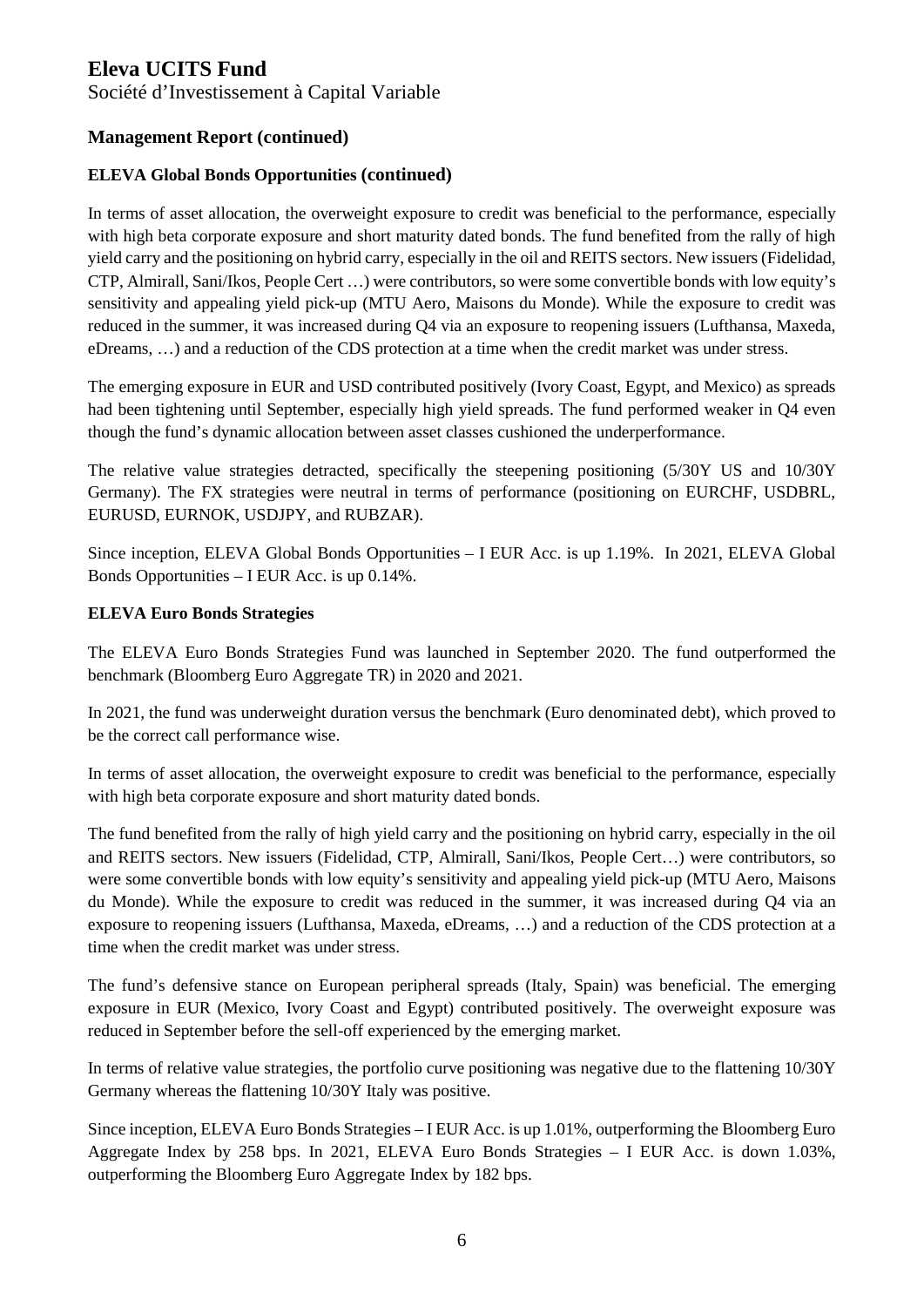Société d'Investissement à Capital Variable

# **Management Report (continued)**

#### **ELEVA Sustainable Impact Europe**

In 2021, the ELEVA Sustainable Impact Europe Fund - Class I (EUR) acc. was up 19.72% vs. the STOXX Europe 600 index (Net Return), up 24.91%, an underperformance of 519 bps. Since inception, the Fund is up 21.03% vs. the index up 25.47%, an underperformance of 444 bps.

In terms of sector allocation, health care and materials were the two main relative contributors. Financials and consumer discretionary were the main relative detractors.

At company level, the top performers over 2021 were **Capgemini** (+183bps / consulting firm), **Aalberts** +159bps / machinery and equipment industry) and **Croda International** (+141bps / specialty chemicals company). The main detractors were **Worldline** (-93bps / payment and transaction services), **Scatec** (-90bps / utility, renewables) and **Alstom** (-76bps / manufacturer of infrastructures for rail transport).

At the end of 2021, the fund was made of 43 positions and had a 68% exposure to UN SDG, meaning that if the fund was a company, it would have 68% of its revenue contributing to SDGs.

#### **Outlook 2022**

After a V-shaped economic recovery related to the Covid situation, macroeconomic indicators are weakening again. The Ukrainian war situation clouds the economic recovery, with weakness expected in consumer spending, adds to inflation concerns, and is only partially offset by the encouraging Covid data. Even though we do not think that the recession risk will materialize in Europe in 2022, we however expect defensives to outperform until there is more visibility.

April 2022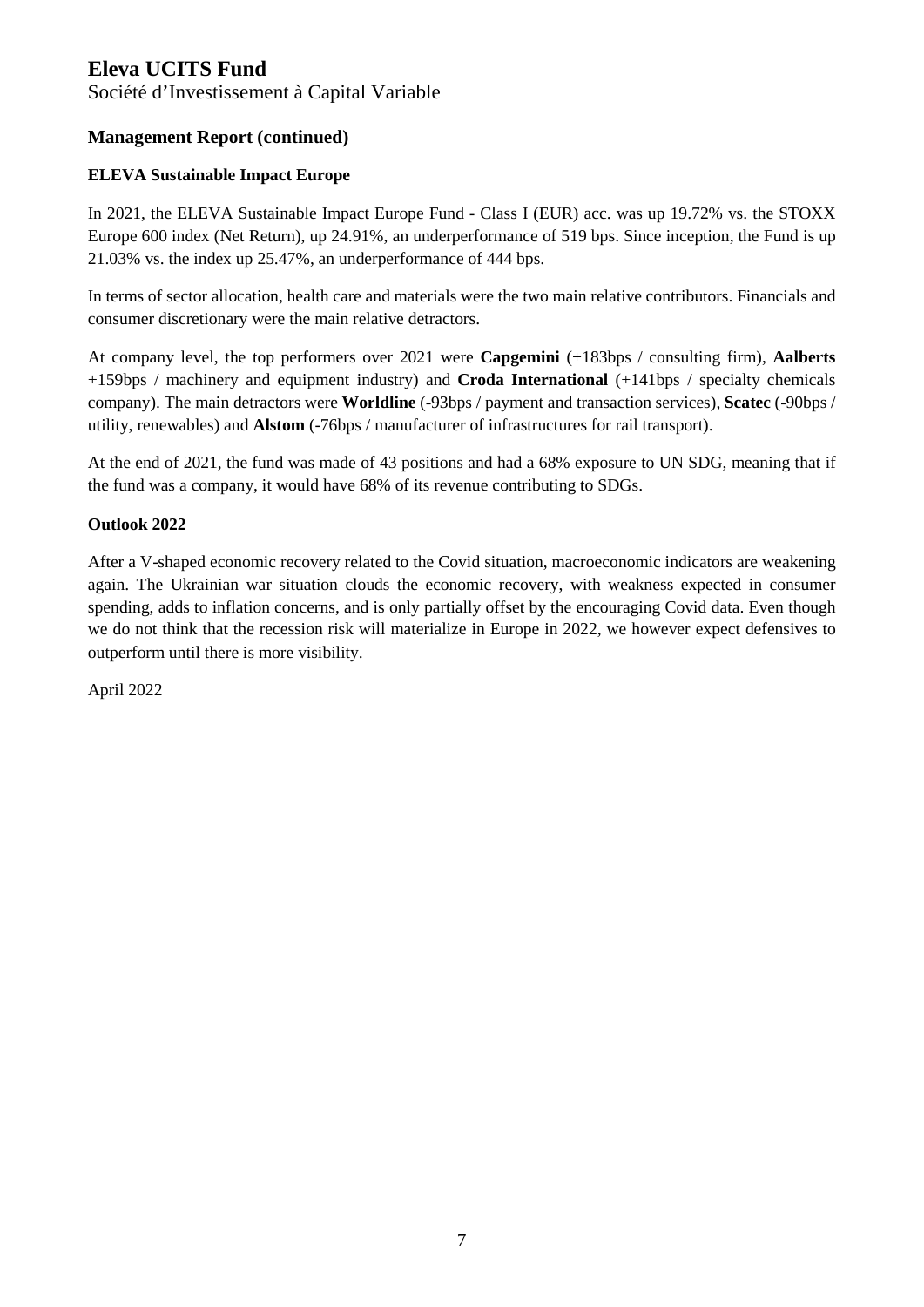

Deloitte Audit Société à responsabilité limitée 20 Boulevard de Kockelscheuer L-1821 Luxembourg

Tel: +352 451 451 www.deloitte.lu

To the Shareholders of Eleva UCITS FUND

#### **REPORT OF THE** *REVISEUR D'ENTREPRISES AGREE*

#### **Opinion**

We have audited the financial statements of Eleva UCITS Fund (the "Fund") and of each of its sub-funds, which comprise the statement of net assets, the schedule of investments and the schedule of derivatives as at 31 December 2021 and the statement of operations and changes in net assets for the year then ended, and notes to the financial statements, including a summary of significant accounting policies.

In our opinion, the accompanying financial statements give a true and fair view of the financial position of Eleva UCITS Fund and of each of its sub-funds as at 31 December 2021, and of the results of their operations and changes in their net assets for the year then ended in accordance with Luxembourg legal and regulatory requirements relating to the preparation and presentation of the financial statements.

#### **Basis for Opinion**

We conducted our audit in accordance with the Law of 23 July 2016 on the audit profession (Law of 23 July 2016) and with International Standards on Auditing (ISAs) as adopted for Luxembourg by the "*Commission de Surveillance du Secteur Financier"* (CSSF). Our responsibilities under the Law of 23 July 2016 and ISAs as adopted for Luxembourg by the CSSF are further described in the "Responsibilities of the *"réviseur d'entreprises agréé"* for the Audit of the Financial Statements" section of our report. We are also independent of the Fund in accordance with the International Code of Ethics for Professional Accountants, including International Independence Standards, issued by the International Ethics Standards Board for Accountants (IESBA Code) as adopted for Luxembourg by the CSSF together with the ethical requirements that are relevant to our audit of the financial statements, and have fulfilled our other ethical responsibilities under those ethical requirements. We believe that the audit evidence we have obtained is sufficient and appropriate to provide a basis for our opinion.

Société à responsabilité limitée au capital de 360.000 € RCS Luxembourg B 67.895 Autorisation d'établissement 10022179

© Deloitte Audit, SARL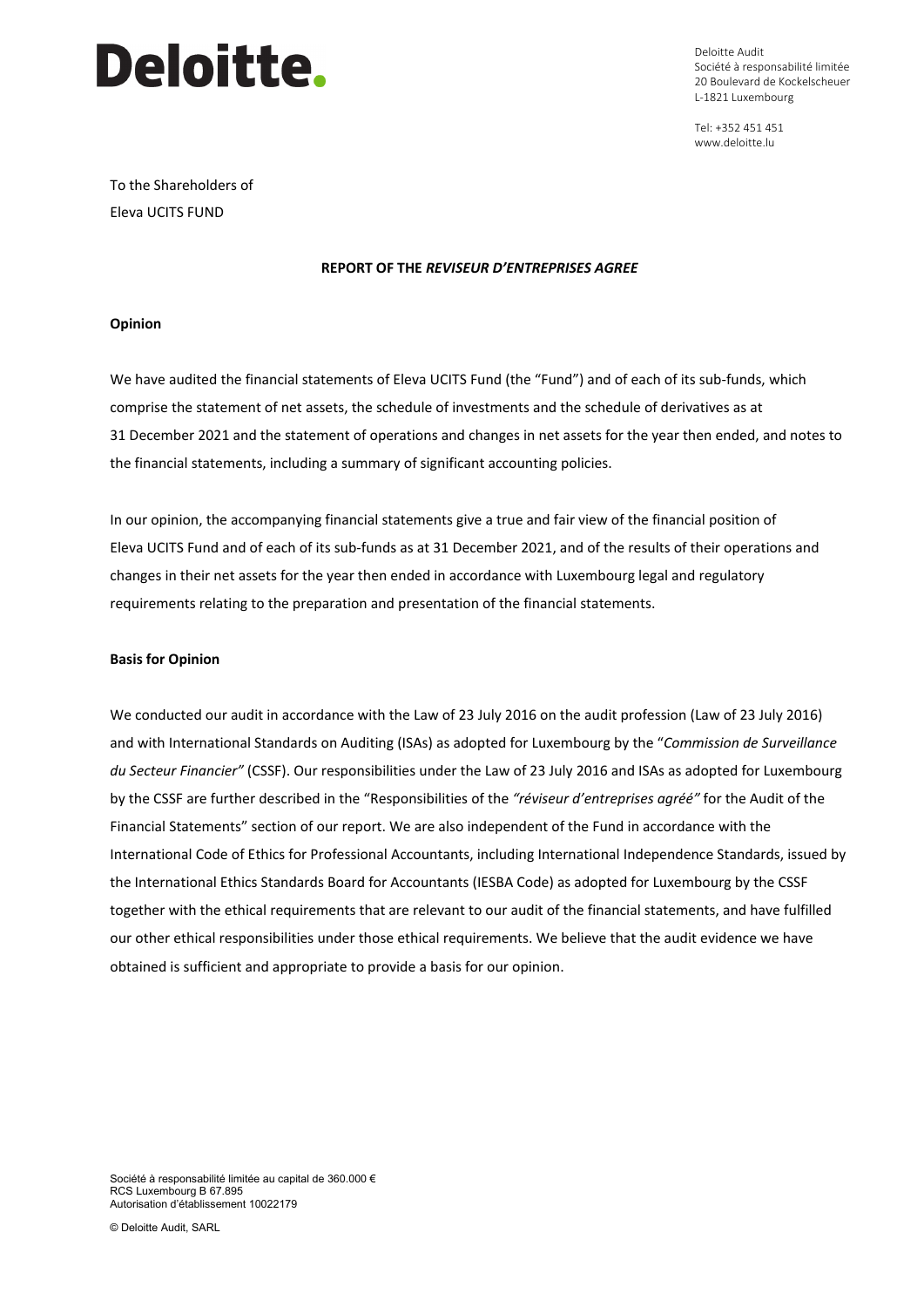# **Deloitte.**

#### **Other information**

The Board of Directors of the Fund is responsible for the other information. The other information comprises the information stated in the annual report but does not include the financial statements and our report of the *"réviseur d'entreprises agréé" thereon*.

Our opinion on the financial statements does not cover the other information and we do not express any form of assurance conclusion thereon.

In connection with our audit of the financial statements, our responsibility is to read the other information and, in doing so, consider whether the other information is materially inconsistent with the financial statements or our knowledge obtained in the audit or otherwise appears to be materially misstated. If, based on the work we have performed, we conclude that there is a material misstatement of this other information, we are required to report this fact. We have nothing to report in this regard.

#### **Responsibilities of the Board of Directors of the Fund for the Financial Statements**

The Board of Directors of the Fund is responsible for the preparation and fair presentation of the financial statements in accordance with Luxembourg legal and regulatory requirements relating to the preparation and presentation of the financial statements, and for such internal control as the Board of Directors of the Fund determines is necessary to enable the preparation of financial statements that are free from material misstatement, whether due to fraud or error.

In preparing the financial statements, the Board of Directors of the Fund is responsible for assessing the Fund's ability to continue as a going concern, disclosing, as applicable, matters related to going concern and using the going concern basis of accounting unless the Board of Directors of the Fund either intends to liquidate the Fund or to cease operations, or has no realistic alternative but to do so.

#### **Responsibilities of the** *"réviseur d'entreprises agréé"* **for the Audit of the Financial Statements**

The objectives of our audit are to obtain reasonable assurance about whether the financial statements as a whole are free from material misstatement, whether due to fraud or error, and to issue a report of the *"réviseur d'entreprises agréé"* that includes our opinion. Reasonable assurance is a high level of assurance, but is not a guarantee that an audit conducted in accordance with the Law dated 23 July 2016 and with ISAs as adopted for Luxembourg by the CSSF will always detect a material misstatement when it exists. Misstatements can arise from fraud or error and are considered material if, individually or in the aggregate, they could reasonably be expected to influence the economic decisions of users taken on the basis of these financial statements.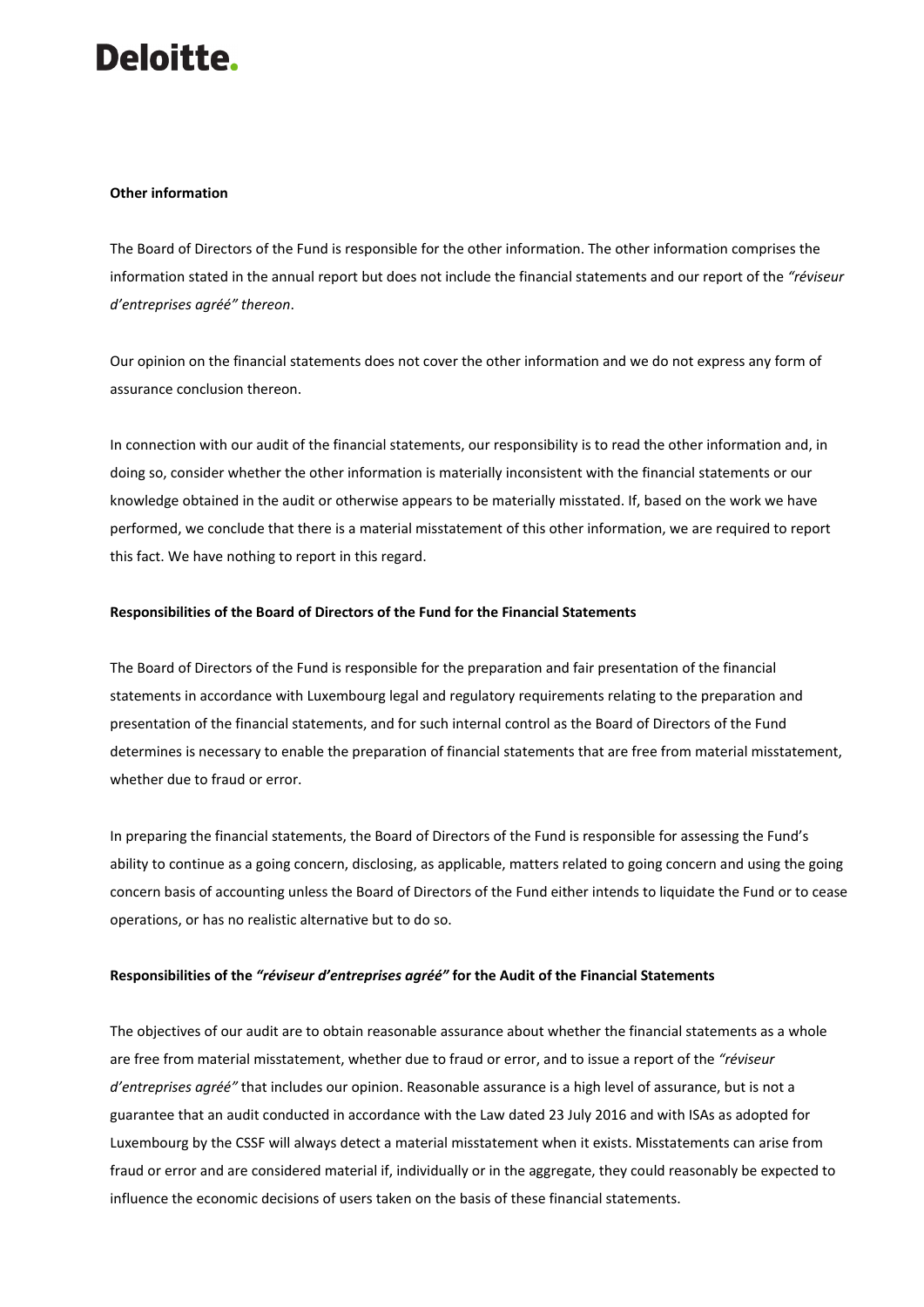# Deloitte.

As part of an audit in accordance with the Law dated 23 July 2016 and with ISAs as adopted for Luxembourg by the CSSF, we exercise professional judgment and maintain professional skepticism throughout the audit. We also:

- Identify and assess the risks of material misstatement of the financial statements, whether due to fraud or error, design and perform audit procedures responsive to those risks, and obtain audit evidence that is sufficient and appropriate to provide a basis for our opinion. The risk of not detecting a material misstatement resulting from fraud is higher than for one resulting from error, as fraud may involve collusion, forgery, intentional omissions, misrepresentations, or the override of internal control.
- Obtain an understanding of internal control relevant to the audit in order to design audit procedures that are appropriate in the circumstances, but not for the purpose of expressing an opinion on the effectiveness of the Fund's internal control.
- Evaluate the appropriateness of accounting policies used and the reasonableness of accounting estimates and related disclosures made by the Board of Directors of the Fund.
- Conclude on the appropriateness of Board of Directors of the Fund's use of the going concern basis of accounting and, based on the audit evidence obtained, whether a material uncertainty exists related to events or conditions that may cast significant doubt on the Fund's ability to continue as a going concern. If we conclude that a material uncertainty exists, we are required to draw attention in our report of the *"réviseur d'entreprises agréé"* to the related disclosures in the financial statements or, if such disclosures are inadequate, to modify our opinion. Our conclusions are based on the audit evidence obtained up to the date of our report of the *"réviseur d'entreprises agréé"*. However, future events or conditions may cause the Fund to cease to continue as a going concern.
- Evaluate the overall presentation, structure and content of the financial statements, including the disclosures, and whether the financial statements represent the underlying transactions and events in a manner that achieves fair presentation.

We communicate with those charged with governance regarding, among other matters, the planned scope and timing of the audit and significant audit findings, including any significant deficiencies in internal control that we identify during our audit.

For Deloitte Audit, *Cabinet de révision agréé*

Ladislas De Crouv-Chanel I

Ladislas De Crouy-Chanel, *Réviseur d'entreprises agréé* Partner

Luxembourg, 26 April 2022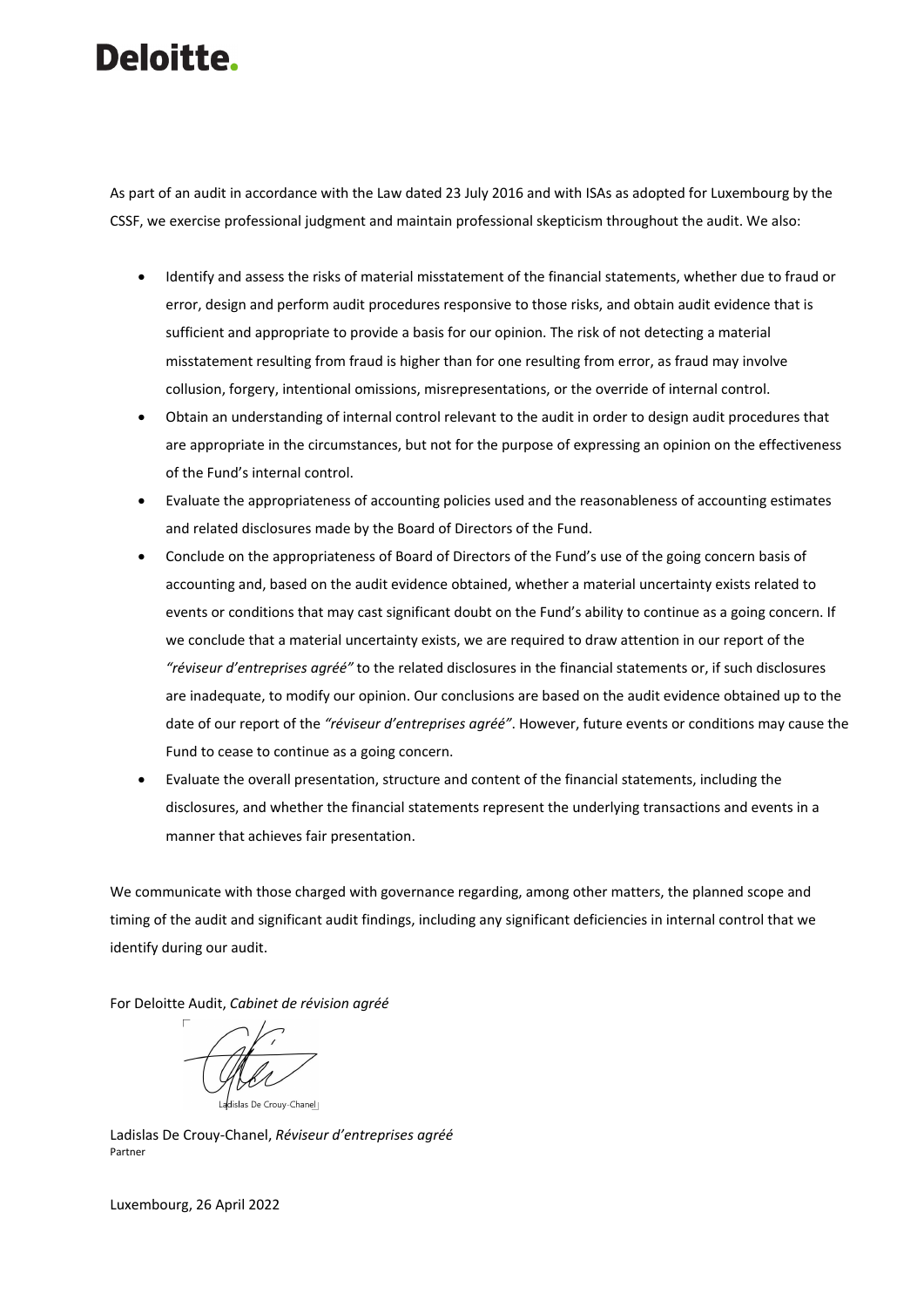Société d'Investissement à Capital Variable

# **Eleva European Selection Fund**

# **Schedule of Investments as at 31 December 2021**

|                                                                                                         |            |                 | <b>Market</b> |                   |
|---------------------------------------------------------------------------------------------------------|------------|-----------------|---------------|-------------------|
|                                                                                                         |            |                 | Value         | $%$ of            |
| <b>Security Description</b>                                                                             | Currency   | <b>Ouantity</b> | <b>EUR</b>    | <b>Net Assets</b> |
| Transferable securities admitted to an official exchange listing or dealt in on other regulated markets |            |                 |               |                   |
| <b>STOCKS</b>                                                                                           |            |                 |               |                   |
| <b>BELGIUM</b>                                                                                          |            |                 |               |                   |
| <b>KBC</b> Group                                                                                        | <b>EUR</b> | 1,041,350       | 78,580,271    | 1.53              |
| <b>UCB</b>                                                                                              | <b>EUR</b> | 802,016         | 80,482,306    | 1.57              |
|                                                                                                         |            |                 | 159,062,577   | 3.10              |
| <b>DENMARK</b>                                                                                          |            |                 |               |                   |
| Carlsberg                                                                                               | <b>DKK</b> | 643,970         | 97,795,909    | 1.91              |
| Novo Nordisk                                                                                            | <b>DKK</b> | 1,775,430       | 175,452,560   | 3.42              |
| Pandora                                                                                                 | <b>DKK</b> | 619,930         | 67,964,508    | 1.33              |
| Tryg A/S                                                                                                | <b>DKK</b> | 4,390,845       | 95,343,140    | 1.86              |
|                                                                                                         |            |                 | 436,556,117   | 8.52              |
| <b>FINLAND</b>                                                                                          |            |                 |               |                   |
| Nordea Bank Abp                                                                                         | <b>EUR</b> | 4,516,930       | 48,719,607    | 0.95              |
| <b>FRANCE</b>                                                                                           |            |                 | 48,719,607    | 0.95              |
| BioMerieux                                                                                              | <b>EUR</b> | 354,851         | 44,320,890    | 0.87              |
| <b>BNP</b> Paribas                                                                                      | <b>EUR</b> | 1,904,550       | 115,739,504   | 2.26              |
| Credit Agricole                                                                                         | <b>EUR</b> | 8,128,082       | 102,007,429   | 1.99              |
| Edenred                                                                                                 | <b>EUR</b> | 2,297,460       | 93,207,952    | 1.82              |
| <b>LVMH</b>                                                                                             | <b>EUR</b> | 204,850         | 148,925,950   | 2.90              |
| Pernod-Ricard                                                                                           | <b>EUR</b> | 563,660         | 119,214,090   | 2.32              |
| Saint Gobain                                                                                            | <b>EUR</b> | 1,254,130       | 77,593,023    | 1.51              |
| Schneider Elte SA                                                                                       | <b>EUR</b> | 888,170         | 153, 173, 798 | 2.99              |
| SR Teleperformance                                                                                      | <b>EUR</b> | 230,300         | 90,277,600    | 1.76              |
| <b>Total Energies SE</b>                                                                                | <b>EUR</b> | 3,094,470       | 138,106,196   | 2.69              |
| Veolia Environnement                                                                                    | <b>EUR</b> | 4,154,702       | 134,030,687   | 2.61              |
| Vinci                                                                                                   | <b>EUR</b> | 1,443,310       | 134,097,932   | 2.61              |
|                                                                                                         |            |                 | 1,350,695,051 | 26.33             |
| <b>GERMANY</b>                                                                                          |            |                 |               |                   |
| Daimler AG                                                                                              | <b>EUR</b> | 1,455,390       | 98,369,810    | 1.92              |
| SAP                                                                                                     | <b>EUR</b> | 1,143,120       | 142,775,688   | 2.78              |
|                                                                                                         |            |                 | 241,145,498   | 4.70              |
| <b>IRELAND</b>                                                                                          |            |                 |               |                   |
| Linde PLC                                                                                               | <b>EUR</b> | 547,040         | 167, 394, 240 | 3.26              |
| Smurfit Kappa                                                                                           | <b>EUR</b> | 2,174,660       | 105,340,530   | 2.05              |
|                                                                                                         |            |                 | 272,734,770   | 5.31              |
| <b>ITALY</b>                                                                                            |            |                 |               |                   |
| Unicredit SpA                                                                                           | <b>EUR</b> | 8,245,880       | 111,682,199   | 2.18              |
|                                                                                                         |            |                 | 111,682,199   | 2.18              |
| <b>NETHERLANDS</b>                                                                                      |            |                 |               |                   |
| Airbus Group NV                                                                                         | <b>EUR</b> | 488,830         | 54,924,939    | 1.07              |
| <b>ASML Holding NV</b>                                                                                  | <b>EUR</b> | 207,820         | 146,866,394   | 2.86              |
| Koninklijke KPN                                                                                         | <b>EUR</b> | 14,728,306      | 40,208,275    | 0.78              |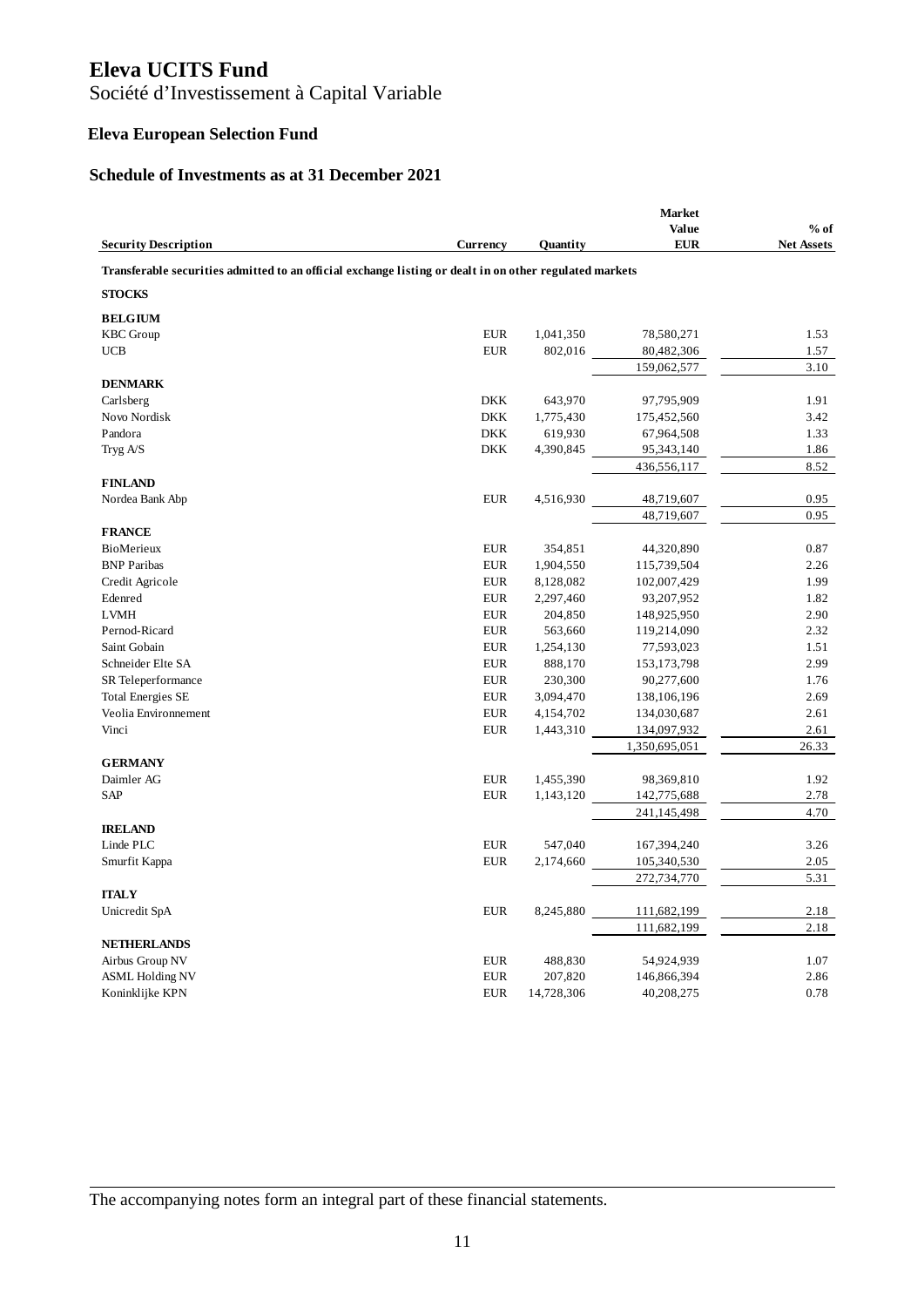# Société d'Investissement à Capital Variable

# **Eleva European Selection Fund (continued)**

# **Schedule of Investments as at 31 December 2021 (continued)**

| <b>Security Description</b>                                                                                         | Currency   | Ouantity   | <b>Market</b><br>Value<br><b>EUR</b> | $%$ of<br><b>Net Assets</b> |
|---------------------------------------------------------------------------------------------------------------------|------------|------------|--------------------------------------|-----------------------------|
| Transferable securities admitted to an official exchange listing or dealt in on other regulated markets (continued) |            |            |                                      |                             |
|                                                                                                                     |            |            |                                      |                             |
| <b>STOCKS</b> (continued)                                                                                           |            |            |                                      |                             |
| <b>NETHERLANDS</b> (continued)                                                                                      |            |            |                                      |                             |
| Stellantis NV                                                                                                       | <b>EUR</b> | 7,700,465  | 128,428,355                          | 2.51                        |
| Universal Music Group BV                                                                                            | <b>EUR</b> | 4,770,840  | 118,221,415                          | 2.31                        |
|                                                                                                                     |            |            | 488,649,378                          | 9.53                        |
| <b>PORTUGAL</b>                                                                                                     |            |            |                                      |                             |
| Energias De Portugal                                                                                                | <b>EUR</b> | 25,794,020 | 124,636,705                          | 2.43                        |
| Jeronimo Martins                                                                                                    | <b>EUR</b> | 4,913,640  | 98,764,164                           | 1.93                        |
|                                                                                                                     |            |            | 223,400,869                          | 4.36                        |
| <b>SPAIN</b>                                                                                                        |            |            |                                      |                             |
| Cellnex Telecom SA                                                                                                  | <b>EUR</b> | 1,241,011  | 63,514,943                           | 1.24                        |
|                                                                                                                     |            |            | 63,514,943                           | 1.24                        |
| <b>SWITZERLAND</b>                                                                                                  |            |            |                                      |                             |
| Lonza Group                                                                                                         | <b>CHF</b> | 127,880    | 93,994,565                           | 1.83                        |
| Nestle SA                                                                                                           | <b>CHF</b> | 1,921,210  | 236,294,590                          | 4.61                        |
| Roche Holding                                                                                                       | <b>CHF</b> | 523,180    | 191,415,938                          | 3.73                        |
| <b>SIKA AG</b>                                                                                                      | <b>CHF</b> | 242,040    | 88,812,160                           | 1.73                        |
| Zurich Insurance Group                                                                                              | <b>CHF</b> | 255,790    | 98,844,113                           | 1.93                        |
|                                                                                                                     |            |            | 709,361,366                          | 13.83                       |
| <b>UNITED KINGDOM</b>                                                                                               |            |            |                                      |                             |
| Anglo American                                                                                                      | <b>GBP</b> | 2,894,733  | 103,983,844                          | 2.03                        |
| AstraZeneca                                                                                                         | <b>GBP</b> | 1,229,510  | 127,080,153                          | 2.48                        |
| <b>Barratt Developments</b>                                                                                         | <b>GBP</b> | 9,168,380  | 81,680,845                           | 1.59                        |
| Croda International PLC                                                                                             | <b>GBP</b> | 715,080    | 86,190,850                           | 1.68                        |
| Diageo                                                                                                              | GBP        | 2,409,710  | 115,835,574                          | 2.26                        |
| JD Sports Fashion                                                                                                   | <b>GBP</b> | 35,746,650 | 92,729,783                           | 1.81                        |
| National Grid                                                                                                       | <b>GBP</b> | 9,882,860  | 124,747,708                          | 2.43                        |
| OSB Group PLC                                                                                                       | <b>GBP</b> | 9,024,530  | 59,600,810                           | 1.16                        |
| Segro PLC                                                                                                           | <b>GBP</b> | 5,662,388  | 96,879,363                           | 1.89                        |
|                                                                                                                     |            |            | 888,728,930                          | 17.33                       |
| <b>TOTAL STOCKS</b>                                                                                                 |            |            | 4,994,251,305                        | 97.38                       |
| Total Transferable securities admitted to an official exchange listing or                                           |            |            |                                      |                             |
| dealt in on other regulated markets                                                                                 |            |            | 4,994,251,305                        | 97.38                       |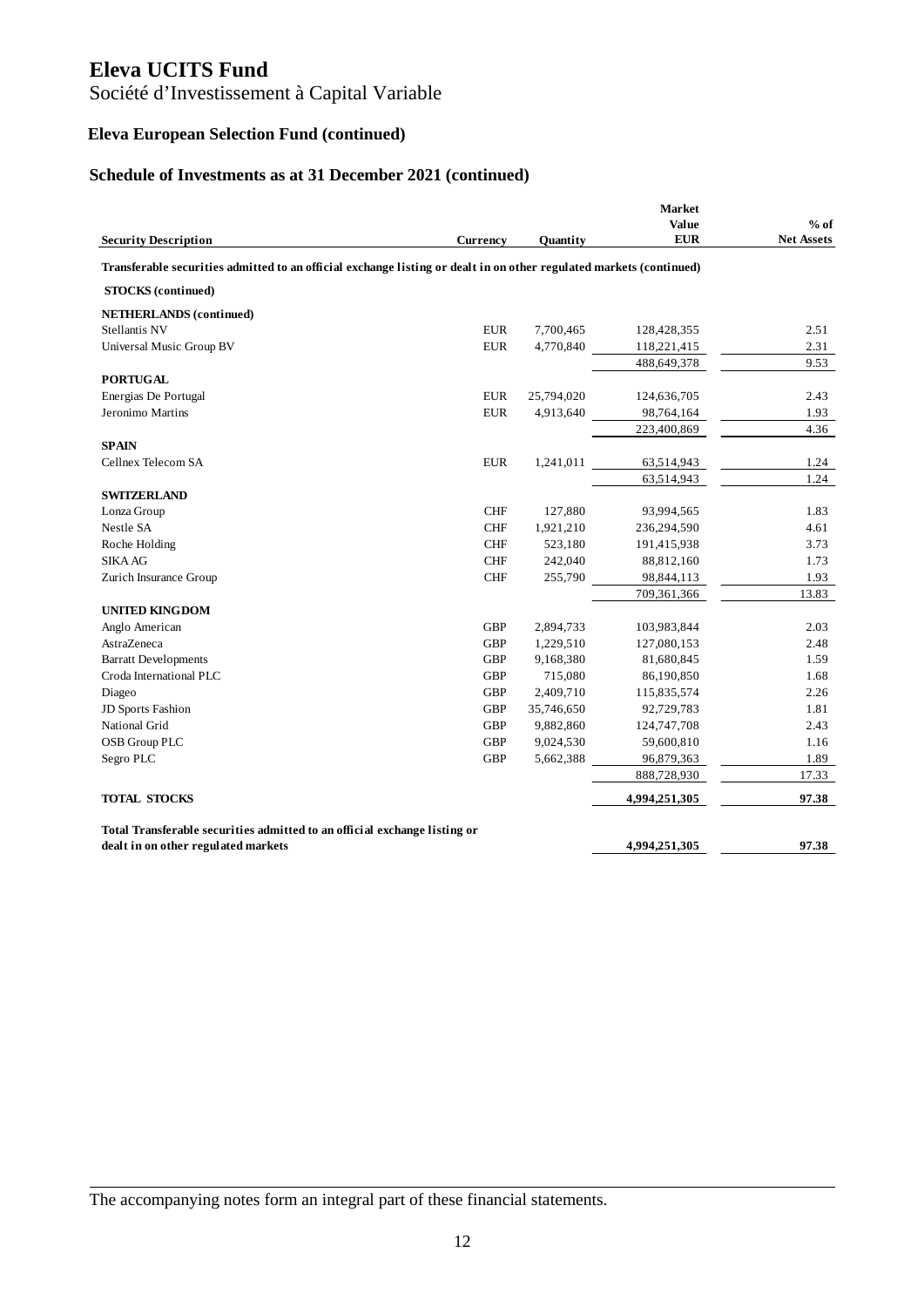# Société d'Investissement à Capital Variable

# **Eleva European Selection Fund (continued)**

# **Schedule of Investments as at 31 December 2021 (continued)**

|                                                          |            |                 | <b>Market</b> |                   |
|----------------------------------------------------------|------------|-----------------|---------------|-------------------|
|                                                          |            |                 | <b>Value</b>  | $%$ of            |
| <b>Security Description</b>                              | Currency   | <b>Ouantity</b> | <b>EUR</b>    | <b>Net Assets</b> |
|                                                          |            |                 |               |                   |
| <b>OPEN ENDED FUNDS</b>                                  |            |                 |               |                   |
| <b>LUXEMBOURG</b>                                        |            |                 |               |                   |
| Eleva Leaders Small & Mid-Cap Europe Fund - X (EUR) acc. | <b>EUR</b> | 15,296          | 33,093,265    | 0.65              |
| Eleva Sustainable Impact Europe Fund - X (EUR) acc.      | <b>EUR</b> | 43,093          | 52,623,008    | 1.03              |
|                                                          |            |                 | 85,716,273    | 1.68              |
| <b>TOTAL OPEN ENDED FUNDS</b>                            |            |                 | 85,716,273    | 1.68              |
| <b>Total Investments</b>                                 |            |                 | 5,079,967,578 | 99.06             |
| $(Cost$ EUR 4,253,365,659)                               |            |                 |               |                   |
| Other assets less liabilities                            |            |                 | 48, 313, 534  | 0.94              |
| <b>Total Net Assets</b>                                  |            |                 | 5,128,281,112 | 100.00            |

The accompanying notes form an integral part of these financial statements.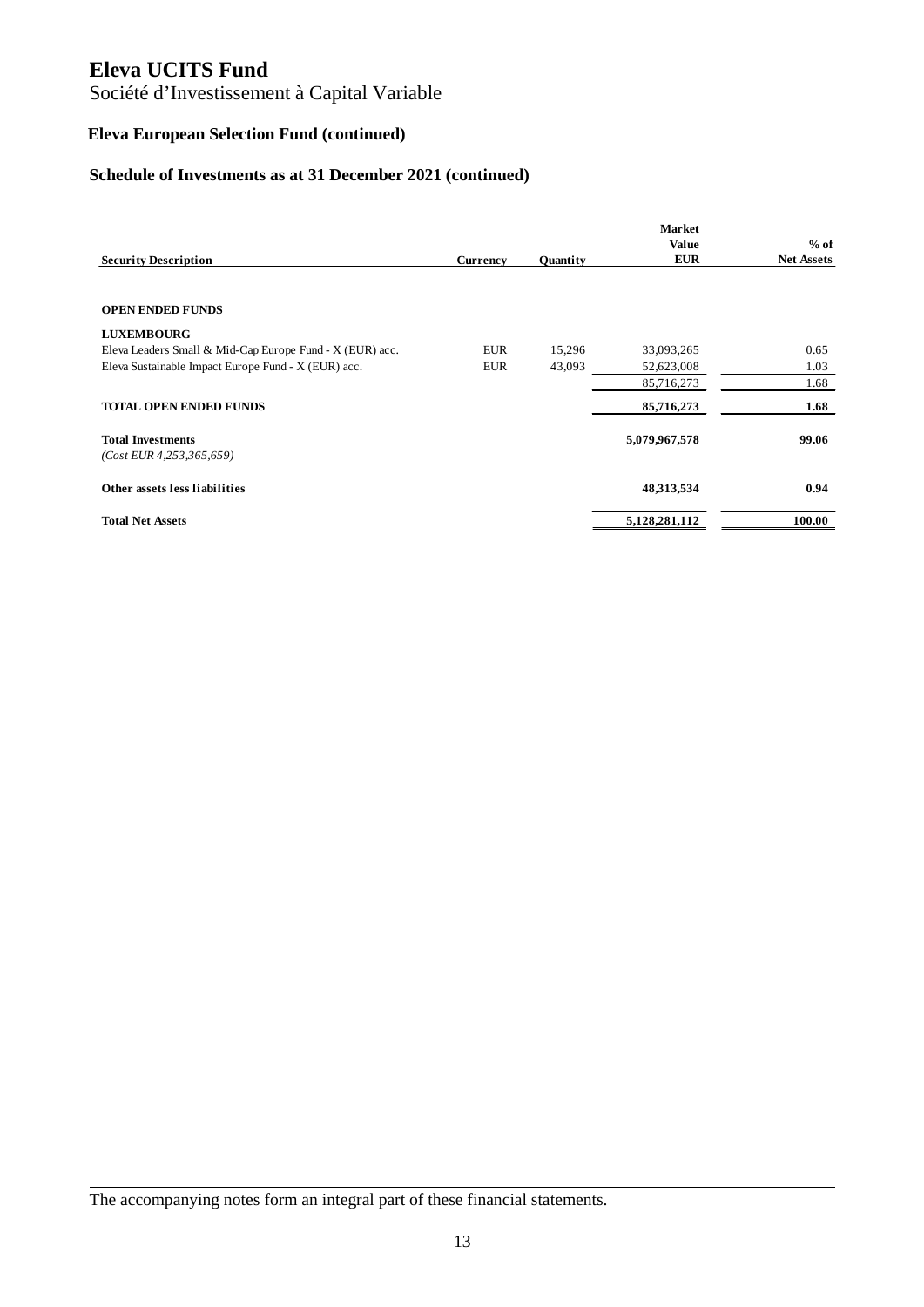Société d'Investissement à Capital Variable

# **Eleva Absolute Return Europe Fund**

#### **Schedule of Investments as at 31 December 2021**

|                                                                                                         |                          |                 | <b>Market</b>             |                   |
|---------------------------------------------------------------------------------------------------------|--------------------------|-----------------|---------------------------|-------------------|
|                                                                                                         |                          |                 | Value                     | $%$ of            |
| <b>Security Description</b>                                                                             | Currency                 | <b>Ouantity</b> | <b>EUR</b>                | <b>Net Assets</b> |
| Transferable securities admitted to an official exchange listing or dealt in on other regulated markets |                          |                 |                           |                   |
| <b>STOCKS</b>                                                                                           |                          |                 |                           |                   |
| <b>AUSTRIA</b>                                                                                          |                          |                 |                           |                   |
| <b>BAWAG Group AG</b>                                                                                   | <b>EUR</b>               | 627,430         | 34,006,706                | 0.87              |
| Raiffeisen Bank International                                                                           | <b>EUR</b>               | 230,000         | 5,952,400                 | 0.15              |
| Uniqa                                                                                                   | <b>EUR</b>               | 450,000         | 3,631,500                 | 0.09              |
| Wienerberger AG                                                                                         | <b>EUR</b>               | 319,535         | 10,333,762                | 0.27              |
|                                                                                                         |                          |                 | 53,924,368                | 1.38              |
| <b>BELGIUM</b>                                                                                          |                          |                 |                           |                   |
| Cofinimmo                                                                                               | <b>EUR</b>               | 39,947          | 5,612,554                 | 0.14              |
| D'Ieteren                                                                                               | <b>EUR</b>               | 266,509         | 45,732,944                | 1.18              |
| <b>KBC</b> Group                                                                                        | <b>EUR</b>               | 529,120         | 39,927,395                | 1.03              |
| <b>UCB</b>                                                                                              | <b>EUR</b>               | 462,092         | 46,370,932                | 1.19              |
|                                                                                                         |                          |                 | 137,643,825               | 3.54              |
| <b>DENMARK</b>                                                                                          |                          |                 |                           |                   |
| Carlsberg                                                                                               | <b>DKK</b>               | 255,520         | 38,804,309                | 1.00              |
| Novo Nordisk                                                                                            | <b>DKK</b>               | 997,160         | 98,541,917                | 2.53              |
| Pandora                                                                                                 | <b>DKK</b>               | 338,550         | 37,116,101                | 0.95              |
| Tryg A/S                                                                                                | <b>DKK</b>               | 2,394,330       | 51,990,662                | 1.34              |
|                                                                                                         |                          |                 | 226,452,989               | 5.82              |
| <b>FRANCE</b><br>BioMerieux                                                                             | <b>EUR</b>               |                 |                           |                   |
| <b>BNP</b> Paribas                                                                                      | <b>EUR</b>               | 198,797         | 24,829,745<br>49,557,327  | 0.64<br>1.27      |
|                                                                                                         | <b>EUR</b>               | 815,490         |                           | 1.40              |
| Credit Agricole                                                                                         |                          | 4,334,107       | 54,393,043                |                   |
| Edenred<br><b>LVMH</b>                                                                                  | <b>EUR</b>               | 1,319,750       | 53,542,258                | 1.38<br>2.12      |
|                                                                                                         | <b>EUR</b>               | 113,550         | 82,550,850                |                   |
| Pernod-Ricard<br>Saint Gobain                                                                           | <b>EUR</b><br><b>EUR</b> | 275,560         | 58,280,940                | 1.50<br>0.93      |
| Schneider Elte SA                                                                                       |                          | 582,840         | 36,060,311                |                   |
|                                                                                                         | <b>EUR</b>               | 343,220         | 59,191,721                | 1.52              |
| SR Teleperformance                                                                                      | <b>EUR</b><br><b>EUR</b> | 105,550         | 41,375,600                | 1.06<br>1.91      |
| <b>Total Energies SE</b><br>Veolia Environnement                                                        | <b>EUR</b>               | 1,662,190       | 74,183,540                | 1.64              |
| Vinci                                                                                                   | <b>EUR</b>               | 1,982,890       | 63,968,031                | 1.94              |
|                                                                                                         |                          | 812,350         | 75,475,439<br>673,408,805 | 17.31             |
| <b>GERMANY</b>                                                                                          |                          |                 |                           |                   |
| <b>Brenntag AG</b>                                                                                      | <b>EUR</b>               | 260,000         | 20,690,800                | 0.53              |
| Daimler AG                                                                                              | <b>EUR</b>               | 814,170         | 55,029,750                | 1.41              |
| Deutsche Bank AG                                                                                        | <b>EUR</b>               | 1,842,884       | 20,304,896                | 0.52              |
| Deutsche Lufthansa AG                                                                                   | <b>EUR</b>               | 1,519,000       | 9,387,420                 | 0.24              |
| Drillisch                                                                                               | <b>EUR</b>               | 95,000          | 2,281,900                 | 0.06              |
| DWS Group GmbH & Co KGaA                                                                                | <b>EUR</b>               | 75,000          | 2,661,000                 | 0.07              |
| Fresenius SE & Co KGaA                                                                                  | <b>EUR</b>               | 850,000         | 30,090,000                | 0.77              |
| Heidelberg Zement AG                                                                                    | <b>EUR</b>               | 1,200,000       | 71,424,000                | 1.84              |
|                                                                                                         |                          |                 |                           |                   |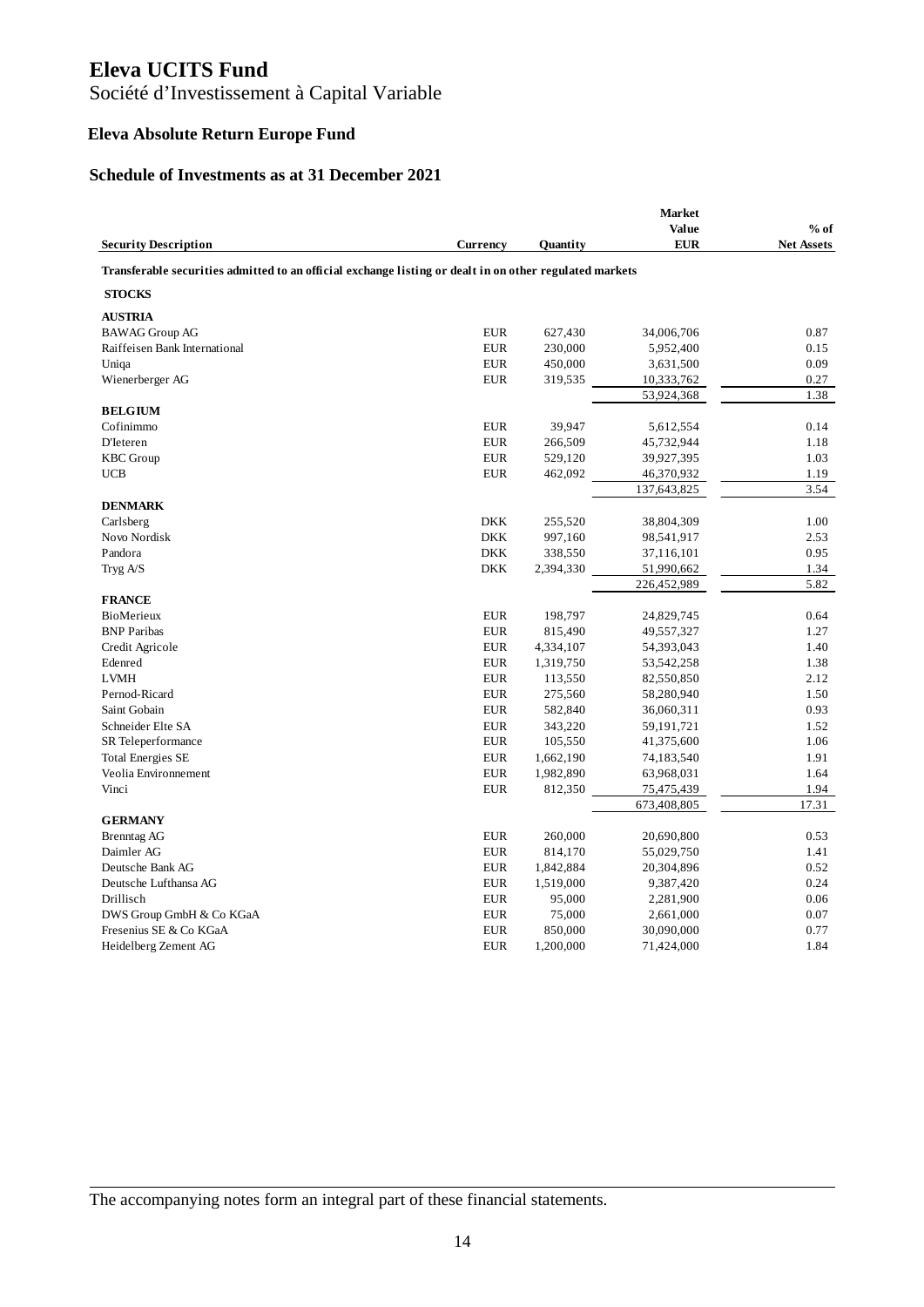# Société d'Investissement à Capital Variable

# **Eleva Absolute Return Europe Fund (continued)**

# **Schedule of Investments as at 31 December 2021 (continued)**

|                                                                                                                     |            |           | <b>Market</b> |                   |
|---------------------------------------------------------------------------------------------------------------------|------------|-----------|---------------|-------------------|
|                                                                                                                     |            |           | Value         | $%$ of            |
| <b>Security Description</b>                                                                                         | Currency   | Quantity  | <b>EUR</b>    | <b>Net Assets</b> |
| Transferable securities admitted to an official exchange listing or dealt in on other regulated markets (continued) |            |           |               |                   |
| <b>STOCKS</b> (continued)                                                                                           |            |           |               |                   |
| <b>GERMANY</b> (continued)                                                                                          |            |           |               |                   |
| Henkel                                                                                                              | <b>EUR</b> | 130,000   | 9,248,200     | 0.24              |
| Instone Real Estate Group AG                                                                                        | <b>EUR</b> | 200,000   | 3,328,000     | 0.09              |
| Leg Immobilien GMBH                                                                                                 | <b>EUR</b> | 120,000   | 14,724,000    | 0.38              |
| Porsche                                                                                                             | <b>EUR</b> | 380,000   | 31,707,200    | 0.82              |
| <b>SAP</b>                                                                                                          | <b>EUR</b> | 640,170   | 79,957,233    | 2.06              |
| Sartorius AG                                                                                                        | <b>EUR</b> | 10,000    | 4,990,000     | 0.13              |
| Siemens AG                                                                                                          | <b>EUR</b> | 275,000   | 41,987,000    | 1.08              |
| Synlab AG                                                                                                           | <b>EUR</b> | 120,000   | 2,832,000     | 0.07              |
| <b>TAG</b> Immobilien                                                                                               | <b>EUR</b> | 120,000   | 2,953,200     | 0.08              |
| Volkswagen PRF                                                                                                      | <b>EUR</b> | 223,000   | 39,578,040    | 1.02              |
|                                                                                                                     |            |           | 443,174,639   | 11.41             |
| <b>IRELAND</b>                                                                                                      |            |           |               |                   |
| Linde PLC                                                                                                           | <b>EUR</b> | 296,430   | 90,707,580    | 2.33              |
| Smurfit Kappa                                                                                                       | <b>EUR</b> | 141,800   | 6,868,792     | 0.18              |
|                                                                                                                     |            |           | 97,576,372    | 2.51              |
| <b>ITALY</b>                                                                                                        |            |           |               |                   |
| Unicredit SpA                                                                                                       | <b>EUR</b> | 4,693,190 | 63,564,565    | 1.63              |
|                                                                                                                     |            |           | 63,564,565    | 1.63              |
| <b>NETHERLANDS</b>                                                                                                  |            |           |               |                   |
| Adyen NV                                                                                                            | <b>EUR</b> | 12,000    | 27,738,000    | 0.71              |
| Airbus Group NV                                                                                                     | <b>EUR</b> | 269,400   | 30,269,784    | 0.78              |
| <b>ASML Holding NV</b>                                                                                              | <b>EUR</b> | 97,520    | 68,917,384    | 1.77              |
| <b>Hunter Douglas</b>                                                                                               | <b>EUR</b> | 50,000    | 8,610,000     | 0.22              |
| <b>Intertrust NV</b>                                                                                                | <b>EUR</b> | 135,000   | 2,646,000     | 0.07              |
| Koninklijke KPN                                                                                                     | <b>EUR</b> | 8,185,297 | 22,345,861    | 0.57              |
| Koninklijke Philips                                                                                                 | <b>EUR</b> | 1,065,000 | 34,894,725    | 0.90              |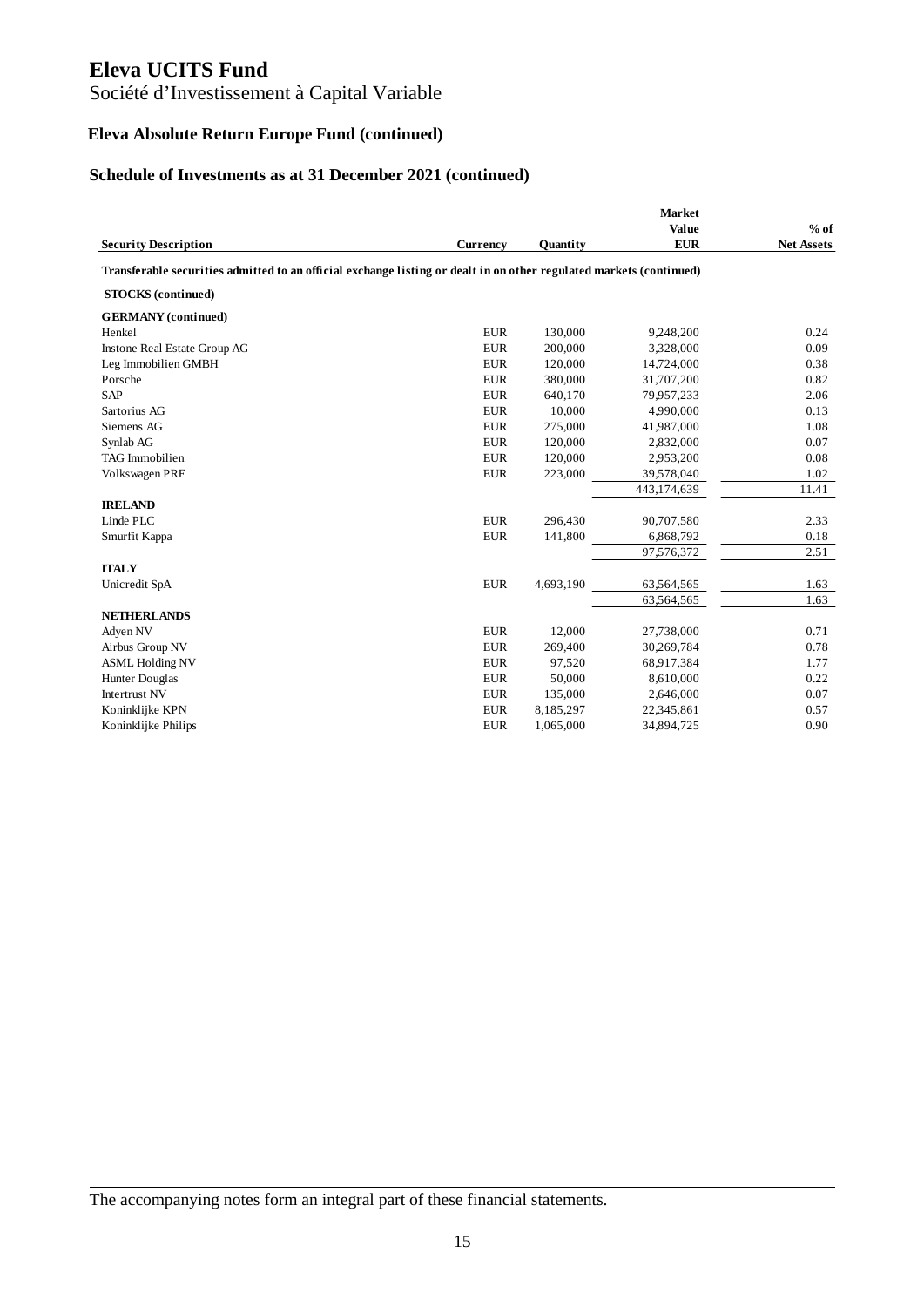Société d'Investissement à Capital Variable

# **Eleva Absolute Return Europe Fund (continued)**

# **Schedule of Investments as at 31 December 2021 (continued)**

|                                                                                                                     |            |                 | <b>Market</b><br>Value | $%$ of            |
|---------------------------------------------------------------------------------------------------------------------|------------|-----------------|------------------------|-------------------|
| <b>Security Description</b>                                                                                         | Currency   | <b>Quantity</b> | <b>EUR</b>             | <b>Net Assets</b> |
| Transferable securities admitted to an official exchange listing or dealt in on other regulated markets (continued) |            |                 |                        |                   |
| <b>STOCKS</b> (continued)                                                                                           |            |                 |                        |                   |
| <b>NETHERLANDS</b> (continued)                                                                                      |            |                 |                        |                   |
| Qiagen                                                                                                              | <b>EUR</b> | 200.013         | 9,798,637              | 0.25              |
| Stellantis NV                                                                                                       | <b>EUR</b> | 3,909,518       | 65,202,941             | 1.68              |
| Universal Music Group BV                                                                                            | <b>EUR</b> | 2,746,190       | 68,050,588             | 1.75              |
|                                                                                                                     |            |                 | 338,473,920            | 8.70              |
| <b>PORTUGAL</b>                                                                                                     |            |                 |                        |                   |
| Energias De Portugal                                                                                                | <b>EUR</b> | 12,073,230      | 58,337,847             | 1.50              |
| Jeronimo Martins                                                                                                    | <b>EUR</b> | 2,819,730       | 56,676,573             | 1.46              |
|                                                                                                                     |            |                 | 115,014,420            | 2.96              |
| <b>SPAIN</b>                                                                                                        |            |                 |                        |                   |
| Cellnex Telecom SA                                                                                                  | <b>EUR</b> | 668,524         | 34,215,058             | 0.88              |
| Corp ACCIONA Energias Renovables SA                                                                                 | <b>EUR</b> | 1,291,920       | 42,090,754             | 1.08              |
|                                                                                                                     |            |                 | 76,305,812             | 1.96              |
| <b>SWEDEN</b>                                                                                                       |            |                 |                        |                   |
| Fortnox AB                                                                                                          | <b>SEK</b> | 391,190         | 22,226,623             | 0.57              |
| <b>MIPS AB</b>                                                                                                      | <b>SEK</b> | 205,010         | 23,635,001             | 0.61              |
| Stillfront Group AB                                                                                                 | <b>SEK</b> | 3,536,630       | 16,590,773             | 0.43              |
| Storskogen Group AB                                                                                                 | <b>SEK</b> | 4,375,685       | 25,902,974             | 0.67              |
|                                                                                                                     |            |                 | 88, 355, 371           | 2.28              |
| <b>SWITZERLAND</b>                                                                                                  |            |                 |                        |                   |
| Lonza Group                                                                                                         | <b>CHF</b> | 65,040          | 47,805,806             | 1.23              |
| Nestle SA                                                                                                           | <b>CHF</b> | 950,830         | 116,945,042            | 3.01              |
| Roche Holding                                                                                                       | CHF        | 275,310         | 100,727,707            | 2.59              |
| <b>SIKA AG</b>                                                                                                      | <b>CHF</b> | 123,510         | 45,319,740             | 1.17              |
| Zurich Insurance Group                                                                                              | <b>CHF</b> | 127,050         | 49,095,526             | 1.26              |
|                                                                                                                     |            |                 | 359,893,821            | 9.26              |
| <b>UNITED KINGDOM</b>                                                                                               |            |                 |                        |                   |
| <b>Bridgepoint Group</b>                                                                                            | <b>GBP</b> | 2,251,130       | 13,218,236             | 0.34              |
| Croda International PLC                                                                                             | <b>GBP</b> | 413,840         | 49,881,442             | 1.28              |
| Diageo                                                                                                              | <b>GBP</b> | 1,298,250       | 62,407,316             | 1.60              |
| Segro PLC                                                                                                           | <b>GBP</b> | 3,035,874       | 51,941,608             | 1.34              |
|                                                                                                                     |            |                 | 177,448,602            | 4.56              |
| <b>TOTAL STOCKS</b>                                                                                                 |            |                 | 2,851,237,509          | 73.32             |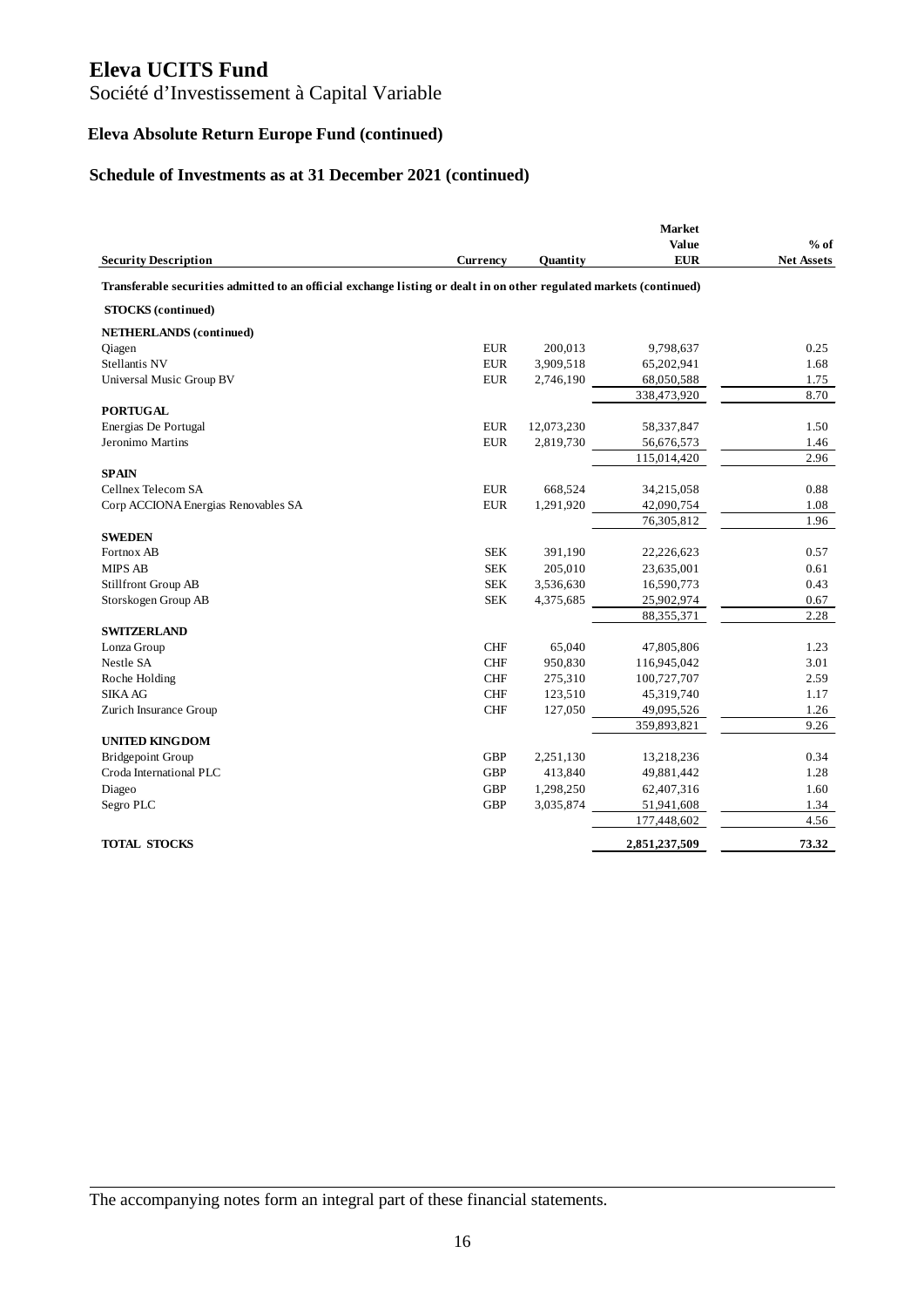# Société d'Investissement à Capital Variable

# **Eleva Absolute Return Europe Fund (continued)**

# **Schedule of Investments as at 31 December 2021 (continued)**

|                                                                                                                     |            |            | <b>Market</b><br>Value | $%$ of            |
|---------------------------------------------------------------------------------------------------------------------|------------|------------|------------------------|-------------------|
| <b>Security Description</b>                                                                                         | Currency   | Quantity   | <b>EUR</b>             | <b>Net Assets</b> |
| Transferable securities admitted to an official exchange listing or dealt in on other regulated markets (continued) |            |            |                        |                   |
| <b>BONDS</b>                                                                                                        |            |            |                        |                   |
| <b>SPAIN</b>                                                                                                        |            |            |                        |                   |
| Spain Letras del Tesoro (Government Bonds) 0% 06/05/2022                                                            | <b>EUR</b> | 45,000,000 | 45,095,512             | 1.16              |
| Spain Letras del Tesoro (Government Bonds) 0% 11/11/2022                                                            | <b>EUR</b> | 40,000,000 | 40,214,152             | 1.03              |
|                                                                                                                     |            |            | 85,309,664             | 2.19              |
| <b>TOTAL BONDS</b>                                                                                                  |            |            | 85,309,664             | 2.19              |
| Total Transferable securities admitted to an official exchange listing or                                           |            |            |                        |                   |
| dealt in on other regulated markets                                                                                 |            |            | 2,936,547,173          | 75.51             |
| <b>OPEN ENDED FUNDS</b>                                                                                             |            |            |                        |                   |
| <b>FRANCE</b>                                                                                                       |            |            |                        |                   |
| Ostrum SRI Cash Plus I (C) Cap                                                                                      | <b>EUR</b> | 689        | 69,706,640             | 1.79              |
|                                                                                                                     |            |            | 69,706,640             | 1.79              |
| <b>LUXEMBOURG</b>                                                                                                   |            |            |                        |                   |
| Eleva Euro Bonds Strategies Fund - X (EUR) acc.                                                                     | <b>EUR</b> | 49,931     | 50,797,771             | 1.31              |
| Eleva Global Bonds Opportunities Fund - X (EUR) acc.                                                                | <b>EUR</b> | 79,813     | 81,961,566             | 2.11              |
|                                                                                                                     |            |            | 132,759,337            | 3.42              |
| <b>TOTAL OPEN ENDED FUNDS</b>                                                                                       |            |            | 202,465,977            | 5.21              |
| <b>Total Investments</b>                                                                                            |            |            | 3,139,013,150          | 80.69             |
| (Cost EUR 2,758,670,587)                                                                                            |            |            |                        |                   |
| Other assets less liabilities                                                                                       |            |            | 751,013,939            | 19.31             |
| <b>Total Net Assets</b>                                                                                             |            |            | 3,890,027,089          | 100.00            |

The accompanying notes form an integral part of these financial statements.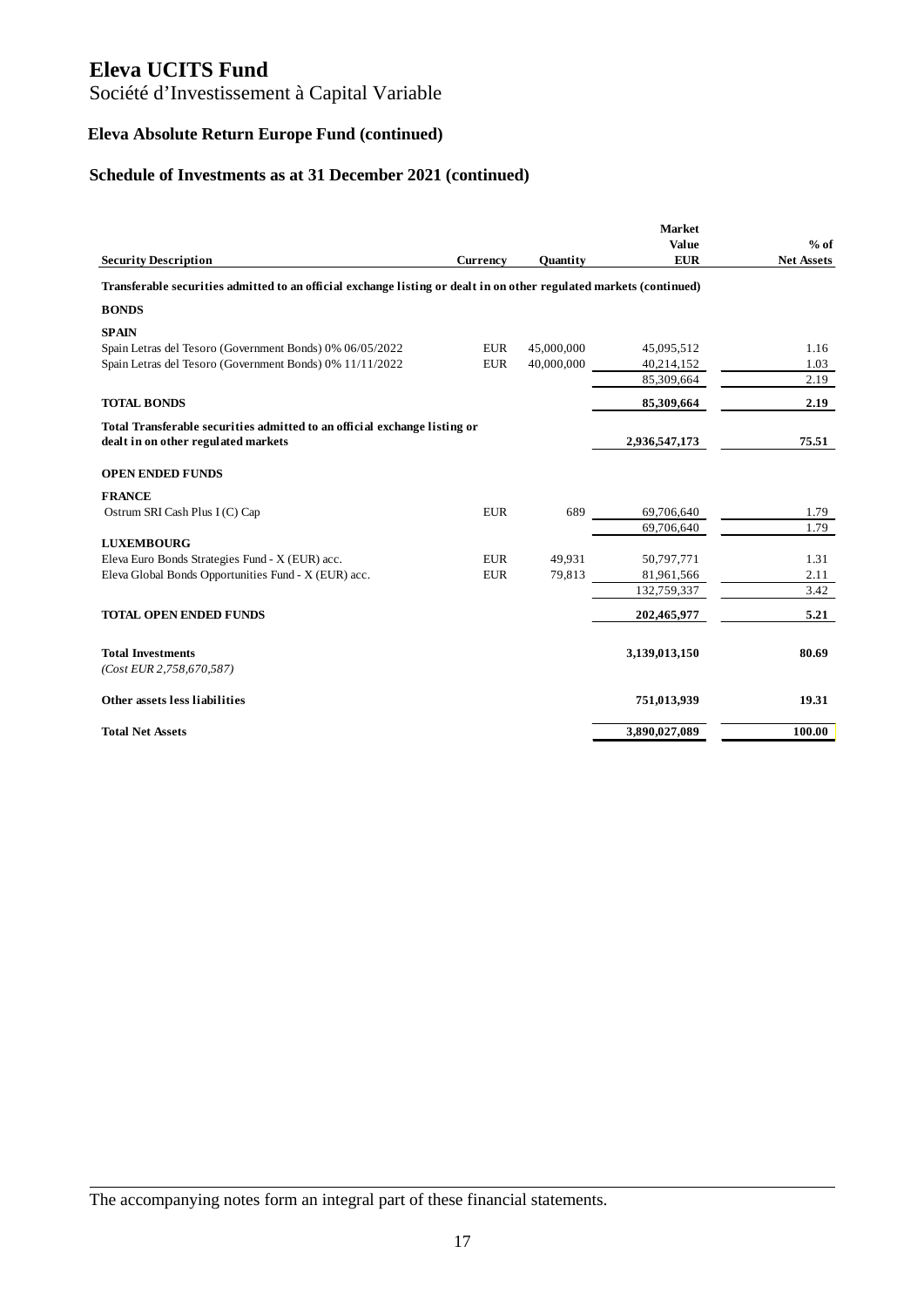Société d'Investissement à Capital Variable

#### **Eleva Euroland Selection Fund**

#### **Schedule of Investments as at 31 December 2021**

|                                                                                                         |                 |           | <b>Market</b><br>Value | $%$ of            |
|---------------------------------------------------------------------------------------------------------|-----------------|-----------|------------------------|-------------------|
| <b>Security Description</b>                                                                             | <b>Currency</b> | Quantity  | <b>EUR</b>             | <b>Net Assets</b> |
| Transferable securities admitted to an official exchange listing or dealt in on other regulated markets |                 |           |                        |                   |
| <b>STOCKS</b>                                                                                           |                 |           |                        |                   |
| <b>AUSTRIA</b>                                                                                          |                 |           |                        |                   |
| <b>BAWAG</b> Group AG                                                                                   | <b>EUR</b>      | 434,770   | 23,564,534             | 2.05              |
| <b>OMV AG</b>                                                                                           | <b>EUR</b>      | 288,075   | 14,389,346             | 1.25              |
| Wienerberger AG                                                                                         | <b>EUR</b>      | 619,069   | 20,020,691             | 1.75              |
|                                                                                                         |                 |           | 57,974,571             | 5.05              |
| <b>BELGIUM</b>                                                                                          |                 |           |                        |                   |
| D'Ieteren                                                                                               | <b>EUR</b>      | 181,877   | 31,210,093             | 2.72              |
| <b>KBC</b> Group                                                                                        | <b>EUR</b>      | 285,720   | 21,560,431             | 1.88              |
| <b>UCB</b>                                                                                              | ${\rm EUR}$     | 193,563   | 19,424,047             | 1.69              |
|                                                                                                         |                 |           | 72,194,571             | 6.29              |
| <b>DENMARK</b>                                                                                          |                 |           |                        |                   |
| Pandora                                                                                                 | <b>DKK</b>      | 128,946   | 14,136,679             | 1.23              |
|                                                                                                         |                 |           | 14,136,679             | 1.23              |
| <b>FINLAND</b>                                                                                          |                 |           |                        |                   |
| Nordea Bank Abp                                                                                         | <b>EUR</b>      | 1,770,005 | 19,091,274             | 1.66              |
|                                                                                                         |                 |           | 19,091,274             | 1.66              |
| <b>FRANCE</b>                                                                                           |                 |           |                        |                   |
| Antin Infrastructure Partners SA                                                                        | <b>EUR</b>      | 375,440   | 12,952,680             | 1.13              |
| BioMerieux                                                                                              | <b>EUR</b>      | 197,850   | 24,711,465             | 2.15              |
| <b>BNP</b> Paribas                                                                                      | <b>EUR</b>      | 417,208   | 25,353,730             | 2.21              |
| Credit Agricole                                                                                         | <b>EUR</b>      | 1,701,388 | 21,352,419             | 1.86              |
| Edenred                                                                                                 | <b>EUR</b>      | 734,360   | 29,792,985             | 2.60              |
| <b>Essilor International</b>                                                                            | <b>EUR</b>      | 124,080   | 23,232,739             | 2.03              |
| <b>LVMH</b>                                                                                             | <b>EUR</b>      | 78,739    | 57,243,253             | 4.99              |
| Pernod-Ricard                                                                                           | <b>EUR</b>      | 168,178   | 35,569,647             | 3.10              |
| Rexel                                                                                                   | <b>EUR</b>      | 1,070,960 | 19,095,217             | 1.66              |
| Saint Gobain                                                                                            | <b>EUR</b>      | 466,743   | 28,877,389             | 2.52              |
| Sanofi                                                                                                  | <b>EUR</b>      | 289,040   | 25,603,163             | 2.23              |
| Schneider Elte SA                                                                                       | <b>EUR</b>      | 260,786   | 44,975,154             | 3.92              |
| SR Teleperformance                                                                                      | <b>EUR</b>      | 60,644    | 23,772,448             | 2.07              |
| <b>Total Energies SE</b>                                                                                | <b>EUR</b>      | 651,338   | 29,069,215             | 2.53              |
| Veolia Environnement                                                                                    | <b>EUR</b>      | 1,050,580 | 33,891,711             | 2.95              |
| Vinci                                                                                                   | <b>EUR</b>      | 405,503   | 37,675,284             | 3.28              |
|                                                                                                         |                 |           | 473,168,499            | 41.23             |
| <b>GERMANY</b>                                                                                          |                 |           |                        |                   |
| Daimler AG                                                                                              | <b>EUR</b>      | 403,330   | 27,261,075             | 2.38              |
| Merck KGAA                                                                                              | <b>EUR</b>      | 86,715    | 19,684,305             | 1.72              |
| SAP                                                                                                     | <b>EUR</b>      | 371,876   | 46,447,312             | 4.05              |
|                                                                                                         |                 |           | 93,392,692             | 8.15              |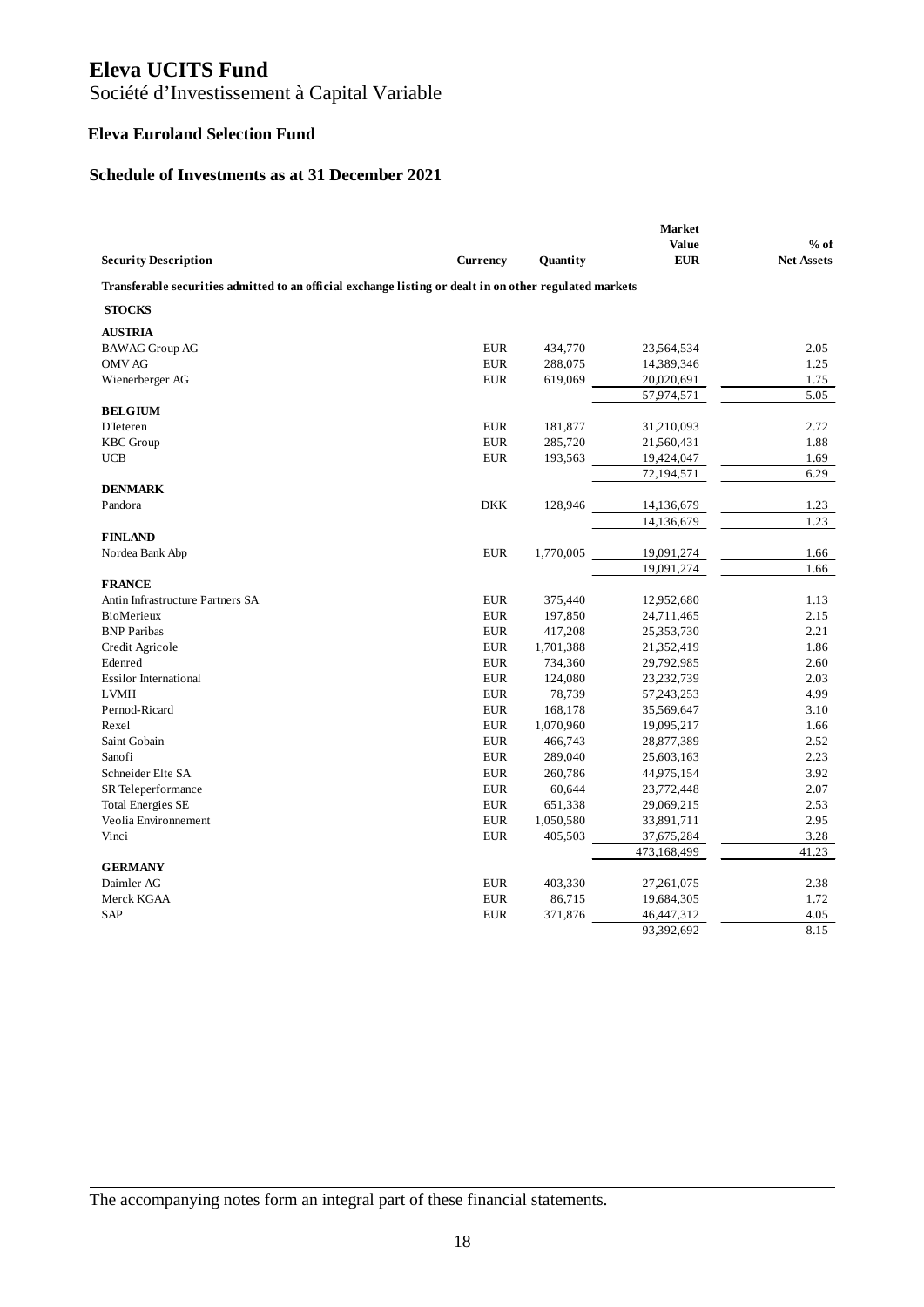Société d'Investissement à Capital Variable

# **Eleva Euroland Selection Fund (continued)**

# **Schedule of Investments as at 31 December 2021 (continued)**

|                                                                                                                     |            |           | <b>Market</b>              |                             |
|---------------------------------------------------------------------------------------------------------------------|------------|-----------|----------------------------|-----------------------------|
| <b>Security Description</b>                                                                                         | Currency   | Quantity  | <b>Value</b><br><b>EUR</b> | $%$ of<br><b>Net Assets</b> |
| Transferable securities admitted to an official exchange listing or dealt in on other regulated markets (continued) |            |           |                            |                             |
| <b>STOCKS</b> (continued)                                                                                           |            |           |                            |                             |
| <b>IRELAND</b>                                                                                                      |            |           |                            |                             |
| Linde PLC                                                                                                           | <b>EUR</b> | 160,940   | 49,247,640                 | 4.29                        |
| Smurfit Kappa                                                                                                       | <b>EUR</b> | 720,939   | 34,922,285                 | 3.04                        |
|                                                                                                                     |            |           | 84,169,925                 | 7.33                        |
| <b>ITALY</b>                                                                                                        |            |           |                            |                             |
| Unicredit SpA                                                                                                       | <b>EUR</b> | 2,099,450 | 28,434,951                 | 2.48                        |
|                                                                                                                     |            |           | 28,434,951                 | 2.48                        |
| <b>NETHERLANDS</b>                                                                                                  |            |           |                            |                             |
| Airbus Group NV                                                                                                     | <b>EUR</b> | 172,627   | 19,396,370                 | 1.69                        |
| <b>ASML Holding NV</b>                                                                                              | <b>EUR</b> | 86,712    | 61,279,370                 | 5.34                        |
| Koninklijke KPN                                                                                                     | <b>EUR</b> | 4,426,978 | 12,085,650                 | 1.05                        |
| Stellantis NV                                                                                                       | <b>EUR</b> | 1,719,197 | 28,672,768                 | 2.50                        |
| Universal Music Group BV                                                                                            | <b>EUR</b> | 1,284,520 | 31,830,406                 | 2.77                        |
|                                                                                                                     |            |           | 153,264,564                | 13.35                       |
| <b>PORTUGAL</b>                                                                                                     |            |           |                            |                             |
| Energias De Portugal                                                                                                | <b>EUR</b> | 7,277,383 | 35,164,315                 | 3.06                        |
| Jeronimo Martins                                                                                                    | <b>EUR</b> | 1,388,280 | 27,904,428                 | 2.43                        |
|                                                                                                                     |            |           | 63,068,743                 | 5.49                        |
| <b>SPAIN</b>                                                                                                        |            |           |                            |                             |
| Cellnex Telecom SA                                                                                                  | <b>EUR</b> | 395,643   | 20,249,009                 | 1.77                        |
| Corp ACCIONA Energias Renovables SA                                                                                 | <b>EUR</b> | 525,420   | 17,118,184                 | 1.49                        |
| Linea Directa Aseguradora SA Cia de SR                                                                              | <b>EUR</b> | 4,862,455 | 7,821,259                  | 0.68                        |
|                                                                                                                     |            |           | 45,188,452                 | 3.94                        |
| <b>SWITZERLAND</b>                                                                                                  |            |           |                            |                             |
| Montana Aerospace AG                                                                                                | <b>CHF</b> | 473,700   | 15,475,163                 | 1.35                        |
|                                                                                                                     |            |           | 15,475,163                 | 1.35                        |
| <b>TOTAL STOCKS</b>                                                                                                 |            |           | 1,119,560,084              | 97.55                       |
|                                                                                                                     |            |           |                            |                             |
| Total Transferable securities admitted to an official exchange listing or                                           |            |           |                            |                             |
| dealt in on other regulated markets                                                                                 |            |           | 1,119,560,084              | 97.55                       |
| <b>Total Investments</b>                                                                                            |            |           | 1,119,560,084              | 97.55                       |
| (Cost EUR 956,592,790)                                                                                              |            |           |                            |                             |
| Other assets less liabilities                                                                                       |            |           | 28,092,429                 | 2.45                        |
| <b>Total Net Assets</b>                                                                                             |            |           | 1,147,652,513              | 100.00                      |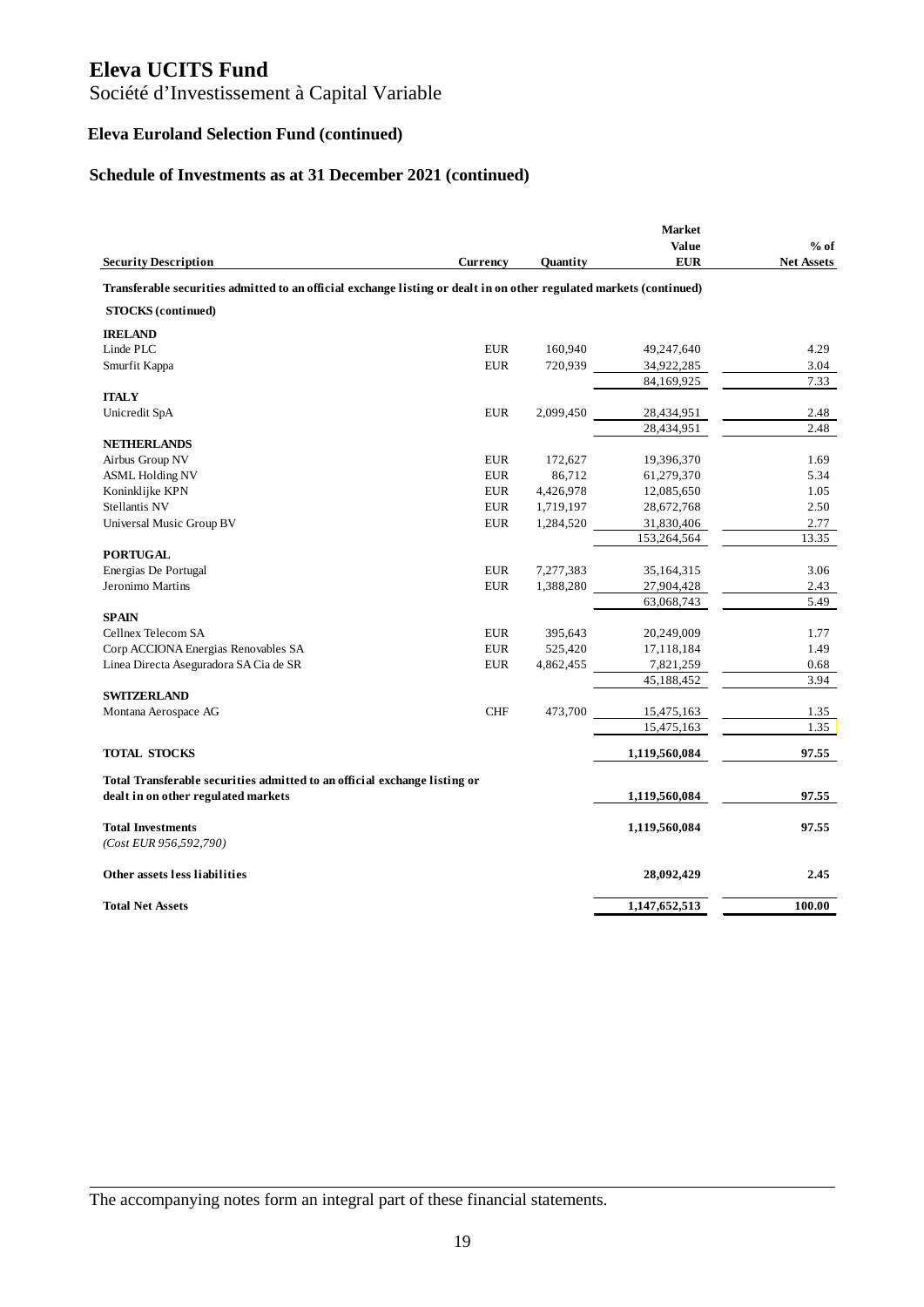Société d'Investissement à Capital Variable

# **Eleva Leaders Small & Mid-Cap Europe Fund**

#### **Schedule of Investments as at 31 December 2021**

|                                                                                                         |             |          | <b>Market</b><br>Value | $%$ of            |
|---------------------------------------------------------------------------------------------------------|-------------|----------|------------------------|-------------------|
| <b>Security Description</b>                                                                             | Currency    | Quantity | <b>EUR</b>             | <b>Net Assets</b> |
| Transferable securities admitted to an official exchange listing or dealt in on other regulated markets |             |          |                        |                   |
| <b>STOCKS</b>                                                                                           |             |          |                        |                   |
| <b>AUSTRIA</b>                                                                                          |             |          |                        |                   |
| Wienerberger AG                                                                                         | <b>EUR</b>  | 383,946  | 12,416,814             | 2.65              |
|                                                                                                         |             |          | 12,416,814             | 2.65              |
| <b>BELGIUM</b>                                                                                          |             |          |                        |                   |
| Aedifica                                                                                                | <b>EUR</b>  | 74,487   | 8,558,556              | 1.83              |
| D'Ieteren                                                                                               | <b>EUR</b>  | 78,157   | 13,411,741             | 2.86              |
| Kinepolis Group                                                                                         | <b>EUR</b>  | 87,748   | 4,808,590              | 1.03              |
|                                                                                                         |             |          | 26,778,887             | 5.72              |
| <b>FINLAND</b>                                                                                          |             |          |                        |                   |
| Harvia Oyj                                                                                              | EUR         | 116,470  | 6,836,789              | 1.46              |
| <b>FRANCE</b>                                                                                           |             |          | 6,836,789              | 1.46              |
| Albioma                                                                                                 | <b>EUR</b>  | 160,530  | 5,502,968              | 1.17              |
| Antin Infrastructure Partners SA                                                                        | <b>EUR</b>  | 170,105  | 5,868,623              | 1.25              |
| <b>BioMerieux</b>                                                                                       | <b>EUR</b>  | 69,375   | 8,664,938              | 1.85              |
| Dassault Systemes SA                                                                                    | EUR         | 137,849  | 7,210,881              | 1.54              |
| Edenred                                                                                                 | <b>EUR</b>  | 249,904  | 10,138,605             | 2.16              |
| Elis SA                                                                                                 | <b>EUR</b>  | 900,793  | 13,710,069             | 2.92              |
| Eurazeo                                                                                                 | <b>EUR</b>  | 125,845  | 9,664,896              | 2.06              |
| <b>Ipsos</b>                                                                                            | <b>EUR</b>  | 229,458  | 9,465,143              | 2.02              |
| Sartorius Stedim Biotech                                                                                | <b>EUR</b>  | 22,669   | 10,935,526             | 2.33              |
| <b>SPIE SA WI</b>                                                                                       | <b>EUR</b>  | 459,013  | 10,428,775             | 2.22              |
| SR Teleperformance                                                                                      | <b>EUR</b>  | 17,804   | 6,979,168              | 1.49              |
| Verallia                                                                                                | <b>EUR</b>  | 224,316  | 6,944,823              | 1.48              |
|                                                                                                         |             |          | 105,514,415            | 22.49             |
| <b>GERMANY</b>                                                                                          |             |          |                        |                   |
| <b>Brenntag AG</b>                                                                                      | <b>EUR</b>  | 129,279  | 10,288,023             | 2.19              |
| Carl Zeiss Meditec                                                                                      | <b>EUR</b>  | 31,448   | 5,813,163              | 1.24              |
| Fielmann                                                                                                | <b>EUR</b>  | 65,618   | 3,881,305              | 0.83              |
| <b>GEA</b> Group                                                                                        | <b>EUR</b>  | 222,816  | 10,715,221             | 2.29              |
| Sixt Se                                                                                                 | <b>EUR</b>  | 32,799   | 5,103,524              | 1.09              |
| Steico SE                                                                                               | <b>EUR</b>  | 80,092   | 9,002,341              | 1.92              |
|                                                                                                         |             |          | 44,803,577             | 9.56              |
| <b>ITALY</b>                                                                                            |             |          |                        |                   |
| Amplifon                                                                                                | <b>EUR</b>  | 248,326  | 11,783,069             | 2.51              |
| Finecobank Banca Fineco                                                                                 | <b>EUR</b>  | 531,014  | 8,196,201              | 1.75              |
| Monclear SpA                                                                                            | <b>EUR</b>  | 80,130   | 5,129,923              | 1.09              |
| Tinexta Spa                                                                                             | ${\rm EUR}$ | 134,856  | 5,146,105              | 1.10              |
| <b>LUXEMBOURG</b>                                                                                       |             |          | 30,255,298             | 6.45              |
| Shurgard Self Storage Europe Sarl                                                                       | EUR         | 148,121  | 8,516,958              | 1.82              |
|                                                                                                         |             |          | 8,516,958              | 1.82              |
| <b>NETHERLANDS</b>                                                                                      |             |          |                        |                   |
| Aalberts Industries                                                                                     | <b>EUR</b>  | 192,349  | 11,206,253             | 2.39              |
| Accell Group                                                                                            | <b>EUR</b>  | 126,607  | 6,077,136              | 1.30              |
| Arcadis                                                                                                 | EUR         | 188,085  | 7,963,519              | 1.70              |
| <b>BE Semiconductor Industries</b>                                                                      | EUR         | 60,738   | 4,556,565              | 0.97              |
| Koninklijke DSM NV                                                                                      | EUR         | 46,595   | 9,225,810              | 1.97              |
|                                                                                                         |             |          | 39,029,283             | 8.33              |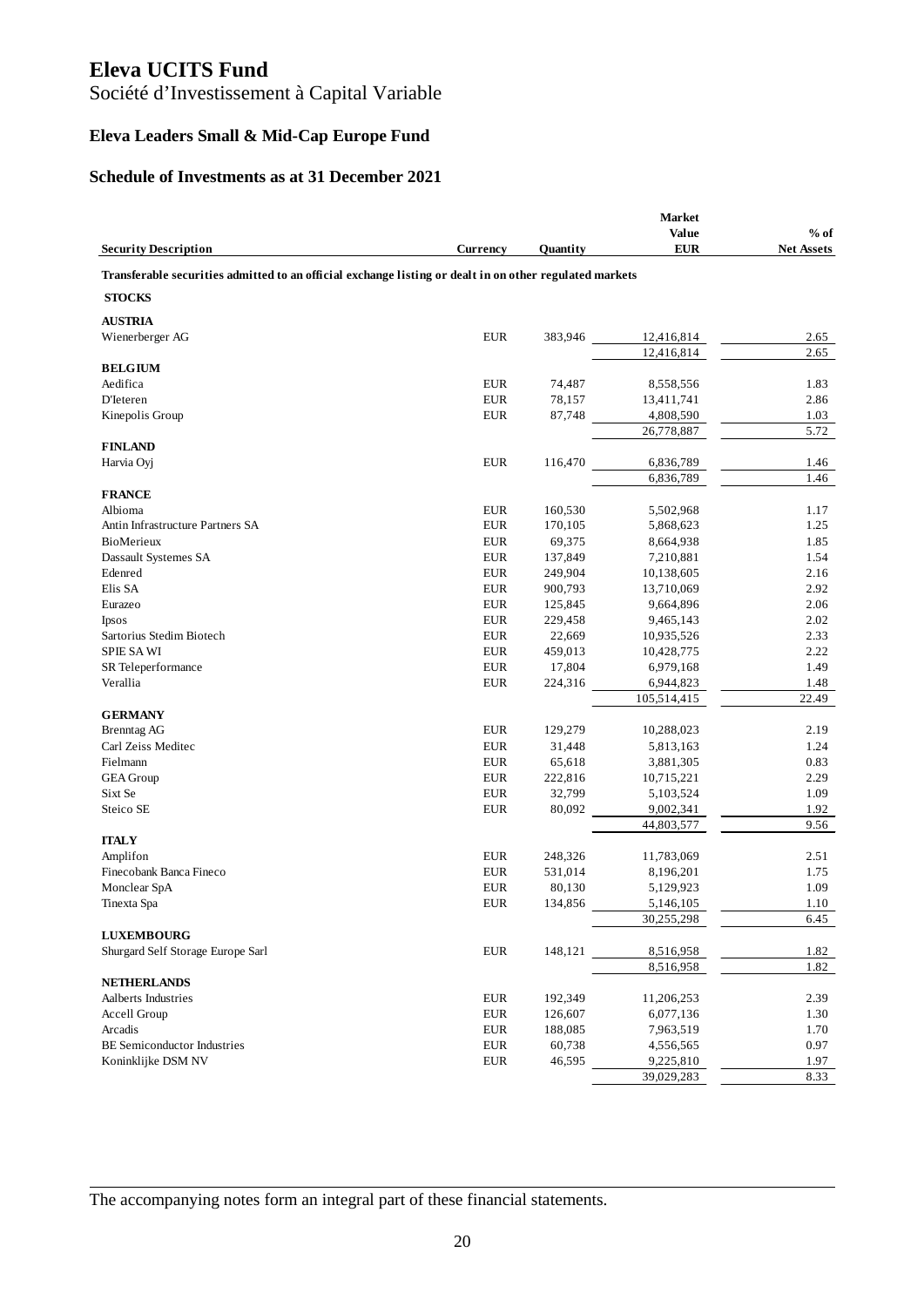Société d'Investissement à Capital Variable

# **Eleva Leaders Small & Mid-Cap Europe Fund (continued)**

#### **Schedule of Investments as at 31 December 2021 (continued)**

|                                                                                                                     |                 |                 | <b>Market</b> |                   |
|---------------------------------------------------------------------------------------------------------------------|-----------------|-----------------|---------------|-------------------|
|                                                                                                                     |                 |                 | <b>Value</b>  | $%$ of            |
| <b>Security Description</b>                                                                                         | <b>Currency</b> | Quantity        | <b>EUR</b>    | <b>Net Assets</b> |
| Transferable securities admitted to an official exchange listing or dealt in on other regulated markets (continued) |                 |                 |               |                   |
| <b>STOCKS</b> (continued)                                                                                           |                 |                 |               |                   |
| <b>NORWAY</b>                                                                                                       |                 |                 |               |                   |
| Crayon Group Holding ASA                                                                                            | <b>NOK</b>      | 486,854         | 8,884,400     | 1.89              |
|                                                                                                                     |                 |                 | 8,884,400     | 1.89              |
| <b>PORTUGAL</b>                                                                                                     |                 |                 |               |                   |
| Jeronimo Martins                                                                                                    | <b>EUR</b>      | 554,819         | 11,151,862    | 2.38              |
|                                                                                                                     |                 |                 | 11,151,862    | 2.38              |
| <b>SPAIN</b>                                                                                                        |                 |                 |               |                   |
| Amadeus IT Group SA A                                                                                               | <b>EUR</b>      | 77,849          | 4,642,914     | 0.99              |
| Fluidra SA                                                                                                          | <b>EUR</b>      | 191,936         | 6,756,147     | 1.44              |
|                                                                                                                     |                 |                 | 11,399,061    | 2.43              |
| <b>SWEDEN</b>                                                                                                       |                 |                 |               |                   |
| <b>Essity Aktiebolag</b>                                                                                            | <b>SEK</b>      | 167,642         | 4,809,758     | 1.02              |
| Fortnox AB                                                                                                          | <b>SEK</b>      | 102,386         | 5,817,365     | 1.24              |
| <b>INDUTRADE</b>                                                                                                    | <b>SEK</b>      | 437,170         | 11,769,918    | 2.51              |
| <b>MIPS AB</b>                                                                                                      | <b>SEK</b>      | 52,588          | 6,062,716     | 1.29              |
| Thule Group AB                                                                                                      | <b>SEK</b>      | 220,516         | 11,736,822    | 2.50              |
|                                                                                                                     |                 |                 | 40,196,579    | 8.56              |
| <b>SWITZERLAND</b><br>Bachem Holding AG - Reg B                                                                     | <b>CHF</b>      |                 | 5,845,279     |                   |
| Belimo Holding AG                                                                                                   | ${\rm CHF}$     | 8,459<br>12,486 | 6,989,152     | 1.25<br>1.49      |
| Partners Group AG                                                                                                   | <b>CHF</b>      | 3,366           | 4,913,406     | 1.05              |
| <b>SIKA AG</b>                                                                                                      | <b>CHF</b>      | 12,595          | 4,621,505     | 0.99              |
| Tecan R                                                                                                             | ${\rm CHF}$     | 14,469          | 7,757,035     | 1.65              |
|                                                                                                                     |                 |                 | 30,126,377    | 6.43              |
| <b>UNITED KINGDOM</b>                                                                                               |                 |                 |               |                   |
| <b>Bridgepoint Group</b>                                                                                            | <b>GBP</b>      | 1,192,281       | 7,000,863     | 1.49              |
| Croda International PLC                                                                                             | <b>GBP</b>      | 122,945         | 14,818,949    | 3.16              |
| CVS Group                                                                                                           | <b>GBP</b>      | 203,359         | 5,425,471     | 1.16              |
| Future PLC                                                                                                          | <b>GBP</b>      | 163,264         | 7,447,581     | 1.59              |
| Pets at Home Group PLC                                                                                              | <b>GBP</b>      | 1,066,552       | 5,906,919     | 1.26              |
| Rentokil Initial                                                                                                    | <b>GBP</b>      | 744,643         | 5,179,490     | 1.10              |
| Segro PLC                                                                                                           | <b>GBP</b>      | 405,476         | 6,937,401     | 1.48              |
|                                                                                                                     |                 |                 | 52,716,674    | 11.24             |
| <b>TOTAL STOCKS</b>                                                                                                 |                 |                 | 428,626,974   | 91.41             |
|                                                                                                                     |                 |                 |               |                   |
| Total Transferable securities admitted to an official exchange listing or                                           |                 |                 |               |                   |
| dealt in on other regulated markets                                                                                 |                 |                 | 428,626,974   | 91.41             |
| Other transfereable securities                                                                                      |                 |                 |               |                   |
| <b>BELGIUM</b>                                                                                                      |                 |                 |               |                   |
| Aedifica SA Rights                                                                                                  | <b>EUR</b>      |                 |               |                   |
|                                                                                                                     |                 |                 |               |                   |
|                                                                                                                     |                 |                 |               |                   |
| <b>Total Other transferable securities</b>                                                                          |                 |                 |               |                   |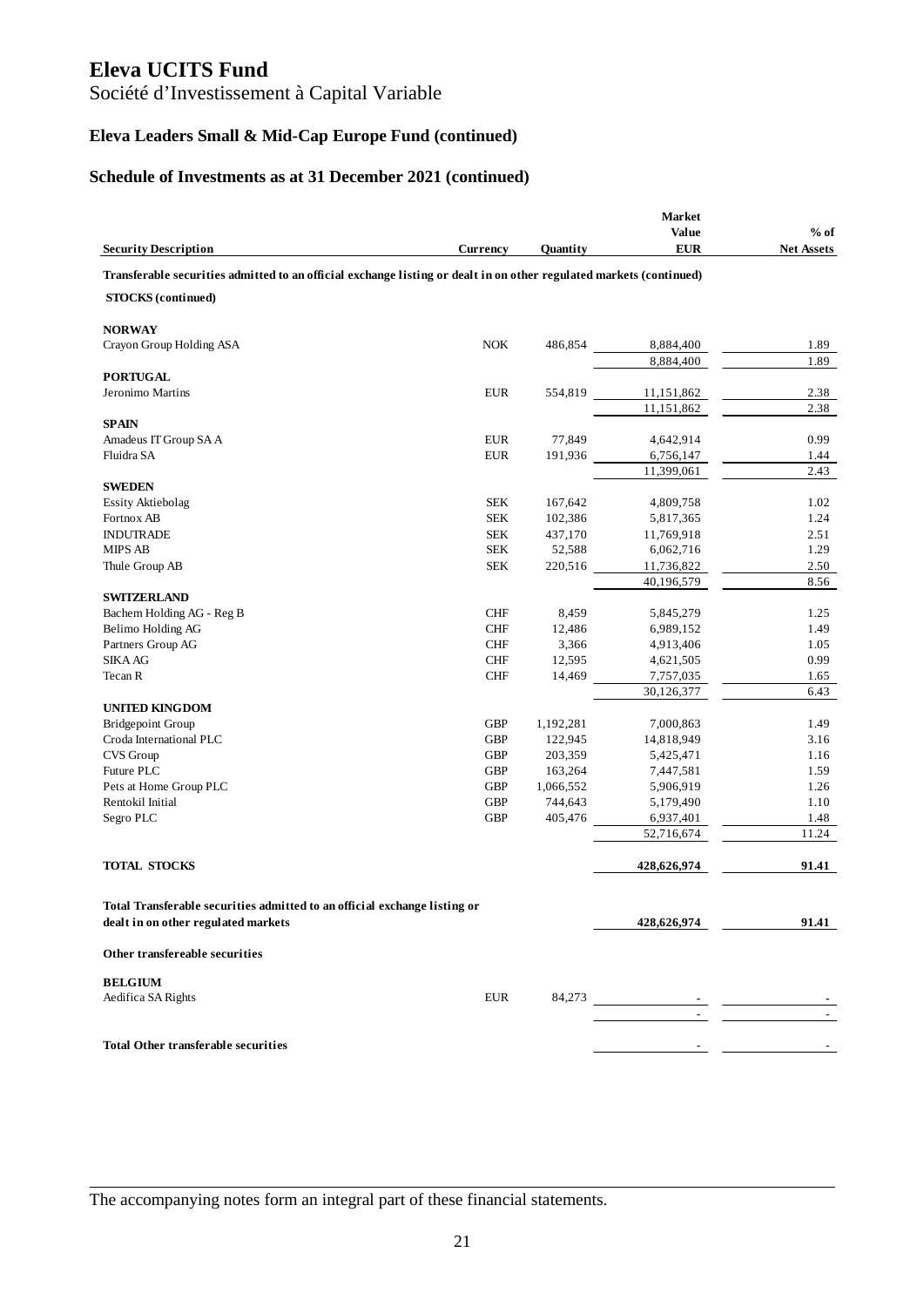Société d'Investissement à Capital Variable

# **Eleva Leaders Small & Mid-Cap Europe Fund (continued)**

#### **Schedule of Investments as at 31 December 2021 (continued)**

|                                                      |            |          | <b>Market</b> |                   |
|------------------------------------------------------|------------|----------|---------------|-------------------|
|                                                      |            |          | <b>Value</b>  | % of              |
| <b>Security Description</b>                          | Currency   | Quantity | <b>EUR</b>    | <b>Net Assets</b> |
| <b>OPEN ENDED FUNDS</b>                              |            |          |               |                   |
| <b>FRANCE</b>                                        |            |          |               |                   |
| Amundi Serenite PEA                                  | <b>EUR</b> | 2,910    | 31,944,295    | 6.81              |
|                                                      |            |          | 31,944,295    | 6.81              |
| <b>TOTAL OPEN ENDED FUNDS</b>                        |            |          | 31,944,295    | 6.81              |
| <b>Total Investments</b><br>$(Cost$ EUR 378,047,061) |            |          | 460,571,269   | 98.22             |
| Other assets less liabilities                        |            |          | 8,327,078     | 1.78              |
| <b>Total Net Assets</b>                              |            |          | 468,898,347   | 100.00            |

The accompanying notes form an integral part of these financial statements.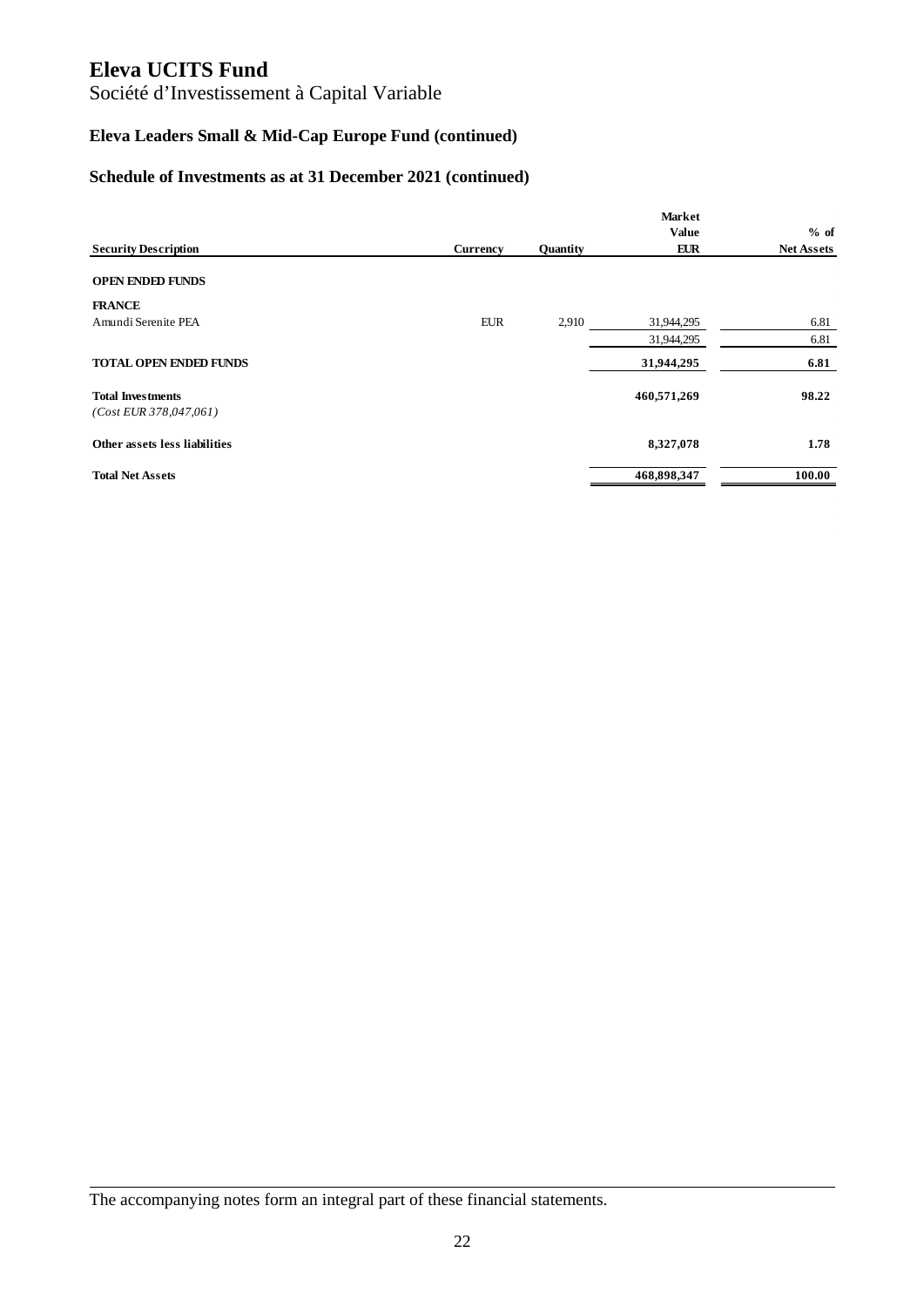# Société d'Investissement à Capital Variable

# **Eleva Sustainable Impact Europe Fund**

#### **Schedule of Investments as at 31 December 2021**

|                                                                                                         |                 |          | <b>Market</b> |                   |
|---------------------------------------------------------------------------------------------------------|-----------------|----------|---------------|-------------------|
|                                                                                                         |                 |          | <b>Value</b>  | $%$ of            |
| <b>Security Description</b>                                                                             | <b>Currency</b> | Quantity | <b>EUR</b>    | <b>Net Assets</b> |
| Transferable securities admitted to an official exchange listing or dealt in on other regulated markets |                 |          |               |                   |
| <b>STOCKS</b>                                                                                           |                 |          |               |                   |
| <b>DENMARK</b>                                                                                          |                 |          |               |                   |
| Coloplast B                                                                                             | <b>DKK</b>      | 4,795    | 742,049       | 1.30              |
| Novo Nordisk                                                                                            | <b>DKK</b>      | 13,369   | 1,321,159     | 2.31              |
|                                                                                                         |                 |          | 2,063,208     | 3.61              |
| <b>FRANCE</b>                                                                                           |                 |          |               |                   |
| Afyren SAS                                                                                              | <b>EUR</b>      | 66,273   | 575,250       | 1.00              |
| Air Liquide                                                                                             | <b>EUR</b>      | 11,070   | 1,697,252     | 2.96              |
| Alstom                                                                                                  | <b>EUR</b>      | 21,091   | 658,461       | 1.15              |
| Antin Infrastructure Partners SA                                                                        | <b>EUR</b>      | 26,476   | 913,422       | 1.60              |
| <b>BNP</b> Paribas                                                                                      | <b>EUR</b>      | 15,838   | 962,475       | 1.68              |
| Cap Gemini                                                                                              | <b>EUR</b>      | 11,795   | 2,541,823     | 4.44              |
| Carbios                                                                                                 | <b>EUR</b>      | 19,574   | 731,676       | 1.28              |
| Dassault Systemes SA                                                                                    | <b>EUR</b>      | 22,990   | 1,202,607     | 2.10              |
| Elis SA                                                                                                 | <b>EUR</b>      | 92,327   | 1,405,217     | 2.45              |
| Hoffmann Green Cement Technologies SAS                                                                  | <b>EUR</b>      | 22,859   | 571,475       | 1.00              |
| <b>L'Oreal</b>                                                                                          | <b>EUR</b>      | 3,536    | 1,474,335     | 2.58              |
| Michelin                                                                                                | <b>EUR</b>      | 13,595   | 1,959,719     | 3.42              |
| Sartorius Stedim Biotech                                                                                | <b>EUR</b>      | 2,579    | 1,244,110     | 2.17              |
| Schneider Elte SA                                                                                       | EUR             | 11,277   | 1,944,831     | 3.40              |
| <b>SPIE SA WI</b>                                                                                       | <b>EUR</b>      | 61,401   | 1,395,031     | 2.44              |
| Worldline SA                                                                                            | <b>EUR</b>      | 9,295    | 455,548       | 0.80              |
|                                                                                                         |                 |          | 19,733,232    | 34.47             |
| <b>GERMANY</b>                                                                                          |                 |          |               |                   |
| Allianz                                                                                                 | <b>EUR</b>      | 7,331    | 1,522,282     | 2.66              |
| Infineon Technologies AG                                                                                | <b>EUR</b>      | 35,531   | 1,448,244     | 2.53              |
| Muenchener Ruecker AG                                                                                   | <b>EUR</b>      | 5,911    | 1,539,816     | 2.69              |
| Steico SE                                                                                               | <b>EUR</b>      | 3,540    | 397,896       | 0.69              |
|                                                                                                         |                 |          | 4,908,238     | 8.57              |
| <b>IRELAND</b>                                                                                          |                 |          |               |                   |
| Kerry Group A                                                                                           | <b>EUR</b>      | 13,869   | 1,570,664     | 2.74              |
|                                                                                                         |                 |          | 1,570,664     | 2.74              |
| <b>ITALY</b>                                                                                            |                 |          |               |                   |
| Intesa BCI                                                                                              | <b>EUR</b>      | 407,497  | 926,648       | 1.62              |
|                                                                                                         |                 |          | 926.648       | 1.62              |
| <b>NETHERLANDS</b>                                                                                      |                 |          |               |                   |
| Aalberts Industries                                                                                     | <b>EUR</b>      | 31,797   | 1,852,493     | 3.24              |
| Adyen NV                                                                                                | <b>EUR</b>      | 513      | 1,185,800     | 2.07              |
| Akzo Nobel NV                                                                                           | <b>EUR</b>      | 12,438   | 1,200,267     | 2.10              |
| Alfen Beheer BV                                                                                         | <b>EUR</b>      | 7,304    | 644,578       | 1.13              |
| <b>ASML Holding NV</b>                                                                                  | <b>EUR</b>      | 2,193    | 1,549,793     | 2.71              |
| Koninklijke DSM NV                                                                                      | <b>EUR</b>      | 6,894    | 1,365,012     | 2.38              |
| St Microelectronics                                                                                     | <b>EUR</b>      | 32,534   | 1,411,000     | 2.46              |
|                                                                                                         |                 |          | 9,208,943     | 16.09             |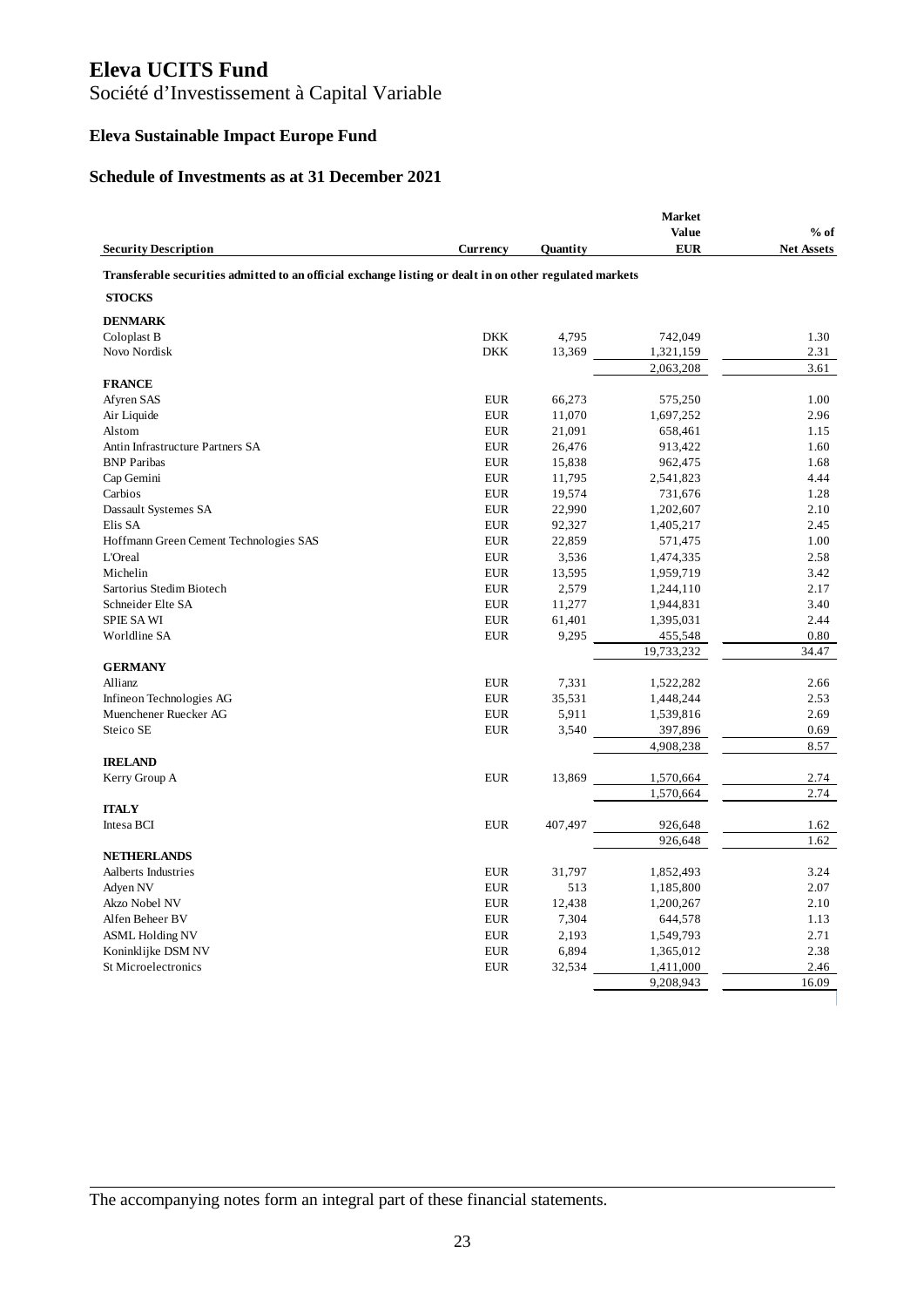Société d'Investissement à Capital Variable

# **Eleva Sustainable Impact Europe Fund (continued)**

#### **Schedule of Investments as at 31 December 2021 (continued)**

| <b>Value</b><br><b>EUR</b><br><b>Security Description</b><br>Currency<br><b>Ouantity</b><br>Transferable securities admitted to an official exchange listing or dealt in on other regulated markets (continued)<br><b>STOCKS</b> (continued)<br><b>NORWAY</b><br><b>NOK</b><br>Aker Carbon Capture ASA<br>209,683<br>577,308<br>577,308<br><b>SPAIN</b><br>Amadeus IT Group SA A<br><b>EUR</b><br>16,060<br>957,818 | $%$ of<br><b>Net Assets</b><br>1.01<br>1.01<br>1.67 |
|---------------------------------------------------------------------------------------------------------------------------------------------------------------------------------------------------------------------------------------------------------------------------------------------------------------------------------------------------------------------------------------------------------------------|-----------------------------------------------------|
|                                                                                                                                                                                                                                                                                                                                                                                                                     |                                                     |
|                                                                                                                                                                                                                                                                                                                                                                                                                     |                                                     |
|                                                                                                                                                                                                                                                                                                                                                                                                                     |                                                     |
|                                                                                                                                                                                                                                                                                                                                                                                                                     |                                                     |
|                                                                                                                                                                                                                                                                                                                                                                                                                     |                                                     |
|                                                                                                                                                                                                                                                                                                                                                                                                                     |                                                     |
|                                                                                                                                                                                                                                                                                                                                                                                                                     |                                                     |
|                                                                                                                                                                                                                                                                                                                                                                                                                     |                                                     |
|                                                                                                                                                                                                                                                                                                                                                                                                                     |                                                     |
| <b>EDP</b> Renovaveis<br><b>EUR</b><br>83,472<br>1,828,037                                                                                                                                                                                                                                                                                                                                                          | 3.19                                                |
| 2,785,855                                                                                                                                                                                                                                                                                                                                                                                                           | 4.86                                                |
| <b>SWEDEN</b>                                                                                                                                                                                                                                                                                                                                                                                                       |                                                     |
| <b>SEK</b><br>94,068<br>507,066<br>AcadeMedia AB                                                                                                                                                                                                                                                                                                                                                                    | 0.88                                                |
| <b>SEK</b><br>21,367<br>1,298,700<br>Atlas Copco AB A                                                                                                                                                                                                                                                                                                                                                               | 2.27<br>3.15                                        |
| 1,805,766<br><b>SWITZERLAND</b>                                                                                                                                                                                                                                                                                                                                                                                     |                                                     |
| Lonza Group<br>CHF<br>2,029<br>1,491,359                                                                                                                                                                                                                                                                                                                                                                            | 2.60                                                |
| <b>SIKA AG</b><br><b>CHF</b><br>4,031<br>1,479,102                                                                                                                                                                                                                                                                                                                                                                  | 2.58                                                |
| Zurich Insurance Group<br><b>CHF</b><br>3,268<br>1,262,843                                                                                                                                                                                                                                                                                                                                                          | 2.21                                                |
| 4,233,304                                                                                                                                                                                                                                                                                                                                                                                                           | 7.39                                                |
| <b>UNITED KINGDOM</b>                                                                                                                                                                                                                                                                                                                                                                                               |                                                     |
| <b>GBP</b><br>20,913<br>Ashtead Group<br>1,480,045                                                                                                                                                                                                                                                                                                                                                                  | 2.59                                                |
| AstraZeneca<br><b>GBP</b><br>19,075<br>1,971,561                                                                                                                                                                                                                                                                                                                                                                    | 3.44                                                |
| Croda International PLC<br><b>GBP</b><br>11,083<br>1,335,869                                                                                                                                                                                                                                                                                                                                                        | 2.33                                                |
| 50,992<br>Reed Elsevier<br><b>EUR</b><br>1,454,292                                                                                                                                                                                                                                                                                                                                                                  | 2.54                                                |
| 6,241,767                                                                                                                                                                                                                                                                                                                                                                                                           | 10.90                                               |
| <b>TOTAL STOCKS</b><br>54,054,933                                                                                                                                                                                                                                                                                                                                                                                   | 94.41                                               |
| Total Transferable securities admitted to an official exchange listing or                                                                                                                                                                                                                                                                                                                                           |                                                     |
| dealt in on other regulated markets<br>54,054,933                                                                                                                                                                                                                                                                                                                                                                   | 94.41                                               |
| <b>Total Investments</b><br>54,054,933<br>$(Cost$ EUR $48,185,902$ )                                                                                                                                                                                                                                                                                                                                                | 94.41                                               |
| Other assets less liabilities<br>3,198,772                                                                                                                                                                                                                                                                                                                                                                          | 5.59                                                |
| 57,253,705<br><b>Total Net Assets</b>                                                                                                                                                                                                                                                                                                                                                                               | 100.00                                              |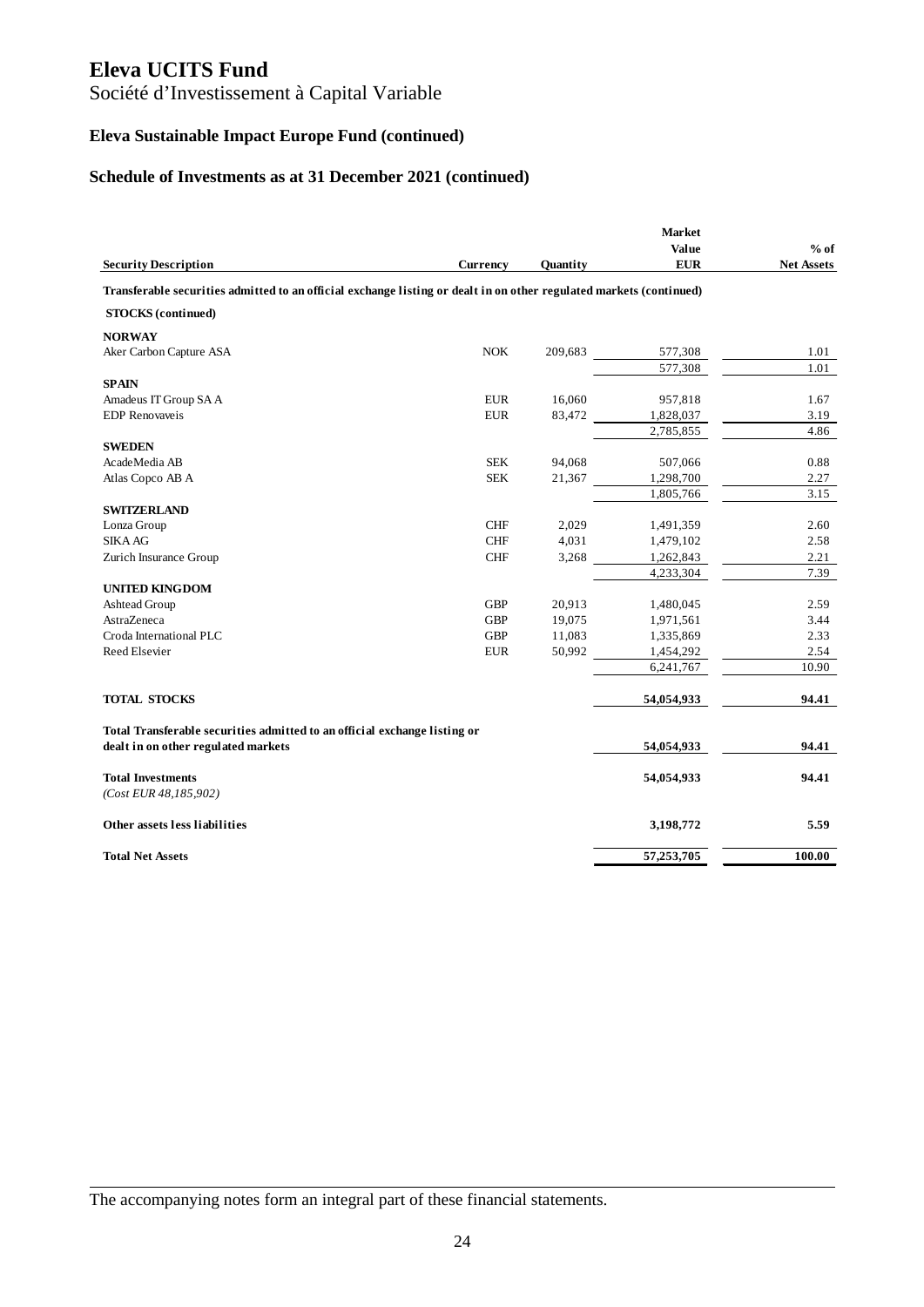Société d'Investissement à Capital Variable

# **Eleva Euro Bonds Strategies Fund**

#### **Schedule of Investments as at 31 December 2021**

|                                                                                                         |            |                   | <b>Market</b> |                   |
|---------------------------------------------------------------------------------------------------------|------------|-------------------|---------------|-------------------|
|                                                                                                         |            |                   | Value         | $%$ of            |
| <b>Security Description</b>                                                                             | Currency   | <b>Face Value</b> | <b>EUR</b>    | <b>Net Assets</b> |
| Transferable securities admitted to an official exchange listing or dealt in on other regulated markets |            |                   |               |                   |
| <b>BONDS</b>                                                                                            |            |                   |               |                   |
| <b>BELGIUM</b>                                                                                          |            |                   |               |                   |
| Aliaxis Finance SA 0.875% 08/11/2028                                                                    | <b>EUR</b> | 1,000,000         | 984,500       | 1.91              |
| Belgium (Government Bond) 0.4% 22/06/2040                                                               | <b>EUR</b> | 150,000           | 142,631       | 0.28              |
| Sofina SA 1% 23/09/2028                                                                                 | <b>EUR</b> | 1,100,000         | 1,078,396     | 2.09              |
|                                                                                                         |            |                   | 2,205,527     | 4.28              |
| <b>EGYPT</b>                                                                                            |            |                   |               |                   |
| Egypt (Government Bond) 4.75% 11/04/2025                                                                | <b>EUR</b> | 500,000           | 496,513       | 0.96              |
| Egypt (Government Bond) 4.75% 16/04/2026                                                                | <b>EUR</b> | 500,000           | 484,630       | 0.94              |
|                                                                                                         |            |                   | 981,143       | 1.90              |
| <b>FRANCE</b>                                                                                           |            |                   |               |                   |
| Afflelou SAS 4.25% 19/05/2026                                                                           | <b>EUR</b> | 700,000           | 714,507       | 1.39              |
| Credit Agricole SA 2.85% 27/04/2026                                                                     | <b>EUR</b> | 900,000           | 976,072       | 1.89              |
| Credit Logement SA 1.081% VRN 15/02/2034                                                                | <b>EUR</b> | 1,300,000         | 1,295,060     | 2.51              |
| Electricite de France SA 2.875% VRN                                                                     | <b>EUR</b> | 800,000           | 821,784       | 1.60              |
| Elis SA CV 0% 06/10/2023                                                                                | <b>EUR</b> | 30,000            | 943,425       | 1.83              |
| Engie SA 1.5% VRN                                                                                       | <b>EUR</b> | 1,000,000         | 998,265       | 1.94              |
| France (Government Bond) 0.75% 25/05/2052                                                               | <b>EUR</b> | 200,000           | 191,232       | 0.37              |
| France (Government Bond) 0.5% 25/05/2040                                                                | <b>EUR</b> | 1,900,000         | 1,856,899     | 3.60              |
| France (Government Bond) OAT 0% 25/11/2029                                                              | <b>EUR</b> | 1,800,000         | 1,801,791     | 3.49              |
| Maisons du Monde SA 0.125% CV 06/12/2023                                                                | <b>EUR</b> | 8,000             | 387,183       | 0.75              |
| Orpea 0.375% 17/05/2027                                                                                 | <b>EUR</b> | 3,663             | 515,345       | 1.00              |
| Paprec Holding SA 3.5% 01/07/2028                                                                       | <b>EUR</b> | 800,000           | 813,604       | 1.58              |
| Rexel SA 2.125% 15/12/2028                                                                              | <b>EUR</b> | 900,000           | 907,830       | 1.76              |
| TOTAL SE 2% VRN                                                                                         | <b>EUR</b> | 500,000           | 493,605       | 0.96              |
| TOTAL SE 2.708% VRN                                                                                     | <b>EUR</b> | 1,000,000         | 1,028,475     | 1.99              |
| Worldline 0% 30/07/2026                                                                                 | <b>EUR</b> | 8,000             | 806,808       | 1.56              |
|                                                                                                         |            |                   | 14,551,885    | 28.22             |
| <b>GERMANY</b>                                                                                          |            |                   |               |                   |
| German Federal Bond 0% 15/08/2030                                                                       | <b>EUR</b> | 1,500,000         | 1,534,298     | 2.98              |
| Mahle GmbH 2.375% 14/05/2028                                                                            | <b>EUR</b> | 800,000           | 779,596       | 1.51              |
| Mtu Aero Engines 0.05% 18/03/2027                                                                       | <b>EUR</b> | 800,000           | 772,736       | 1.50              |
| Sirius Real Estate Ltd 1.125% 22/06/2026                                                                | <b>EUR</b> | 500,000           | 496,034       | 0.96              |
|                                                                                                         |            |                   | 3,582,664     | 6.95              |
| <b>IRELAND</b>                                                                                          |            |                   |               |                   |
| Dell Bank International 0.5% 27/10/2026                                                                 | <b>EUR</b> | 1,700,000         | 1,690,174     | 3.28              |
| Ryanair DAC 0.875% 25/05/2026                                                                           | <b>EUR</b> | 800,000           | 800,752       | 1.55              |
|                                                                                                         |            |                   | 2,490,926     | 4.83              |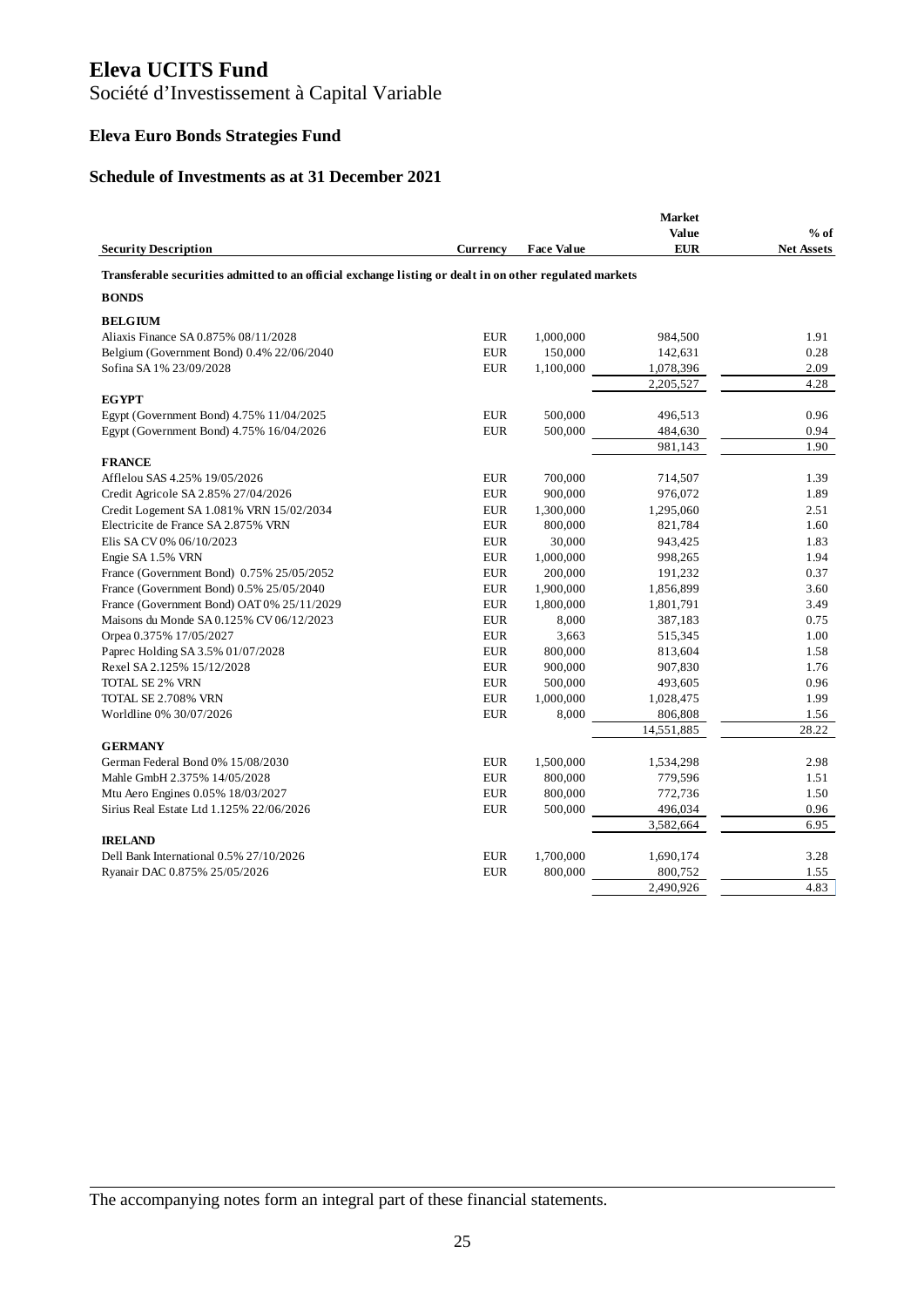Société d'Investissement à Capital Variable

# **Eleva Euro Bonds Strategies Fund (continued)**

#### **Schedule of Investments as at 31 December 2021 (continued)**

|                                                                                                                     |             |                   | <b>Market</b> |                   |
|---------------------------------------------------------------------------------------------------------------------|-------------|-------------------|---------------|-------------------|
|                                                                                                                     |             |                   | Value         | $%$ of            |
| <b>Security Description</b>                                                                                         | Currency    | <b>Face Value</b> | <b>EUR</b>    | <b>Net Assets</b> |
| Transferable securities admitted to an official exchange listing or dealt in on other regulated markets (continued) |             |                   |               |                   |
| <b>BONDS</b> (continued)                                                                                            |             |                   |               |                   |
| <b>ITALY</b>                                                                                                        |             |                   |               |                   |
| BTP Italy (Government Bond) 5.5% 01/09/2022                                                                         | <b>EUR</b>  | 100,000           | 103,934       | 0.20              |
| Eni SpA 2% VRN                                                                                                      | <b>EUR</b>  | 1,000,000         | 997,260       | 1.93              |
| Golden Goose SpA FRN 14/05/2027                                                                                     | <b>EUR</b>  | 300,000           | 299,523       | 0.58              |
| Italy Buoni Poliennali Del Tesor 0.35% 01/02/2025                                                                   | <b>EUR</b>  | 3,100,000         | 3,123,978     | 6.06              |
| Italy Buoni Poliennali Del Tesor 0.95% 15/09/2027                                                                   | <b>EUR</b>  | 1,500,000         | 1,531,935     | 2.97              |
| Italy Buoni Poliennali Del Tesor 1.35% 01/04/2030                                                                   | <b>EUR</b>  | 1,100,000         | 1,136,421     | 2.21              |
| Italy Buoni Poliennali Del Tesoro 1.50% 30/04/2045                                                                  | <b>EUR</b>  | 1,300,000         | 1,220,518     | 2.37              |
| Mediobanca Banca di Credi Financials 0.75% VRN 02/11/2028                                                           | <b>EUR</b>  | 1,600,000         | 1,573,048     | 3.05              |
|                                                                                                                     |             |                   | 9,986,617     | 19.37             |
| <b>JAPAN</b>                                                                                                        |             |                   |               |                   |
| Asahi Group Holdings Ltd 0.01% 19/04/2024                                                                           | <b>EUR</b>  | 1,100,000         | 1,100,693     | 2.13              |
|                                                                                                                     |             |                   | 1,100,693     | 2.13              |
| <b>LUXEMBOURG</b>                                                                                                   |             |                   |               |                   |
| Aroundtown SA 1.625% VRN                                                                                            | <b>EUR</b>  | 600,000           | 574,611       | 1.11              |
| Grand City Properties SA 1.5% VRN                                                                                   | <b>EUR</b>  | 400,000           | 388,910       | 0.75              |
| Sani/Ikos Financial Holding 5.625% 15/12/2026                                                                       | <b>EUR</b>  | 900,000           | 915,817       | 1.78              |
|                                                                                                                     |             |                   | 1,879,338     | 3.64              |
| <b>NETHERLANDS</b>                                                                                                  |             |                   |               |                   |
| CTP BV 2.125% 01/10/2025                                                                                            | <b>EUR</b>  | 407,000           | 427,346       | 0.83              |
| Maxeda Diy Holding 5.875% 01/10/2026                                                                                | <b>EUR</b>  | 500,000           | 511,670       | 0.99              |
|                                                                                                                     |             |                   | 939,016       | 1.82              |
| <b>PORTUGAL</b>                                                                                                     |             |                   |               |                   |
| Fidelidade Companhiade Segur 4.25% VRN 04/09/2031                                                                   | <b>EUR</b>  | 1,100,000         | 1,179,871     | 2.29              |
|                                                                                                                     |             |                   | 1,179,871     | 2.29              |
| <b>SPAIN</b>                                                                                                        |             |                   |               |                   |
| Almirall SA 2.125% 30/09/2026                                                                                       | <b>EUR</b>  | 500,000           | 504,952       | 0.98              |
| Bankinter SA 2.5% VRN 06/04/2027                                                                                    | <b>EUR</b>  | 400,000           | 402,470       | 0.78              |
| Spain (Government Bond) 1% 31/10/2050                                                                               | <b>EUR</b>  | 300,000           | 272,300       | 0.53              |
| Spain Government Bond 1% 30/07/2042                                                                                 | <b>EUR</b>  | 1,500,000         | 1,456,995     | 2.83              |
|                                                                                                                     |             |                   | 2,636,717     | 5.12              |
| <b>UNITED KINGDOM</b>                                                                                               |             |                   |               |                   |
| Aviva PLC 3.375% VRN 04/12/2045                                                                                     | EUR         | 1,000,000         | 1,096,205     | 2.13              |
| BP Capital Markets PLC 3.25% VRN                                                                                    | <b>EUR</b>  | 1,000,000         | 1,061,250     | 2.06              |
| PeopleCert Wisdom Issuer 5.75% 15/09/2026                                                                           | <b>EUR</b>  | 300,000           | 313,727       | 0.61              |
| Tritax EuroBox PLC 0.95% 02/06/2026                                                                                 | ${\rm EUR}$ | 900,000           | 902,484       | 1.75              |
|                                                                                                                     |             |                   | 3,373,666     | 6.55              |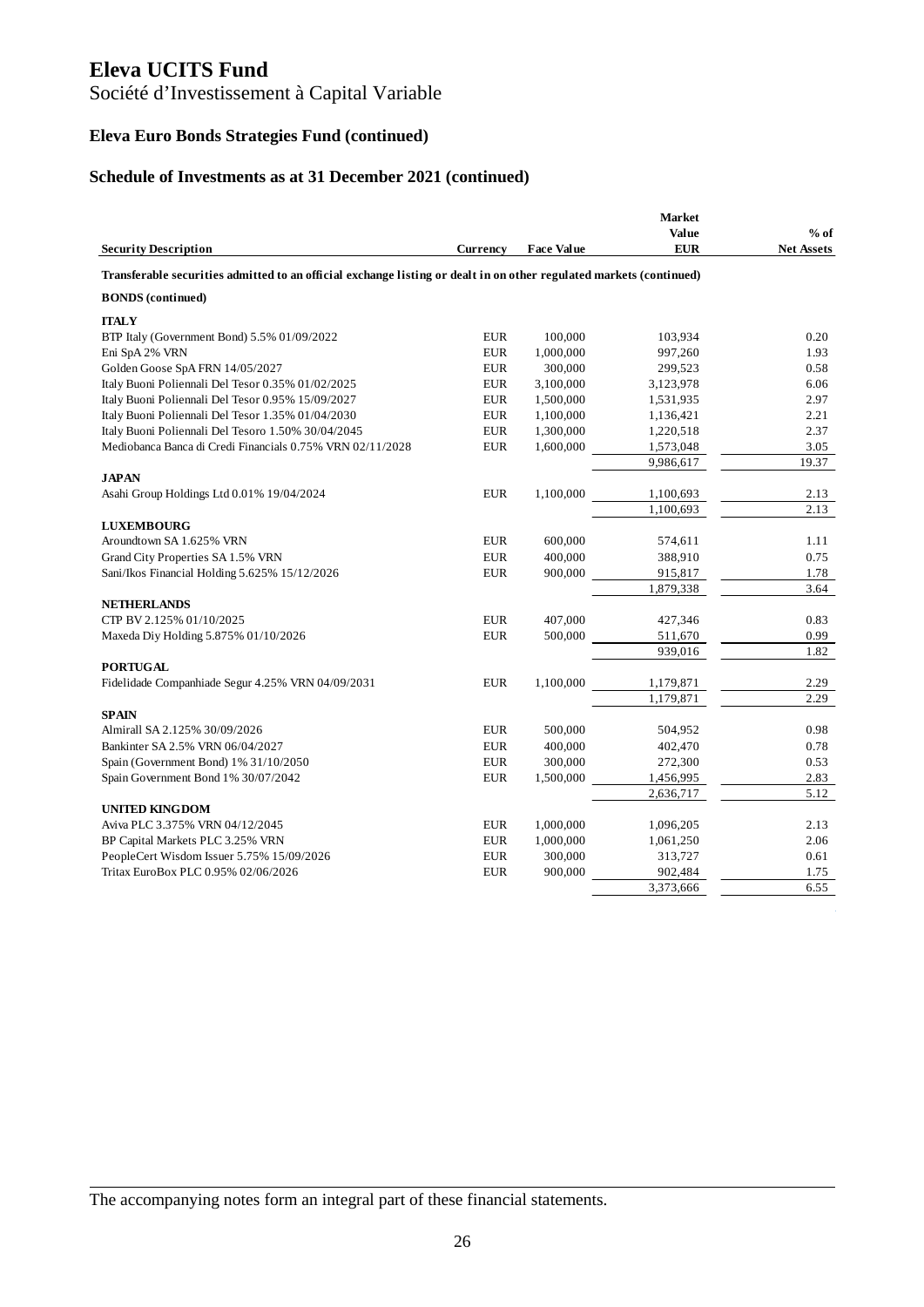# Société d'Investissement à Capital Variable

# **Eleva Euro Bonds Strategies Fund (continued)**

# **Schedule of Investments as at 31 December 2021 (continued)**

|                                                                                                                     |            |                   | <b>Market</b>              |                             |
|---------------------------------------------------------------------------------------------------------------------|------------|-------------------|----------------------------|-----------------------------|
| <b>Security Description</b>                                                                                         | Currency   | <b>Face Value</b> | <b>Value</b><br><b>EUR</b> | $%$ of<br><b>Net Assets</b> |
| Transferable securities admitted to an official exchange listing or dealt in on other regulated markets (continued) |            |                   |                            |                             |
| <b>BONDS</b> (continued)                                                                                            |            |                   |                            |                             |
| <b>UNITED STATES</b>                                                                                                |            |                   |                            |                             |
| Goldman Sachs Group Inc 2% 27/07/2023                                                                               | <b>EUR</b> | 1,000,000         | 1,034,115                  | 2.01                        |
| Southern 1.875% VRN 15/09/81                                                                                        | <b>EUR</b> | 1,000,000         | 974,030                    | 1.89                        |
| Worley US Finance Sub Ltd 0.875% 09/06/2026                                                                         | <b>EUR</b> | 1,000,000         | 1,003,830                  | 1.95                        |
|                                                                                                                     |            |                   | 3,011,975                  | 5.85                        |
| <b>TOTAL BONDS</b>                                                                                                  |            |                   | 47,920,038                 | 92.95                       |
| Total Transferable securities admitted to an official exchange listing or                                           |            |                   |                            |                             |
| dealt in on other regulated markets                                                                                 |            |                   | 47,920,038                 | 92.95                       |
| <b>Total Investments</b>                                                                                            |            |                   | 47,920,038                 | 92.95                       |
| $(Cost$ EUR $48,302,617$ )                                                                                          |            |                   |                            |                             |
| Other assets less liabilities                                                                                       |            |                   | 3,635,019                  | 7.05                        |
| <b>Total Net Assets</b>                                                                                             |            |                   | 51,555,057                 | 100.00                      |

 $\overline{\phantom{a}}$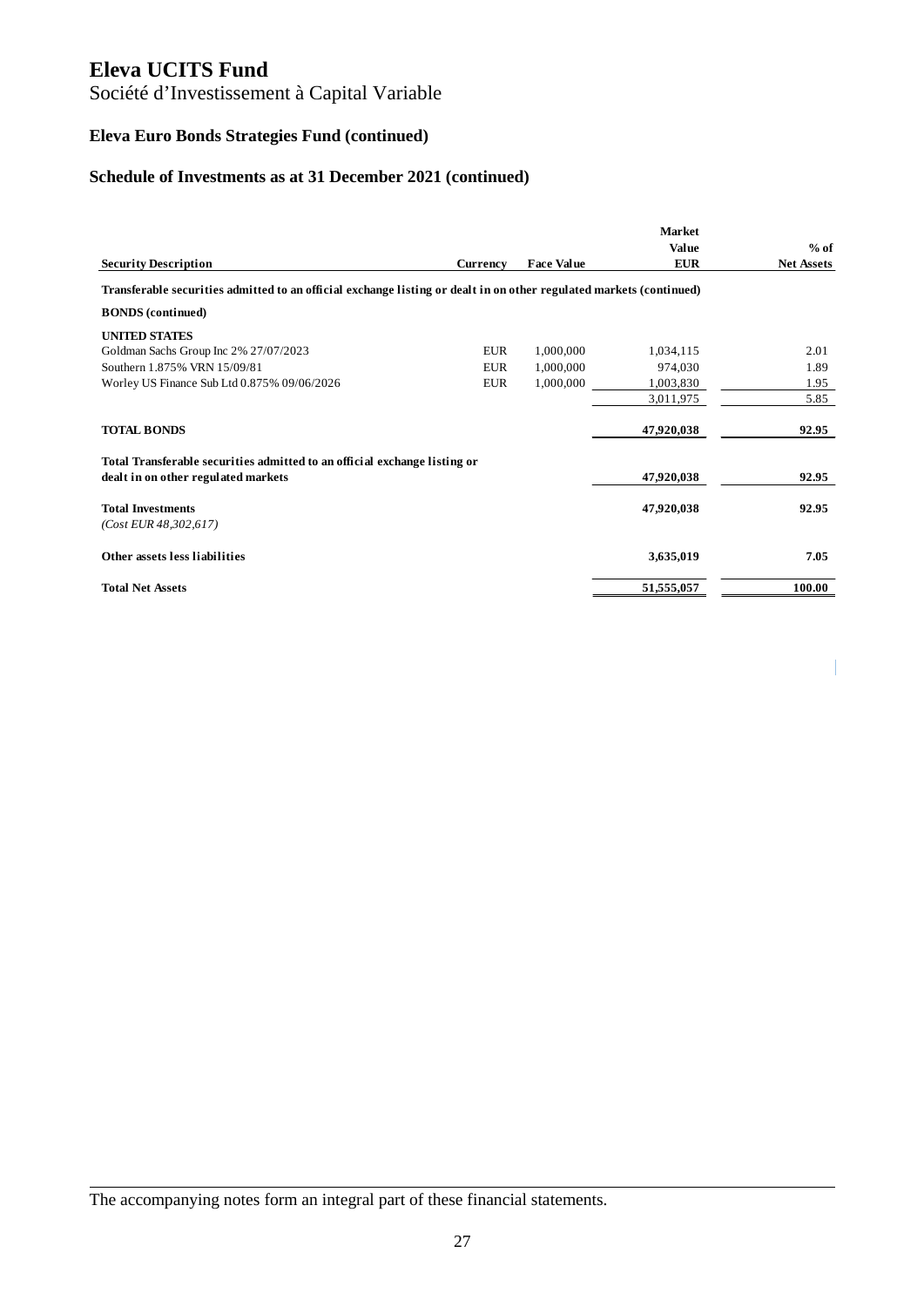Société d'Investissement à Capital Variable

# **Eleva Global Bonds Opportunities Fund**

#### **Schedule of Investments as at 31 December 2021**

| <b>Value</b><br>$%$ of<br><b>EUR</b><br><b>Security Description</b><br><b>Net Assets</b><br><b>Currency</b><br><b>Face Value</b><br>Transferable securities admitted to an official exchange listing or dealt in on other regulated markets<br><b>BONDS</b><br><b>BELGIUM</b><br>Aliaxis Finance SA 0.875% 08/11/2028<br><b>EUR</b><br>1,900,000<br>1,870,550<br>2.08<br><b>EUR</b><br>Sofina SA 1% 23/09/2028<br>1,900,000<br>2.07<br>1,862,684<br>3,733,234<br>4.15<br><b>EGYPT</b><br>Egypt (Government Bond) 7.903% 21/02/2048<br><b>USD</b><br>4,600,000<br>3.78<br>3,404,736<br>Egypt (Government International Bond) 6.375% 11/04/2031<br><b>EUR</b><br>1,700,000<br>1,571,591<br>1.74<br>4,976,327<br>5.52<br><b>FRANCE</b><br>Afflelou SAS 4.25% 19/05/2026<br><b>EUR</b><br>1,300,000<br>1,326,942<br>1.47<br>Credit Agricole SA 2.85% 27/04/2026<br><b>EUR</b><br>1,500,000<br>1,626,787<br>1.81<br>Credit Logement SA 1.081% VRN 15/02/2034<br><b>EUR</b><br>2,200,000<br>2.43<br>2,191,640<br>Electricite de France SA 2.875% VRN<br><b>EUR</b><br>2,000,000<br>2.28<br>2,054,460<br><b>EUR</b><br>Engie SA 1.5% VRN<br>1,000,000<br>998,265<br>1.11<br><b>GBP</b><br>Korian SA 4.125% VRN<br>1,600,000<br>1,908,731<br>2.12<br>La Mondiale SAM 5.05% VRN<br><b>EUR</b><br>1,500,000<br>1.92<br>1,733,685<br><b>EUR</b><br>Maisons du Monde SA 0.125% CV 06/12/2023<br>12,000<br>580,774<br>0.64<br><b>EUR</b><br>1,500,000<br>1,649,123<br>1.83<br>Orange SA 5.25% VRN<br><b>EUR</b><br>900,000<br>1.01<br>Paprec Holding SA 3.5% 01/07/2028<br>915,304<br><b>EUR</b><br><b>TOTAL SE 2% VRN</b><br>800,000<br>789,768<br>0.88<br><b>EUR</b><br>TOTAL SE 2.708% VRN<br>1,600,000<br>1,645,560<br>1.83<br><b>EUR</b><br>Worldline 0% 30/07/2026<br>12,000<br>1,210,212<br>1.34<br>20.67<br>18,631,251<br><b>GERMANY</b><br>German Federal Bond 0.5% 15/02/2025<br><b>EUR</b><br>100,000<br>103,570<br>0.11<br><b>EUR</b><br>Mahle GmbH 2.375% 14/05/2028<br>1,400,000<br>1.51<br>1,364,293<br><b>EUR</b><br>1,500,000<br>1,448,880<br>1.61<br>Mtu Aero Engines 0.05% 18/03/2027<br>Sirius Real Estate Ltd 1.125% 22/06/2026<br><b>EUR</b><br>1,000,000<br>992,070<br>1.10<br>3,908,813<br>4.33<br><b>IRELAND</b><br>2,800,000<br>Dell Bank International 0.5% 27/10/2026<br><b>EUR</b><br>2,783,816<br>3.09<br>2,783,816<br>3.09<br><b>ITALY</b><br>BTP Italy (Government Bond) 5.5% 01/09/2022<br><b>EUR</b><br>100,000<br>103,933<br>0.12<br><b>EUR</b><br>Eni SpA 2% VRN<br>1,800,000<br>1.99<br>1,795,068<br><b>EUR</b><br>Golden Goose SpA FRN 14/05/2027<br>700,000<br>698,887<br>0.78<br>Italy Buoni Poliennali Del Tesor (Government Bond) 0.35%<br>01/02/2025<br><b>EUR</b><br>100,000<br>100,774<br>0.11<br>Italy Buoni Poliennali Del Tesoro (Government Bond) 0.3%<br>15/08/2023<br><b>EUR</b><br>100,000<br>100,956<br>0.11<br><b>EUR</b><br>2,900,000<br>2,851,150<br>3.16<br>Mediobanca Banca di Credi Financials 0.75% VRN 02/11/2028<br>5,650,768<br>6.27<br><b>IVORY COAST</b><br>Ivory Coast (Government Bond) 6.625% 22/03/2048<br><b>EUR</b><br>1,500,000<br>1,493,288<br>1.66<br>1,493,288<br>1.66 |  | <b>Market</b> |  |
|--------------------------------------------------------------------------------------------------------------------------------------------------------------------------------------------------------------------------------------------------------------------------------------------------------------------------------------------------------------------------------------------------------------------------------------------------------------------------------------------------------------------------------------------------------------------------------------------------------------------------------------------------------------------------------------------------------------------------------------------------------------------------------------------------------------------------------------------------------------------------------------------------------------------------------------------------------------------------------------------------------------------------------------------------------------------------------------------------------------------------------------------------------------------------------------------------------------------------------------------------------------------------------------------------------------------------------------------------------------------------------------------------------------------------------------------------------------------------------------------------------------------------------------------------------------------------------------------------------------------------------------------------------------------------------------------------------------------------------------------------------------------------------------------------------------------------------------------------------------------------------------------------------------------------------------------------------------------------------------------------------------------------------------------------------------------------------------------------------------------------------------------------------------------------------------------------------------------------------------------------------------------------------------------------------------------------------------------------------------------------------------------------------------------------------------------------------------------------------------------------------------------------------------------------------------------------------------------------------------------------------------------------------------------------------------------------------------------------------------------------------------------------------------------------------------------------------------------------------------------------------------------------------------------------------------------------------------------------------------------------------------------------------------------------------------------------------------------------------------------------------------|--|---------------|--|
|                                                                                                                                                                                                                                                                                                                                                                                                                                                                                                                                                                                                                                                                                                                                                                                                                                                                                                                                                                                                                                                                                                                                                                                                                                                                                                                                                                                                                                                                                                                                                                                                                                                                                                                                                                                                                                                                                                                                                                                                                                                                                                                                                                                                                                                                                                                                                                                                                                                                                                                                                                                                                                                                                                                                                                                                                                                                                                                                                                                                                                                                                                                                      |  |               |  |
|                                                                                                                                                                                                                                                                                                                                                                                                                                                                                                                                                                                                                                                                                                                                                                                                                                                                                                                                                                                                                                                                                                                                                                                                                                                                                                                                                                                                                                                                                                                                                                                                                                                                                                                                                                                                                                                                                                                                                                                                                                                                                                                                                                                                                                                                                                                                                                                                                                                                                                                                                                                                                                                                                                                                                                                                                                                                                                                                                                                                                                                                                                                                      |  |               |  |
|                                                                                                                                                                                                                                                                                                                                                                                                                                                                                                                                                                                                                                                                                                                                                                                                                                                                                                                                                                                                                                                                                                                                                                                                                                                                                                                                                                                                                                                                                                                                                                                                                                                                                                                                                                                                                                                                                                                                                                                                                                                                                                                                                                                                                                                                                                                                                                                                                                                                                                                                                                                                                                                                                                                                                                                                                                                                                                                                                                                                                                                                                                                                      |  |               |  |
|                                                                                                                                                                                                                                                                                                                                                                                                                                                                                                                                                                                                                                                                                                                                                                                                                                                                                                                                                                                                                                                                                                                                                                                                                                                                                                                                                                                                                                                                                                                                                                                                                                                                                                                                                                                                                                                                                                                                                                                                                                                                                                                                                                                                                                                                                                                                                                                                                                                                                                                                                                                                                                                                                                                                                                                                                                                                                                                                                                                                                                                                                                                                      |  |               |  |
|                                                                                                                                                                                                                                                                                                                                                                                                                                                                                                                                                                                                                                                                                                                                                                                                                                                                                                                                                                                                                                                                                                                                                                                                                                                                                                                                                                                                                                                                                                                                                                                                                                                                                                                                                                                                                                                                                                                                                                                                                                                                                                                                                                                                                                                                                                                                                                                                                                                                                                                                                                                                                                                                                                                                                                                                                                                                                                                                                                                                                                                                                                                                      |  |               |  |
|                                                                                                                                                                                                                                                                                                                                                                                                                                                                                                                                                                                                                                                                                                                                                                                                                                                                                                                                                                                                                                                                                                                                                                                                                                                                                                                                                                                                                                                                                                                                                                                                                                                                                                                                                                                                                                                                                                                                                                                                                                                                                                                                                                                                                                                                                                                                                                                                                                                                                                                                                                                                                                                                                                                                                                                                                                                                                                                                                                                                                                                                                                                                      |  |               |  |
|                                                                                                                                                                                                                                                                                                                                                                                                                                                                                                                                                                                                                                                                                                                                                                                                                                                                                                                                                                                                                                                                                                                                                                                                                                                                                                                                                                                                                                                                                                                                                                                                                                                                                                                                                                                                                                                                                                                                                                                                                                                                                                                                                                                                                                                                                                                                                                                                                                                                                                                                                                                                                                                                                                                                                                                                                                                                                                                                                                                                                                                                                                                                      |  |               |  |
|                                                                                                                                                                                                                                                                                                                                                                                                                                                                                                                                                                                                                                                                                                                                                                                                                                                                                                                                                                                                                                                                                                                                                                                                                                                                                                                                                                                                                                                                                                                                                                                                                                                                                                                                                                                                                                                                                                                                                                                                                                                                                                                                                                                                                                                                                                                                                                                                                                                                                                                                                                                                                                                                                                                                                                                                                                                                                                                                                                                                                                                                                                                                      |  |               |  |
|                                                                                                                                                                                                                                                                                                                                                                                                                                                                                                                                                                                                                                                                                                                                                                                                                                                                                                                                                                                                                                                                                                                                                                                                                                                                                                                                                                                                                                                                                                                                                                                                                                                                                                                                                                                                                                                                                                                                                                                                                                                                                                                                                                                                                                                                                                                                                                                                                                                                                                                                                                                                                                                                                                                                                                                                                                                                                                                                                                                                                                                                                                                                      |  |               |  |
|                                                                                                                                                                                                                                                                                                                                                                                                                                                                                                                                                                                                                                                                                                                                                                                                                                                                                                                                                                                                                                                                                                                                                                                                                                                                                                                                                                                                                                                                                                                                                                                                                                                                                                                                                                                                                                                                                                                                                                                                                                                                                                                                                                                                                                                                                                                                                                                                                                                                                                                                                                                                                                                                                                                                                                                                                                                                                                                                                                                                                                                                                                                                      |  |               |  |
|                                                                                                                                                                                                                                                                                                                                                                                                                                                                                                                                                                                                                                                                                                                                                                                                                                                                                                                                                                                                                                                                                                                                                                                                                                                                                                                                                                                                                                                                                                                                                                                                                                                                                                                                                                                                                                                                                                                                                                                                                                                                                                                                                                                                                                                                                                                                                                                                                                                                                                                                                                                                                                                                                                                                                                                                                                                                                                                                                                                                                                                                                                                                      |  |               |  |
|                                                                                                                                                                                                                                                                                                                                                                                                                                                                                                                                                                                                                                                                                                                                                                                                                                                                                                                                                                                                                                                                                                                                                                                                                                                                                                                                                                                                                                                                                                                                                                                                                                                                                                                                                                                                                                                                                                                                                                                                                                                                                                                                                                                                                                                                                                                                                                                                                                                                                                                                                                                                                                                                                                                                                                                                                                                                                                                                                                                                                                                                                                                                      |  |               |  |
|                                                                                                                                                                                                                                                                                                                                                                                                                                                                                                                                                                                                                                                                                                                                                                                                                                                                                                                                                                                                                                                                                                                                                                                                                                                                                                                                                                                                                                                                                                                                                                                                                                                                                                                                                                                                                                                                                                                                                                                                                                                                                                                                                                                                                                                                                                                                                                                                                                                                                                                                                                                                                                                                                                                                                                                                                                                                                                                                                                                                                                                                                                                                      |  |               |  |
|                                                                                                                                                                                                                                                                                                                                                                                                                                                                                                                                                                                                                                                                                                                                                                                                                                                                                                                                                                                                                                                                                                                                                                                                                                                                                                                                                                                                                                                                                                                                                                                                                                                                                                                                                                                                                                                                                                                                                                                                                                                                                                                                                                                                                                                                                                                                                                                                                                                                                                                                                                                                                                                                                                                                                                                                                                                                                                                                                                                                                                                                                                                                      |  |               |  |
|                                                                                                                                                                                                                                                                                                                                                                                                                                                                                                                                                                                                                                                                                                                                                                                                                                                                                                                                                                                                                                                                                                                                                                                                                                                                                                                                                                                                                                                                                                                                                                                                                                                                                                                                                                                                                                                                                                                                                                                                                                                                                                                                                                                                                                                                                                                                                                                                                                                                                                                                                                                                                                                                                                                                                                                                                                                                                                                                                                                                                                                                                                                                      |  |               |  |
|                                                                                                                                                                                                                                                                                                                                                                                                                                                                                                                                                                                                                                                                                                                                                                                                                                                                                                                                                                                                                                                                                                                                                                                                                                                                                                                                                                                                                                                                                                                                                                                                                                                                                                                                                                                                                                                                                                                                                                                                                                                                                                                                                                                                                                                                                                                                                                                                                                                                                                                                                                                                                                                                                                                                                                                                                                                                                                                                                                                                                                                                                                                                      |  |               |  |
|                                                                                                                                                                                                                                                                                                                                                                                                                                                                                                                                                                                                                                                                                                                                                                                                                                                                                                                                                                                                                                                                                                                                                                                                                                                                                                                                                                                                                                                                                                                                                                                                                                                                                                                                                                                                                                                                                                                                                                                                                                                                                                                                                                                                                                                                                                                                                                                                                                                                                                                                                                                                                                                                                                                                                                                                                                                                                                                                                                                                                                                                                                                                      |  |               |  |
|                                                                                                                                                                                                                                                                                                                                                                                                                                                                                                                                                                                                                                                                                                                                                                                                                                                                                                                                                                                                                                                                                                                                                                                                                                                                                                                                                                                                                                                                                                                                                                                                                                                                                                                                                                                                                                                                                                                                                                                                                                                                                                                                                                                                                                                                                                                                                                                                                                                                                                                                                                                                                                                                                                                                                                                                                                                                                                                                                                                                                                                                                                                                      |  |               |  |
|                                                                                                                                                                                                                                                                                                                                                                                                                                                                                                                                                                                                                                                                                                                                                                                                                                                                                                                                                                                                                                                                                                                                                                                                                                                                                                                                                                                                                                                                                                                                                                                                                                                                                                                                                                                                                                                                                                                                                                                                                                                                                                                                                                                                                                                                                                                                                                                                                                                                                                                                                                                                                                                                                                                                                                                                                                                                                                                                                                                                                                                                                                                                      |  |               |  |
|                                                                                                                                                                                                                                                                                                                                                                                                                                                                                                                                                                                                                                                                                                                                                                                                                                                                                                                                                                                                                                                                                                                                                                                                                                                                                                                                                                                                                                                                                                                                                                                                                                                                                                                                                                                                                                                                                                                                                                                                                                                                                                                                                                                                                                                                                                                                                                                                                                                                                                                                                                                                                                                                                                                                                                                                                                                                                                                                                                                                                                                                                                                                      |  |               |  |
|                                                                                                                                                                                                                                                                                                                                                                                                                                                                                                                                                                                                                                                                                                                                                                                                                                                                                                                                                                                                                                                                                                                                                                                                                                                                                                                                                                                                                                                                                                                                                                                                                                                                                                                                                                                                                                                                                                                                                                                                                                                                                                                                                                                                                                                                                                                                                                                                                                                                                                                                                                                                                                                                                                                                                                                                                                                                                                                                                                                                                                                                                                                                      |  |               |  |
|                                                                                                                                                                                                                                                                                                                                                                                                                                                                                                                                                                                                                                                                                                                                                                                                                                                                                                                                                                                                                                                                                                                                                                                                                                                                                                                                                                                                                                                                                                                                                                                                                                                                                                                                                                                                                                                                                                                                                                                                                                                                                                                                                                                                                                                                                                                                                                                                                                                                                                                                                                                                                                                                                                                                                                                                                                                                                                                                                                                                                                                                                                                                      |  |               |  |
|                                                                                                                                                                                                                                                                                                                                                                                                                                                                                                                                                                                                                                                                                                                                                                                                                                                                                                                                                                                                                                                                                                                                                                                                                                                                                                                                                                                                                                                                                                                                                                                                                                                                                                                                                                                                                                                                                                                                                                                                                                                                                                                                                                                                                                                                                                                                                                                                                                                                                                                                                                                                                                                                                                                                                                                                                                                                                                                                                                                                                                                                                                                                      |  |               |  |
|                                                                                                                                                                                                                                                                                                                                                                                                                                                                                                                                                                                                                                                                                                                                                                                                                                                                                                                                                                                                                                                                                                                                                                                                                                                                                                                                                                                                                                                                                                                                                                                                                                                                                                                                                                                                                                                                                                                                                                                                                                                                                                                                                                                                                                                                                                                                                                                                                                                                                                                                                                                                                                                                                                                                                                                                                                                                                                                                                                                                                                                                                                                                      |  |               |  |
|                                                                                                                                                                                                                                                                                                                                                                                                                                                                                                                                                                                                                                                                                                                                                                                                                                                                                                                                                                                                                                                                                                                                                                                                                                                                                                                                                                                                                                                                                                                                                                                                                                                                                                                                                                                                                                                                                                                                                                                                                                                                                                                                                                                                                                                                                                                                                                                                                                                                                                                                                                                                                                                                                                                                                                                                                                                                                                                                                                                                                                                                                                                                      |  |               |  |
|                                                                                                                                                                                                                                                                                                                                                                                                                                                                                                                                                                                                                                                                                                                                                                                                                                                                                                                                                                                                                                                                                                                                                                                                                                                                                                                                                                                                                                                                                                                                                                                                                                                                                                                                                                                                                                                                                                                                                                                                                                                                                                                                                                                                                                                                                                                                                                                                                                                                                                                                                                                                                                                                                                                                                                                                                                                                                                                                                                                                                                                                                                                                      |  |               |  |
|                                                                                                                                                                                                                                                                                                                                                                                                                                                                                                                                                                                                                                                                                                                                                                                                                                                                                                                                                                                                                                                                                                                                                                                                                                                                                                                                                                                                                                                                                                                                                                                                                                                                                                                                                                                                                                                                                                                                                                                                                                                                                                                                                                                                                                                                                                                                                                                                                                                                                                                                                                                                                                                                                                                                                                                                                                                                                                                                                                                                                                                                                                                                      |  |               |  |
|                                                                                                                                                                                                                                                                                                                                                                                                                                                                                                                                                                                                                                                                                                                                                                                                                                                                                                                                                                                                                                                                                                                                                                                                                                                                                                                                                                                                                                                                                                                                                                                                                                                                                                                                                                                                                                                                                                                                                                                                                                                                                                                                                                                                                                                                                                                                                                                                                                                                                                                                                                                                                                                                                                                                                                                                                                                                                                                                                                                                                                                                                                                                      |  |               |  |
|                                                                                                                                                                                                                                                                                                                                                                                                                                                                                                                                                                                                                                                                                                                                                                                                                                                                                                                                                                                                                                                                                                                                                                                                                                                                                                                                                                                                                                                                                                                                                                                                                                                                                                                                                                                                                                                                                                                                                                                                                                                                                                                                                                                                                                                                                                                                                                                                                                                                                                                                                                                                                                                                                                                                                                                                                                                                                                                                                                                                                                                                                                                                      |  |               |  |
|                                                                                                                                                                                                                                                                                                                                                                                                                                                                                                                                                                                                                                                                                                                                                                                                                                                                                                                                                                                                                                                                                                                                                                                                                                                                                                                                                                                                                                                                                                                                                                                                                                                                                                                                                                                                                                                                                                                                                                                                                                                                                                                                                                                                                                                                                                                                                                                                                                                                                                                                                                                                                                                                                                                                                                                                                                                                                                                                                                                                                                                                                                                                      |  |               |  |
|                                                                                                                                                                                                                                                                                                                                                                                                                                                                                                                                                                                                                                                                                                                                                                                                                                                                                                                                                                                                                                                                                                                                                                                                                                                                                                                                                                                                                                                                                                                                                                                                                                                                                                                                                                                                                                                                                                                                                                                                                                                                                                                                                                                                                                                                                                                                                                                                                                                                                                                                                                                                                                                                                                                                                                                                                                                                                                                                                                                                                                                                                                                                      |  |               |  |
|                                                                                                                                                                                                                                                                                                                                                                                                                                                                                                                                                                                                                                                                                                                                                                                                                                                                                                                                                                                                                                                                                                                                                                                                                                                                                                                                                                                                                                                                                                                                                                                                                                                                                                                                                                                                                                                                                                                                                                                                                                                                                                                                                                                                                                                                                                                                                                                                                                                                                                                                                                                                                                                                                                                                                                                                                                                                                                                                                                                                                                                                                                                                      |  |               |  |
|                                                                                                                                                                                                                                                                                                                                                                                                                                                                                                                                                                                                                                                                                                                                                                                                                                                                                                                                                                                                                                                                                                                                                                                                                                                                                                                                                                                                                                                                                                                                                                                                                                                                                                                                                                                                                                                                                                                                                                                                                                                                                                                                                                                                                                                                                                                                                                                                                                                                                                                                                                                                                                                                                                                                                                                                                                                                                                                                                                                                                                                                                                                                      |  |               |  |
|                                                                                                                                                                                                                                                                                                                                                                                                                                                                                                                                                                                                                                                                                                                                                                                                                                                                                                                                                                                                                                                                                                                                                                                                                                                                                                                                                                                                                                                                                                                                                                                                                                                                                                                                                                                                                                                                                                                                                                                                                                                                                                                                                                                                                                                                                                                                                                                                                                                                                                                                                                                                                                                                                                                                                                                                                                                                                                                                                                                                                                                                                                                                      |  |               |  |
|                                                                                                                                                                                                                                                                                                                                                                                                                                                                                                                                                                                                                                                                                                                                                                                                                                                                                                                                                                                                                                                                                                                                                                                                                                                                                                                                                                                                                                                                                                                                                                                                                                                                                                                                                                                                                                                                                                                                                                                                                                                                                                                                                                                                                                                                                                                                                                                                                                                                                                                                                                                                                                                                                                                                                                                                                                                                                                                                                                                                                                                                                                                                      |  |               |  |
|                                                                                                                                                                                                                                                                                                                                                                                                                                                                                                                                                                                                                                                                                                                                                                                                                                                                                                                                                                                                                                                                                                                                                                                                                                                                                                                                                                                                                                                                                                                                                                                                                                                                                                                                                                                                                                                                                                                                                                                                                                                                                                                                                                                                                                                                                                                                                                                                                                                                                                                                                                                                                                                                                                                                                                                                                                                                                                                                                                                                                                                                                                                                      |  |               |  |
|                                                                                                                                                                                                                                                                                                                                                                                                                                                                                                                                                                                                                                                                                                                                                                                                                                                                                                                                                                                                                                                                                                                                                                                                                                                                                                                                                                                                                                                                                                                                                                                                                                                                                                                                                                                                                                                                                                                                                                                                                                                                                                                                                                                                                                                                                                                                                                                                                                                                                                                                                                                                                                                                                                                                                                                                                                                                                                                                                                                                                                                                                                                                      |  |               |  |
|                                                                                                                                                                                                                                                                                                                                                                                                                                                                                                                                                                                                                                                                                                                                                                                                                                                                                                                                                                                                                                                                                                                                                                                                                                                                                                                                                                                                                                                                                                                                                                                                                                                                                                                                                                                                                                                                                                                                                                                                                                                                                                                                                                                                                                                                                                                                                                                                                                                                                                                                                                                                                                                                                                                                                                                                                                                                                                                                                                                                                                                                                                                                      |  |               |  |
|                                                                                                                                                                                                                                                                                                                                                                                                                                                                                                                                                                                                                                                                                                                                                                                                                                                                                                                                                                                                                                                                                                                                                                                                                                                                                                                                                                                                                                                                                                                                                                                                                                                                                                                                                                                                                                                                                                                                                                                                                                                                                                                                                                                                                                                                                                                                                                                                                                                                                                                                                                                                                                                                                                                                                                                                                                                                                                                                                                                                                                                                                                                                      |  |               |  |
|                                                                                                                                                                                                                                                                                                                                                                                                                                                                                                                                                                                                                                                                                                                                                                                                                                                                                                                                                                                                                                                                                                                                                                                                                                                                                                                                                                                                                                                                                                                                                                                                                                                                                                                                                                                                                                                                                                                                                                                                                                                                                                                                                                                                                                                                                                                                                                                                                                                                                                                                                                                                                                                                                                                                                                                                                                                                                                                                                                                                                                                                                                                                      |  |               |  |
|                                                                                                                                                                                                                                                                                                                                                                                                                                                                                                                                                                                                                                                                                                                                                                                                                                                                                                                                                                                                                                                                                                                                                                                                                                                                                                                                                                                                                                                                                                                                                                                                                                                                                                                                                                                                                                                                                                                                                                                                                                                                                                                                                                                                                                                                                                                                                                                                                                                                                                                                                                                                                                                                                                                                                                                                                                                                                                                                                                                                                                                                                                                                      |  |               |  |
|                                                                                                                                                                                                                                                                                                                                                                                                                                                                                                                                                                                                                                                                                                                                                                                                                                                                                                                                                                                                                                                                                                                                                                                                                                                                                                                                                                                                                                                                                                                                                                                                                                                                                                                                                                                                                                                                                                                                                                                                                                                                                                                                                                                                                                                                                                                                                                                                                                                                                                                                                                                                                                                                                                                                                                                                                                                                                                                                                                                                                                                                                                                                      |  |               |  |
|                                                                                                                                                                                                                                                                                                                                                                                                                                                                                                                                                                                                                                                                                                                                                                                                                                                                                                                                                                                                                                                                                                                                                                                                                                                                                                                                                                                                                                                                                                                                                                                                                                                                                                                                                                                                                                                                                                                                                                                                                                                                                                                                                                                                                                                                                                                                                                                                                                                                                                                                                                                                                                                                                                                                                                                                                                                                                                                                                                                                                                                                                                                                      |  |               |  |
|                                                                                                                                                                                                                                                                                                                                                                                                                                                                                                                                                                                                                                                                                                                                                                                                                                                                                                                                                                                                                                                                                                                                                                                                                                                                                                                                                                                                                                                                                                                                                                                                                                                                                                                                                                                                                                                                                                                                                                                                                                                                                                                                                                                                                                                                                                                                                                                                                                                                                                                                                                                                                                                                                                                                                                                                                                                                                                                                                                                                                                                                                                                                      |  |               |  |
|                                                                                                                                                                                                                                                                                                                                                                                                                                                                                                                                                                                                                                                                                                                                                                                                                                                                                                                                                                                                                                                                                                                                                                                                                                                                                                                                                                                                                                                                                                                                                                                                                                                                                                                                                                                                                                                                                                                                                                                                                                                                                                                                                                                                                                                                                                                                                                                                                                                                                                                                                                                                                                                                                                                                                                                                                                                                                                                                                                                                                                                                                                                                      |  |               |  |
|                                                                                                                                                                                                                                                                                                                                                                                                                                                                                                                                                                                                                                                                                                                                                                                                                                                                                                                                                                                                                                                                                                                                                                                                                                                                                                                                                                                                                                                                                                                                                                                                                                                                                                                                                                                                                                                                                                                                                                                                                                                                                                                                                                                                                                                                                                                                                                                                                                                                                                                                                                                                                                                                                                                                                                                                                                                                                                                                                                                                                                                                                                                                      |  |               |  |
|                                                                                                                                                                                                                                                                                                                                                                                                                                                                                                                                                                                                                                                                                                                                                                                                                                                                                                                                                                                                                                                                                                                                                                                                                                                                                                                                                                                                                                                                                                                                                                                                                                                                                                                                                                                                                                                                                                                                                                                                                                                                                                                                                                                                                                                                                                                                                                                                                                                                                                                                                                                                                                                                                                                                                                                                                                                                                                                                                                                                                                                                                                                                      |  |               |  |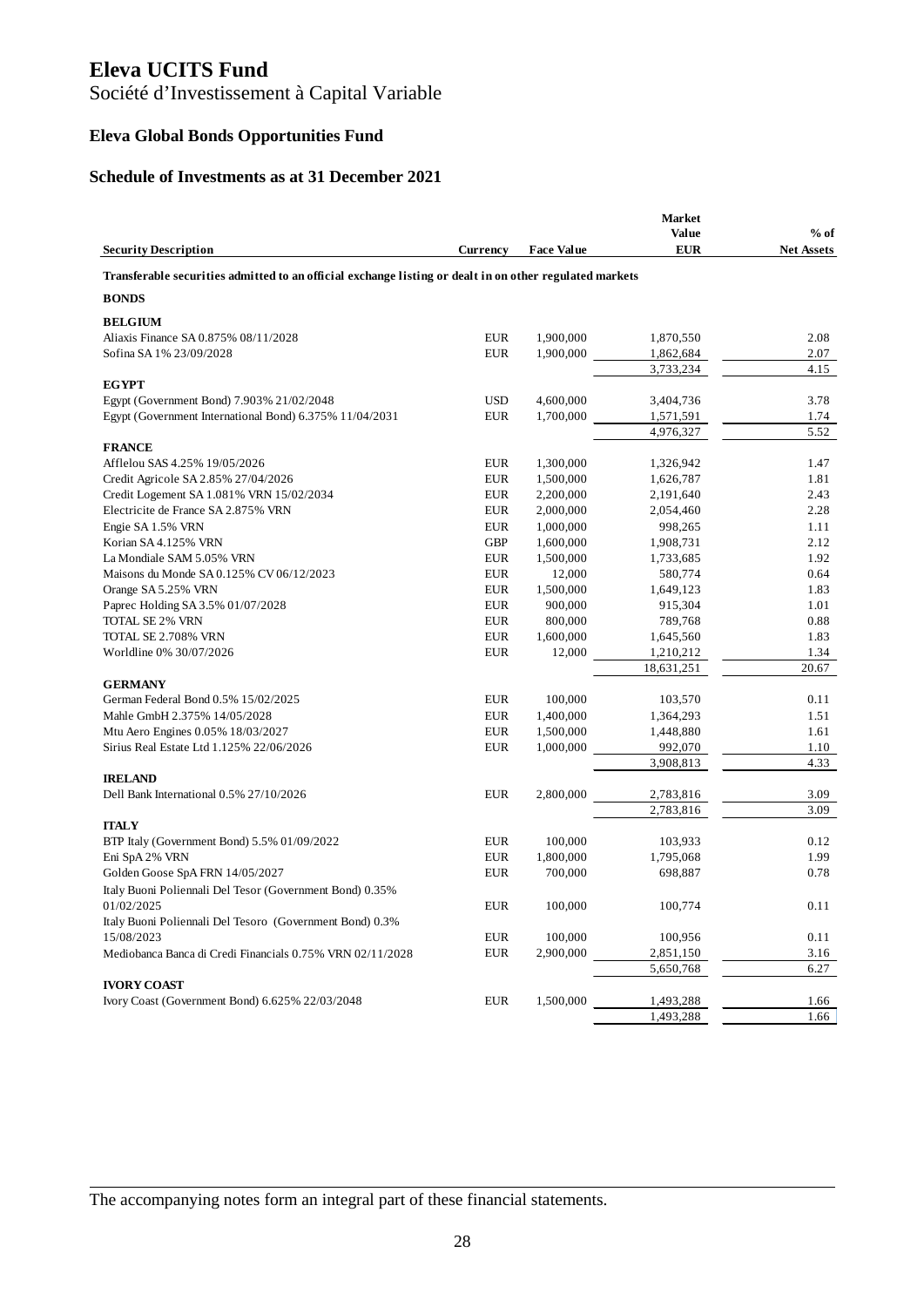# Société d'Investissement à Capital Variable

# **Eleva Global Bonds Opportunities Fund (continued)**

#### **Schedule of Investments as at 31 December 2021 (continued)**

|                                                                                                                     |                          |                      | <b>Market</b>        |                   |
|---------------------------------------------------------------------------------------------------------------------|--------------------------|----------------------|----------------------|-------------------|
|                                                                                                                     |                          |                      | <b>Value</b>         | $%$ of            |
| <b>Security Description</b>                                                                                         | <b>Currency</b>          | <b>Face Value</b>    | <b>EUR</b>           | <b>Net Assets</b> |
| Transferable securities admitted to an official exchange listing or dealt in on other regulated markets (continued) |                          |                      |                      |                   |
| <b>BONDS</b> (continued)                                                                                            |                          |                      |                      |                   |
| <b>JAPAN</b>                                                                                                        |                          |                      |                      |                   |
| Asahi Group Holdings Ltd 0.01% 19/04/2024                                                                           | <b>EUR</b>               | 1,800,000            | 1,801,134            | 2.00              |
|                                                                                                                     |                          |                      | 1,801,134            | 2.00              |
| <b>LUXEMBOURG</b>                                                                                                   |                          |                      |                      |                   |
| Aroundtown SA 1.625% VRN                                                                                            | <b>EUR</b>               | 900,000              | 861,917              | 0.96              |
| Grand City Properties SA 1.5% VRN                                                                                   | <b>EUR</b>               | 900,000              | 875,047              | 0.97              |
| Picard Bondco SA 5.375% 01/07/2027                                                                                  | <b>EUR</b>               | 1,000,000            | 1,009,285            | 1.12              |
| Sani/Ikos Financial Holding 5.625% 15/12/2026                                                                       | <b>EUR</b>               | 1,300,000            | 1,322,848            | 1.47              |
|                                                                                                                     |                          |                      | 4,069,097            | 4.52              |
| <b>NETHERLANDS</b>                                                                                                  |                          |                      |                      |                   |
| CTP BV 0.625% 27/11/2023                                                                                            | <b>EUR</b>               | 1,500,000            | 1,516,815            | 1.68              |
| Maxeda Diy Holding 5.875% 01/10/2026                                                                                | <b>EUR</b>               | 1,000,000            | 1,023,340            | 1.14              |
|                                                                                                                     |                          |                      | 2,540,155            | 2.82              |
| <b>NORWAY</b>                                                                                                       |                          |                      |                      |                   |
| Norway (Government Bond) 1.25% 17/09/2031                                                                           | <b>NOK</b>               | 52,000,000           | 4,979,740            | 5.53              |
|                                                                                                                     |                          |                      | 4,979,740            | 5.53              |
| <b>PORTUGAL</b>                                                                                                     |                          |                      |                      |                   |
| Fidelidade Companhiade Segur 4.25% VRN 04/09/2031                                                                   | <b>EUR</b>               | 1,700,000            | 1,823,437            | 2.02              |
|                                                                                                                     |                          |                      | 1,823,437            | 2.02              |
| <b>SPAIN</b>                                                                                                        |                          |                      |                      |                   |
| Bankia 3.75% Vrn 15/02/2029                                                                                         | <b>EUR</b>               | 1,800,000            | 1,909,710            | 2.12              |
| International Consolidated Airlines 0.625% CV 17/11/2022                                                            | <b>EUR</b>               | 1,000,000            | 982,935              | 1.09              |
| Spain 1% 30/07/2042                                                                                                 | <b>EUR</b>               | 125,000              | 121,416              | 0.13              |
| Spain Letras del Tesoro 0% 06/05/2022                                                                               | <b>EUR</b>               | 100,000              | 100,221              | 0.11              |
|                                                                                                                     |                          |                      | 3,114,282            | 3.46              |
| <b>SWEDEN</b>                                                                                                       |                          |                      |                      |                   |
| Volvo Treasury AB 4.85% VRN 10/03/2078                                                                              | <b>EUR</b>               | 1,700,000            | 1,788,017            | 1.98              |
|                                                                                                                     |                          |                      | 1,788,017            | 1.98              |
| <b>TOGO</b>                                                                                                         |                          |                      |                      |                   |
| Banque Ouest Africaine de Developpement 2.75% 22/01/2033                                                            | <b>EUR</b>               | 2,000,000            | 2,107,270            | 2.34              |
| <b>UNITED KINGDOM</b>                                                                                               |                          |                      | 2,107,270            | 2.34              |
| Aviva PLC 3.375% VRN 04/12/2045                                                                                     | <b>EUR</b>               | 1,500,000            | 1,644,307            | 1.83              |
| BCP V Modular Services Finance 6.75% 30/11/2029                                                                     | <b>EUR</b>               |                      | 988,165              | 1.10              |
|                                                                                                                     |                          | 1,000,000            |                      |                   |
| BP Capital Markets PLC 3.25% VRN                                                                                    | <b>EUR</b><br><b>EUR</b> | 1,000,000<br>700,000 | 1,061,250<br>732,029 | 1.18<br>0.81      |
| PeopleCert Wisdom Issuer 5.75% 15/09/2026                                                                           |                          |                      |                      |                   |
| Tritax EuroBox PLC 0.95% 02/06/2026                                                                                 | <b>EUR</b><br><b>GBP</b> | 1,600,000            | 1,604,416            | 1.78              |
| United Kingdom Gilt Government Bond 0.875% 31/07/2033                                                               |                          | 100,000              | 117,064              | 0.13              |
|                                                                                                                     |                          |                      | 6,147,231            | 6.83              |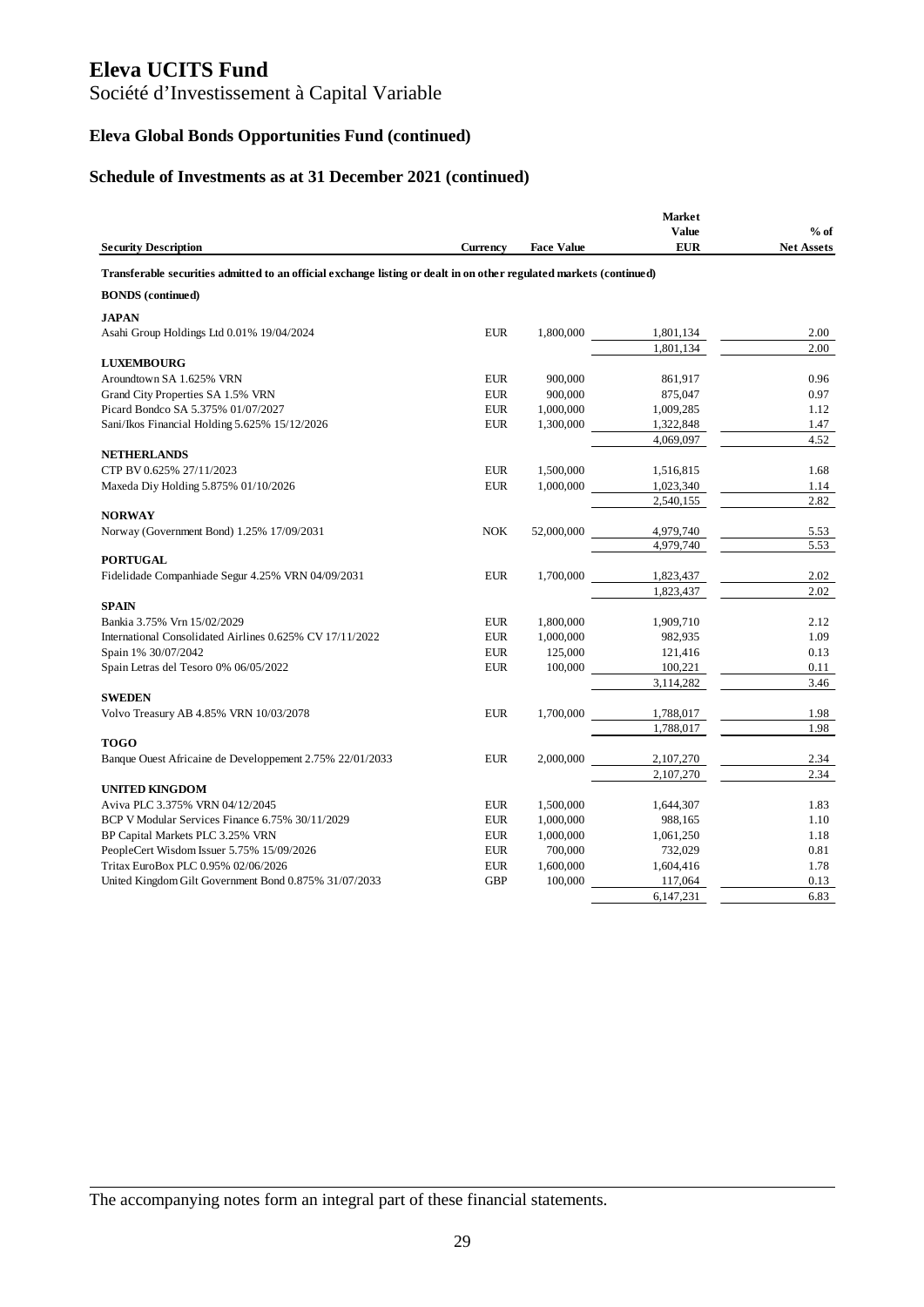# Société d'Investissement à Capital Variable

# **Eleva Global Bonds Opportunities Fund (continued)**

#### **Schedule of Investments as at 31 December 2021 (continued)**

|                                                                                                                     |            |                   | <b>Market</b> |                   |
|---------------------------------------------------------------------------------------------------------------------|------------|-------------------|---------------|-------------------|
|                                                                                                                     |            |                   | <b>Value</b>  | $%$ of            |
| <b>Security Description</b>                                                                                         | Currency   | <b>Face Value</b> | <b>EUR</b>    | <b>Net Assets</b> |
| Transferable securities admitted to an official exchange listing or dealt in on other regulated markets (continued) |            |                   |               |                   |
| <b>BONDS</b> (continued)                                                                                            |            |                   |               |                   |
| <b>UNITED STATES</b>                                                                                                |            |                   |               |                   |
| Goldman Sachs Group Inc 2% 27/07/2023                                                                               | <b>EUR</b> | 2,000,000         | 2,068,230     | 2.30              |
| Southern 1.875% VRN 15/09/81                                                                                        | <b>EUR</b> | 2,000,000         | 1,948,060     | 2.16              |
| United States Treasury Bond 0.125% 30/09/2022                                                                       | <b>USD</b> | 100,000           | 87,832        | 0.10              |
| United States Treasury Bond 0.125% 31/01/2023                                                                       | <b>USD</b> | 700,000           | 613,491       | 0.68              |
| United States Treasury Bond 0.125% 31/08/2022                                                                       | <b>USD</b> | 7,500,000         | 6.590.380     | 7.31              |
| Worley US Finance Sub Ltd 0.875% 09/06/2026                                                                         | <b>EUR</b> | 1,800,000         | 1,806,894     | 2.01              |
|                                                                                                                     |            |                   | 13,114,887    | 14.56             |
| <b>TOTAL BONDS</b>                                                                                                  |            |                   | 82,662,747    | 91.75             |
| Total Transferable securities admitted to an official exchange listing or                                           |            |                   |               |                   |
| dealt in on other regulated markets                                                                                 |            |                   | 82,662,747    | 91.75             |
| <b>Total Investments</b>                                                                                            |            |                   | 82,662,747    | 91.75             |
| $(Cost$ EUR 83,288,159)                                                                                             |            |                   |               |                   |
| Other assets less liabilities                                                                                       |            |                   | 7,432,371     | 8.25              |
| <b>Total Net Assets</b>                                                                                             |            |                   | 90,095,118    | 100.00            |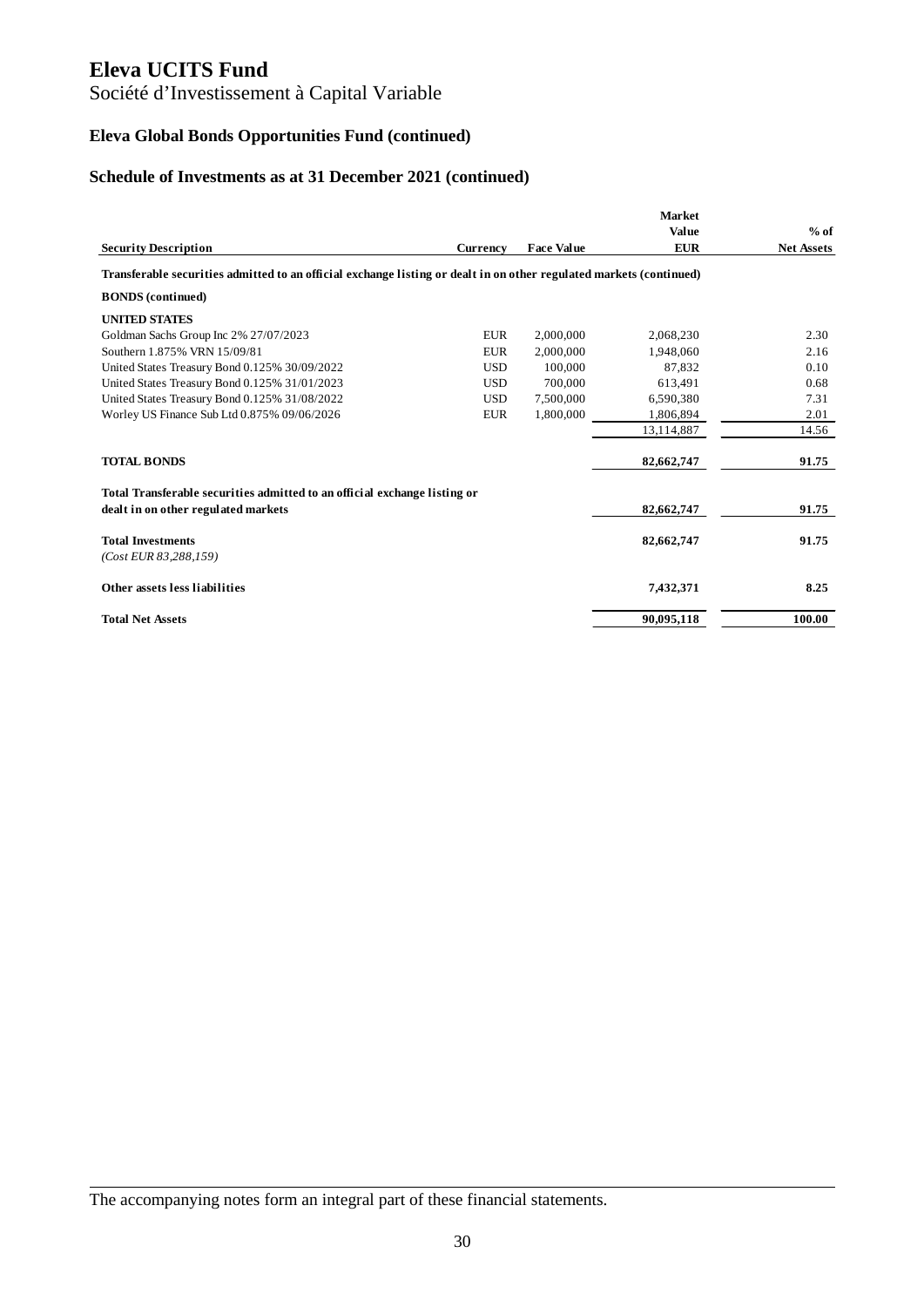Société d'Investissement à Capital Variable

#### **Schedule of Derivatives 31 December 2021**

#### **Investments in Derivative Contracts**

The Fund may use financial derivative instruments ("FDIs") involving Transferable Securities and Money Market Instruments for the purpose of efficient portfolio management ("EPM") of its assets and for hedging purposes. The Fund may also use FDIs for investment purposes in accordance with ESMA Guidelines 2014/937 to meet the Fund's investment objectives only if provided for in the Prospectus within the limits set forth by law, regulation and administrative practice.

When entering into FDIs, securities lending transactions, repurchase agreements or other techniques or instruments, each of the Fund and its counterparties may require delivery of collateral as security against its exposure thereunder. The Sub-Fund's exposure, and therefore the collateral required to be posted, will typically be calculated on a daily mark-to-market basis. The level of collateral required by the Sub-Fund will be such that the risk exposure of each Sub-Fund to a single counterparty will not, unless otherwise permitted under the Law of 2010, exceed 5% of the relevant Sub-Fund's net assets. The Fund may only receive cash collateral, including when entering into OTC Derivatives. Such collateral is typically not subject to a haircut and will be valued at its face value.

#### **Contracts for Differences**

As at 31 December 2021, the Eleva Absolute Return Europe Fund had entered into the following contracts on international listed shares with Bank of America Merrill Lynch:

|                              |               |                 | <b>Unrealised Appreciation/</b> |
|------------------------------|---------------|-----------------|---------------------------------|
| <b>Country of underlying</b> |               | Commitment      | (Depreciation)                  |
| securities                   | Quantity      | <b>EUR</b>      | <b>EUR</b>                      |
| <b>Short Positions:</b>      |               |                 |                                 |
| Austria                      | (1, 153, 130) | (31,076,214)    | (1,493,460)                     |
| Belgium                      | (39, 947)     | (5,612,554)     | (139, 814)                      |
| Bermuda                      | (1,848,610)   | (6,412,325)     | (102, 403)                      |
| Denmark                      | (2,172,593)   | (76, 392, 023)  | (5,206,652)                     |
| Finland                      | (280,070)     | (12, 278, 269)  | (357, 228)                      |
| France                       | (449,000)     | (27, 667, 380)  | (1,850,958)                     |
| Germany                      | (10,987,664)  | (474, 540, 956) | (7,211,565)                     |
| Luxembourg                   | (2,579,840)   | (40, 721, 521)  | (1,273,621)                     |
| Netherlands                  | (2,481,663)   | (125,080,166)   | (7, 139, 923)                   |
| Sweden                       | (4,273,040)   | (57, 113, 325)  | (5,582,346)                     |
| United Kingdom               | (9, 285, 800) | (41, 987, 362)  | (5,050,513)                     |
|                              |               | (898, 882, 095) | (35, 408, 483)                  |
| <b>Long Positions:</b>       |               |                 |                                 |
| Ireland                      | 984,941       | 47,710,542      | 2,572,244                       |
| United Kingdom               | 37,272,160    | 291,251,024     | 14,263,265                      |
|                              |               | 338,961,566     | 16,835,509                      |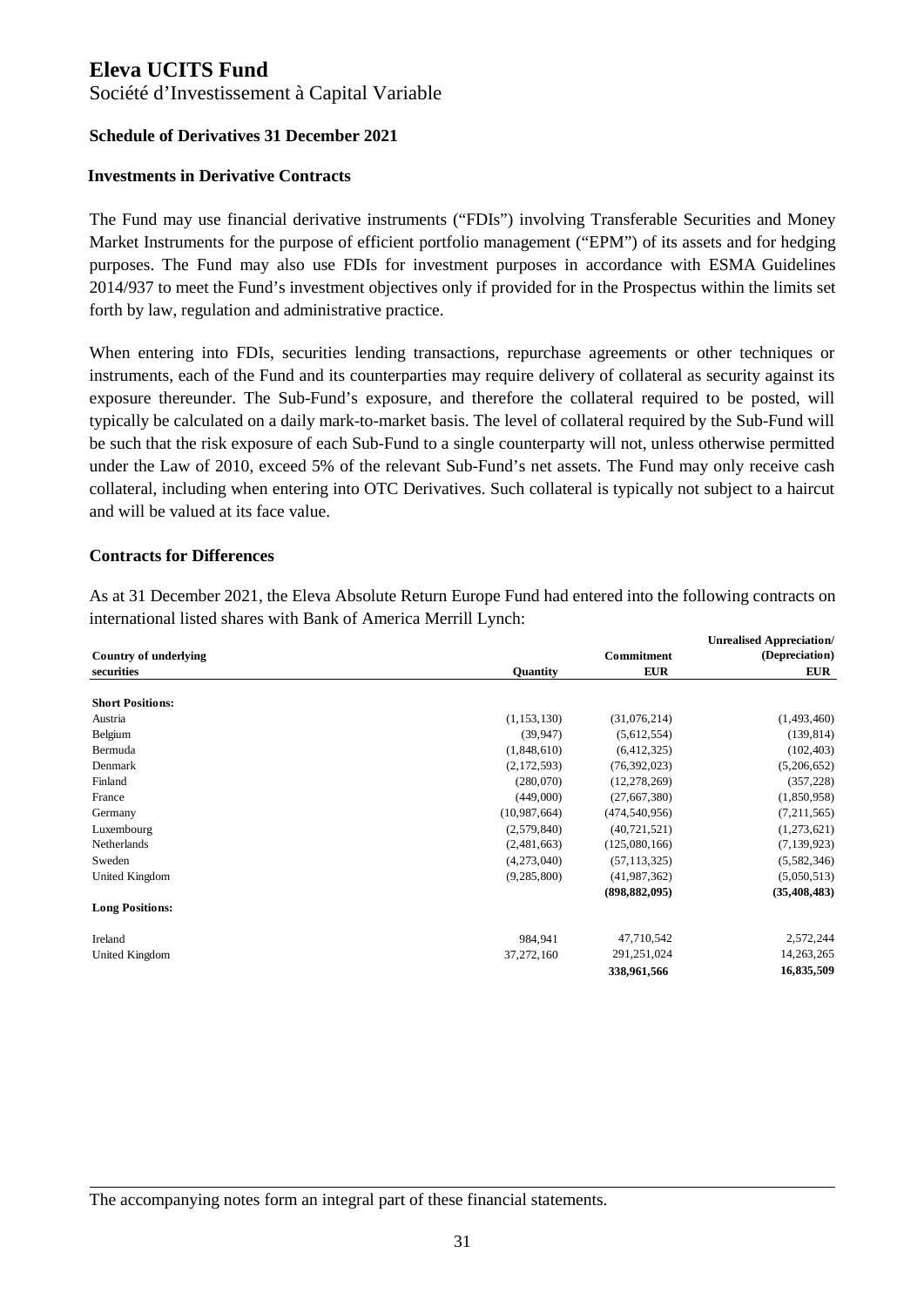#### Société d'Investissement à Capital Variable

#### **Schedule of Derivatives 31 December 2021 (continued)**

#### **Contracts for Differences (continued)**

As at 31 December 2021, the Eleva Absolute Return Europe Fund had entered into the following contracts on international listed shares with Morgan Stanley:

|                         |                 |                 | <b>Unrealised Appreciation/</b> |
|-------------------------|-----------------|-----------------|---------------------------------|
| Country of underlying   |                 | Commitment      | (Depreciation)                  |
| securities              | <b>Ouantity</b> | <b>EUR</b>      | <b>EUR</b>                      |
|                         |                 |                 |                                 |
| <b>Short Positions:</b> |                 |                 |                                 |
| Finland                 | (747, 800)      | (20, 183, 122)  | 186,950                         |
| France                  | (3,458,220)     | (69, 522, 845)  | (2,717,690)                     |
| Italy                   | (20,015,019)    | (31, 352, 794)  | (366,991)                       |
| <b>Netherlands</b>      | (2,108,390)     | (31, 196, 961)  | (427, 739)                      |
| Spain                   | (36,021,970)    | (58, 179, 194)  | (2,140,817)                     |
| Sweden                  | (1,041,390)     | (18,011,853)    | (1,449,854)                     |
| Switzerland             | (1,522,790)     | (63, 659, 047)  | (2,795,896)                     |
|                         |                 | (292, 105, 816) | (9,712,037)                     |

As at 31 December 2021, the Eleva Absolute Return Europe Fund had entered into the following contracts on financial indices with Morgan Stanley:

| <b>Underlying Asset</b>                |                 | Commitment         | <b>Unrealised Depreciation</b> |
|----------------------------------------|-----------------|--------------------|--------------------------------|
| securities                             | <b>Ouantity</b> | <b>EUR</b>         | <b>EUR</b>                     |
| <b>Short Positions:</b>                |                 |                    |                                |
|                                        |                 |                    |                                |
| Stoxx Bank Index                       | (598,960)       | (60, 159, 542)     | (2,689,330)                    |
| Stoxx Euro 600 Index                   | (2,023,010)     | (986, 824, 278)    | (34, 472, 090)                 |
|                                        |                 | (1,046,983,820)    | (37, 161, 420)                 |
|                                        |                 | <b>Commitment</b>  | <b>Unrealised Depreciation</b> |
|                                        |                 | <b>EUR</b>         | <b>EUR</b>                     |
| <b>Contracts for Differences Total</b> |                 | (1,899,010,165.00) | (65, 446, 431)                 |

#### **Bank of America Merrill Lynch:**

Commitment of EUR (559,920,529) detailed as follows:

- Unrealised depreciation of short portfolio: EUR (35,408,483); and long portfolio: EUR (Nil)
- Unrealised appreciation of short portfolio: EUR Nil; and long portfolio: EUR 16,835,509
- Realised result: EUR (541,347,555) corresponding to the realised loss on securities which is still held at the counterparty (monthly reset).

#### **Morgan Stanley:**

Commitment of EUR (1,339,089,636) detailed as follows:

- Unrealised depreciation of short portfolio: EUR (47,060,407)
- Unrealised appreciation of short portfolio: EUR 186,950
- Realised result: EUR (1,292,216,179) corresponding to the realised loss on securities which is still held at the counterparty (monthly reset).

The accompanying notes form an integral part of these financial statements.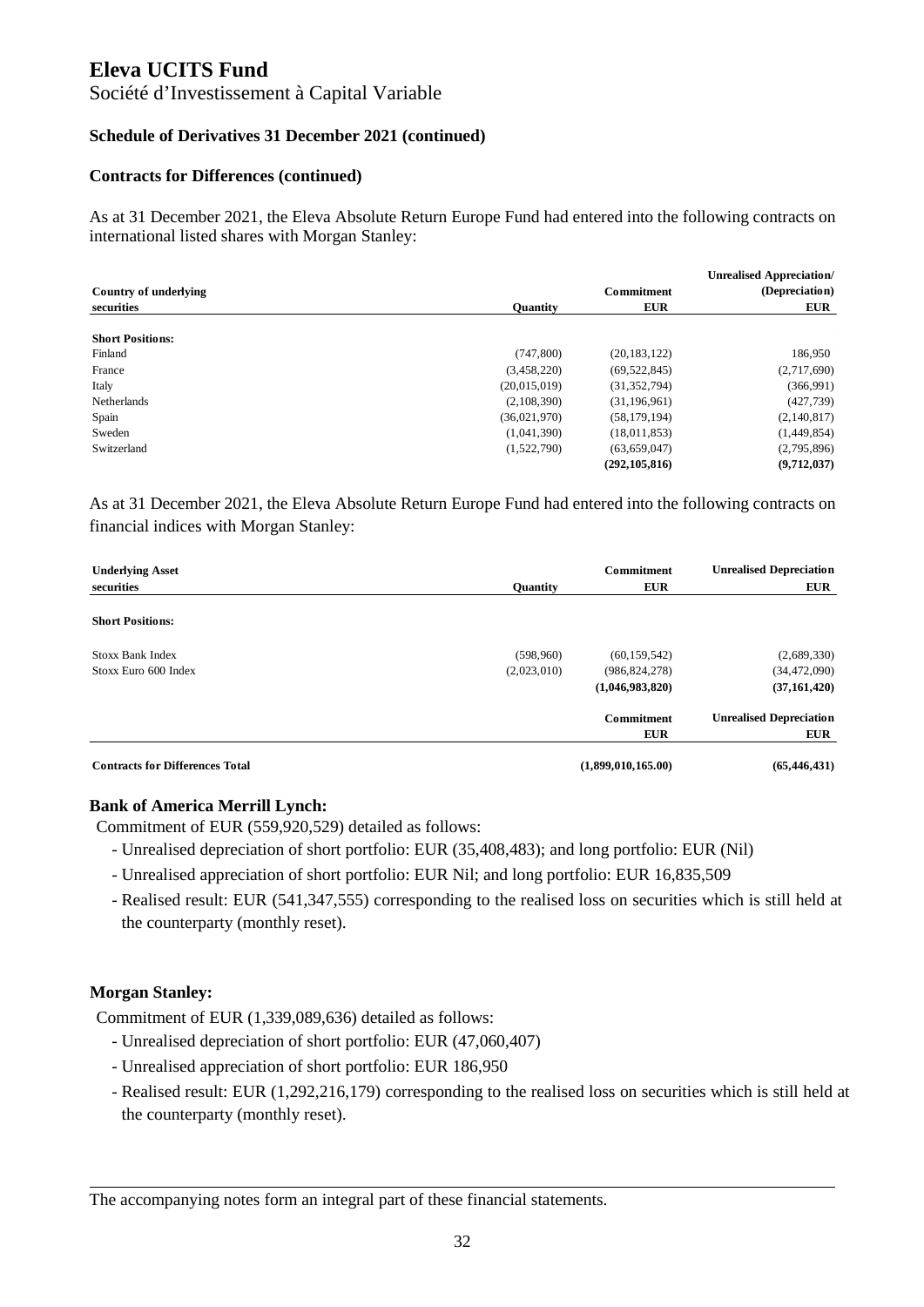Société d'Investissement à Capital Variable

#### **Schedule of Derivatives 31 December 2021 (continued)**

#### **Forward Foreign Exchange Contracts**

As at 31 December 2021, the Eleva European Selection Fund had entered into the following forward foreign exchange contracts with HSBC Continental Europe, Luxembourg:

#### **Hedge Share Class Forward Foreign Exchange Contracts**

|                                     |               |               |            |                |                                        | <b>Unrealised</b> |
|-------------------------------------|---------------|---------------|------------|----------------|----------------------------------------|-------------------|
|                                     |               | Amount        |            | Amount         |                                        | Appreciation/     |
|                                     | Currency      | Currency      | Currency   | Currency       |                                        | (Depreciation)    |
| Counterparty                        | <b>Bought</b> | <b>Bought</b> | Sold       | Sold           | <b>Maturity Date</b>                   | <b>EUR</b>        |
| HSBC Continental Europe, Luxembourg | <b>CHF</b>    | 20.446.732    | <b>EUR</b> | (19,650,520)   | 31 January 2022                        | 85,696            |
| HSBC Continental Europe, Luxembourg | <b>EUR</b>    | 1,972,727     | <b>USD</b> | (2,232,038)    | 31 January 2022                        | 11,038            |
| HSBC Continental Europe, Luxembourg | <b>EUR</b>    | 31.543        | <b>GBP</b> | (26.905)       | 31 January 2022                        | (484)             |
| HSBC Continental Europe, Luxembourg | <b>EUR</b>    | 373,981       | <b>SEK</b> | (3,862,631)    | 31 January 2022                        | (1,054)           |
| HSBC Continental Europe, Luxembourg | <b>EUR</b>    | 996,019       | <b>CHF</b> | (1,037,485)    | 31 January 2022                        | (5, 414)          |
| HSBC Continental Europe, Luxembourg | <b>GBP</b>    | 1.315.846     | <b>EUR</b> | (1,540,909)    | 31 January 2022                        | 25,464            |
| HSBC Continental Europe, Luxembourg | <b>SEK</b>    | 182,834,593   | <b>EUR</b> | (17, 755, 267) | 31 January 2022                        | (3,288)           |
| HSBC Continental Europe, Luxembourg | <b>USD</b>    | 47,276,613    | <b>EUR</b> | (41, 844, 784) | 31 January 2022                        | (294, 397)        |
|                                     |               |               |            |                | <b>Total Unrealised (Depreciation)</b> | (182, 439)        |

As at 31 December 2021, the Eleva Absolute Return Europe Fund had entered into the following forward foreign exchange contracts with HSBC Continental Europe, Luxembourg:

#### **Hedge Share Class Forward Foreign Exchange Contracts**

|                                     |               |               |            |                 |                                        | <b>Unrealised</b> |
|-------------------------------------|---------------|---------------|------------|-----------------|----------------------------------------|-------------------|
|                                     |               | Amount        |            | Amount          |                                        | Appreciation/     |
|                                     | Currency      | Currency      | Currency   | Currency        |                                        | (Depreciation)    |
| Counterparty                        | <b>Bought</b> | <b>Bought</b> | Sold       | Sold            | <b>Maturity Date</b>                   | <b>EUR</b>        |
|                                     |               |               |            |                 |                                        |                   |
| HSBC Continental Europe, Luxembourg | <b>CHF</b>    | 115,218,255   | <b>EUR</b> | (110, 733, 958) | 31 January 2022                        | 480,508           |
| HSBC Continental Europe, Luxembourg | <b>EUR</b>    | 97.644        | <b>USD</b> | (110.662)       | 31 January 2022                        | 386               |
| HSBC Continental Europe, Luxembourg | <b>EUR</b>    | 33.216        | <b>CHF</b> | (34.490)        | 31 January 2022                        | (75)              |
| HSBC Continental Europe, Luxembourg | <b>EUR</b>    | 87.165        | <b>GBP</b> | (74.483)        | 31 January 2022                        | (1,500)           |
| HSBC Continental Europe, Luxembourg | <b>GBP</b>    | 10.268.114    | <b>EUR</b> | (12.020.759)    | 31 January 2022                        | 202,325           |
| HSBC Continental Europe, Luxembourg | <b>USD</b>    | 113,770,653   | <b>EUR</b> | (100.707.290)   | 31 January 2022                        | (716, 738)        |
|                                     |               |               |            |                 | <b>Total Unrealised (Depreciation)</b> | (35,094)          |

As at 31 December 2021, the Eleva Euroland Selection Fund had entered into the following forward foreign exchange contracts with HSBC Continental Europe, Luxembourg:

#### **Hedge Share Class Forward Foreign Exchange Contracts**

| Counterparty                        | Currency<br><b>Bought</b> | Amount<br>Currency<br><b>Bought</b> | Currency<br>Sold | Amount<br>Currency<br>Sold | <b>Maturity Date</b>                 | <b>Unrealised</b><br>Appreciation/<br>(Depreciation)<br><b>EUR</b> |
|-------------------------------------|---------------------------|-------------------------------------|------------------|----------------------------|--------------------------------------|--------------------------------------------------------------------|
| HSBC Continental Europe, Luxembourg | <b>EUR</b>                | 4.622                               | <b>GBP</b>       | (3,942)                    | 31 January 2022                      | (71)                                                               |
| HSBC Continental Europe, Luxembourg | <b>GBP</b>                | 190,591                             | <b>EUR</b>       | (223, 188)                 | 31 January 2022                      | 3,690                                                              |
|                                     |                           |                                     |                  |                            | <b>Total Unrealised Appreciation</b> | 3,619                                                              |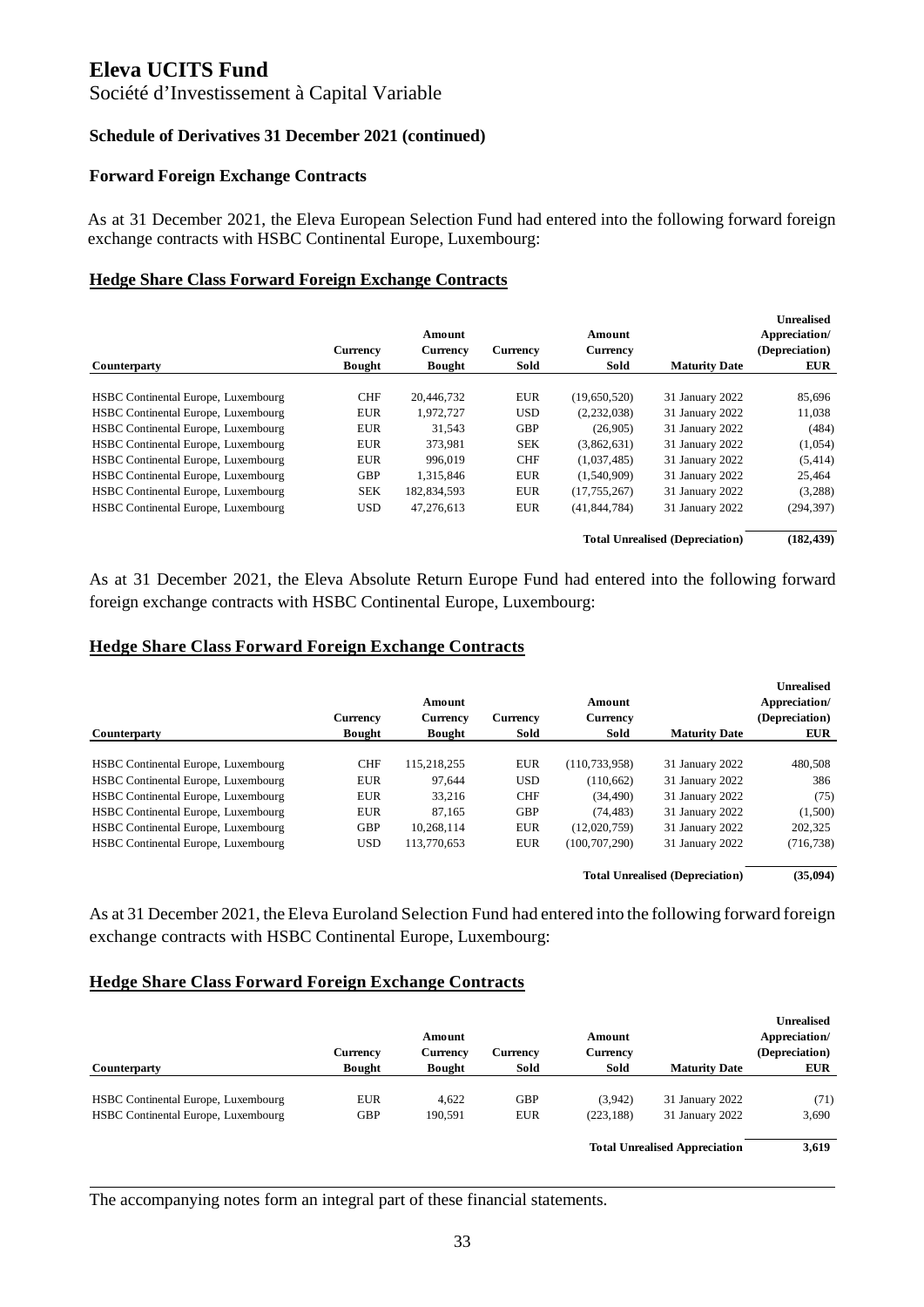Société d'Investissement à Capital Variable

#### **Schedule of Derivatives 31 December 2021 (continued)**

#### **Forward Foreign Exchange Contracts (continued)**

As at 31 December 2021, the Eleva Leaders Small & Mid-Cap Europe Fund had entered into the following forward foreign exchange contracts with HSBC Continental Europe, Luxembourg:

#### **Hedge Share Class Forward Foreign Exchange Contracts**

|                                     |               |           |            |             |                      | <b>Unrealised</b> |
|-------------------------------------|---------------|-----------|------------|-------------|----------------------|-------------------|
|                                     |               | Amount    |            | Amount      |                      | Appreciation/     |
|                                     | Currency      | Currency  | Currencv   | Currency    |                      | (Depreciation)    |
| Counterparty                        | <b>Bought</b> | Bought    | Sold       | Sold        | <b>Maturity Date</b> | <b>EUR</b>        |
|                                     |               |           |            |             |                      |                   |
| HSBC Continental Europe, Luxembourg | <b>CHF</b>    | 6.757.801 | <b>EUR</b> | (6,495,235) | 31 January 2022      | 27.735            |
| HSBC Continental Europe, Luxembourg | <b>GBP</b>    | 237,323   | <b>EUR</b> | (277, 921)  | 31 January 2022      | 4,586             |
| HSBC Continental Europe, Luxembourg | <b>USD</b>    | 8,098,482 | <b>EUR</b> | (7,167,928) | 31 January 2022      | (50, 348)         |
|                                     |               |           |            |             |                      |                   |

**Total Unrealised (Depreciation) (18,027)**

As at 31 December 2021, the Eleva Global Bonds Opportunities Fund had entered into the following forward foreign exchange contracts with HSBC Continental Europe, Luxembourg, BNP Paribas, Paris, Bank of America Merrill Lynch, United States of America and Morgan Stanley, London:

#### **Forward Foreign Exchange Contracts**

|                                       |                 |                 |                 |                 |                      | <b>Unrealised</b> |
|---------------------------------------|-----------------|-----------------|-----------------|-----------------|----------------------|-------------------|
|                                       |                 | Amount          |                 | Amount          |                      | Appreciation/     |
|                                       | <b>Currency</b> | <b>Currency</b> | <b>Currency</b> | <b>Currency</b> |                      | (Depreciation)    |
| Counterparty                          | <b>Bought</b>   | <b>Bought</b>   | Sold            | Sold            | <b>Maturity Date</b> | <b>EUR</b>        |
|                                       |                 |                 |                 |                 |                      |                   |
| Bank of America Merrill Lynch, United |                 |                 |                 |                 |                      |                   |
| <b>States of America</b>              | <b>USD</b>      | 550,000         | <b>CLP</b>      | (449, 014, 500) | 20 January 2022      | 21,220            |
| <b>BNP</b> Paribas, Paris             | <b>AUD</b>      | 2,200,000       | CAD             | (2,009,511)     | 20 January 2022      | 7,677             |
| <b>BNP</b> Paribas, Paris             | <b>EUR</b>      | 2,800,000       | <b>USD</b>      | (3, 158, 433)   | 20 January 2022      | 23,512            |
| <b>BNP</b> Paribas, Paris             | <b>HUF</b>      | 400,000         | <b>EUR</b>      | (1,083)         | 20 January 2022      |                   |
| <b>BNP</b> Paribas, Paris             | <b>JPY</b>      | 353,537,333     | <b>USD</b>      | (3,100,000)     | 20 January 2022      | (25, 886)         |
| <b>BNP</b> Paribas, Paris             | <b>RUB</b>      | 59,500,484      | <b>USD</b>      | (800,000)       | 20 January 2022      | (7, 234)          |
| <b>BNP</b> Paribas, Paris             | <b>USD</b>      | 1,000,000       | <b>RUB</b>      | (74, 233, 168)  | 20 January 2022      | 10,708            |
| <b>BNP</b> Paribas, Paris             | <b>USD</b>      | 200,000         | <b>RUB</b>      | (14, 856, 437)  | 20 January 2022      | 2,027             |
| <b>BNP</b> Paribas, Paris             | <b>ZAR</b>      | 18,455,235      | <b>USD</b>      | (1, 150, 000)   | 20 January 2022      | 3,254             |
| HSBC Continental Europe, Luxembourg   | <b>AUD</b>      | 2,200,000       | CAD             | (1,999,558)     | 20 January 2022      | 14,603            |
| HSBC Continental Europe, Luxembourg   | CAD             | 3,970,296       | <b>AUD</b>      | (4,400,000)     | 20 January 2022      | (49, 264)         |
| HSBC Continental Europe, Luxembourg   | <b>EUR</b>      | 353,913         | <b>USD</b>      | (400,000)       | 20 January 2022      | 2,284             |
| HSBC Continental Europe, Luxembourg   | <b>EUR</b>      | 118,393         | <b>GBP</b>      | (100,000)       | 20 January 2022      | (673)             |
| HSBC Continental Europe, Luxembourg   | <b>EUR</b>      | 900,000         | <b>CHF</b>      | (936, 412)      | 20 January 2022      | (3,815)           |
| HSBC Continental Europe, Luxembourg   | <b>EUR</b>      | 1,000,000       | <b>HUF</b>      | (371, 164, 600) | 20 January 2022      | (5,234)           |
| HSBC Continental Europe, Luxembourg   | <b>EUR</b>      | 1,142,828       | <b>NOK</b>      | (11,700,000)    | 20 January 2022      | (23, 174)         |
| HSBC Continental Europe, Luxembourg   | <b>HUF</b>      | 334,211,220     | <b>EUR</b>      | (900,000)       | 20 January 2022      | 5,152             |
| HSBC Continental Europe, Luxembourg   | <b>HUF</b>      | 60,000,000      | <b>EUR</b>      | (162, 773)      | 20 January 2022      | (273)             |
| HSBC Continental Europe, Luxembourg   | <b>JPY</b>      | 114,001,920     | <b>USD</b>      | (1,000,000)     | 20 January 2022      | (8,674)           |
| HSBC Continental Europe, Luxembourg   | <b>RUB</b>      | 76,422,700      | <b>USD</b>      | (1,000,000)     | 20 January 2022      | 14,905            |
| HSBC Continental Europe, Luxembourg   | <b>USD</b>      | 3,100,000       | <b>JPY</b>      | (351, 991, 577) | 20 January 2022      | 37,688            |
| HSBC Continental Europe, Luxembourg   | <b>USD</b>      | 250,000         | <b>ZAR</b>      | (3,989,160)     | 20 January 2022      | 548               |
| HSBC Continental Europe, Luxembourg   | <b>USD</b>      | 1,100,000       | <b>RUB</b>      | (82, 636, 620)  | 20 January 2022      | 314               |
| HSBC Continental Europe, Luxembourg   | <b>USD</b>      | 300,000         | <b>EUR</b>      | (265, 370)      | 20 January 2022      | (1,648)           |
| HSBC Continental Europe, Luxembourg   | <b>USD</b>      | 3,162,795       | <b>EUR</b>      | (2,800,000)     | 20 January 2022      | (19,677)          |
| HSBC Continental Europe, Luxembourg   | ZAR             | 7,253,198       | <b>USD</b>      | (450,000)       | 20 January 2022      | 3,009             |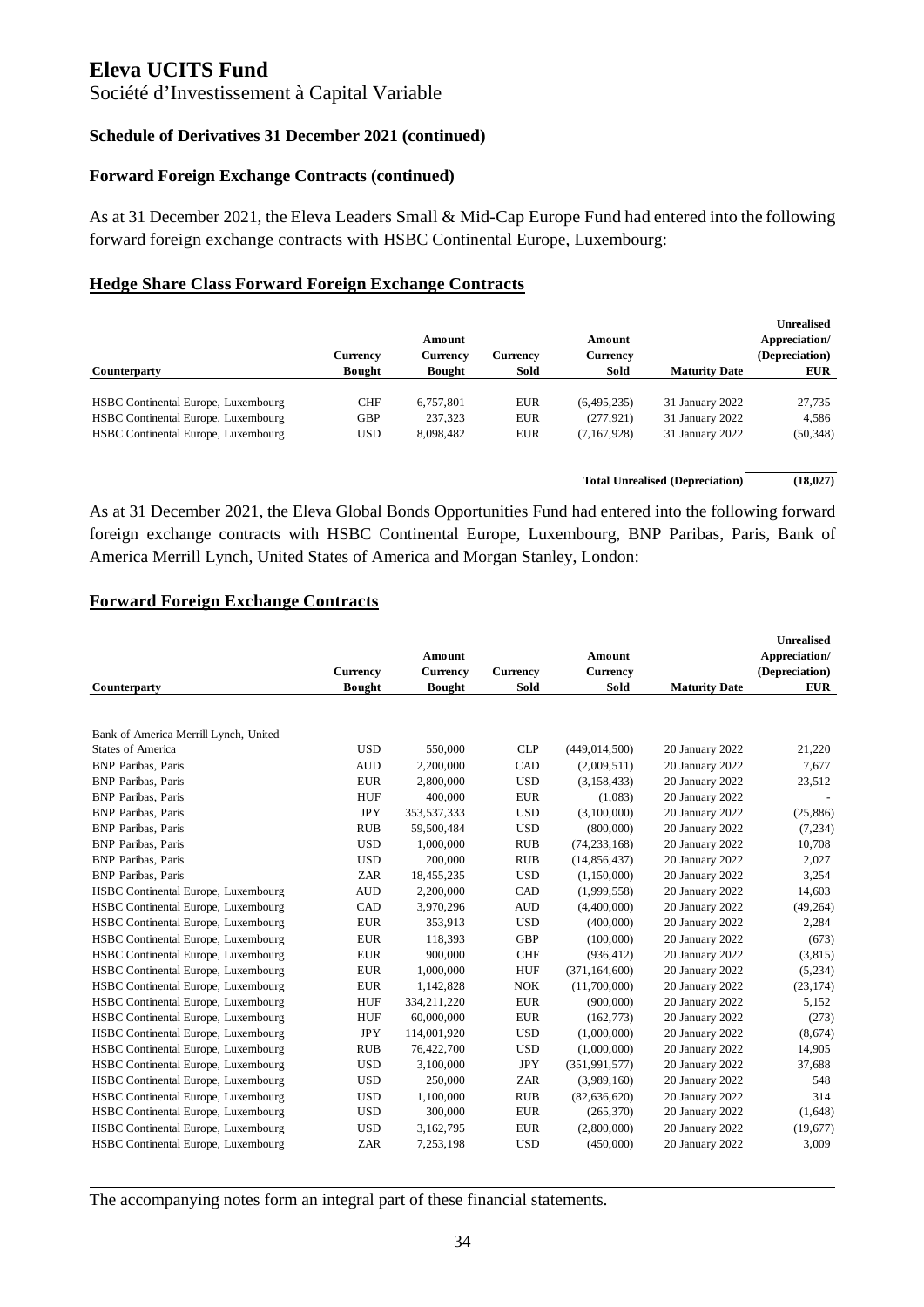## Société d'Investissement à Capital Variable

#### **Schedule of Derivatives 31 December 2021 (continued)**

#### **Forward Foreign Exchange Contracts (continued)**

|                        |               |               |            |                |                                      | <b>Unrealised</b> |
|------------------------|---------------|---------------|------------|----------------|--------------------------------------|-------------------|
|                        |               | Amount        |            | Amount         |                                      | Appreciation/     |
|                        | Currency      | Currency      | Currency   | Currency       |                                      | (Depreciation)    |
| Counterparty           | <b>Bought</b> | <b>Bought</b> | Sold       | Sold           | <b>Maturity Date</b>                 | <b>EUR</b>        |
|                        |               |               |            |                |                                      |                   |
| Morgan Stanley, London | CLP           | 448,250,000   | <b>USD</b> | (550,000)      | 20 January 2022                      | (22,008)          |
| Morgan Stanley, London | <b>EUR</b>    | 12,736,708    | <b>USD</b> | (14,400,000)   | 20 January 2022                      | 78,078            |
| Morgan Stanley, London | <b>EUR</b>    | 1,903,025     | GBP        | (1,600,000)    | 20 January 2022                      | (2,040)           |
| Morgan Stanley, London | <b>EUR</b>    | 1,062,746     | NOK.       | (10,700,000)   | 20 January 2022                      | (3,598)           |
| Morgan Stanley, London | <b>EUR</b>    | 3,819,938     | NOK        | (38,500,000)   | 20 January 2022                      | (16,906)          |
| Morgan Stanley, London | <b>NOK</b>    | 10,900,000    | <b>EUR</b> | (1,060,389)    | 20 January 2022                      | 25,887            |
| Morgan Stanley, London | <b>USD</b>    | 1,000,000     | <b>JPY</b> | (113,380,690)  | 20 January 2022                      | 13,417            |
| Morgan Stanley, London | <b>USD</b>    | 550,000       | ZAR        | (8,676,076)    | 20 January 2022                      | 6,706             |
| Morgan Stanley, London | <b>USD</b>    | 300,000       | <b>RUB</b> | (22, 232, 970) | 20 January 2022                      | 3,645             |
| Morgan Stanley, London | <b>USD</b>    | 3,000,000     | <b>EUR</b> | (2,650,303)    | 20 January 2022                      | (13,088)          |
| Morgan Stanley, London | <b>USD</b>    | 1,000,000     | ZAR        | (16, 401, 360) | 20 January 2022                      | (22, 247)         |
| Morgan Stanley, London | ZAR           | 15,894,635    | USD        | (1,000,000)    | 20 January 2022                      | (5,600)           |
|                        |               |               |            |                | <b>Total Unrealised Appreciation</b> | 43,595            |

#### **Future Contracts**

As at 31 December 2021, the Eleva Absolute Return Europe Fund had entered into the following future contracts with Morgan Stanley, Europe:

| Underlying              | <b>Maturity</b><br><b>Number of contracts</b><br>Commitment<br>Currency<br>purchase/(sale)<br><b>EUR</b><br>Date |            |                | <b>Unrealised</b><br><b>Appreciation/(Depreciation)</b><br><b>EUR</b> |             |
|-------------------------|------------------------------------------------------------------------------------------------------------------|------------|----------------|-----------------------------------------------------------------------|-------------|
|                         |                                                                                                                  |            |                |                                                                       |             |
| <b>EURO BUND</b>        | (64)                                                                                                             | <b>EUR</b> | (10, 967, 680) | 08 March 2022                                                         | 182,400     |
| EURO-BUXL 30Y BND       | (16)                                                                                                             | <b>EUR</b> | (3,307,840)    | 08 March 2022                                                         | 164,160     |
| Euro-BTP                | (55)                                                                                                             | <b>EUR</b> | (8,085,550)    | 08 March 2022                                                         | 147,708     |
| <b>STOXX EUROPE 600</b> | (4440)                                                                                                           | <b>EUR</b> | (108,003,000)  | 18 March 2022                                                         | (2,477,520) |
|                         |                                                                                                                  |            |                | EUR                                                                   | (1,983,252) |

As at 31 December 2021, Eleva Euro Bonds Strategies Fund had entered into the following future contracts with Morgan Stanley, Europe:

| Underlying        | Number of contracts<br>purchase/(sale) | Currency   | <b>Commitment</b><br><b>EUR</b> | Maturity<br>Date | <b>Unrealised</b><br>Appreciation/(Depreciation)<br><b>EUR</b> |  |
|-------------------|----------------------------------------|------------|---------------------------------|------------------|----------------------------------------------------------------|--|
|                   |                                        |            |                                 |                  |                                                                |  |
| EURO-BUXL 30Y BND | (17)                                   | <b>EUR</b> | (3,514,580)                     | 08 March 2022    | 168,300                                                        |  |
| EURO-SCHATZ       | (346)                                  | <b>EUR</b> | (38, 762, 380)                  | 08 March 2022    | 54,599                                                         |  |
| Euro-BONO         | (17)                                   | <b>EUR</b> | (2,642,650)                     | 08 March 2022    | 33,194                                                         |  |
| Euro-BTP          | (24)                                   | <b>EUR</b> | (3,528,240)                     | 08 March 2022    | 28,220                                                         |  |
| Euro-OAT          | (6)                                    | <b>EUR</b> | (978,900)                       | 08 March 2022    | 9,863                                                          |  |
|                   |                                        |            |                                 | <b>EUR</b>       | 294,176                                                        |  |
| Short Euro-BTP    | 23                                     | <b>EUR</b> | 2.596.930                       | 08 March 2022    | (8,279)                                                        |  |
| <b>EURO-BOBL</b>  | 15                                     | <b>EUR</b> | 1.998.600                       | 08 March 2022    | (12, 160)                                                      |  |
| <b>EURO-BUND</b>  | 114                                    | <b>EUR</b> | 19,536,180                      | 08 March 2022    | (234, 650)                                                     |  |
|                   |                                        |            |                                 | <b>EUR</b>       | (255,089)                                                      |  |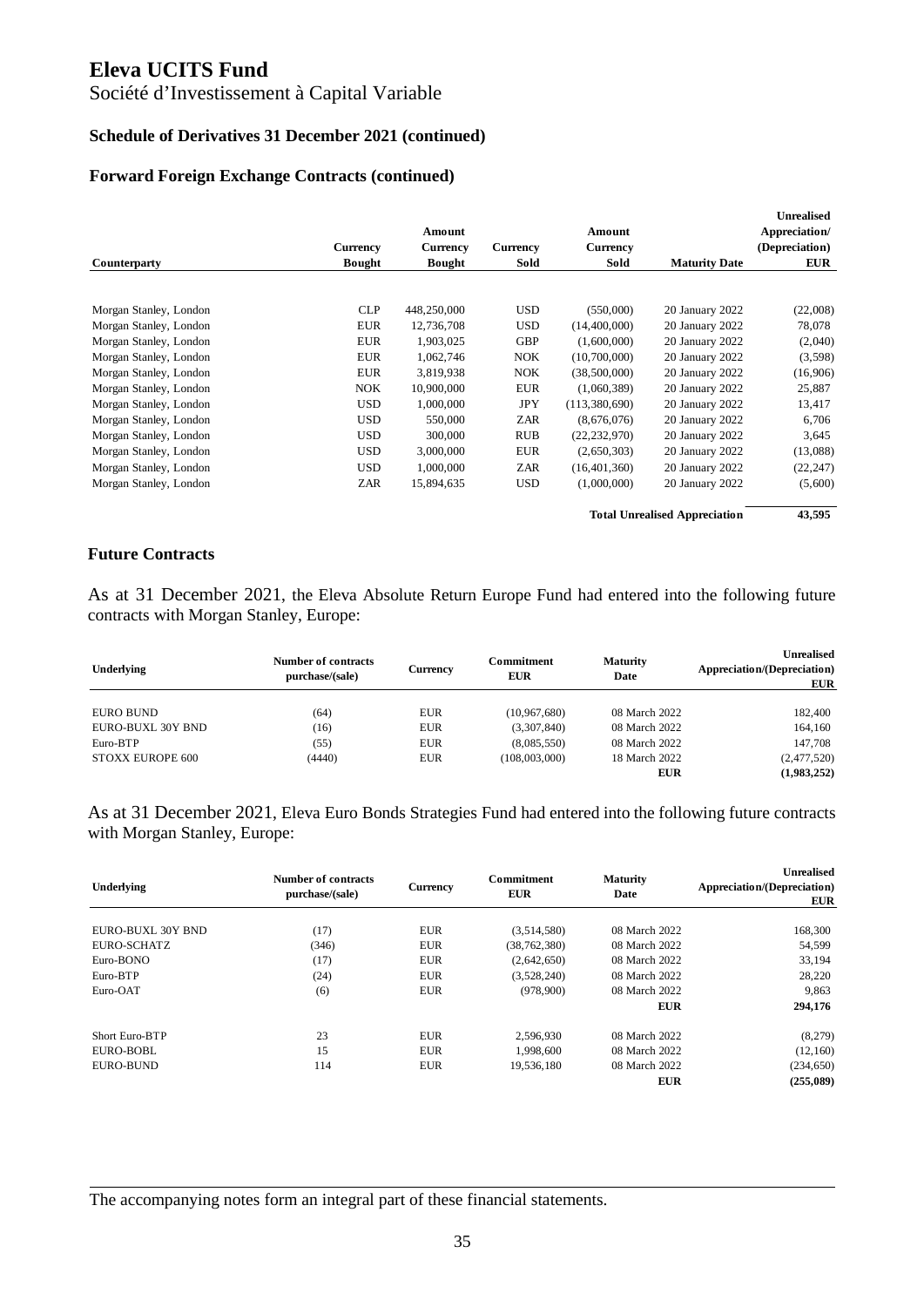Société d'Investissement à Capital Variable

#### **Schedule of Derivatives 31 December 2021 (continued)**

#### **Future Contracts (continued)**

As at 31 December 2021, Eleva Global Bonds Opportunities Fund had entered into the following future contracts with Morgan Stanley, Europe:

| Underlying            | Number of contracts<br>purchase/(sale) | Currency   | <b>Commitment</b><br><b>EUR</b> | Maturity<br>Date | Unrealised<br>Appreciation/(Depreciation)<br><b>EUR</b> |
|-----------------------|----------------------------------------|------------|---------------------------------|------------------|---------------------------------------------------------|
|                       |                                        |            |                                 |                  |                                                         |
| EURO-BUXL 30Y BND     | (49)                                   | <b>EUR</b> | (10, 130, 260)                  | 08 March 2022    | 470,880                                                 |
| EURO-BOBL             | (198)                                  | <b>EUR</b> | (26, 381, 520)                  | 08 March 2022    | 161.340                                                 |
| EURO-SCHATZ           | (312)                                  | <b>EUR</b> | (34,953,360)                    | 08 March 2022    | 46.134                                                  |
| <b>US ULTRA BOND</b>  | (31)                                   | <b>USD</b> | (5,373,615)                     | 22 March 2022    | 28,058                                                  |
|                       |                                        |            |                                 | <b>EUR</b>       | 706,412                                                 |
| EURO-BUND             | 53                                     | EUR        | (109.680)                       | 08 March 2022    | (109, 680)                                              |
| 5Y TREASURY NOTES USA | 97                                     | <b>USD</b> | (19.988)                        | 31 March 2022    | (19.988)                                                |
|                       |                                        |            |                                 | <b>EUR</b>       | (129, 668)                                              |

#### **Swaps**

As at 31 December 2021, Eleva Euro Bonds Strategies Fund had entered into the following credit default swap contracts:

| Counterparty                      | <b>Currency</b> | Maturity<br>Date | <b>Commitment</b> in<br>sub-fund currency<br><b>EUR</b> | <b>Underlying Name</b>  | Fund receives/(pays)<br>rate | Protection buver/(seller) | Underlying<br>ISIN/<br>Bloomberg | Net<br>notional<br>amount | <b>Unrealised</b><br>(Depreciation) |
|-----------------------------------|-----------------|------------------|---------------------------------------------------------|-------------------------|------------------------------|---------------------------|----------------------------------|---------------------------|-------------------------------------|
| Merrill Lynch International Bank, |                 |                  |                                                         | iTraxx Europe Series 36 |                              |                           |                                  |                           |                                     |
| London                            | <b>EUR</b>      | 20 December 2026 | (10,000,000)                                            | Version 1               | 1%                           | Buy                       | ELE0000099                       |                           | (40, 597)                           |
| Merrill Lynch International Bank, |                 |                  |                                                         | iTraxx Europe Series 36 |                              |                           |                                  |                           |                                     |
| London                            | <b>EUR</b>      | 20 December 2026 | (5,000,000)                                             | Version 1               | 1%                           | Buy                       | ELE0000104                       |                           | (21,400)                            |
|                                   |                 |                  |                                                         |                         |                              |                           |                                  |                           |                                     |
|                                   |                 |                  |                                                         |                         |                              |                           |                                  | <b>EUR</b>                | (61, 997)                           |

#### As at 31 December 2021, Eleva Global Bonds Opportunities Fund had entered into the following credit default swap contracts:

| Counterparty                      | Currency   | <b>Maturity</b><br>Date | <b>Commitment</b> in<br>sub-fund currency<br><b>EUR</b> | <b>Underlying Name</b>  | Fund receives/(pays)<br>rate | Protection buyer/(seller) | Underlying<br>ISIN/<br>Bloomberg | Net<br>notional<br>amount | <b>Unrealised</b><br>Appreciation/<br>(Depreciation) |
|-----------------------------------|------------|-------------------------|---------------------------------------------------------|-------------------------|------------------------------|---------------------------|----------------------------------|---------------------------|------------------------------------------------------|
| Morgan Stanley, London            | <b>USD</b> | 20 December 2025        | (5,000,000)                                             | <b>REP KOREA</b>        | 1%                           | Buy                       | ELE0000004                       | $\sim$                    | 20,793                                               |
| Merrill Lynch International Bank, |            |                         |                                                         |                         |                              |                           |                                  |                           |                                                      |
| London                            | <b>USD</b> | 20 December 2025        | (20,000,000)                                            | <b>JAPAN</b>            | 1%                           | Buy                       | ELE0000007                       | ٠                         | 130,001                                              |
| Morgan Stanley, London            | <b>USD</b> | 20 December 2025        | (15,000,000)                                            | <b>REP KOREA</b>        | 1%                           | Buy                       | ELE0000008                       |                           | 64,594                                               |
|                                   |            |                         |                                                         |                         |                              |                           |                                  | <b>EUR</b>                | 215,389                                              |
| Merrill Lynch International Bank, |            |                         |                                                         |                         |                              |                           |                                  |                           |                                                      |
| London                            | <b>USD</b> | 20 December 2026        | (5,000,000)                                             | CDX.EM.36               | 1%                           | Buy                       | ELE0000098                       | ٠                         | (35,740)                                             |
|                                   |            |                         |                                                         | iTraxx Europe Series 36 |                              |                           |                                  |                           |                                                      |
| <b>BNP</b> Paribas, Paris         | <b>EUR</b> | 20 December 2026        | (19,000,000)                                            | Version 1               | 1%                           | Buy                       | ELE0000108                       | ٠                         | (29, 549)                                            |
| <b>BNP Paribas, Paris</b>         | <b>USD</b> | 20 December 2026        | (1,000,000)                                             | CDX.EM.36               | 1%                           | Buy                       | ELE0000109                       | $\sim$                    | (6,036)                                              |
|                                   |            |                         |                                                         |                         |                              |                           |                                  | <b>EUR</b>                | (71, 325)                                            |

#### As at 31 December 2021, Eleva Global Bonds Opportunities Fund had entered into the following interest rate swap contracts:

| Counterparty                      | Currency   | Maturity<br>Date  | <b>Commitment</b> in<br>sub-fund currency<br><b>EUR</b> | Payer interest rate | Receiver<br>interest rate | <b>Instrument Type</b> | Net<br>notional<br>amount | <b>Unrealised</b><br>Appreciation/<br>(Depreciation) |
|-----------------------------------|------------|-------------------|---------------------------------------------------------|---------------------|---------------------------|------------------------|---------------------------|------------------------------------------------------|
| Merrill Lynch International Bank, |            |                   |                                                         |                     |                           |                        |                           |                                                      |
| London                            | <b>USD</b> | 08 April 2024     | 12,000,000                                              | 0.5250%             | USD/LIBOR/3M/BBA          | <b>IRS</b>             | 12,000,000                | 112,428                                              |
| Merrill Lynch International Bank, |            |                   |                                                         |                     |                           |                        |                           |                                                      |
| London                            | <b>USD</b> | 08 April 2024     | 10,000,000                                              | USD/CPI/0D/CPURNSA  | 2.5600%                   | <b>Inflation Swap</b>  | 10,000,000                | (630, 650)                                           |
| Goldman Sachs                     | GBP        | 15 August 2031    | 3,000,000                                               | USD/CPL/0D/CPURNSA  | 3%                        | <b>Inflation Swap</b>  | 3,000,000                 | (294, 567)                                           |
| Merrill Lynch International Bank, |            |                   |                                                         |                     |                           |                        |                           |                                                      |
| London                            | <b>USD</b> | 27 September 2026 | 3,000,000                                               | 1.0069%             | USD/LIBOR/3M/BBA          | <b>IRS</b>             | 3,000,000                 | (88, 844)                                            |
| <b>BNP Paribas, Paris</b>         | <b>USD</b> | 27 September 2026 | 3,500,000                                               | GBP/RPI/0D/UKRPI    | 3.7920%                   | <b>Inflation Swap</b>  | 3,500,000                 | 47,580                                               |
| Goldman Sachs                     | <b>USD</b> | 12 October 2031   | 5,000,000                                               | USD/CPL/0D/CPURNSA  | 2.6490%                   | Inflation Swap         | 5,000,000                 | (133, 526)                                           |
| Goldman Sachs                     | <b>USD</b> | 12 October 2031   | 6,000,000                                               | 1.3020%             | USD/SOFR/1D/Reuters       | <b>OIS</b>             | 6,000,000                 | 675                                                  |
| Merrill Lynch International Bank, |            |                   |                                                         |                     |                           |                        |                           |                                                      |
| London                            | <b>USD</b> | 29 October 2031   | 2,500,000                                               | USD/CPL/0D/CPURNSA  | 2.8790%                   | <b>Inflation Swap</b>  | 2,500,000                 | (8, 127)                                             |
| Goldman Sachs                     | <b>USD</b> | 29 October 2031   | 3,000,000                                               | 1.6055%             | USD/LIBOR/3M/BBA          | <b>IRS</b>             | 3,000,000                 | (8, 267)                                             |
| Morgan Stanley, London            | GBP        | 14 December 2051  | 1,500,000                                               | 0.5990%             | GBP/SONIA/1D/BBA          | <b>OIS</b>             | 1.500,000                 | 109.674                                              |
|                                   |            |                   |                                                         |                     |                           |                        | <b>EUR</b>                | (893, 625)                                           |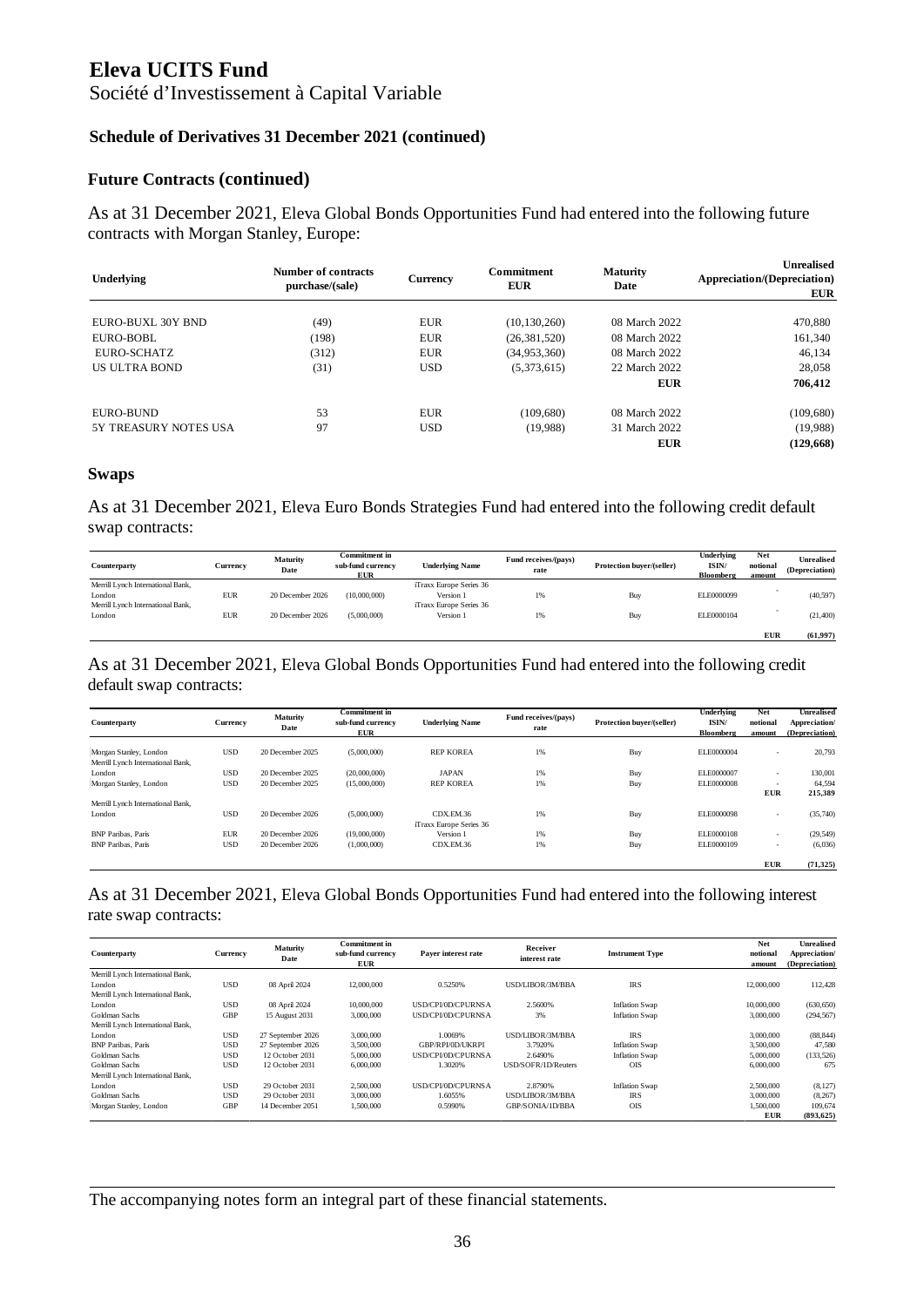Société d'Investissement à Capital Variable

## **Schedule of Derivatives 31 December 2021 (continued)**

### **Options**

As at 31 December 2021, Eleva Euro Bond Strategies Fund had entered into the following option contracts:

| Put/Call | <b>Broker</b> | Ouantity<br>purchased/<br>$(W$ ritten $)$ | Strike<br>(in trade)<br>currency) | Trade<br>currency | Maturity<br>date | Underlying<br>Name      | Commitment - Market Value<br>(in trade)<br>currency) | in sub-fund<br>currency |
|----------|---------------|-------------------------------------------|-----------------------------------|-------------------|------------------|-------------------------|------------------------------------------------------|-------------------------|
| Put      | UBS AG        | 45                                        | 172                               | EUR               | 21/01/2022       | EUX Euro Bund<br>future | $\overline{\phantom{m}}$                             | 43,650                  |

The accompanying notes form an integral part of these financial statements.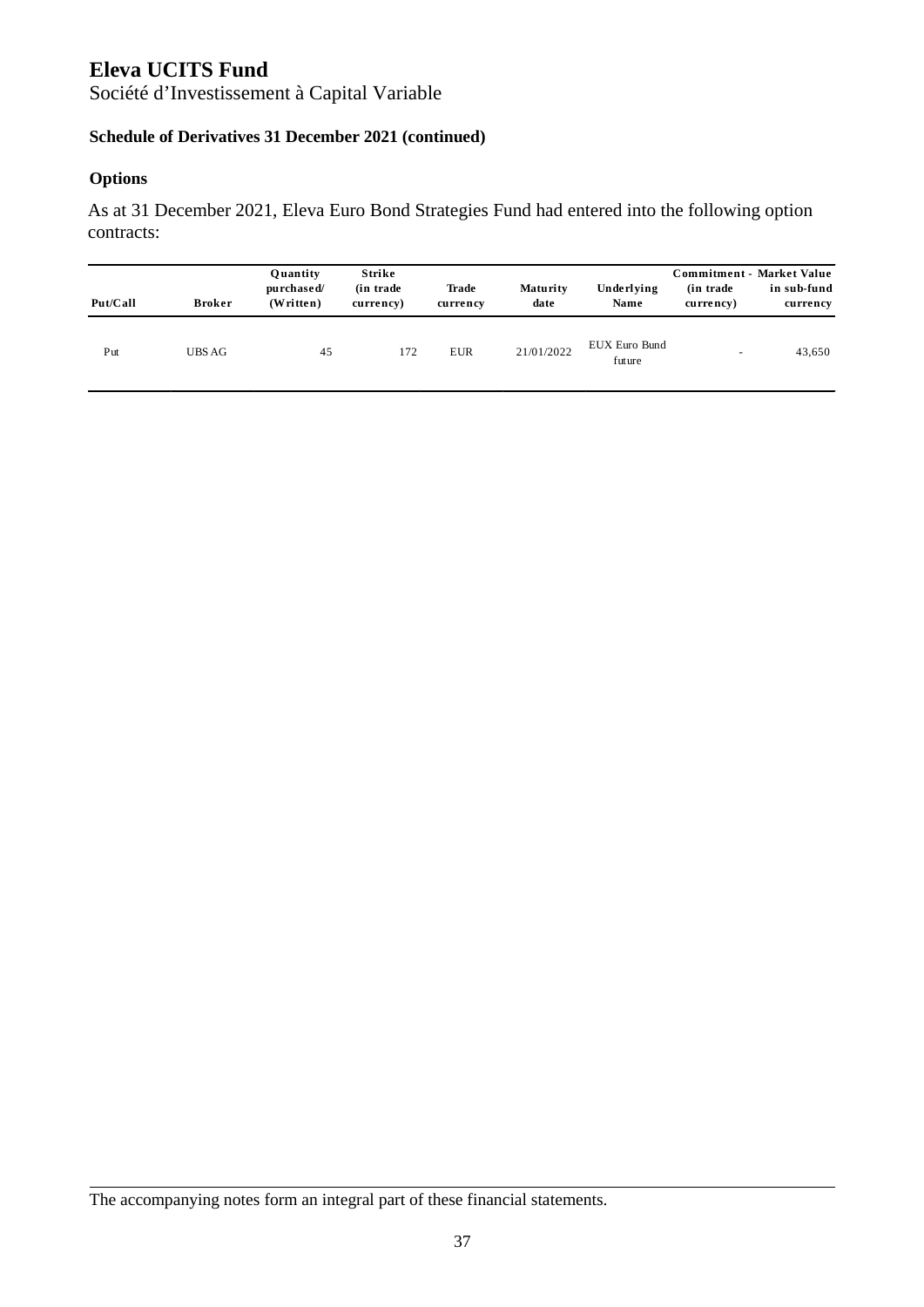# Société d'Investissement à Capital Variable

### **Statement of Net Assets as at 31 December 2021**

|                                                            |                | <b>Eleva European</b><br><b>Selection</b><br>Fund | <b>Eleva Absolute Return</b><br><b>Europe Fund</b> | <b>Eleva Euroland Selection</b><br><b>Fund</b> |
|------------------------------------------------------------|----------------|---------------------------------------------------|----------------------------------------------------|------------------------------------------------|
|                                                            | <b>Note</b>    | <b>EUR</b>                                        | <b>EUR</b>                                         | <b>EUR</b>                                     |
| <b>ASSETS</b>                                              |                |                                                   |                                                    |                                                |
| Investments at market value                                | 2 <sub>b</sub> | 5,079,967,578                                     | 3,139,013,150                                      | 1,119,560,084                                  |
| Unrealised appreciation on:                                |                |                                                   |                                                    |                                                |
| -Forward foreign exchange contracts                        | 2c, 9          |                                                   |                                                    | 3,619                                          |
| -Future contracts                                          | 2n, 9          |                                                   |                                                    |                                                |
| -Options                                                   | 2m.9           |                                                   |                                                    |                                                |
| Cash and cash equivalents                                  | 2k             | 76,170,366                                        | 574,272,264                                        | 34,100,752                                     |
| Margin deposits                                            | 10             |                                                   | 293,064,429                                        |                                                |
| Receivable for investments sold                            |                | 11,244                                            | 84,550                                             |                                                |
| Receivable on subscription of shares                       |                | 2,417,741                                         | 8,295,674                                          | 44,357                                         |
| Dividend receivable                                        | 2g             | 5,336,739                                         | 1,237,061                                          | 610,712                                        |
| Interest receivable                                        |                |                                                   |                                                    |                                                |
| Formation expenses                                         | 2i             |                                                   |                                                    | 5,694                                          |
| Accrued income and other receivables                       |                |                                                   | 3,328                                              |                                                |
| <b>Total Assets</b>                                        |                | 5,163,903,668                                     | 4,015,970,456                                      | 1,154,325,218                                  |
| <b>LIABILITIES</b>                                         |                |                                                   |                                                    |                                                |
| Unrealised depreciation on:                                |                |                                                   |                                                    |                                                |
| -Contracts for differences                                 | 2d, 9          |                                                   | 65,446,431                                         |                                                |
| -Forward foreign exchange contracts                        | 2c, 9          | 182,439                                           | 35,094                                             |                                                |
| -Future contracts                                          | 2n,9           |                                                   | 1,983,252                                          |                                                |
| -Swaps                                                     | 20.9           |                                                   |                                                    |                                                |
| Payable for investments purchased                          |                | 2,979,149                                         | 813,760                                            | 990,278                                        |
| Payable on redemption of shares                            |                | 6,364,049                                         | 525,913                                            | 35,563                                         |
| Investment management fees payable                         | 5              | 8,278,533                                         | 7,621,644                                          | 1,704,485                                      |
| Performance fees payable                                   | 6              | 16,592,654                                        | 46,974,120                                         | 3,560,930                                      |
| Depositary, administration and transfer agent fees payable | 8              | 544,665                                           | 501,902                                            | 215,457                                        |
| Taxe d'abonnement payable                                  | 3              | 232,280                                           | 249,509                                            | 54,124                                         |
| Dividends payable on contracts for differences             | 2g             |                                                   | 572,157                                            |                                                |
| Professional fees payable                                  |                | 20,532                                            | 18,128                                             | 12,591                                         |
| Management company fees payable                            | 7              | 24,637                                            | 19,347                                             | 5,396                                          |
| Accrued expenses and other payables                        |                | 403,618                                           | 1,182,110                                          | 93,881                                         |
| <b>Total Liabilities</b>                                   |                | 35,622,556                                        | 125,943,367                                        | 6,672,705                                      |
| <b>TOTAL NET ASSETS</b>                                    |                | 5,128,281,112                                     | 3,890,027,089                                      | 1,147,652,513                                  |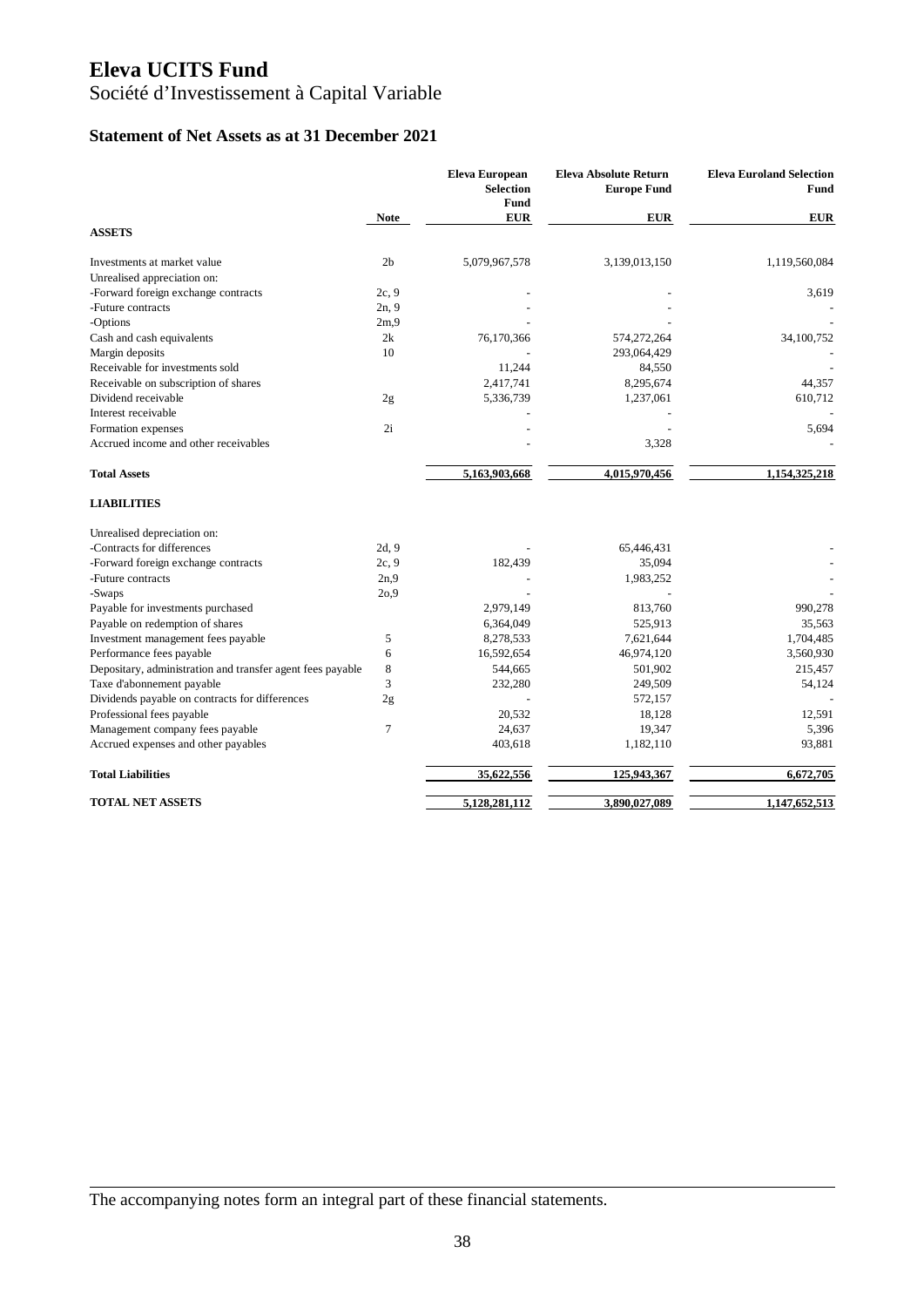# Société d'Investissement à Capital Variable

## **Statement of Net Assets as at 31 December 2021 (continued)**

|                                                            |                | <b>Eleva Leaders</b><br>Small & Mid-Cap | <b>Eleva Sustainable</b><br>Impact | <b>Eleva Euro Bonds</b> |
|------------------------------------------------------------|----------------|-----------------------------------------|------------------------------------|-------------------------|
|                                                            |                | <b>Europe Fund</b>                      | <b>Europe Fund</b>                 | <b>Strategies Fund</b>  |
|                                                            | <b>Note</b>    | <b>EUR</b>                              | <b>EUR</b>                         | <b>EUR</b>              |
| <b>ASSETS</b>                                              |                |                                         |                                    |                         |
| Investments at market value                                | 2 <sub>b</sub> | 460,571,269                             | 54,054,933                         | 47,920,038              |
| Unrealised appreciation on:                                |                |                                         |                                    |                         |
| -Forward foreign exchange contracts                        | 2c, 9          |                                         |                                    |                         |
| -Future contracts                                          | 2n, 9          |                                         |                                    | 39,087                  |
| -Options                                                   | 2m.9           |                                         |                                    | 43,650                  |
| Cash and cash equivalents                                  | 2k             | 10,465,827                              | 3,613,946                          | 3,395,466               |
| Margin deposits                                            | 10             |                                         |                                    |                         |
| Receivable for investments sold                            |                |                                         |                                    |                         |
| Receivable on subscription of shares                       |                | 248,980                                 |                                    |                         |
| Dividend receivable                                        | 2g             | 255,449                                 | 2,668                              |                         |
| Interest receivable                                        |                |                                         |                                    | 281,666                 |
| Formation expenses                                         | 2i             | 4,900                                   | 239                                | 42,145                  |
| Accrued income and other receivables                       |                |                                         |                                    | 18                      |
| <b>Total Assets</b>                                        |                | 471,546,425                             | 57,671,786                         | 51,722,070              |
| <b>LIABILITIES</b>                                         |                |                                         |                                    |                         |
| Unrealised depreciation on:                                |                |                                         |                                    |                         |
| -Contracts for differences                                 | 2d, 9          |                                         |                                    |                         |
| -Forward foreign exchange contracts                        | 2c, 9          | 18,027                                  |                                    |                         |
| -Future contracts                                          | 2n.9           |                                         |                                    |                         |
| -Swaps                                                     | 20.9           |                                         |                                    | 61,997                  |
| Payable for investments purchased                          |                |                                         | 376,467                            |                         |
| Payable on redemption of shares                            |                | 30,615                                  |                                    |                         |
| Investment management fees payable                         | 5              | 797,965                                 | 5,875                              | 771                     |
| Performance fees payable                                   | 6              | 1,524,381                               |                                    | 2,163                   |
| Depositary, administration and transfer agent fees payable | 8              | 122,297                                 | 23,604                             | 39,753                  |
| Taxe d'abonnement payable                                  | 3              | 32,033                                  | 1,539                              | 1,306                   |
| Dividends payable on contracts for differences             | 2g             |                                         |                                    |                         |
| Professional fees payable                                  |                | 15,117                                  | 4,853                              | 4,915                   |
| Management company fees payable                            | 7              | 2,353                                   | 237                                |                         |
| Accrued expenses and other payables                        |                | 105,290                                 | 5,506                              | 56,108                  |
| <b>Total Liabilities</b>                                   |                | 2,648,078                               | 418,081                            | 167,013                 |
| <b>TOTAL NET ASSETS</b>                                    |                | 468,898,347                             | 57,253,705                         | 51,555,057              |
|                                                            |                |                                         |                                    |                         |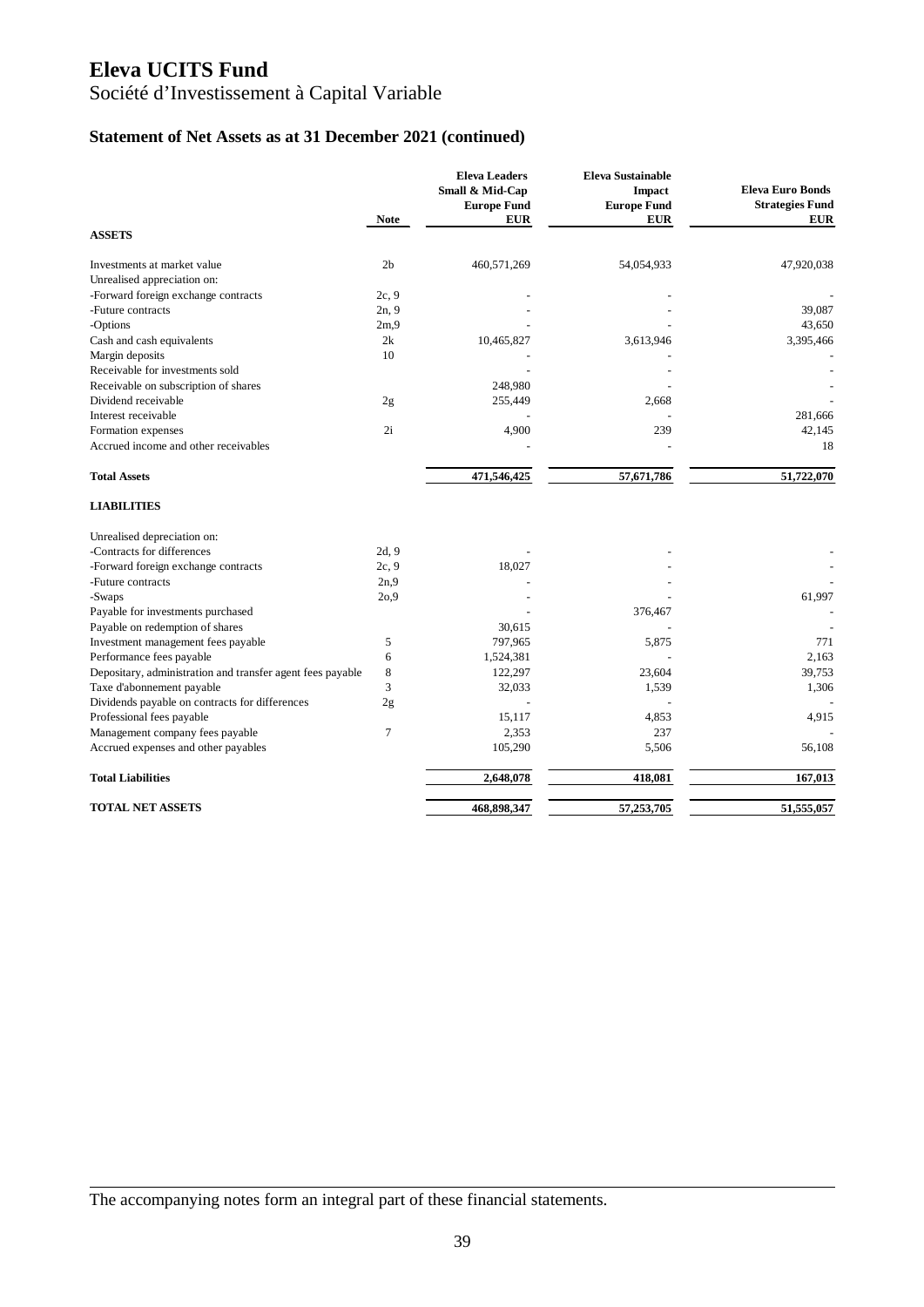# Société d'Investissement à Capital Variable

## **Statement of Net Assets as at 31 December 2021 (continued)**

|                                                            |                | <b>Eleva Global Bonds</b><br><b>Opportunities</b> |                 |
|------------------------------------------------------------|----------------|---------------------------------------------------|-----------------|
|                                                            |                | Fund                                              | <b>Combined</b> |
|                                                            | <b>Note</b>    | <b>EUR</b>                                        | <b>EUR</b>      |
| <b>ASSETS</b>                                              |                |                                                   |                 |
|                                                            |                |                                                   |                 |
| Investments at market value                                | 2 <sub>b</sub> | 82,662,747                                        | 9,983,749,799   |
| Unrealised appreciation on:                                |                |                                                   |                 |
| -Forward foreign exchange contracts                        | 2c, 9          | 43,595                                            | 47,214          |
| -Future contracts                                          | 2m.9           | 576,744                                           | 615,831         |
| -Option                                                    |                |                                                   | 43,650          |
| Cash and cash equivalents                                  | 2k             | 6,605,630                                         | 708,624,251     |
| Margin deposits                                            | 10             |                                                   | 293,064,429     |
| Receivable for investments sold                            |                |                                                   | 95,794          |
| Receivable on subscription of shares                       |                |                                                   | 11,006,752      |
| Dividend receivable                                        | 2g             |                                                   | 7,442,629       |
| Interest receivable                                        |                | 1,166,114                                         | 1,447,780       |
| Formation expenses                                         | 2i             | 41,901                                            | 94,879          |
| Accrued income and other receivables                       |                |                                                   | 3,346           |
|                                                            |                |                                                   |                 |
| <b>Total Assets</b>                                        |                | 91,096,731                                        | 11,006,236,354  |
| <b>LIABILITIES</b>                                         |                |                                                   |                 |
| Unrealised depreciation on:                                |                |                                                   |                 |
| -Contracts for differences                                 | 2d, 9          |                                                   | 65,446,431      |
| -Forward foreign exchange contracts                        | 2c, 9          |                                                   | 235,560         |
| -Future contracts                                          | 2n.9           |                                                   | 1,983,252       |
| -Swaps                                                     | 20,9           | 749,562                                           | 811,559         |
| Payable for investments purchased                          |                |                                                   | 5,159,654       |
| Payable on redemption of shares                            |                |                                                   | 6,956,140       |
| Investment management fees payable                         | 5              | 11,780                                            | 18,421,053      |
| Performance fees payable                                   | 6              | 22,830                                            | 68,677,078      |
| Depositary, administration and transfer agent fees payable | 8              | 56,359                                            | 1,504,037       |
| Taxe d'abonnement payable                                  | 3              | 2,861                                             | 573,652         |
| Dividends payable on contracts for differences             | 2g             | 46,068                                            | 618,225         |
| Professional fees payable                                  |                | 4,638                                             | 80,774          |
| Management company fees payable                            | 7              | 654                                               | 52,624          |
| Accrued expenses and other payables                        |                | 106,861                                           | 1,953,374       |
| <b>Total Liabilities</b>                                   |                | 1,001,613                                         | 172,473,413     |
|                                                            |                |                                                   |                 |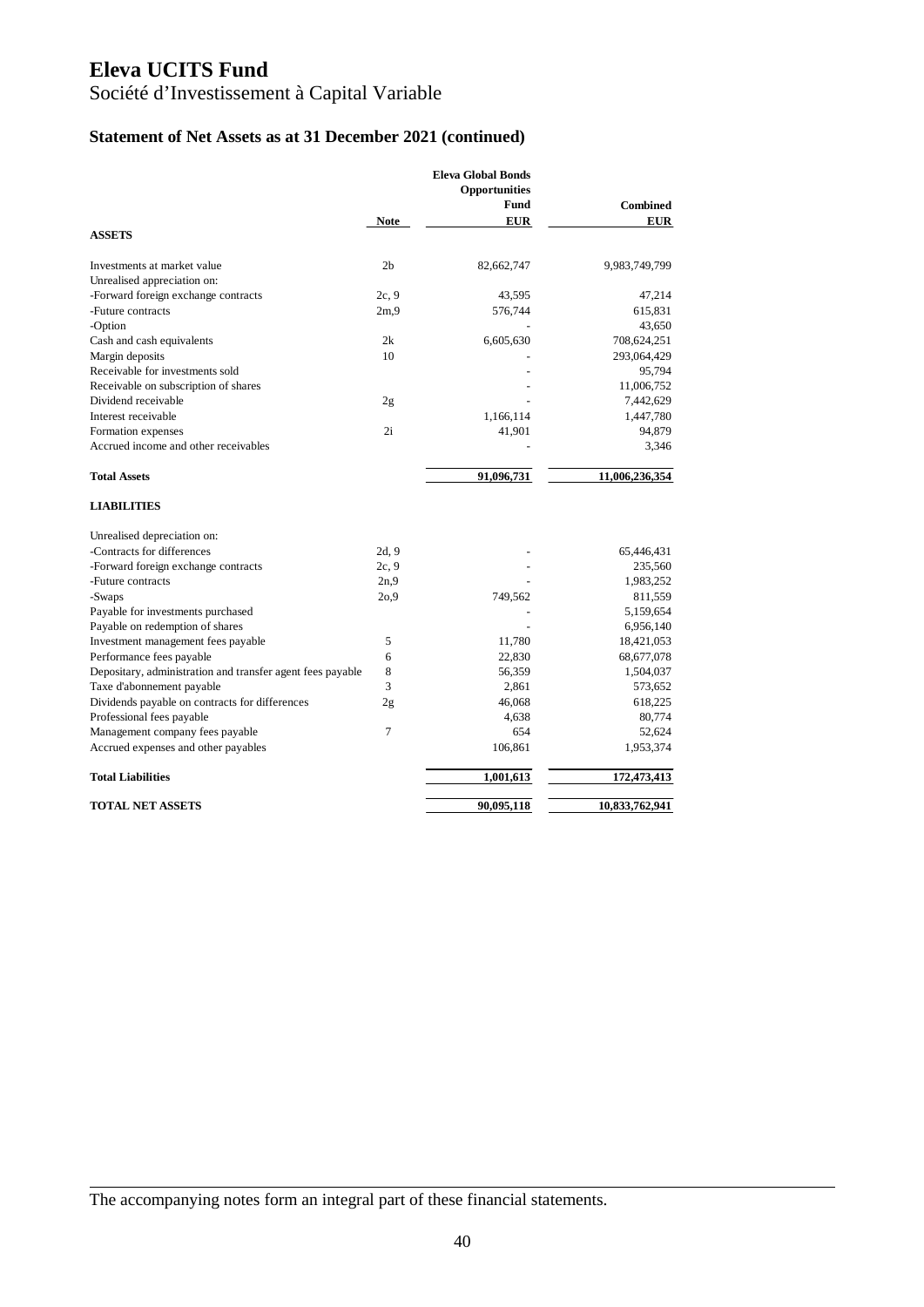Société d'Investissement à Capital Variable

## **Statement of Operations and Changes in Net Assets for the year ended 31 December 2021**

|                                                    | <b>Note</b>    | <b>Eleva European</b><br><b>Selection</b><br>Fund<br><b>EUR</b> | <b>Eleva Absolute</b><br><b>Return Europe</b><br>Fund<br><b>EUR</b> | <b>Eleva Euroland</b><br><b>Selection</b><br>Fund<br><b>EUR</b> |
|----------------------------------------------------|----------------|-----------------------------------------------------------------|---------------------------------------------------------------------|-----------------------------------------------------------------|
| <b>INCOME</b>                                      |                |                                                                 |                                                                     |                                                                 |
| Dividends, net of withholding taxes                | 2g             | 103,070,894                                                     | 41,585,297                                                          | 22,509,898                                                      |
| Interest income on securities lending              | 2f             | 597,270                                                         | 447,655                                                             | 136,763                                                         |
| Interest income                                    | 2h             |                                                                 |                                                                     |                                                                 |
| Other income                                       |                |                                                                 | 13                                                                  |                                                                 |
| <b>Total Income</b>                                |                | 103,668,164                                                     | 42,032,965                                                          | 22,646,661                                                      |
| <b>EXPENSES</b>                                    |                |                                                                 |                                                                     |                                                                 |
| Investment management fees                         | 5              | 44,500,590                                                      | 37,320,653                                                          | 8,882,751                                                       |
| <b>Transaction costs</b>                           | 21             |                                                                 | 26,825                                                              |                                                                 |
| Performance fees                                   | 6              | 16,649,355                                                      | 47,547,348                                                          | 3,620,994                                                       |
| Interest expenses on contracts for differences     | 2d             | 272                                                             | 16,172,904                                                          |                                                                 |
| Dividend expenses on contracts for differences     | 2d, 2g         |                                                                 | 35, 123, 433                                                        |                                                                 |
| Depositary, administration and transfer agent fees | 8              | 1,284,613                                                       | 1,477,773                                                           | 595,432                                                         |
| Bank interest charges                              | 2 <sub>h</sub> | 555,692                                                         | 3,014,397                                                           | 150,858                                                         |
| Taxe d'abonnement                                  | 3              | 848,038                                                         | 821,069                                                             | 206,832                                                         |
| Management company fees                            | $\overline{7}$ | 228,954                                                         | 152,890                                                             | 47,802                                                          |
| Professional fees                                  |                | 38,975                                                          | 65,148                                                              | 13,234                                                          |
| Amortization of formation expenses                 | 2i             | 1,592                                                           | 15,857                                                              | 10,065                                                          |
| Directors' fees                                    |                | 43,578                                                          | 30,209                                                              | 9,567                                                           |
| Other expenses                                     |                | 533,514                                                         | 652,637                                                             | 142,649                                                         |
| <b>Total Expenses</b>                              |                | 64,685,173                                                      | 142,421,143                                                         | 13,680,184                                                      |
| <b>NET INVESTMENT INCOME/(LOSS)</b>                |                | 38,982,991                                                      | (100, 388, 178)                                                     | 8,966,477                                                       |
| Net realised gain/(loss) on:                       |                |                                                                 |                                                                     |                                                                 |
| -Investments                                       | 2 <sub>b</sub> | 742,720,514                                                     | 349,084,503                                                         | 118,725,503                                                     |
| -Forward foreign exchange contracts                | 2c             | 3,127,463                                                       | 11,236,770                                                          | 13,225                                                          |
| -Futures contracts                                 | 2n,9           |                                                                 | (2,108,098)                                                         |                                                                 |
| -Options                                           | 2m,9           |                                                                 |                                                                     |                                                                 |
| -Foreign exchange transactions                     |                | 25,427,135                                                      | 7,323,579                                                           | 1,005,996                                                       |
| -Contracts for differences                         | 2d, 9          |                                                                 | (161, 995, 169)                                                     |                                                                 |
| NET INVESTMENT INCOME AND REALISED                 |                |                                                                 |                                                                     |                                                                 |
| APPRECIATION/(DEPRECIATION)                        |                | 810,258,103                                                     | 103,153,407                                                         | 128,711,201                                                     |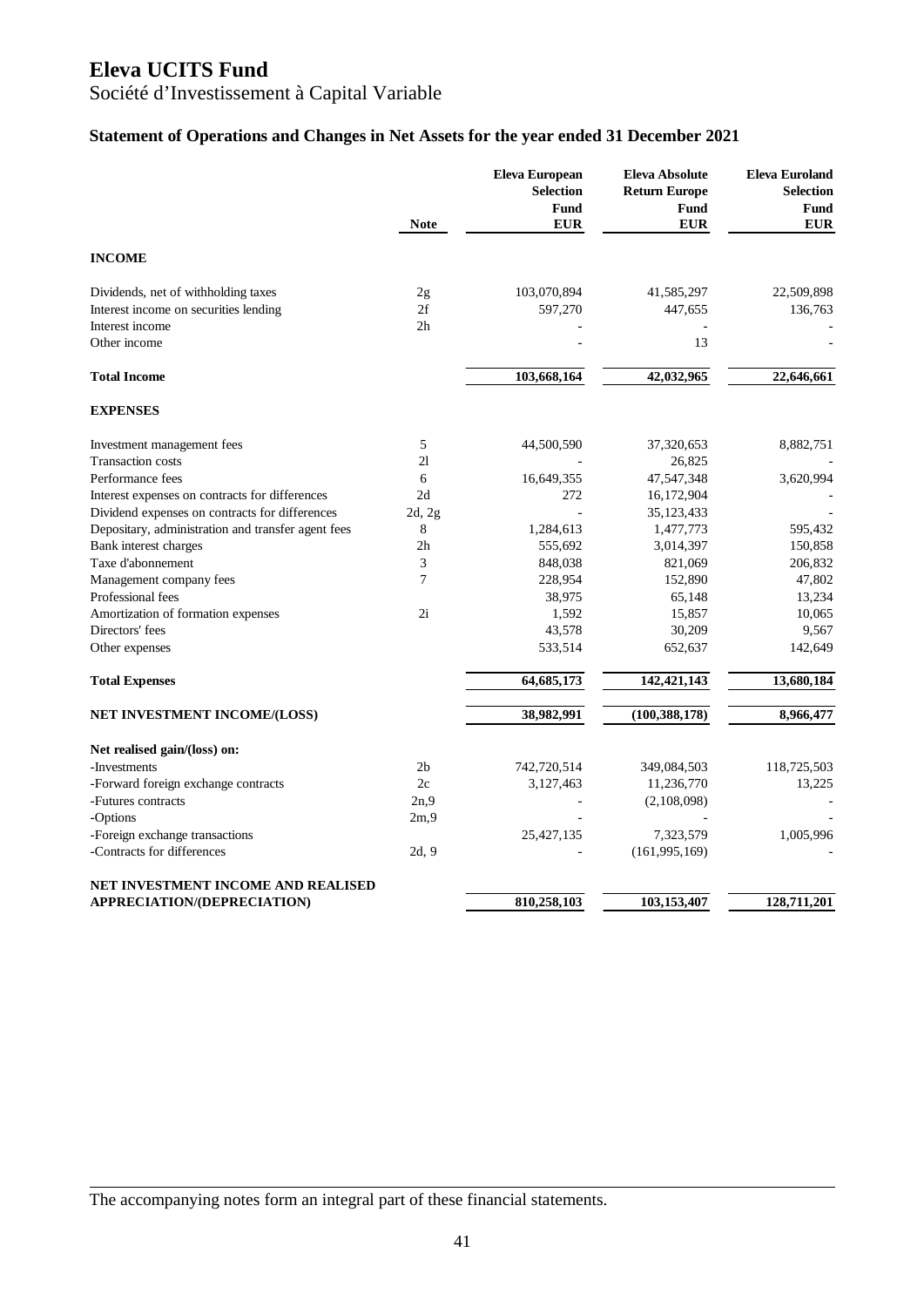## Société d'Investissement à Capital Variable

### **Statement of Operations and Changes in Net Assets for the year ended 31 December 2021 (continued)**

|                                                    | <b>Note</b>    | <b>Eleva Leaders Small</b><br>& Mid-Cap Europe<br><b>Fund</b><br><b>EUR</b> | <b>Eleva Sustainable</b><br><b>Impact</b><br><b>Europe Fund</b><br><b>EUR</b> | <b>Eleva Euro Bonds</b><br><b>Strategies Fund</b><br><b>EUR</b> |
|----------------------------------------------------|----------------|-----------------------------------------------------------------------------|-------------------------------------------------------------------------------|-----------------------------------------------------------------|
| <b>INCOME</b>                                      |                |                                                                             |                                                                               |                                                                 |
| Dividends, net of withholding taxes                | 2g             | 5,173,581                                                                   | 480,113                                                                       |                                                                 |
| Interest income on securities lending              | 2f             | 3                                                                           |                                                                               |                                                                 |
| Interest income                                    | 2h             |                                                                             |                                                                               | 437,523                                                         |
| Other income                                       |                | 566                                                                         | 2,106                                                                         |                                                                 |
| <b>Total Income</b>                                |                | 5,174,150                                                                   | 482,219                                                                       | 437,523                                                         |
| <b>EXPENSES</b>                                    |                |                                                                             |                                                                               |                                                                 |
| Investment management fees                         | 5              | 4,026,106                                                                   | 15,423                                                                        | 4,602                                                           |
| <b>Transaction costs</b>                           | 21             |                                                                             |                                                                               |                                                                 |
| Performance fees                                   | 6              | 1,532,032                                                                   |                                                                               | 1,540                                                           |
| Interest expenses on contracts for differences     | 2d             |                                                                             |                                                                               |                                                                 |
| Dividend expenses on contracts for differences     | 2d, 2g         |                                                                             |                                                                               |                                                                 |
| Depositary, administration and transfer agent fees | $\,8\,$        | 408,863                                                                     | 78,176                                                                        | 134,218                                                         |
| Bank interest charges                              | 2h             | 189,465                                                                     | 13,956                                                                        | 23,241                                                          |
| Taxe d'abonnement                                  | 3              | 121,704                                                                     | 4,928                                                                         | 5,179                                                           |
| Management company fees                            | 7              | 20,349                                                                      | 1,905                                                                         | 2,585                                                           |
| Professional fees                                  |                | 28,084                                                                      | 8,281                                                                         | 17,939                                                          |
| Amortization of formation expenses                 | 2i             | 2,625                                                                       | 7,999                                                                         | 11,153                                                          |
| Directors' fees                                    |                | 4,228                                                                       | 295                                                                           | 408                                                             |
| Other expenses                                     |                | 114,655                                                                     | 29,928                                                                        | 108,590                                                         |
| <b>Total Expenses</b>                              |                | 6,448,111                                                                   | 160,891                                                                       | 309,455                                                         |
| NET INVESTMENT INCOME/(LOSS)                       |                | (1,273,961)                                                                 | 321,328                                                                       | 128,068                                                         |
| Net realised gain/(loss) on:                       |                |                                                                             |                                                                               |                                                                 |
| -Investments                                       | 2 <sub>b</sub> | 52,667,752                                                                  | 580,766                                                                       | 704,405                                                         |
| -Forward foreign exchange contracts                | 2c             | 698,428                                                                     |                                                                               |                                                                 |
| -Futures contracts                                 | 2n,9           |                                                                             |                                                                               | 161,325                                                         |
| -Options                                           | 2m,9           |                                                                             |                                                                               | (66, 416)                                                       |
| -Foreign exchange transactions                     |                | 2,483,312                                                                   | 100,453                                                                       |                                                                 |
| -Contracts for differences                         | 2d, 9          |                                                                             |                                                                               |                                                                 |
| NET INVESTMENT INCOME AND REALISED                 |                |                                                                             |                                                                               |                                                                 |
| APPRECIATION/(DEPRECIATION)                        |                | 54,575,531                                                                  | 1,002,547                                                                     | 927,382                                                         |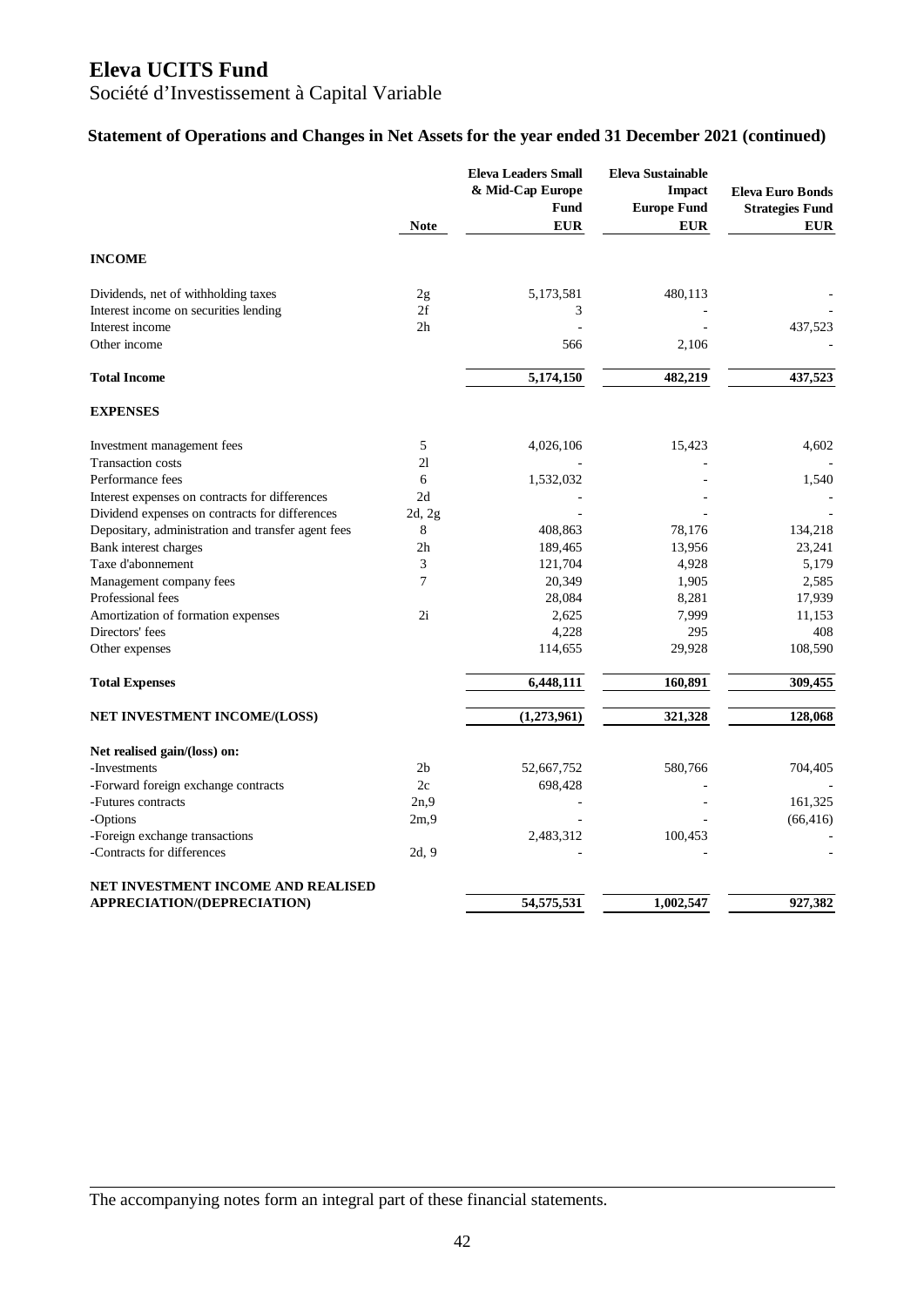## Société d'Investissement à Capital Variable

### **Statement of Operations and Changes in Net Assets for the year ended 31 December 2021 (continued)**

|                                                    | <b>Note</b>    | <b>Eleva Global Bonds</b><br><b>Opportunities</b><br>Fund<br><b>EUR</b> | <b>Combined</b><br><b>EUR</b> |
|----------------------------------------------------|----------------|-------------------------------------------------------------------------|-------------------------------|
| <b>INCOME</b>                                      |                |                                                                         |                               |
| Dividends, net of withholding taxes                | 2g             |                                                                         | 172,819,783                   |
| Interest income on securities lending              | 2f             |                                                                         | 1,181,691                     |
| Interest income                                    | 2 <sub>h</sub> | 969,011                                                                 | 1,406,534                     |
| Other income                                       |                |                                                                         | 2,685                         |
| <b>Total Income</b>                                |                | 969,011                                                                 | 175,410,693                   |
| <b>EXPENSES</b>                                    |                |                                                                         |                               |
| Investment management fees                         | 5              | 56,349                                                                  | 94,806,474                    |
| <b>Transaction costs</b>                           | 21             | 82                                                                      | 26,907                        |
| Performance fees                                   | 6              | 21,572                                                                  | 69, 372, 841                  |
| Interest expenses on contracts for differences     | 2d             |                                                                         | 16, 173, 176                  |
| Dividend expenses on contracts for differences     | 2d, 2g         |                                                                         | 35, 123, 433                  |
| Depositary, administration and transfer agent fees | 8              | 164,575                                                                 | 4,143,650                     |
| Bank interest charges                              | 2h             | 39,820                                                                  | 3,987,429                     |
| Taxe d'abonnement                                  | 3              | 10,741                                                                  | 2,018,491                     |
| Management company fees                            | 7              | 4,517                                                                   | 459,002                       |
| Professional fees                                  |                | 18,217                                                                  | 189,878                       |
| Amortization of formation expenses                 | 2i             | 11,153                                                                  | 60,444                        |
| Directors' fees                                    |                | 700                                                                     | 88,985                        |
| Other expenses                                     |                | 176,912                                                                 | 1,758,885                     |
| <b>Total Expenses</b>                              |                | 504,638                                                                 | 228,209,595                   |
| <b>NET INVESTMENT INCOME/(LOSS)</b>                |                | 464,373                                                                 | (52,798,902)                  |
|                                                    |                |                                                                         |                               |
| Net realised gain/(loss) on:                       |                |                                                                         |                               |
| -Investments                                       | 2 <sub>b</sub> | 461,984                                                                 | 1,264,945,427                 |
| -Forward foreign exchange contracts                | 2c             | (1,308,136)                                                             | 13,767,750                    |
| -Futures contracts                                 | 2n.9           | 1,189,472                                                               | (757, 301)                    |
| -Options                                           | 2m,9           | 72,648                                                                  | 6,232                         |
| -Foreign exchange transactions                     |                | 1,468,146                                                               | 37,808,621                    |
| -Contracts for differences                         | 2d, 9          |                                                                         | (161, 995, 169)               |
| NET INVESTMENT INCOME AND REALISED                 |                |                                                                         |                               |
| APPRECIATION/(DEPRECIATION)                        |                | 2,348,487                                                               | 1,100,976,658                 |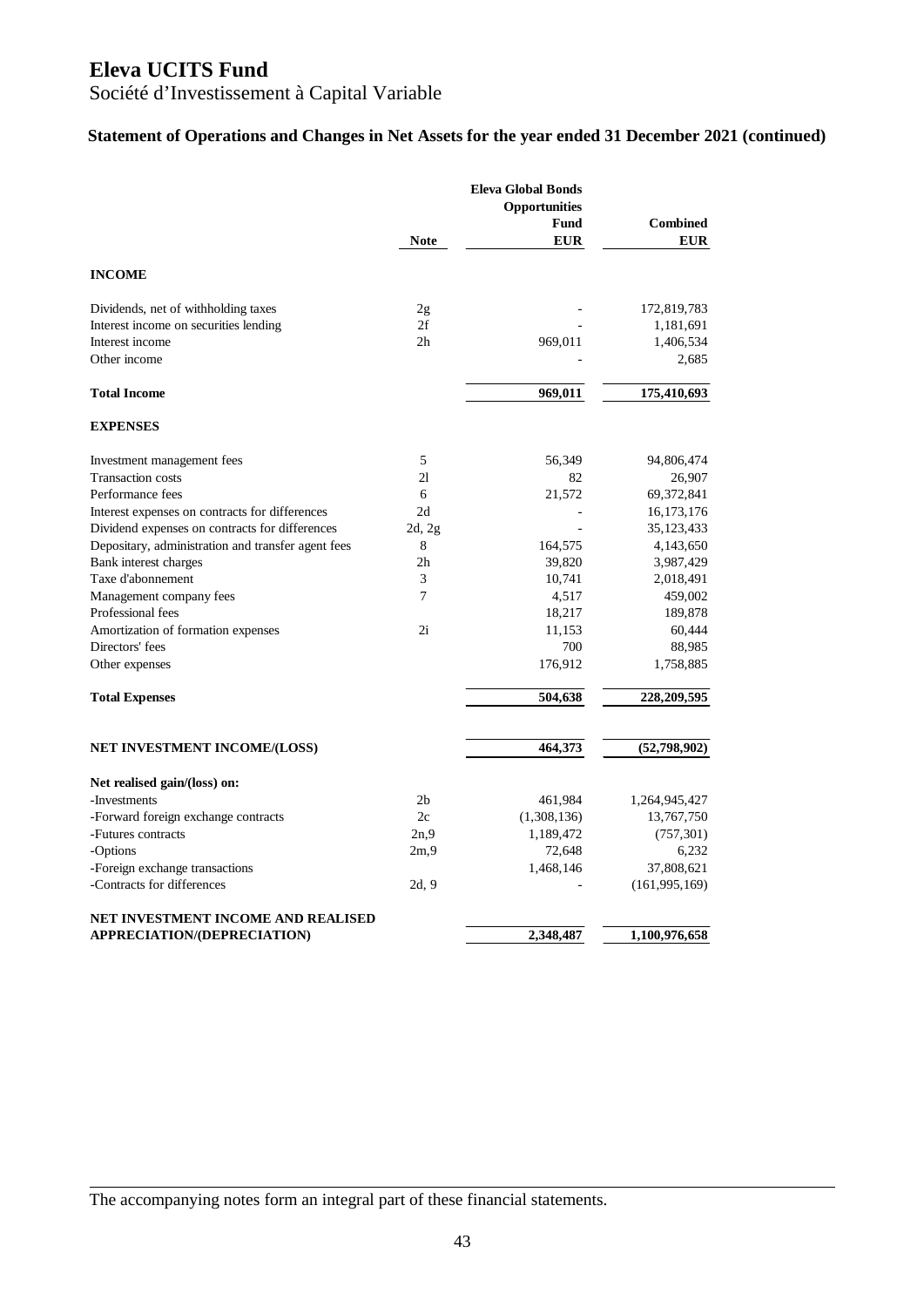## Société d'Investissement à Capital Variable

### **Statement of Operations and Changes in Net Assets for the year ended 31 December 2021 (continued)**

|                                         | <b>Note</b>    | <b>Eleva European</b><br><b>Selection Fund</b><br><b>EUR</b> | <b>Eleva Absolute</b><br><b>Return Europe</b><br>Fund<br><b>EUR</b> | <b>Eleva Euroland</b><br><b>Selection</b><br>Fund<br><b>EUR</b> |
|-----------------------------------------|----------------|--------------------------------------------------------------|---------------------------------------------------------------------|-----------------------------------------------------------------|
|                                         |                |                                                              |                                                                     |                                                                 |
| Net investment income and realised      |                | 810,258,103                                                  | 103,153,407                                                         | 128,711,201                                                     |
| appreciation/(depreciation)             |                |                                                              |                                                                     |                                                                 |
| Net change in unrealised                |                |                                                              |                                                                     |                                                                 |
| appreciation/(depreciation) on:         |                |                                                              |                                                                     |                                                                 |
| -Investments                            | 2 <sub>b</sub> | 325,721,794                                                  | 160,667,499                                                         | 85,744,306                                                      |
| -Forward foreign exchange contracts     | 2c, 9          | (68, 756)                                                    | 158,889                                                             | (68)                                                            |
| -Foreign exchange transactions          |                | 27,296                                                       | (1,343,006)                                                         | 1,119                                                           |
| -Contracts for differences              | 2d, 9          |                                                              | (56,750,231)                                                        |                                                                 |
| -Futures                                | 2n,9           |                                                              | (1,691,682)                                                         |                                                                 |
| -Swaps                                  | 20,9           |                                                              |                                                                     |                                                                 |
| -Options                                | 2m,9           |                                                              |                                                                     |                                                                 |
| <b>RESULT OF OPERATIONS FOR THE</b>     |                |                                                              |                                                                     |                                                                 |
| <b>YEAR</b>                             |                | 1,135,938,437                                                | 204,194,876                                                         | 214,456,558                                                     |
| <b>CAPITAL TRANSACTIONS</b>             |                |                                                              |                                                                     |                                                                 |
| Received on subscription of shares      |                | 1,697,394,623                                                | 2,071,897,411                                                       | 619,430,425                                                     |
| Paid on redemption of shares            |                | (1,667,094,689)                                              | (728, 629, 388)                                                     | (336, 386, 422)                                                 |
| <b>Dividends</b>                        | $\overline{4}$ | (1,609,226)                                                  |                                                                     | (9,125)                                                         |
| TOTAL INCREASE/(DECREASE) IN NET ASSETS |                |                                                              |                                                                     |                                                                 |
| <b>FOR THE YEAR</b>                     |                | 1,164,629,145                                                | 1,547,462,899                                                       | 497,491,436                                                     |
| Net assets at the beginning of the year |                | 3,963,651,967                                                | 2,342,564,190                                                       | 650, 161, 077                                                   |
| <b>TOTAL NET ASSETS AT THE END OF</b>   |                |                                                              |                                                                     |                                                                 |
| <b>THE YEAR</b>                         |                | 5,128,281,112                                                | 3,890,027,089                                                       | 1,147,652,513                                                   |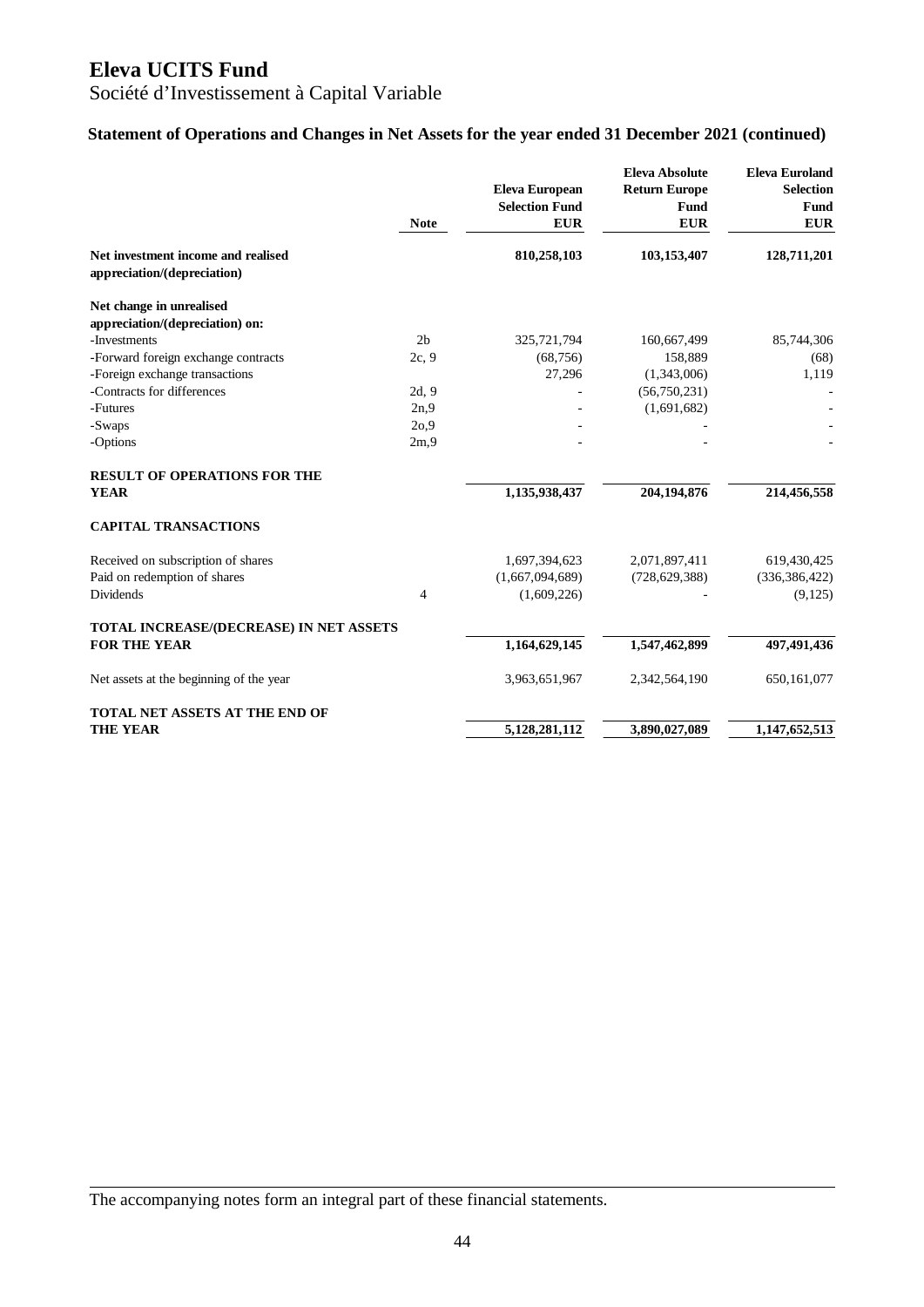## Société d'Investissement à Capital Variable

### **Statement of Operations and Changes in Net Assets for the year ended 31 December 2021 (continued)**

|                                                                   |                | <b>Eleva Leaders Small</b><br>& Mid-Cap Europe<br>Fund | <b>Eleva Sustainable</b><br><b>Impact</b><br><b>Europe Fund</b> | <b>Eleva Euro Bonds</b><br><b>Strategies Fund</b> |
|-------------------------------------------------------------------|----------------|--------------------------------------------------------|-----------------------------------------------------------------|---------------------------------------------------|
|                                                                   | <b>Note</b>    | <b>EUR</b>                                             | <b>EUR</b>                                                      | <b>EUR</b>                                        |
| Net investment income and realised<br>appreciation/(depreciation) |                | 54,575,531                                             | 1,002,547                                                       | 927,382                                           |
| Net change in unrealised<br>appreciation/(depreciation) on:       |                |                                                        |                                                                 |                                                   |
| -Investments                                                      | 2 <sub>b</sub> | 41,604,514                                             | 5,622,104                                                       | (1,428,321)                                       |
| -Forward foreign exchange contracts                               | 2c, 9          | (5, 724)                                               |                                                                 |                                                   |
| -Foreign exchange transactions                                    |                | (155)                                                  | (7)                                                             |                                                   |
| -Contracts for differences                                        | 2d, 9          |                                                        |                                                                 |                                                   |
| -Futures                                                          | 2n.9           |                                                        |                                                                 | 158,210                                           |
| -Swaps                                                            | 2o,9           |                                                        |                                                                 | (3,903)                                           |
| -Options                                                          | 2m,9           |                                                        |                                                                 | 43,650                                            |
| <b>RESULT OF OPERATIONS FOR THE</b>                               |                |                                                        |                                                                 |                                                   |
| <b>YEAR</b>                                                       |                | 96,174,166                                             | 6,624,644                                                       | (302, 982)                                        |
| <b>CAPITAL TRANSACTIONS</b>                                       |                |                                                        |                                                                 |                                                   |
| Received on subscription of shares                                |                | 256,165,270                                            | 29,968,289                                                      | 4,631                                             |
| Paid on redemption of shares                                      |                | (171, 920, 402)                                        | (292, 816)                                                      |                                                   |
| <b>Dividends</b>                                                  | $\overline{4}$ |                                                        |                                                                 |                                                   |
| TOTAL INCREASE/(DECREASE) IN NET ASSETS                           |                |                                                        |                                                                 |                                                   |
| <b>FOR THE YEAR</b>                                               |                | 180,419,034                                            | 36,300,117                                                      | (298, 351)                                        |
| Net assets at the beginning of the year                           |                | 288,479,313                                            | 20,953,588                                                      | 51,853,408                                        |
| <b>TOTAL NET ASSETS AT THE END OF</b>                             |                |                                                        |                                                                 |                                                   |
| <b>THE YEAR</b>                                                   |                | 468,898,347                                            | 57,253,705                                                      | 51,555,057                                        |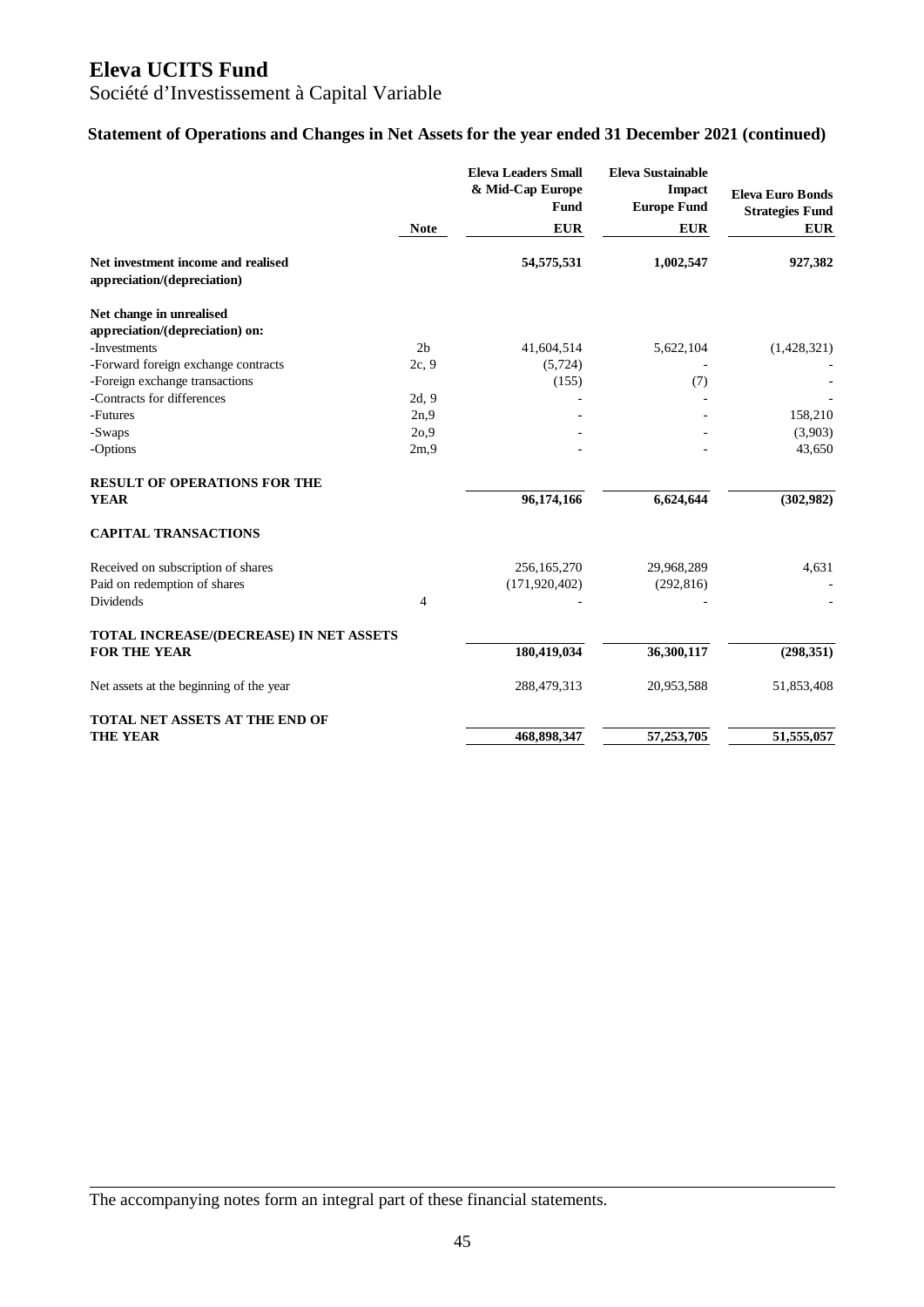Société d'Investissement à Capital Variable

### **Statement of Operations and Changes in Net Assets for the year ended 31 December 2021 (continued)**

|                                                                   | <b>Note</b>    | <b>Eleva Global Bonds</b><br>Opportunities<br>Fund<br><b>EUR</b> | <b>Combined</b><br><b>EUR</b> |
|-------------------------------------------------------------------|----------------|------------------------------------------------------------------|-------------------------------|
| Net investment income and realised<br>appreciation/(depreciation) |                | 2,348,487                                                        | 1,100,976,658                 |
| Net change in unrealised                                          |                |                                                                  |                               |
| appreciation/(depreciation) on:                                   |                |                                                                  |                               |
| -Investments                                                      | 2 <sub>b</sub> | (1,369,587)                                                      | 616,562,309                   |
| -Forward foreign exchange contracts                               | 2c, 9          | (178, 785)                                                       | (94, 444)                     |
| -Foreign exchange transactions                                    |                | 29,093                                                           | (1,285,660)                   |
| -Contracts for differences                                        | 2d, 9          |                                                                  | (56,750,231)                  |
| -Futures                                                          | 2n.9           | 597,647                                                          | (935, 825)                    |
| -Swaps                                                            | 2o,9           | (674, 286)                                                       | (678, 189)                    |
| -Options                                                          | 2m,9           | (11, 398)                                                        | 32,252                        |
| <b>RESULT OF OPERATIONS FOR THE</b>                               |                |                                                                  |                               |
| <b>YEAR</b>                                                       |                | 741,171                                                          | 1,657,826,870                 |
| <b>CAPITAL TRANSACTIONS</b>                                       |                |                                                                  |                               |
| Received on subscription of shares                                |                | 12,591,194                                                       | 4,687,451,843                 |
| Paid on redemption of shares                                      |                | (5, 194, 732)                                                    | (2,909,518,449)               |
| <b>Dividends</b>                                                  | $\overline{4}$ |                                                                  | (1,618,351)                   |
| TOTAL INCREASE/(DECREASE) IN NET ASSETS                           |                |                                                                  |                               |
| <b>FOR THE YEAR</b>                                               |                | 8,137,633                                                        | 3,434,141,913                 |
| Net assets at the beginning of the year                           |                | 81,957,485                                                       | 7,399,621,028                 |
| TOTAL NET ASSETS AT THE END OF                                    |                |                                                                  |                               |
| <b>THE YEAR</b>                                                   |                | 90,095,118                                                       | 10,833,762,941                |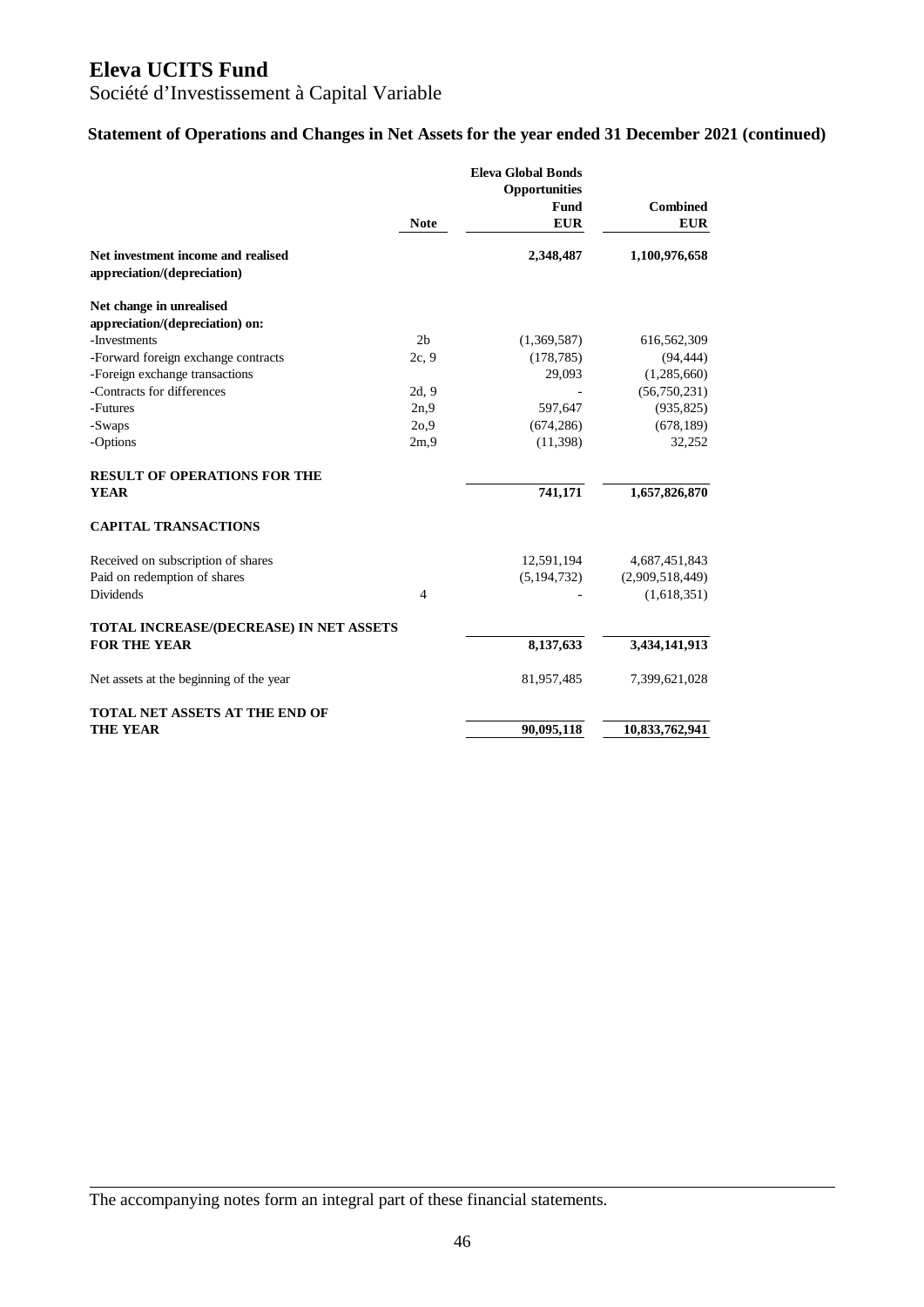Société d'Investissement à Capital Variable

#### **Statistical Information**

### **Shares Outstanding**

| Sub-Fund                                   | 31 December 2021 | 31 December 2020 | 31 December 2019 |
|--------------------------------------------|------------------|------------------|------------------|
| <b>Eleva European Selection Fund</b>       |                  |                  |                  |
| - Class A1 (CHF) acc. (hedged)             | 75,862           | 61,899           | 99,178           |
| - Class A1 (EUR) acc.                      | 3,347,662        | 3,474,240        | 3,504,810        |
| - Class A1 (EUR) dis.                      | 35,919           | 17,416           | 2,387            |
| - Class A1 (USD) acc. (hedged)             | 86,084           | 82,771           | 109,463          |
| - Class A2 (EUR) acc.                      | 561,813          | 362,211          | 435,557          |
| - Class H1 (EUR) acc.                      | 121,515          | 111,113          | 119,950          |
| - Class H1 (EUR) dis.                      | 106,550          | 141,168          | 139,496          |
| - Class H1 (USD) acc. (hedged)             | 1,466            | 806              | 473              |
| - Class H1 (SEK) acc.(hedged) <sup>1</sup> | 164,833          |                  |                  |
| - Class H3 (EUR) $acc.2$                   |                  |                  |                  |
| - Class H3 (SEK) acc.(hedged) <sup>3</sup> | 987              |                  |                  |
| - Class I (CHF) acc. (hedged)              | 3,091            | 3,172            | 3,992            |
| - Class I (EUR) acc.                       | 1,547,221        | 1,393,474        | 1,468,828        |
| - Class I (EUR) dis.                       | 18,337           | 43,095           | 43,321           |
| - Class I (GBP) acc. (hedged)              | 163              | 264              | 506              |
| - Class I (USD) acc. (hedged)              | 10,166           | 8,242            | 9,793            |
| - Class I2 (EUR) acc.                      | 320,226          | 407,273          | 354,895          |
| - Class I2 (EUR) dis.                      | 20,290           | 18,152           | 27,857           |
| - Class R (CHF) acc. (hedged)              | 8,675            | 8,955            | 13,925           |
| - Class R (EUR) acc.                       | 2,014,820        | 2,337,832        | 2,801,085        |
| - Class R (EUR) dis.                       | 49,146           | 25,600           | 25,277           |
| - Class R (GBP) acc. (hedged)              | 5,902            | 5,944            | 6,686            |
| - Class R (USD) acc. (hedged)              | 39,187           | 27,059           | 24,538           |
| Eleva Absolute Return Europe Fund          |                  |                  |                  |
| - Class A1 (CHF) acc. (hedged)             | 307,391          | 306,985          | 261,636          |
| - Class A1 (EUR) acc.                      | 5,557,565        | 3,298,049        | 2,069,740        |
| - Class A1 (EUR) dis.                      | 31,145           | 11,641           | 3,136            |
| - Class A1 (GBP) acc. (hedged)             | 13,272           | 15,051           | 7,438            |
| - Class A1 (USD) acc. (hedged)             | 272,219          | 222,462          | 152,358          |
| - Class A1 (USD) acc. (unhedged)           | 1,005            | 920              | 2,280            |
| - Class A2 (EUR) acc.                      | 2,041,806        | 912,034          | 107,133          |
| - Class I (CHF) acc. (hedged)              | 46,465           | 45,396           | 27,168           |
| - Class I (EUR) acc.                       | 1,090,316        | 825,829          | 743,255          |
| - Class I (EUR) dis.                       | 14,596           | 13,650           | 1,327            |
| - Class I (GBP) acc. (hedged)              | 2,958            | 3,206            | 2,455            |
| - Class I (USD) acc. (hedged)              | 29,641           | 22,460           | 10,846           |
| - Class I (USD) acc. (unhedged)            |                  |                  | 4,520            |
| - Class I2 (EUR) acc.                      | 240,448          | 120,155          | 20,227           |
| - Class R (CHF) acc. (hedged)              | 119,549          | 103,019          | 84,966           |
| - Class R (EUR) acc.                       | 4,433,852        | 2,056,457        | 1,059,731        |
| - Class R (EUR) dis.                       | 43,254           | 45,830           | 43,877           |
| - Class R (GBP) acc. (hedged)              | 38,444           | 24,494           | 22,748           |
| - Class R (USD) acc. (hedged)              | 287,289          | 148,543          | 82,107           |
| - Class R (USD) dis. (hedged)              | 3,400            |                  |                  |
| - Class S (EUR) acc.                       | 267,560          | 189,959          | 184,203          |

<sup>1</sup> The Share class was launched on 12 July 2021.<br><sup>2</sup> The Share class was launched on 01 September 2021.

3 The Share class was launched on 01 September 2021.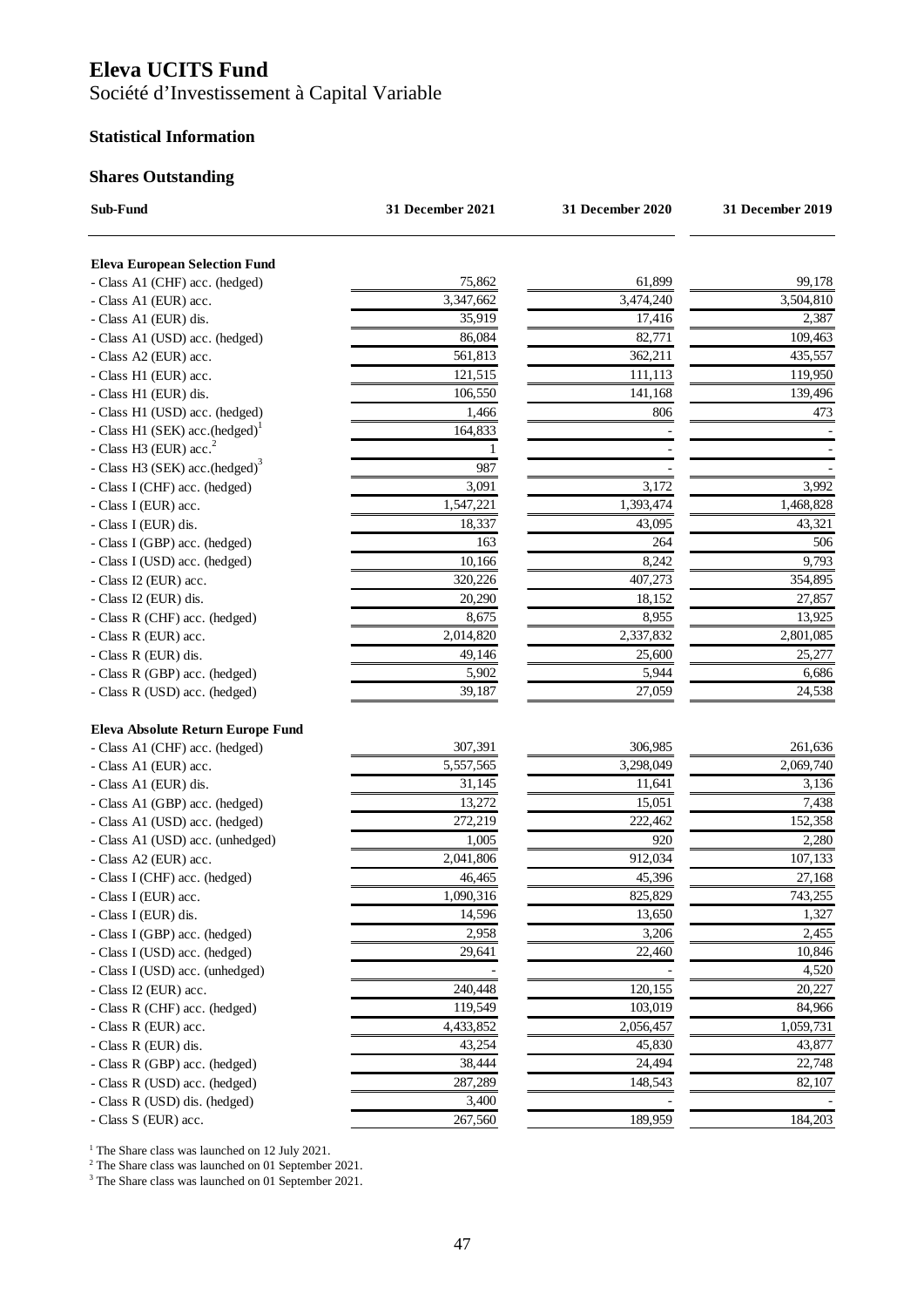Société d'Investissement à Capital Variable

## **Statistical Information (continued)**

## **Shares Outstanding (continued)**

| Sub-Fund                                             | 31 December 2021 | 31 December 2020 | 31 December 2019 |
|------------------------------------------------------|------------------|------------------|------------------|
| <b>Eleva Euroland Selection Fund</b>                 |                  |                  |                  |
| - Class A1 (EUR) acc.                                | 430,435          | 413,457          | 230,283          |
| - Class A2 (EUR) acc.                                | 300,016          | 406,184          | 31,007           |
| - Class H1 (EUR) acc.                                | 19,480           | 15,439           | 684              |
| - Class H2 (GBP) dis. (hedged)                       | 1,148            | 1,148            |                  |
| - Class I (EUR) acc.                                 | 298,067          | 226,130          | 229,282          |
| - Class I (EUR) dis.                                 | 1,187            | 1,394            |                  |
| - Class I2 (EUR) acc.                                | 178,776          | 177,933          | 114,888          |
| - Class I2 (EUR) dis. <sup>4</sup>                   | 74,860           |                  |                  |
| - Class R (EUR) acc.                                 | 1,123,239        | 248,115          | 107,762          |
| - Class R (GBP) acc. (hedged)                        | 156              | 91               | 111              |
| Eleva Leaders Small & Mid-Cap                        |                  |                  |                  |
| <b>Europe Fund</b><br>- Class A1 (CHF) acc. (hedged) | 33,309           | 27,484           | 16,290           |
| - Class A1 (EUR) acc.                                | 401,218          | 247,902          | 90,221           |
| - Class A1 (USD) acc. (hedged)                       | 9,651            | 1,926            | 3,302            |
| - Class A1 (USD) dis. (hedged)                       | 15,550           | 12,200           | 13,200           |
| - Class A2 (EUR) acc.                                | 170,758          | 71,970           | 10,413           |
| - Class H1 (EUR) acc.                                | 29,894           | 11,211           |                  |
| - Class I (CHF) acc. (hedged)                        | 713              | 309              |                  |
| - Class I (EUR) acc.                                 | 73,409           | 51,820           | 23,516           |
| - Class I (EUR) dis.                                 | 5,252            | 5,048            |                  |
| - Class I (USD) acc. (hedged)                        | 1,987            | 330              |                  |
| - Class I2 (EUR) acc.                                | 4,788            | 9,485            | 7,500            |
| - Class J1 (EUR) acc.                                | 128              | 108              |                  |
| - Class J1 (USD) acc. (unhedged)                     | 1                | 1                |                  |
| - Class J1 (GBP) dis. (unhedged)                     | 1                | 1                |                  |
| - Class J2 (EUR) acc.                                | 1,697            | 1,508            |                  |
| - Class J2 (GBP) dis. (unhedged)                     | $\mathbf{1}$     | 1                |                  |
| - Class J2 (USD) acc. (unhedged)                     | $\mathbf{1}$     | $\mathbf{1}$     |                  |
| - Class J3 (EUR) acc.                                | 920              | 1                |                  |
| - Class J3 (USD) acc. (unhedged)                     | 1                | 1                |                  |
| - Class R (EUR) acc.                                 | 504,948          | 335,655          | 95,842           |
| - Class R (GBP) acc. (hedged)                        | 1,385            | 974              | 40               |
| - Class R (USD) acc. (hedged)                        | 6,172            | 6,172            | 1,214            |
| - Class X (EUR) acc.                                 | 15,296           | 39,177           | 39,177           |

4 The Share class was launched on 07 May 2021.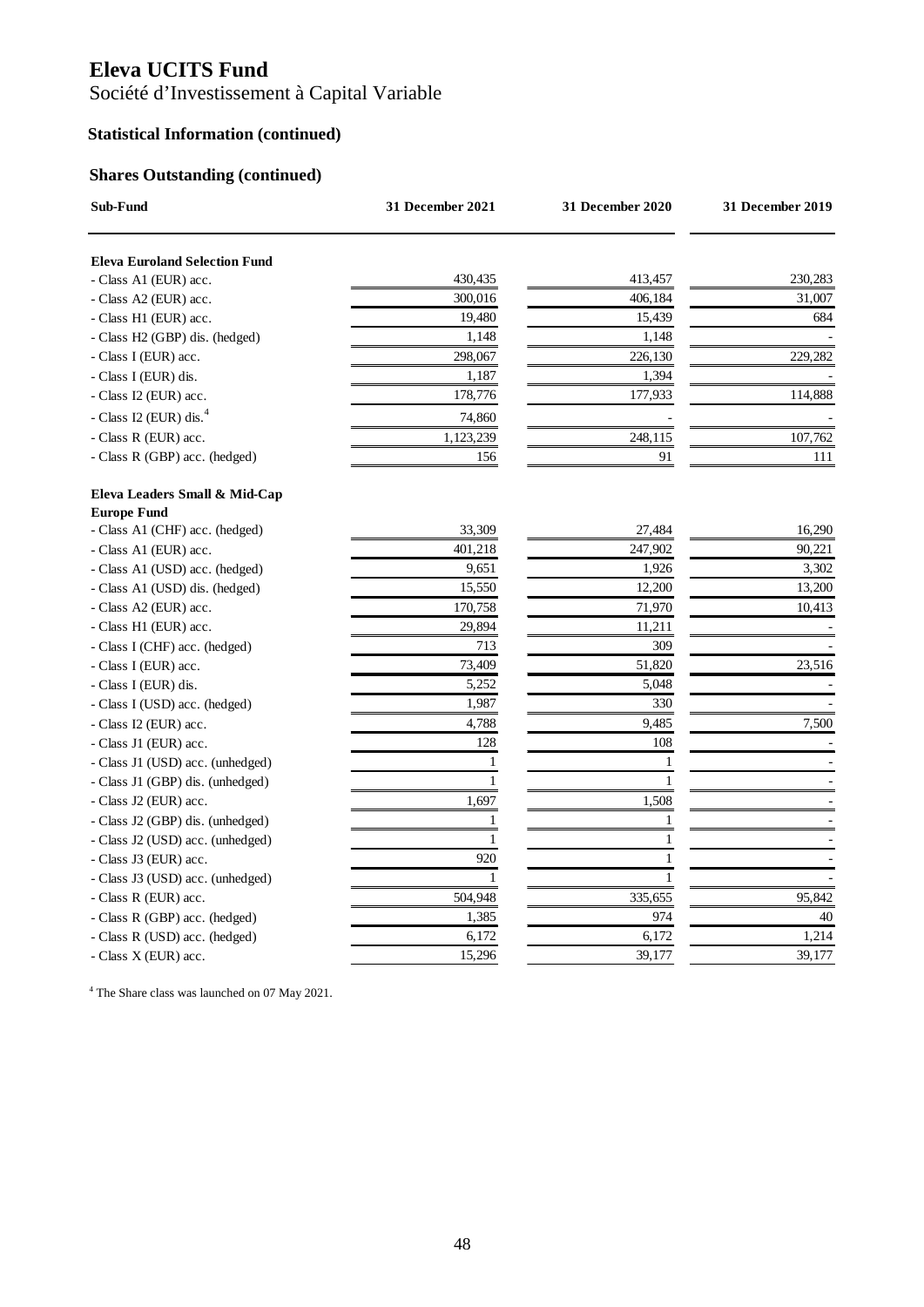# Société d'Investissement à Capital Variable

## **Statistical Information (continued)**

## **Shares Outstanding (continued)**

| Sub-Fund                                     | 31 December 2021 | 31 December 2020 | 31 December 2019 |
|----------------------------------------------|------------------|------------------|------------------|
| Eleva Sustainable Impact Europe Fund         |                  |                  |                  |
| - Class A1 (EUR) acc.                        | 1,338            |                  |                  |
| - Class A2 (EUR) acc.                        | 384              |                  |                  |
| - Class I (EUR) acc.                         | 2,039            | 653              |                  |
| - Class R (EUR) acc.                         | 16,192           | 500              |                  |
| - Class X (EUR) acc.                         | 43,093           | 20,000           |                  |
| Eleva Euro Bonds Strategies Fund             |                  |                  |                  |
| - Class A1 (EUR) acc.                        | 29               |                  |                  |
| - Class A2 (EUR) acc.                        | 10               |                  |                  |
| - Class I (EUR) acc.                         | 750              | 750              |                  |
| - Class R (EUR) acc.                         | 10               |                  |                  |
| - Class X (EUR) acc.                         | 49,931           | 49,931           |                  |
| <b>Eleva Global Bonds Opportunities Fund</b> |                  |                  |                  |
| - Class A1 (EUR) acc.                        | 16,139           |                  |                  |
| - Class A2 (EUR) acc.                        | 7,671            |                  |                  |
| - Class I (EUR) acc.                         | 3,284            | 750              |                  |
| - Class R (EUR) acc.                         | 24,322           | 999              |                  |
| - Class X (EUR) acc.                         | 79,813           | 79,813           |                  |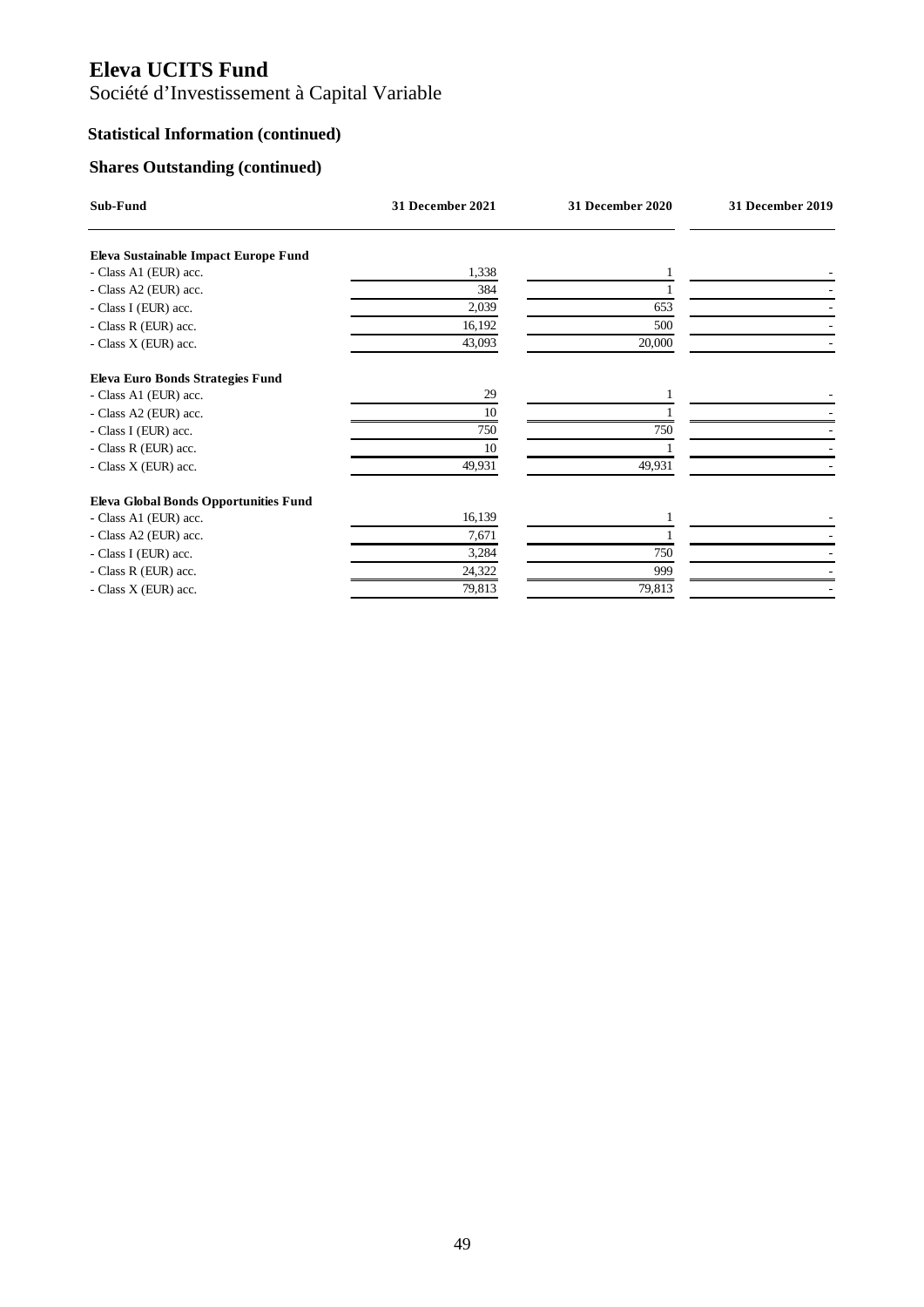Société d'Investissement à Capital Variable

## **Statistical Information (continued)**

#### **Total Net Assets**

| Sub-Fund                                   |             | 31 December 2021 | 31 December 2020 | 31 December 2019 |
|--------------------------------------------|-------------|------------------|------------------|------------------|
| <b>Eleva European Selection Fund</b>       | <b>EUR</b>  | 5,128,281,112    | 3,963,651,967    | 3,993,545,782    |
| - Class A1 (CHF) acc. (hedged)             | <b>CHF</b>  | 13,498,738       | 8,678,132        | 13,585,678       |
| - Class A1 (EUR) acc.                      | ${\rm EUR}$ | 619,059,398      | 503,477,512      | 494,985,213      |
| - Class A1 (EUR) dis.                      | ${\rm EUR}$ | 5,264,375        | 2,001,757        | 270,484          |
| - Class A1 (USD) acc. (hedged)             | <b>USD</b>  | 17,257,111       | 12,936,853       | 16,462,100       |
| - Class A2 (EUR) acc.                      | ${\rm EUR}$ | 88,398,137       | 44,851,356       | 52,852,545       |
| - Class H1 (EUR) acc.                      | <b>EUR</b>  | 195,782,915      | 139,663,961      | 146,465,369      |
| - Class H1 (EUR) dis.                      | ${\rm EUR}$ | 147,712,405      | 154,019,612      | 149,202,036      |
| - Class H1 (USD) acc. (hedged)             | <b>USD</b>  | 2,213,385        | 942,958          | 531,041          |
| - Class H1 (SEK) acc.(hedged) <sup>1</sup> | <b>SEK</b>  | 182,020,564      |                  |                  |
| - Class H3 (EUR) $acc2$                    | <b>EUR</b>  | 107              |                  |                  |
| - Class H3 (SEK) acc.(hedged) <sup>3</sup> | <b>SEK</b>  | 105,335          |                  |                  |
| - Class I (CHF) acc. (hedged)              | <b>CHF</b>  | 4,844,489        | 3,898,021        | 4,770,052        |
| - Class I (EUR) acc.                       | <b>EUR</b>  | 2,952,865,855    | 2,072,278,099    | 2,117,290,770    |
| - Class I (EUR) dis.                       | <b>EUR</b>  | 27,343,443       | 50,437,768       | 49,896,338       |
| - Class I (GBP) acc. (hedged)              | <b>GBP</b>  | 253,425          | 320,555          | 601,500          |
| - Class I (USD) acc. (hedged)              | <b>USD</b>  | 19,745,630       | 12,417,703       | 14,118,440       |
| - Class I2 (EUR) acc.                      | <b>EUR</b>  | 597,545,812      | 591,637,690      | 498,999,305      |
| - Class I2 (EUR) dis.                      | <b>EUR</b>  | 27,478,811       | 19,272,141       | 29,217,781       |
| - Class R (CHF) acc. (hedged)              | <b>CHF</b>  | 1,398,371        | 1,131,613        | 1,709,829        |
| - Class R (EUR) acc.                       | <b>EUR</b>  | 381,151,220      | 344,772,073      | 400, 843, 473    |
| - Class R (EUR) dis.                       | <b>EUR</b>  | 7,044,539        | 2,875,698        | 2,803,973        |
| - Class R (GBP) acc. (hedged)              | <b>GBP</b>  | 1,058,166        | 830,405          | 910,152          |
| - Class R (USD) acc. (hedged)              | <b>USD</b>  | 6,647,490        | 3,562,421        | 3,095,965        |
| Eleva Absolute Return Europe               |             |                  |                  |                  |
| Fund                                       | <b>EUR</b>  | 3,890,027,089    | 2,342,564,190    | 1,551,090,962    |
| - Class A1 (CHF) acc. (hedged)             | <b>CHF</b>  | 39,246,204       | 37,321,097       | 29,581,127       |
| - Class A1 (EUR) acc.                      | ${\rm EUR}$ | 739,685,124      | 416, 165, 844    | 242,340,090      |
| - Class A1 (EUR) dis.                      | <b>EUR</b>  | 3,732,088        | 1,320,091        | 334,650          |
| - Class A1 (GBP) acc. (hedged)             | <b>GBP</b>  | 1,594,259        | 1,712,799        | 782,089          |
| - Class A1 (USD) acc. (hedged)             | <b>USD</b>  | 39,266,804       | 30,287,218       | 19,062,755       |
| - Class A1 (USD) acc. (unhedged)           | <b>USD</b>  | 117,428          | 108,229          | 238,348          |
| - Class A2 (EUR) acc.                      | <b>EUR</b>  | 242,077,604      | 102,574,336      | 11,176,644       |
| - Class I (CHF) acc. (hedged)              | <b>CHF</b>  | 60,834,119       | 56,109,239       | 30,962,004       |
| - Class I (EUR) acc.                       | <b>EUR</b>  | 1,365,519,802    | 972,523,554      | 805,644,631      |
| - Class I (EUR) dis.                       | <b>EUR</b>  | 18,196,707       | 16,008,907       | 1,428,187        |
| - Class I (GBP) acc. (hedged)              | <b>GBP</b>  | 3,674,784        | 3,745,420        | 2,626,963        |
| - Class I (USD) acc. (hedged)              | <b>USD</b>  | 37,727,441       | 26,783,540       | 11,767,216       |
| - Class I (USD) acc. (unhedged)            | <b>USD</b>  |                  |                  | 4,701,089        |
| - Class I2 (EUR) acc.                      | <b>EUR</b>  | 293,094,788      | 137,661,283      | 21,285,250       |
| - Class R (CHF) acc. (hedged)              | CHF         | 15, 187, 133     | 12,355,970       | 9,414,580        |
| - Class R (EUR) acc.                       | <b>EUR</b>  | 618,472,465      | 269,535,213      | 127,758,859      |
| - Class R (EUR) dis.                       | <b>EUR</b>  | 5,385,168        | 5,380,477        | 4,766,508        |
| - Class R (GBP) acc. (hedged)              | <b>GBP</b>  | 4,935,103        | 2,947,787        | 2,509,588        |
| - Class R (USD) acc. (hedged)              | <b>USD</b>  | 36,482,654       | 17,643,699       | 8,883,700        |
| - Class R (USD) dis. (hedged)              | ${\rm EUR}$ | 343,197          |                  |                  |
| - Class S (EUR) acc.                       | ${\rm EUR}$ | 380,273,650      | 253,041,883      | 225,230,908      |

<sup>1</sup> The Share class was launched on 12 July 2021.<br><sup>2</sup> The Share class was launched on 01 September 2021.<br><sup>3</sup> The Share class was launched on 01 September 2021.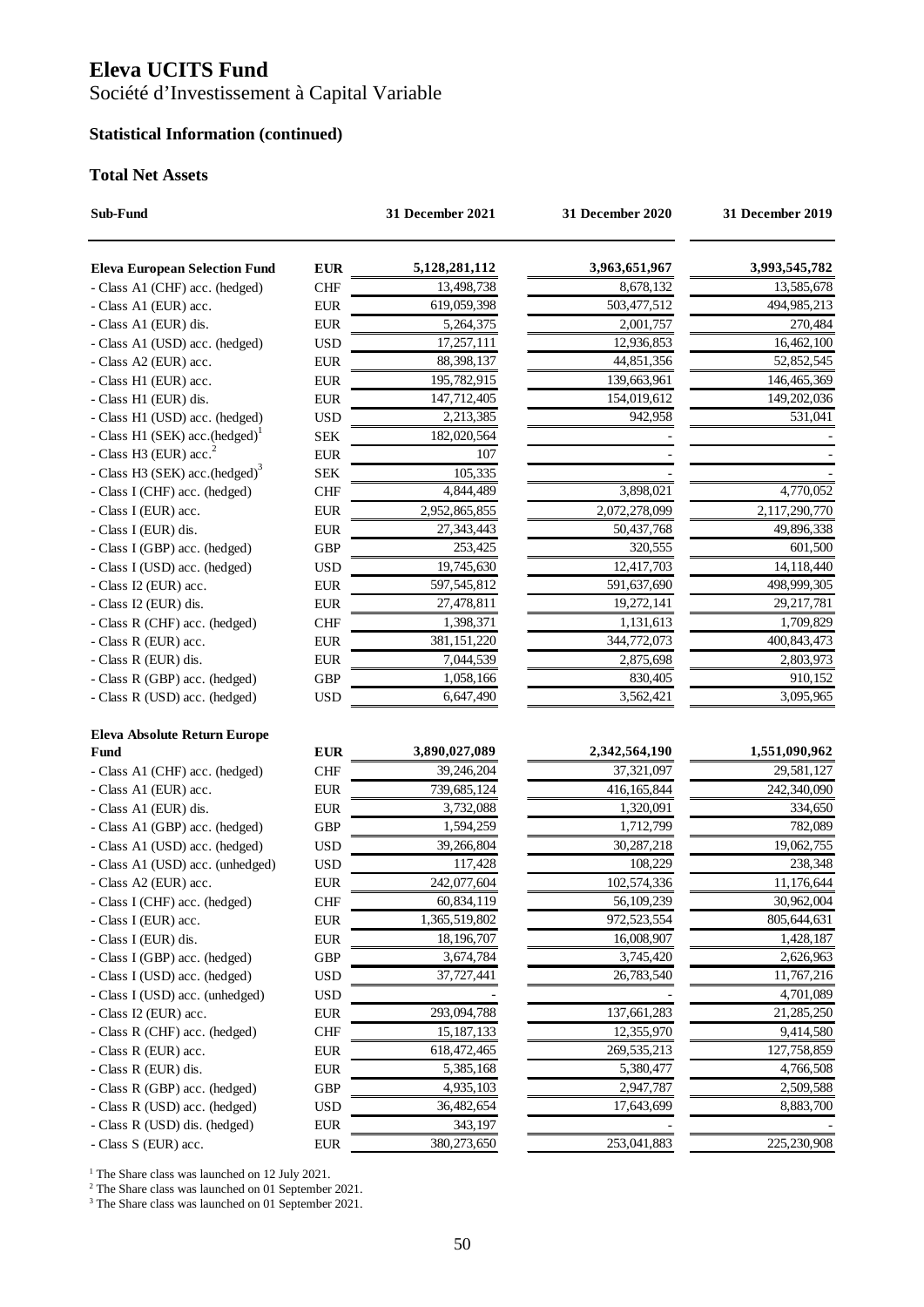Société d'Investissement à Capital Variable

## **Statistical Information (continued)**

### **Total Net Assets (continued)**

| Sub-Fund                             |             | 31 December 2021 | 31 December 2020 |              |
|--------------------------------------|-------------|------------------|------------------|--------------|
| <b>Eleva Euroland Selection Fund</b> | <b>EUR</b>  | 1,147,652,513    | 650,161,077      | 451,802,682  |
| - Class A1 (EUR) acc.                | <b>EUR</b>  | 64,155,711       | 49, 161, 458     | 26,362,515   |
| - Class A2 (EUR) acc.                | <b>EUR</b>  | 46,205,823       | 50,140,890       | 3,702,116    |
| - Class H1 (EUR) acc.                | <b>EUR</b>  | 29,940,377       | 18,884,563       | 799,668      |
| - Class H2 (GBP) dis. (hedged)       | <b>GBP</b>  | 166,641          | 131,938          |              |
| - Class I (EUR) acc.                 | <b>EUR</b>  | 468, 658, 745    | 282,115,841      | 273,969,967  |
| - Class I (EUR) dis.                 | ${\rm EUR}$ | 1,532,312        | 1,436,432        |              |
| - Class I2 (EUR) acc.                | ${\rm EUR}$ | 275,652,576      | 217,328,380      | 134,097,344  |
| - Class I2 (EUR) dis. $4$            | <b>EUR</b>  | 84,724,724       |                  |              |
| - Class R (EUR) acc.                 | <b>EUR</b>  | 176,555,812      | 30,934,051       | 12,856,115   |
| - Class R (GBP) acc. (hedged)        | <b>GBP</b>  | 23,473           | 10,796           | 12,674       |
| Eleva Leaders Small & Mid-Cap        |             |                  |                  |              |
| <b>Europe Fund</b>                   | <b>EUR</b>  | 468,898,347      | 288,479,313      | 124,825,942  |
| - Class A1 (CHF) acc. (hedged)       | <b>CHF</b>  | 5,821,927        | 3,804,750        | 1,945,112    |
| - Class A1 (EUR) acc.                | <b>EUR</b>  | 80,902,265       | 39,492,451       | 12,388,699   |
| - Class A1 (USD) acc. (hedged)       | <b>USD</b>  | 1,677,039        | 262,751          | 401,624      |
| - Class A1 (USD) dis. (hedged)       | <b>USD</b>  | 2,413,583        | 1,485,601        | 1,362,143    |
| - Class A2 (EUR) acc.                | <b>EUR</b>  | 31,093,829       | 10,393,577       | 1,305,494    |
| - Class H1 (EUR) acc.                | <b>EUR</b>  | 40,752,360       | 11,923,978       |              |
| - Class I (CHF) acc. (hedged)        | CHF         | 1,028,137        | 349,939          |              |
| - Class I (EUR) acc.                 | <b>EUR</b>  | 149, 104, 836    | 82,478,830       | 32,140,514   |
| - Class I (EUR) dis.                 | <b>EUR</b>  | 6,743,410        | 5,091,349        |              |
| - Class I (USD) acc. (hedged)        | <b>USD</b>  | 2,984,946        | 385,792          |              |
| - Class I2 (EUR) acc.                | <b>EUR</b>  | 7,500,842        | 11,662,517       | 7,864,553    |
| - Class J1 (EUR) acc.                | ${\rm EUR}$ | 180,383          | 118,959          |              |
| - Class J1 (USD) acc. (unhedged)     | <b>USD</b>  | 1,364            | 1,144            |              |
| - Class J1 (GBP) dis. (unhedged)     | <b>GBP</b>  | 1,312            | 1,090            |              |
| - Class J2 (EUR) acc.                | ${\rm EUR}$ | 2,399,616        | 1,661,876        |              |
| - Class J2 (GBP) dis. (unhedged)     | <b>GBP</b>  | 1,312            | 1,090            |              |
| - Class J2 (USD) acc. (unhedged)     | <b>USD</b>  | 1,364            | 1,143            |              |
| - Class J3 (EUR) acc.                | <b>EUR</b>  | 130,213          | 110              |              |
| - Class J3 (USD) acc. (unhedged)     | <b>USD</b>  | 137              | 114              |              |
| - Class R (EUR) acc.                 | ${\rm EUR}$ | 102,871,626      | 53,606,090       | 13, 112, 185 |
| - Class R (GBP) acc. (hedged)        | <b>GBP</b>  | 240,619          | 132,275          | 4,672        |
| - Class R (USD) acc. (hedged)        | <b>USD</b>  | 1,137,777        | 885,931          | 146,802      |
| - Class X (EUR) acc.                 | ${\rm EUR}$ | 33,093,296       | 65,587,713       | 54,517,441   |

4 The Share class was launched on 07 May 2021.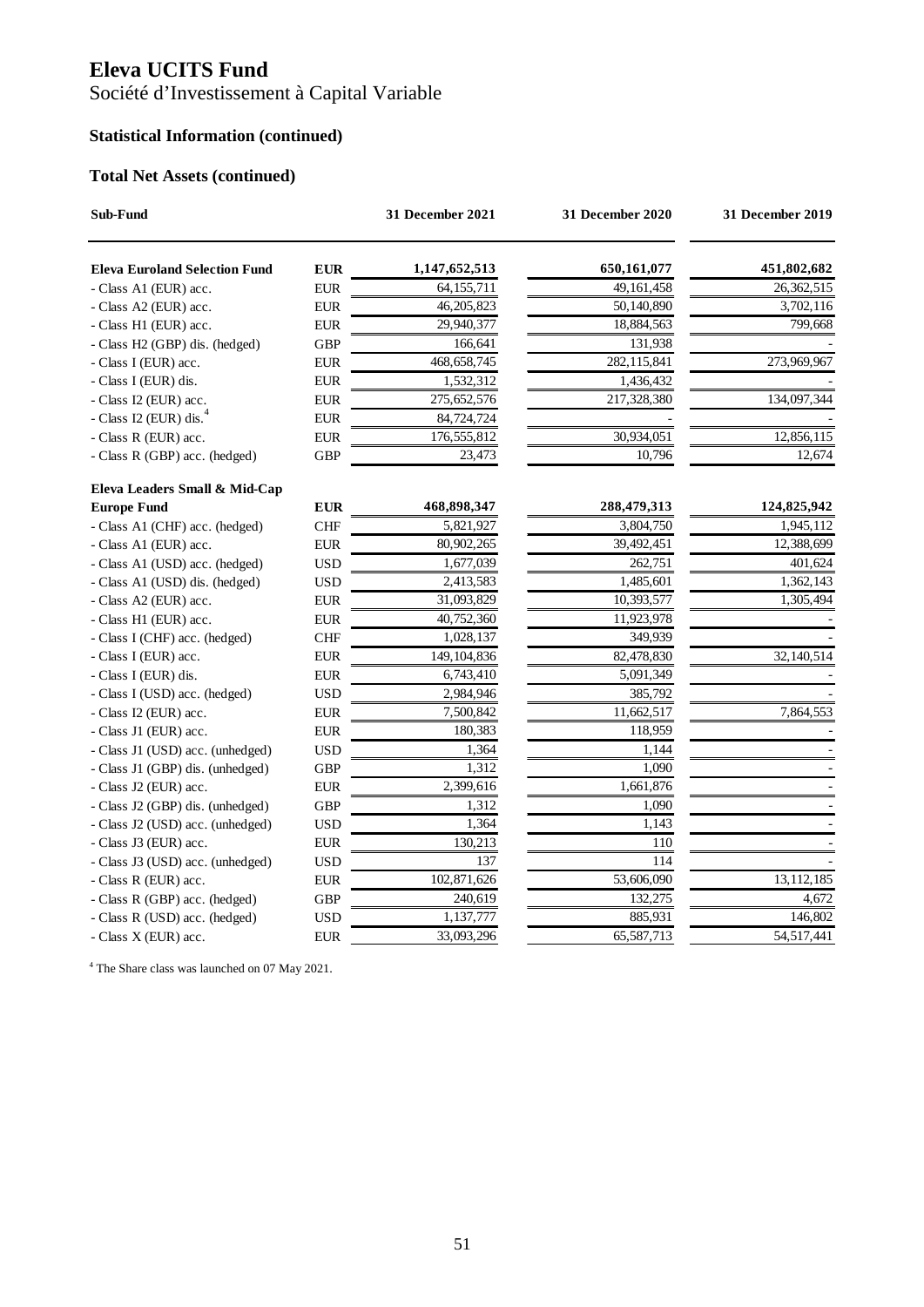Société d'Investissement à Capital Variable

# **Statistical Information (continued)**

| Sub-Fund                                |            | 31 December 2021 | 31 December 2020 | <b>31 December 2019</b> |
|-----------------------------------------|------------|------------------|------------------|-------------------------|
| <b>Eleva Sustainable Impact Europe</b>  |            |                  |                  |                         |
| Fund                                    | <b>EUR</b> | 57,253,705       | 20,953,588       |                         |
| - Class A1 (EUR) acc.                   | <b>EUR</b> | 158,782          | 100              |                         |
| - Class A2 (EUR) acc.                   | <b>EUR</b> | 45,051           | 100              |                         |
| - Class I (EUR) acc.                    | <b>EUR</b> | 2,467,362        | 660,319          |                         |
| - Class R (EUR) acc.                    | <b>EUR</b> | 1,959,664        | 50,552           |                         |
| - Class X (EUR) acc.                    | <b>EUR</b> | 52,622,847       | 20,242,517       |                         |
| Eleva Euro Bonds Strategies Fund        | <b>EUR</b> | 51,555,057       | 51,853,408       |                         |
| - Class A1 (EUR) acc.                   | <b>EUR</b> | 2,905            | 101              |                         |
| - Class A2 (EUR) acc.                   | <b>EUR</b> | 987              | 100              |                         |
| - Class I (EUR) acc.                    | <b>EUR</b> | 757,608          | 765,466          |                         |
| - Class R (EUR) acc.                    | <b>EUR</b> | 992              | 102              |                         |
| - Class X (EUR) acc.                    | <b>EUR</b> | 50,792,565       | 51,087,639       |                         |
| <b>Eleva Global Bonds Opportunities</b> |            |                  |                  |                         |
| Fund                                    | <b>EUR</b> | 90,095,118       | 81,957,485       |                         |
| - Class A1 (EUR) acc.                   | <b>EUR</b> | 1,623,439        | 101              |                         |
| - Class A2 (EUR) acc.                   | <b>EUR</b> | 769,865          | 101              |                         |
| - Class I (EUR) acc.                    | <b>EUR</b> | 3,322,919        | 757,963          |                         |
| - Class R (EUR) acc.                    | <b>EUR</b> | 2,461,666        | 100,958          |                         |
| - Class X (EUR) acc.                    | <b>EUR</b> | 81,917,230       | 81,098,362       |                         |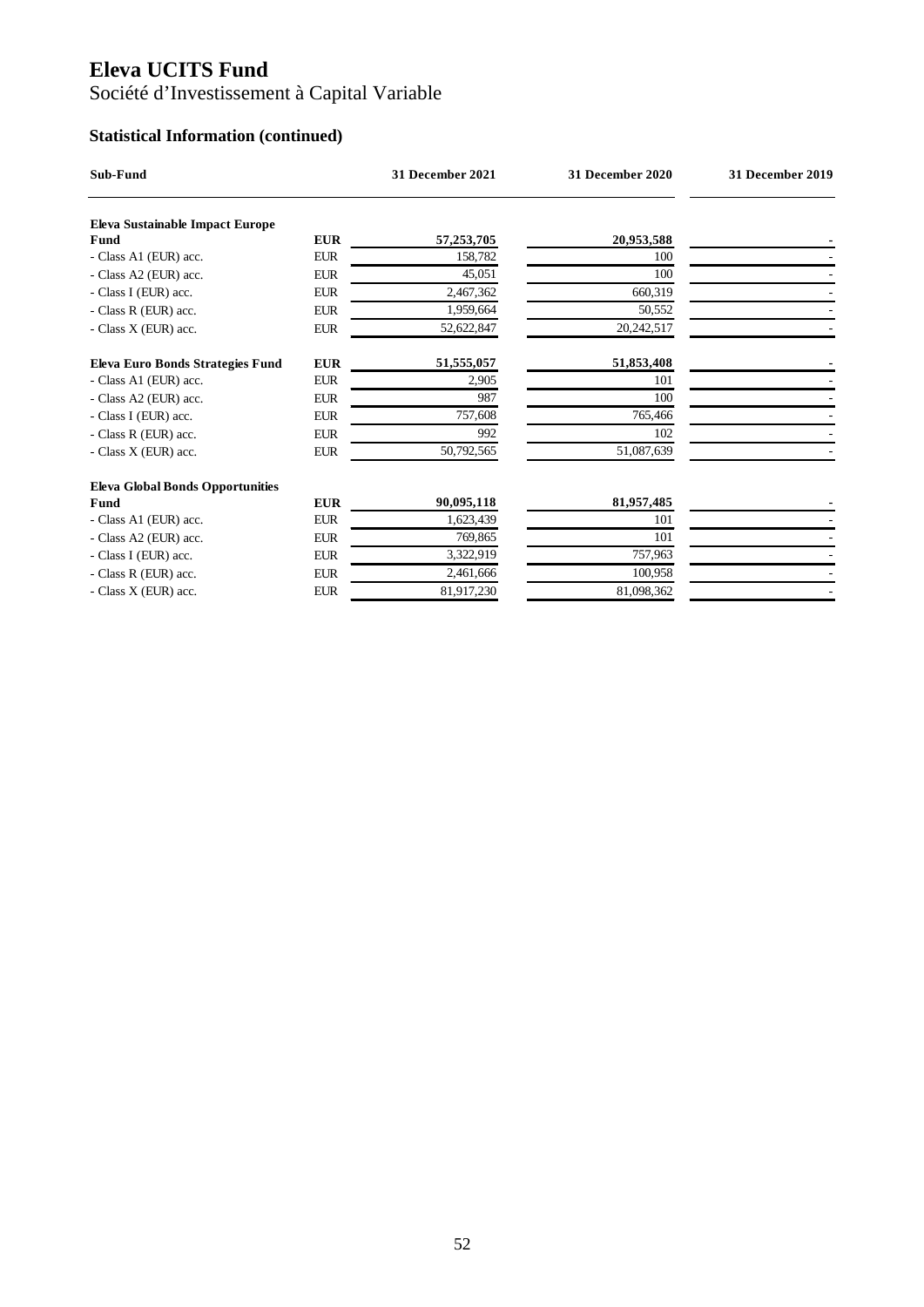Société d'Investissement à Capital Variable

### **Statistical Information (continued)**

#### **Net Asset Value per Share**

| Sub-Fund                                   |            | 31 December 2021 | 31 December 2020 | 31 December 2019    |
|--------------------------------------------|------------|------------------|------------------|---------------------|
| <b>Eleva European Selection Fund</b>       |            |                  |                  |                     |
| - Class A1 (CHF) acc. (hedged)             | <b>CHF</b> | 177.94           | 140.20           | 136.98              |
| - Class A1 (EUR) acc.                      | <b>EUR</b> | 184.92           | 144.92           | 141.23              |
| - Class A1 (EUR) dis.                      | <b>EUR</b> | 146.56           | 114.94           | 113.31              |
| - Class A1 (USD) acc. (hedged)             | <b>USD</b> | 200.47           | 156.30           | 150.39              |
| - Class A2 (EUR) acc.                      | <b>EUR</b> | 157.34           | 123.83           | 121.34              |
| - Class H1 (EUR) acc.                      | <b>EUR</b> | 1,611.18         | 1,256.96         | 1,221.05            |
| - Class H1 (EUR) dis.                      | <b>EUR</b> | 1,386.33         | 1,091.04         | 1,069.58            |
| - Class H1 (USD) acc. (hedged)             | <b>USD</b> | 1,510.04         | 1,170.27         | 1,123.52            |
| - Class H1 (SEK) acc.(hedged)              | <b>SEK</b> | 1,104.27         |                  |                     |
| - Class H3 (EUR) $acc2$                    | <b>EUR</b> | 106.82           |                  |                     |
| - Class H3 (SEK) acc.(hedged) <sup>3</sup> | <b>SEK</b> | 106.69           |                  |                     |
| - Class I (CHF) acc. (hedged)              | <b>CHF</b> | 1,567.26         | 1,229.05         | 1,194.97            |
| - Class I (EUR) acc.                       | <b>EUR</b> | 1,908.50         | 1,487.13         | 1,441.48            |
| - Class I (EUR) dis.                       | <b>EUR</b> | 1,491.15         | 1,170.37         | 1,151.77            |
| - Class I (GBP) acc. (hedged)              | <b>GBP</b> | 1,558.10         | 1,215.84         | 1,188.01            |
| - Class I (USD) acc. (hedged)              | <b>USD</b> | 1,942.28         | 1,506.62         | 1,441.71            |
| - Class I2 (EUR) acc.                      | <b>EUR</b> | 1,866.01         | 1,452.68         | 1,406.05            |
| - Class I2 (EUR) dis.                      | <b>EUR</b> | 1,354.28         | 1,061.71         | 1,048.86            |
| - Class R (CHF) acc. (hedged)              | <b>CHF</b> | 161.20           | 126.36           | 122.79              |
| - Class R (EUR) acc.                       | <b>EUR</b> | 189.17           | 147.48           | 143.10              |
| - Class R (EUR) dis.                       | <b>EUR</b> | 143.34           | 112.33           | 110.93              |
| - Class R (GBP) acc. (hedged)              | <b>GBP</b> | 179.28           | 139.71           | 136.12              |
| - Class R (USD) acc. (hedged)              | <b>USD</b> | 169.64           | 131.65           | 126.17              |
|                                            |            |                  |                  |                     |
| Eleva Absolute Return Europe Fund          |            |                  |                  |                     |
| - Class A1 (CHF) acc. (hedged)             | <b>CHF</b> | 127.68           | 121.57           | 113.06              |
| - Class A1 (EUR) acc.                      | <b>EUR</b> | 133.10           | 126.19           | 117.09              |
| - Class A1 (EUR) dis.                      | <b>EUR</b> | 119.83           | 113.40           | 106.71              |
| - Class A1 (GBP) acc. (hedged)             | <b>GBP</b> | 120.13           | 113.80           | $\overline{105.15}$ |
| - Class A1 (USD) acc. (hedged)             | <b>USD</b> | 144.25           | 136.15           | 125.12              |
| - Class A1 (USD) acc. (unhedged)           | <b>USD</b> | 116.84           | 117.64           | 104.54              |
| - Class A2 (EUR) acc.                      | <b>EUR</b> | 118.56           | 112.47           | 104.32              |
| - Class I (CHF) acc. (hedged)              | <b>CHF</b> | 1,309.23         | 1,236.00         | 1,139.67            |
| - Class I (EUR) acc.                       | <b>EUR</b> | 1,252.41         | 1,177.63         | 1,083.94            |
| - Class I (EUR) dis.                       | <b>EUR</b> | 1,246.70         | 1,172.84         | 1,076.25            |
| - Class I (GBP) acc. (hedged)              | <b>GBP</b> | 1,242.50         | 1,168.32         | 1,070.24            |
| - Class I (USD) acc. (hedged)              | <b>USD</b> | 1,272.82         | 1,192.52         | 1,084.94            |
| - Class I (USD) acc. (unhedged)            | <b>USD</b> |                  |                  | 1,040.06            |
| - Class I2 (EUR) acc.                      | <b>EUR</b> | 1,218.95         | 1,145.70         | 1,052.34            |
| - Class R (CHF) acc. (hedged)              | <b>CHF</b> | 127.04           | 119.94           | 110.80              |
| - Class R (EUR) acc.                       | <b>EUR</b> | 139.49           | 131.07           | 120.56              |
| - Class R (EUR) dis.                       | <b>EUR</b> | 124.50           | 117.40           | 108.63              |
| - Class R (GBP) acc. (hedged)              | <b>GBP</b> | 128.37           | 120.35           | 110.32              |
| - Class R (USD) acc. (hedged)              | <b>USD</b> | 126.99           | 118.78           | 108.20              |
| - Class R (USD) dis. (hedged)              | <b>USD</b> | 100.94           |                  |                     |
| - Class S (EUR) acc.                       | <b>EUR</b> | 1,421.26         | 1,332.09         | 1,222.73            |

<sup>1</sup> The Share class was launched on 12 July 2021.<br><sup>2</sup> The Share class was launched on 01 September 2021.<br><sup>3</sup> The Share class was launched on 01 September 2021.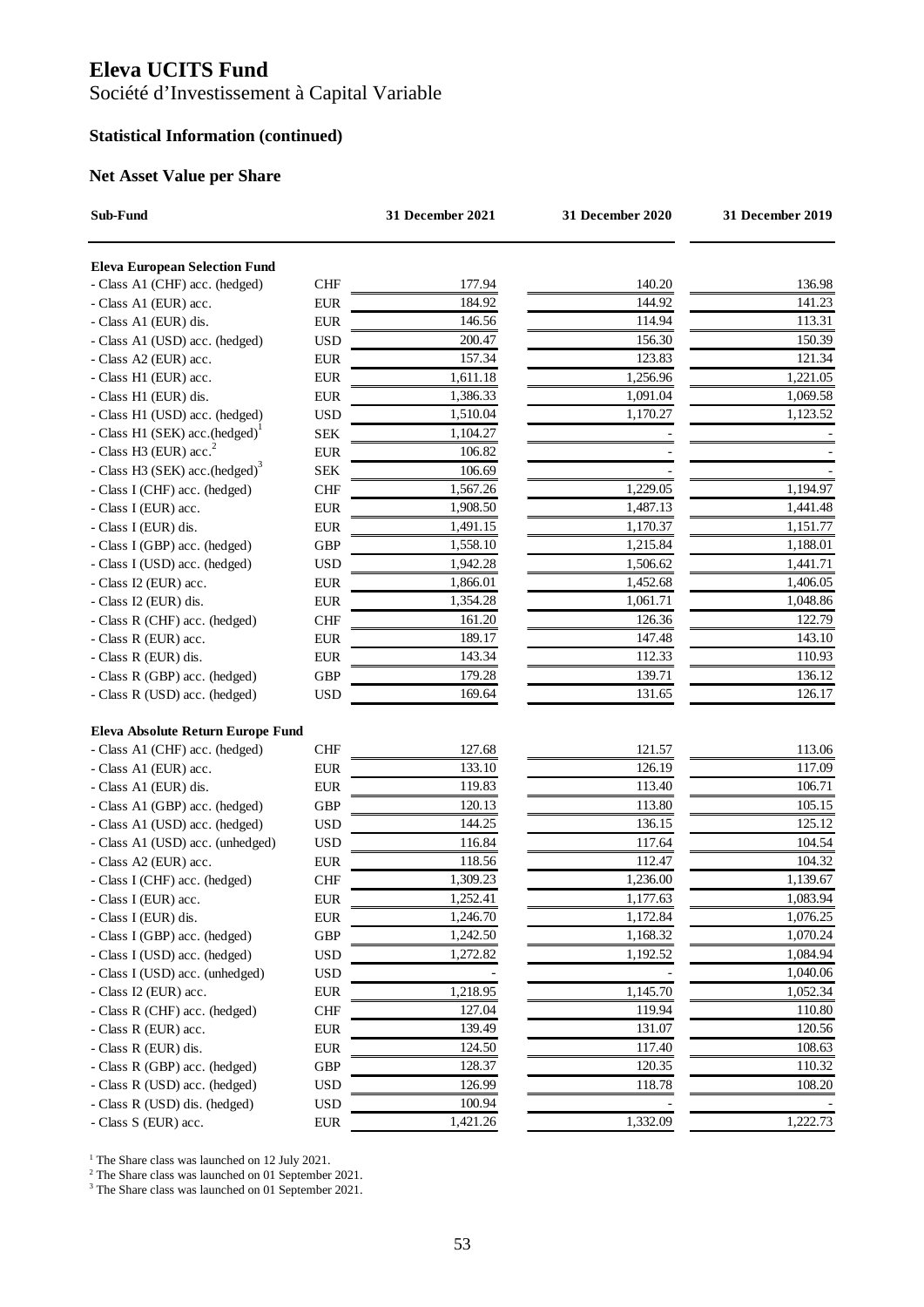Société d'Investissement à Capital Variable

## **Statistical Information (continued)**

### **Net Asset Value per Share (continued)**

| Sub-Fund                                            |            | <b>31 December 2021</b> | 31 December 2020 | <b>31 December 2019</b> |
|-----------------------------------------------------|------------|-------------------------|------------------|-------------------------|
| <b>Eleva Euroland Selection Fund</b>                |            |                         |                  |                         |
| - Class A1 (EUR) acc.                               | <b>EUR</b> | 149.05                  | 118.90           | 114.48                  |
| - Class A2 (EUR) acc.                               | <b>EUR</b> | 154.01                  | 123.44           | 119.39                  |
| - Class H1 (EUR) acc.                               | <b>EUR</b> | 1,537.01                | 1,223.17         | 1,169.11                |
| - Class H2 (GBP) dis. (hedged)                      | <b>GBP</b> | 145.16                  | 114.93           |                         |
| - Class I (EUR) acc.                                | <b>EUR</b> | 1,572.33                | 1,247.58         | 1,194.91                |
| - Class I (EUR) dis.                                | <b>EUR</b> | 1,290.80                | 1,030.28         |                         |
| - Class I2 (EUR) acc.                               | <b>EUR</b> | 1,541.89                | 1,221.40         | 1,167.20                |
| - Class I2 (EUR) dis. <sup>4</sup>                  | <b>EUR</b> | 1,131.78                |                  |                         |
| - Class R (EUR) acc.                                | <b>EUR</b> | 157.18                  | 124.68           | 119.30                  |
| - Class R (GBP) acc. (hedged)                       | GBP        | 150.43                  | 119.14           | 114.61                  |
| Eleva Leaders Small & Mid-Cap<br><b>Europe Fund</b> |            |                         |                  |                         |
| - Class A1 (CHF) acc. (hedged)                      | <b>CHF</b> | 174.78                  | 138.43           | 119.41                  |
| - Class A1 (EUR) acc.                               | <b>EUR</b> | 201.64                  | 159.31           | 137.31                  |
| - Class A1 (USD) acc. (hedged)                      | <b>USD</b> | 173.76                  | 136.41           | 121.62                  |
| - Class A1 (USD) dis. (hedged)                      | <b>USD</b> | 155.21                  | 121.77           | 103.19                  |
| - Class A2 (EUR) acc.                               | <b>EUR</b> | 182.09                  | 144.42           | 125.38                  |
| - Class H1 (EUR) acc.                               | <b>EUR</b> | 1,363.22                | 1,063.55         |                         |
| - Class I (CHF) acc. (hedged)                       | <b>CHF</b> | 1,442.11                | 1,133.96         |                         |
| - Class I (EUR) acc.                                | <b>EUR</b> | 2,031.14                | 1,591.65         | 1,366.76                |
| - Class I (EUR) dis.                                | <b>EUR</b> | 1,283.97                | 1,008.59         |                         |
| - Class I (USD) acc. (hedged)                       | <b>USD</b> | 1,502.03                | 1,168.25         |                         |
| - Class I2 (EUR) acc.                               | <b>EUR</b> | 1,566.63                | 1,229.63         | 1,048.61                |
| - Class J1 (EUR) acc.                               | <b>EUR</b> | 1,412.55                | 1,100.96         |                         |
| - Class J1 (USD) acc. (unhedged)                    | <b>USD</b> | 1,363.67                | 1,143.50         |                         |
| - Class J1 (GBP) dis. (unhedged)                    | <b>GBP</b> | 1,312.25                | 1,090.16         |                         |
| - Class J2 (EUR) acc.                               | <b>EUR</b> | 1,414.20                | 1,102.27         |                         |
| - Class J2 (GBP) dis. (unhedged)                    | <b>GBP</b> | 1,312.11                | 1,090.15         |                         |
| - Class J2 (USD) acc. (unhedged)                    | <b>USD</b> | 1,363.64                | 1,143.49         |                         |
| - Class J3 (EUR) acc.                               | <b>EUR</b> | 141.58                  | 110.32           |                         |
| - Class J3 (USD) acc. (unhedged)                    | <b>USD</b> | 136.84                  | 114.43           |                         |
| - Class R (EUR) acc.                                | <b>EUR</b> | 203.73                  | 159.71           | 136.81                  |
| - Class R (GBP) acc. (hedged)                       | GBP        | 173.78                  | 135.84           | 116.48                  |
| - Class R (USD) acc. (hedged)                       | <b>USD</b> | 184.35                  | 143.54           | 120.88                  |
| - Class X (EUR) acc.                                | <b>EUR</b> | 2,163.51                | 1,674.12         | 1,391.55                |

4 The Share class was launched on 07 May 2021.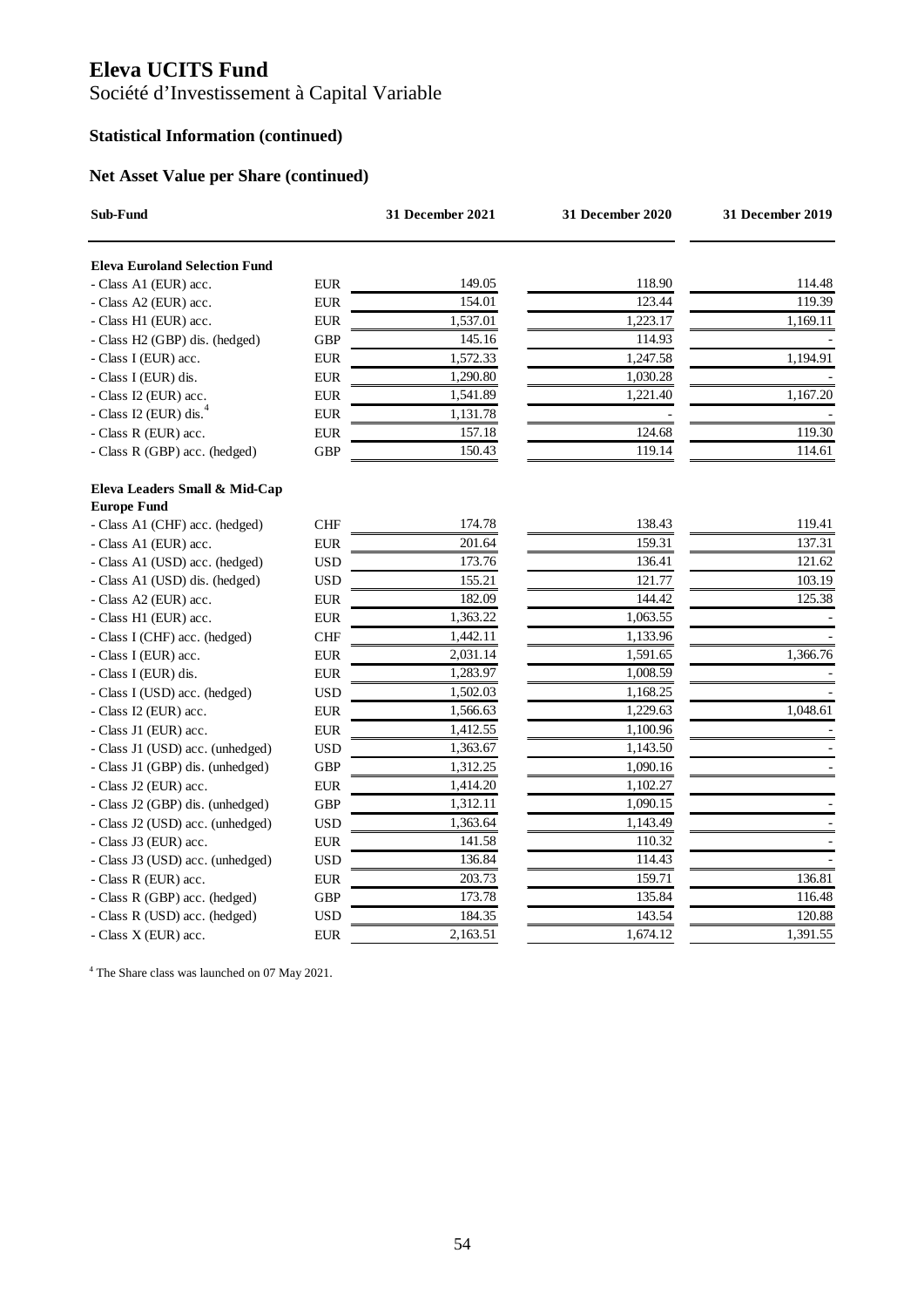# Société d'Investissement à Capital Variable

## **Statistical Information (continued)**

## **Net Asset Value per Share (continued)**

| Sub-Fund                                     |            | 31 December 2021 | 31 December 2020 | 31 December 2019 |
|----------------------------------------------|------------|------------------|------------------|------------------|
| Eleva Sustainable Impact Europe Fund         |            |                  |                  |                  |
| - Class A1 (EUR) acc.                        | <b>EUR</b> | 118.67           | 99.99            |                  |
| - Class A2 (EUR) acc.                        | <b>EUR</b> | 117.29           | 99.96            |                  |
| - Class I (EUR) acc.                         | <b>EUR</b> | 1,210.26         | 1,010.90         |                  |
| - Class R (EUR) acc.                         | <b>EUR</b> | 121.03           | 101.10           |                  |
| - Class X (EUR) acc.                         | <b>EUR</b> | 1,221.16         | 1,012.13         |                  |
| Eleva Euro Bonds Strategies Fund             |            |                  |                  |                  |
| - Class A1 (EUR) acc.                        | <b>EUR</b> | 99.09            | 100.50           |                  |
| - Class A2 (EUR) acc.                        | <b>EUR</b> | 98.98            | 100.49           |                  |
| - Class I (EUR) acc.                         | <b>EUR</b> | 1,010.14         | 1,020.62         |                  |
| - Class R (EUR) acc.                         | <b>EUR</b> | 100.89           | 102.06           |                  |
| - Class X (EUR) acc.                         | <b>EUR</b> | 1,017.25         | 1,023.16         |                  |
| <b>Eleva Global Bonds Opportunities Fund</b> |            |                  |                  |                  |
| - Class A1 (EUR) acc.                        | <b>EUR</b> | 100.59           | 100.76           |                  |
| - Class A2 (EUR) acc.                        | <b>EUR</b> | 100.36           | 100.74           |                  |
| - Class I (EUR) acc.                         | <b>EUR</b> | 1,011.89         | 1,010.43         |                  |
| - Class R (EUR) acc.                         | <b>EUR</b> | 101.21           | 101.04           |                  |
| - Class X (EUR) acc.                         | <b>EUR</b> | 1,026.36         | 1,016.10         |                  |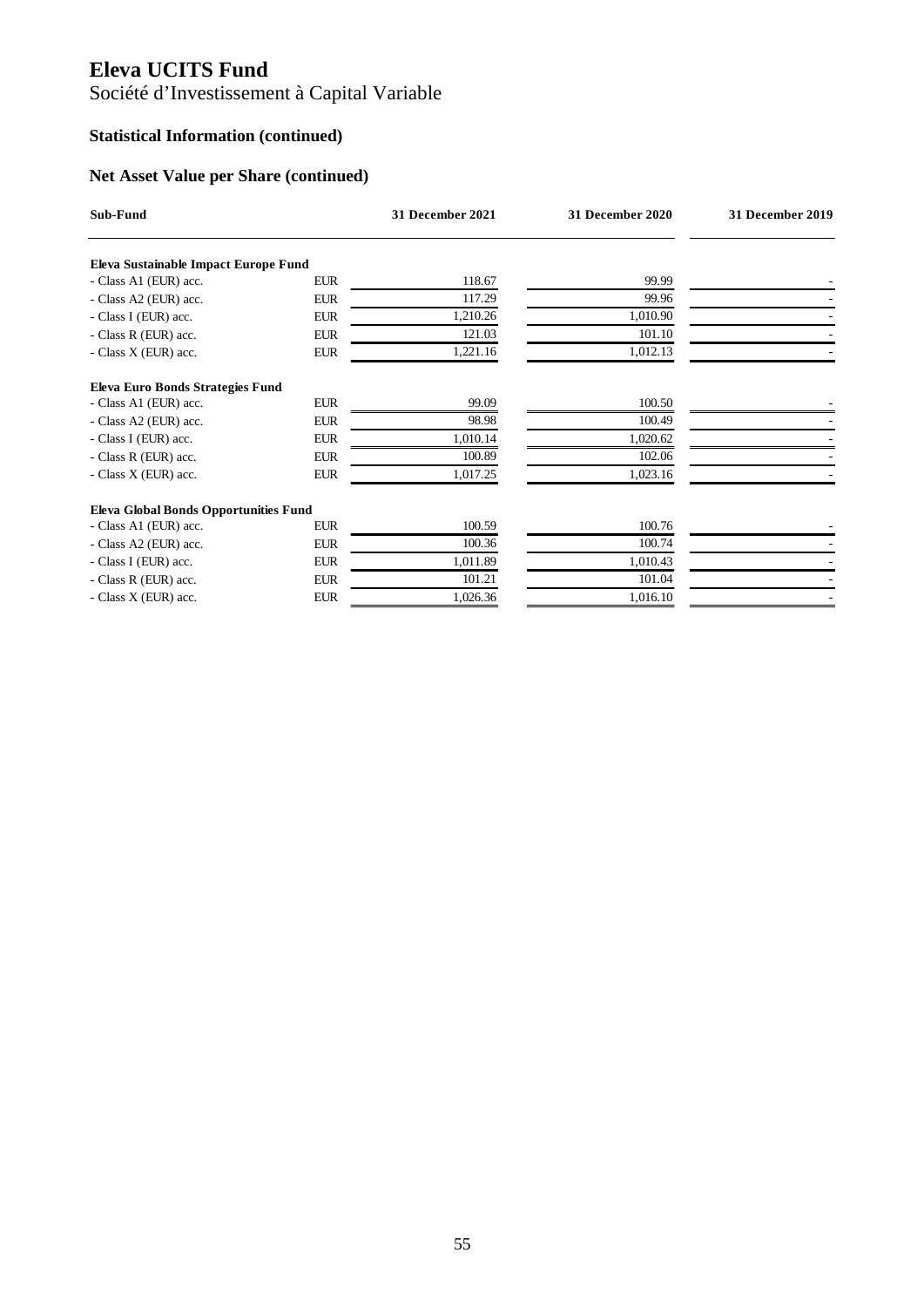Société d'Investissement à Capital Variable

### **Notes to the Financial Statements as at 31 December 2021**

### **1. General Information**

Eleva UCITS Fund (the "Fund") is an investment company organised as a Société Anonyme under the laws of the Grand Duchy of Luxembourg and qualifies as a Société d'Investissement à Capital Variable (SICAV). The Fund was incorporated in Luxembourg on 22 January 2015 for an unlimited period and is authorised under Part I of the Luxembourg law of 17 December 2010 relating to undertakings for collective investment, as amended (the "Law of 2010"). The Fund qualifies as an Undertaking for Collective Investment in Transferable Securities under Article 1, Paragraph 2, (a) and (b) of the Directive 2009/65/EC.

The Fund has appointed Eleva Capital S.A.S. (the "Management Company") to serve as its designated Management Company in accordance with the Law of 2010. Pursuant to the Investment Management Agreement, Eleva Capital S.A.S. was appointed investment manager to the Fund. The Management Company has appointed, with the consent of the Fund, Eleva Capital S.A.S. as distributor of the Fund.

As at 31 December 2021, the Fund consisted of the seven Sub-Funds: Eleva European Selection Fund, Eleva Absolute Return Europe Fund, Eleva Euroland Selection Fund, Eleva Leaders Small & Mid-Cap Europe Fund, Eleva Sustainable Impact Europe Fund, Eleva Euro Bonds Strategies Fund and Eleva Global Bonds Opportunities Fund.

The Sub-Funds offer a number of different Classes of Shares. Certain Classes are available to Retail Investors while other Classes may be available only to Institutional Investors. These Classes may be sub-divided into accumulation of income or distribution of income categories as further detailed in the Prospectus. Hedged Classes of a Sub-Fund will be hedged against the Reference Currency of that Sub-Fund, with the objective of minimizing currency risk exposure.

| <b>Fund Name</b>                                    | <b>Share Class</b>           | Launch date       |
|-----------------------------------------------------|------------------------------|-------------------|
| Eleva European Selection Fund                       | Class H1 (SEK) acc. (hedged) | 12 July 2021      |
|                                                     | Class H3 (EUR) acc.          | 01 September 2021 |
|                                                     | Class H3 (SEK) acc. (hedged) | 01 September 2021 |
|                                                     |                              |                   |
| Eleva Euroland Selection Fund   Class I2 (EUR) dis. |                              | 07 May 2021       |

Share Classes launched in 2021

### **2. Significant Accounting Policies**

The following is a summary of significant accounting policies followed by the Fund.

### **a) Presentation of Financial Statements**

The financial year of the Fund ends on 31 December in each year. The financial statements have been prepared in accordance with generally accepted accounting principles in Luxembourg, legal and regulatory requirements applicable in Luxembourg and are presented in Euro.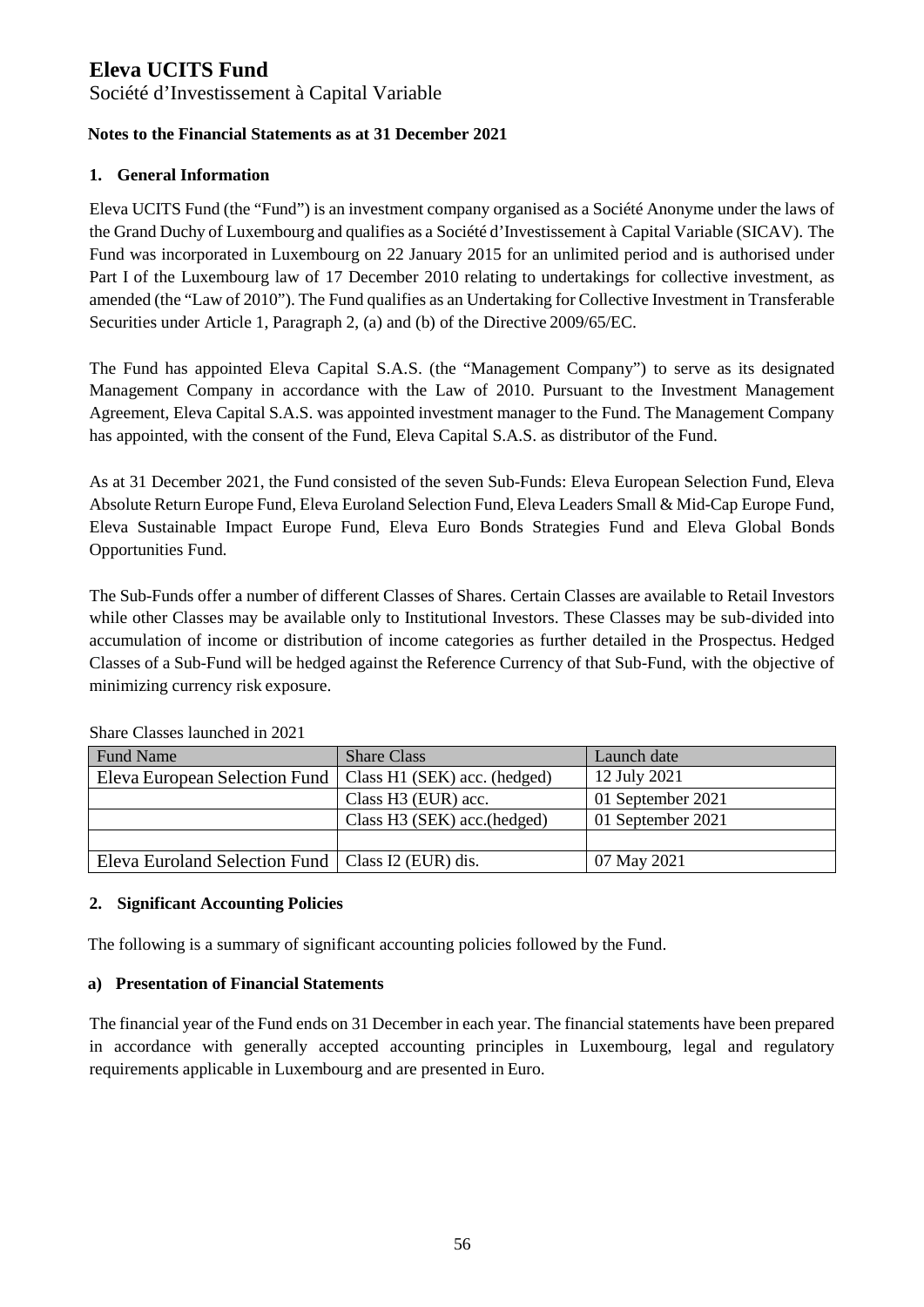Société d'Investissement à Capital Variable

### **Notes to the Financial Statements as at 31 December 2021 (continued)**

### **2. Significant Accounting Policies (continued)**

### **b) Main Investment Valuation Principles**

- The value of securities and/or financial derivative instruments which are quoted or dealt in on any stock exchange shall be based in respect of each security on the latest available dealing prices on the stock exchange which is normally the principal market for such security or the latest available quoted bid prices obtained by an independent pricing service;

- Where investments of the Fund are both listed on a stock exchange and dealt in by market makers outside the stock exchange on which the investments are listed, then the Board of Directors will determine the principal market for the investments in question and they will be valued at the latest available price in that market;

- Securities dealt in on another regulated market are valued in a manner as near as possible to that described in the first paragraph above;

- In the event that any of the securities held in the Fund's portfolio are not quoted or dealt in on a stock exchange or another regulated market, or for any of such securities, no price quotation is available, or if the price determined is not in the opinion of the Board of Directors representative of the fair market value of the relevant securities, the value of such securities shall be determined prudently and in good faith, based on the reasonably foreseeable sales or any other appropriate valuation principles;

- The financial derivative instruments which are not listed on any official stock exchange or traded on any other organised market are valued in a reliable and verifiable manner on a daily basis and verified by the Central Administration Agent;

- Units or shares in underlying open-ended investment funds shall be valued at their last available net asset value reduced by any applicable charges;

- Liquid assets and Money Market Instruments are valued at their market price, at their nominal value plus accrued interest or on an amortised cost basis in accordance with the European Securities and Markets Authority's guidelines on a common definition of European money market funds. If the Fund considers that an amortisation method can be used to assess the value of a Money Market Instrument, it will ensure that this will not result in a material discrepancy between the value of the Money Market Instrument and the value calculated according to the amortisation method;

- In the event that the above mentioned calculation methods are inappropriate or misleading, the Board of Directors may adjust the value of any investment or permit some other method of valuation to be used for the assets of the Fund if it considers that the circumstances justify that such adjustment or other method of valuation should be adopted to reflect more fairly the value of such investments.

Realised gains/(losses) on investments sold are included in the Statement of Operations and Changes in Net Assets under "Net realised gain/(loss) on Investments".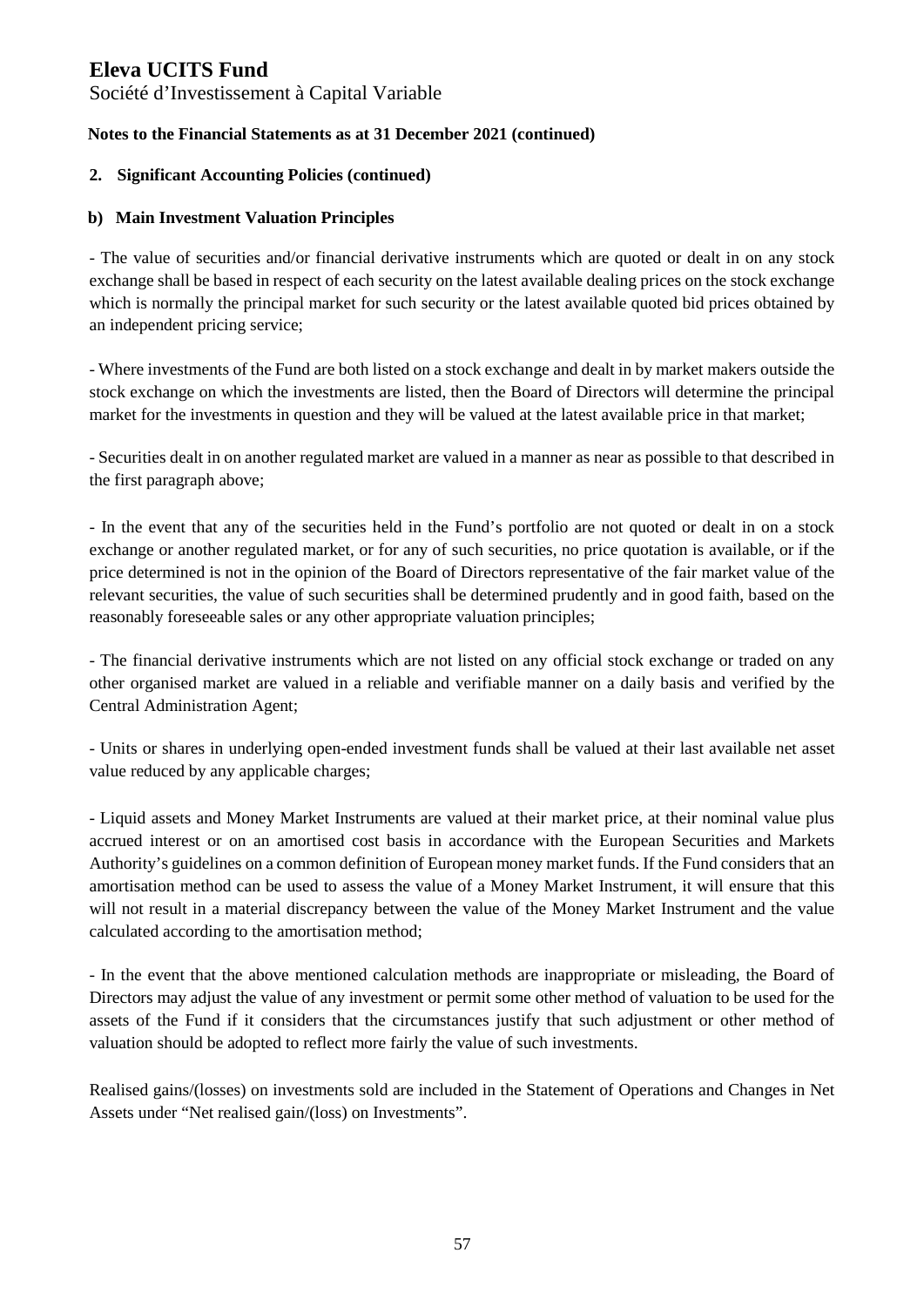Société d'Investissement à Capital Variable

### **Notes to the Financial Statements as at 31 December 2021 (continued)**

#### **2. Significant Accounting Policies (continued)**

#### **c) Forward Foreign Exchange Contracts**

Forward foreign exchange contracts represent obligations to purchase or sell foreign currency on a specified future date at a price fixed at the time the contracts are entered into. The values of the forward foreign exchange contracts are adjusted daily based on the applicable exchange rate of the underlying currency. Changes in the value of these contracts are recorded as unrealised appreciation or depreciation until the contract settlement date. When the forward contract is closed, the Sub-Fund records a realised gain or loss equal to the difference between the value at the time the contract was opened and the value at the time it was closed.

The unrealised appreciation/(depreciation) on forward foreign exchange contracts is disclosed in the Statement of Net Assets under "unrealised appreciation/(depreciation) on forward foreign exchange contracts". Realised gain/(losses) and change in unrealised appreciation/(depreciation) resulting there from are included in the Statement of Operations and Changes in Net Assets respectively under "Net realised gain/(loss) on Forward foreign exchange contracts" and "Net change in unrealised appreciation/(depreciation) on Forward foreign exchange contracts".

### **d) Contracts for Differences**

Contracts for differences are valued based on the closing market price of the underlying security converted into the base currency of the contract for differences, less any financing charges attributable to each contract which are booked separately. On entering a contract for differences, the Fund may be required to pledge an amount of cash and/or other assets to the broker which is equal to a certain percentage of the contract amount ('initial margin'). Subsequently, payments known as 'variation margins' are made or received by the Fund periodically, depending on the fluctuations in the value of the underlying security. Realised gains or losses at the closure of the contract are equal to the difference between the value of the contract for differences at the time it was opened (including any financial changes) and the value at the time it was closed. Dividends (net of withholding taxes) attributable to open contracts for differences are deemed to be dividends receivable or payable, depending on whether the Fund held short or long position in shares with contracts for differences, at the end of the period. The result of these revaluations on 31 December 2021 is shown in the Statement of Net Assets under 'Unrealised (depreciation) on contracts for differences'. The reset day is as of the 15 calendar day of each month, or in the event that is not a business day, the next applicable business day.

The unrealised appreciation/(depreciation) on contracts for differences is disclosed in the Statement of Net Assets under "Unrealised appreciation/(depreciation) on Contracts for differences". Realised gains/(losses) and change in unrealised appreciation/(depreciation) resulting there from are included in the Statement of Operations and Changes in Net Assets respectively under "Net realised gain/(loss) on Contracts for differences" and "Net change in unrealised appreciation/(depreciation) on Contracts for differences".

The dividend income/expenses resulting from contracts for differences are disclosed in the Statement of Operations and Changes in Net Assets under "Dividend expenses on contracts for differences".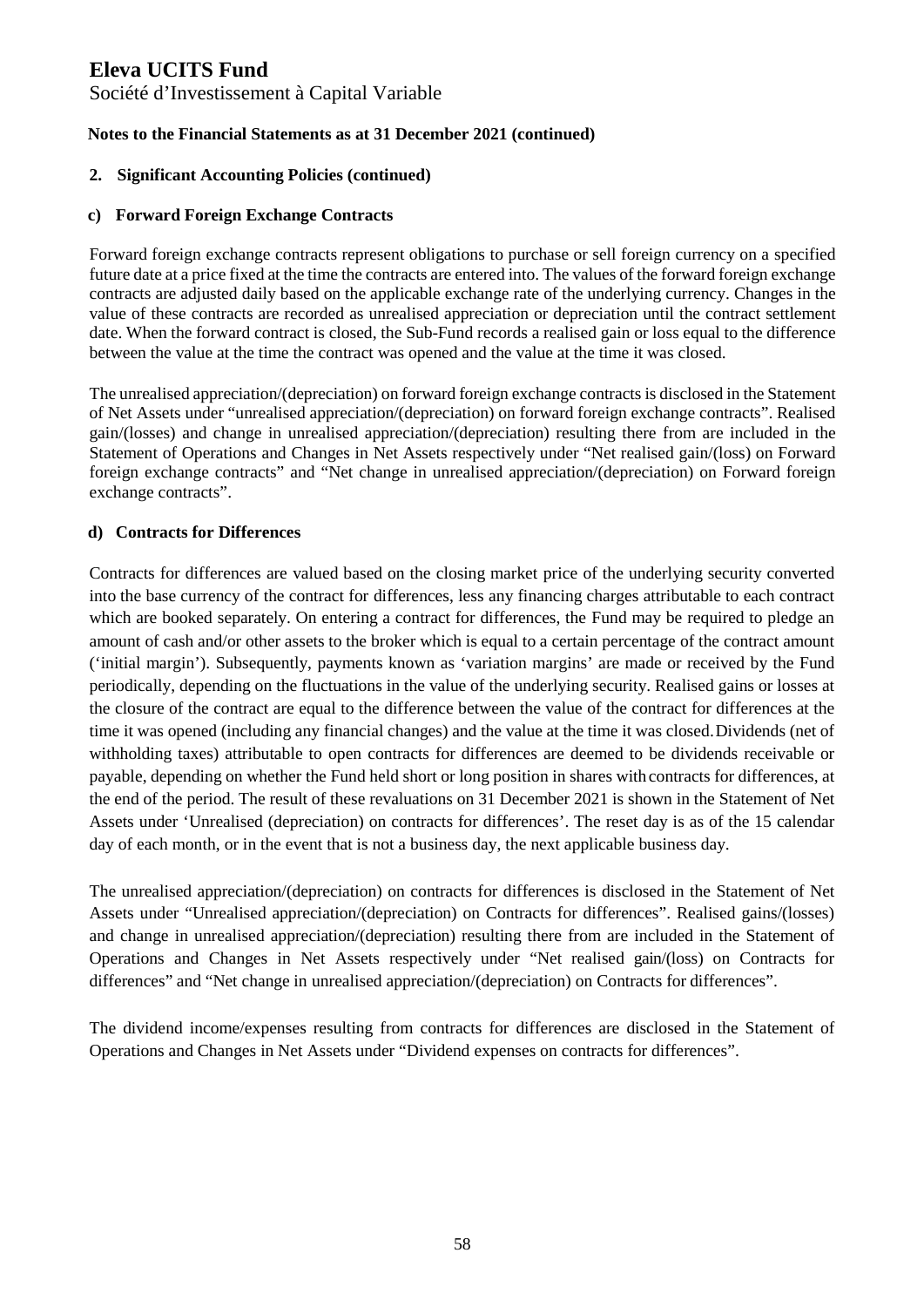Société d'Investissement à Capital Variable

### **Notes to the Financial Statements as at 31 December 2021 (continued)**

### **2. Significant Accounting Policies (continued)**

### **e) Foreign Currency**

The books and records of the Sub-Funds are denominated in EUR. Although Shares of the different Classes within Sub-Funds may be denominated in different currencies, the Sub-Funds may invest the assets related to a Class in securities denominated in a wide range of other currencies. The Net Asset Value of the relevant Class of the relevant Sub-Funds as expressed in its Reference Currency will be impacted by the variations between the rate of the Reference Currency and the rate of the currencies in which the Sub-Funds' investments are denominated.

| <b>Currency</b>              | Rate     |
|------------------------------|----------|
| Australian Dollar (AUD)      | 1.5641   |
| British Pound (GBP)          | 0.8396   |
| Canadian Dollar (CAD)        | 1.4364   |
| Chilean Peso (CLP)           | 968.8944 |
| Danish Krone (DKK)           | 7.4375   |
| Hungarian Forint (HUF)       | 368.5650 |
| Japanese Yen (JPY)           | 130.9542 |
| Mexican Peso (MXN)           | 23.2727  |
| New Zealand Dollar (NZD)     | 1.6609   |
| Norwegian Krone (NOK)        | 10.0282  |
| Polish Zloty (PLN)           | 4.5833   |
| <b>Russian Roubles (RUB)</b> | 85.2971  |
| South African Rand (ZAR)     | 18.1497  |
| Swedish Krona (SEK)          | 10.2960  |
| Swiss Franc (CHF)            | 1.0361   |
| U.S. Dollar (USD)            | 1.1372   |

The following EUR exchange rates were used to translate the assets and liabilities at the year-end:

### **f) Securities Lending**

The Fund may enter into securities lending transactions in accordance with the provisions of Circular 08/356, Circular 14/592 and ESMA Guidelines 2014/937.

The Fund will ensure that it is able at any time to recall any security that has been lent out or terminate any securities lending agreement into which it has entered.

All revenues (less transaction costs) from securities lending transactions are accrued to the relevant Sub-Fund. All counterparties to securities lending transactions will meet the requirements of the Law of 2010 as to legal status, origin and minimum credit rating.

As at 31 December 2021, the Sub-Funds of the SICAV which are mentioned below were engaged in securities lending transactions. The value of the securities lent and the market value of the collateral received for each Sub-Fund is detailed in the following table: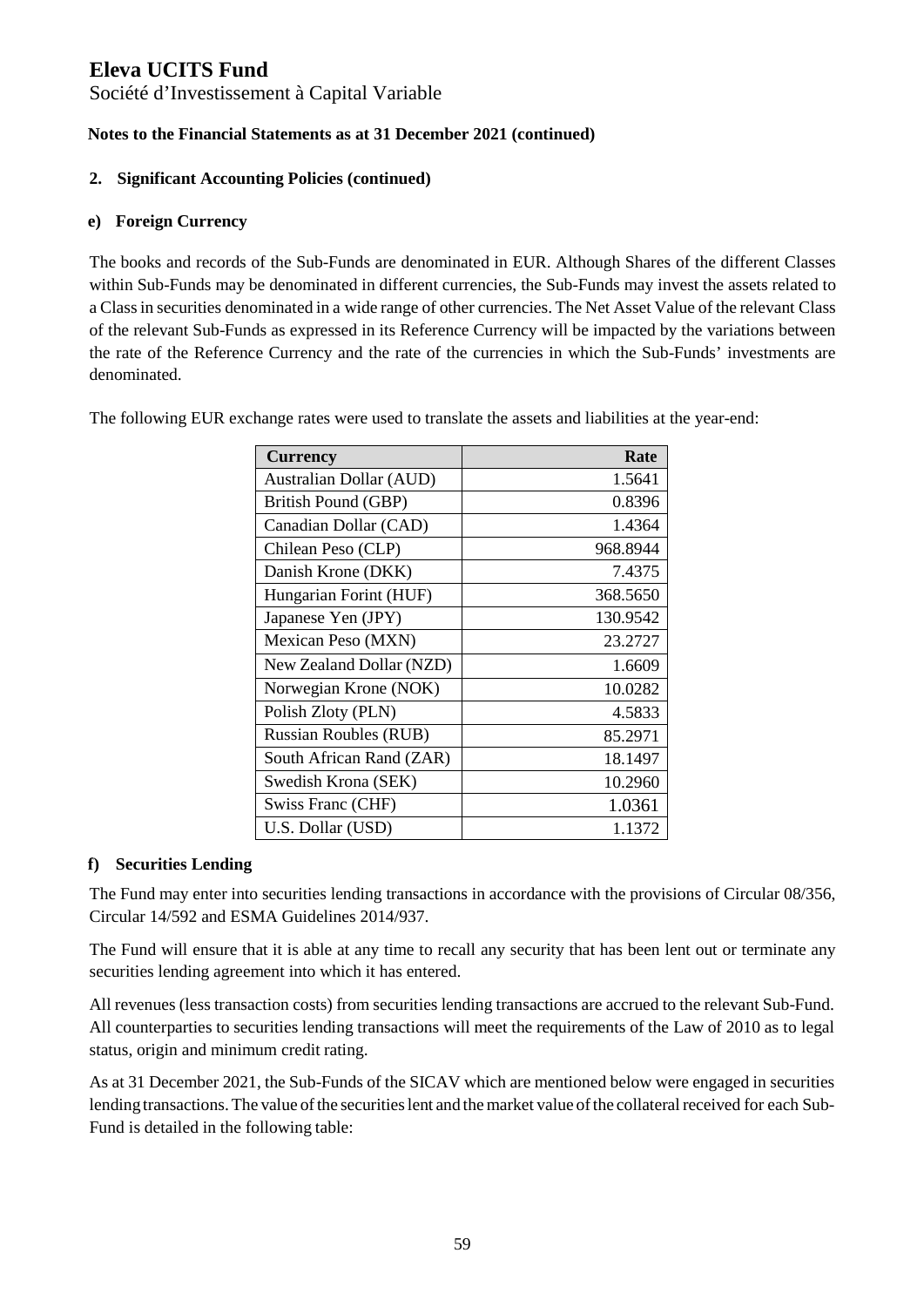Société d'Investissement à Capital Variable

### **Notes to the Financial Statements as at 31 December 2021 (continued)**

### **2. Significant Accounting Policies (continued)**

### **f) Securities Lending (continued)**

| <b>Sub-Funds</b>                  | <b>Currency</b> | <b>Market value</b><br>of securities<br>lent | Market value of<br>collateral<br>received* | <b>Securities</b><br>lending<br>income |
|-----------------------------------|-----------------|----------------------------------------------|--------------------------------------------|----------------------------------------|
| Eleva European Selection Fund     | <b>EUR</b>      | 103,276,178                                  | 109,560,036                                | 597,270                                |
| Eleva Absolute Return Europe Fund | <b>EUR</b>      | 172,362,867                                  | 209,514,258                                | 447,655                                |
| Eleva Euroland Selection Fund     | <b>EUR</b>      | 54,470,097                                   | 57,842,261                                 | 136,763                                |

\* High quality government bonds of any maturity are used as collateral.

The ratings of the collateral are presented in the Appendix.

Securities collateral received is typically valued on a daily mark-to-market basis in accordance with the Fund's valuation policy, subject to the application of a haircut in normal market conditions of approximately 5%.

Revenues from securities lending transactions are included in the caption "Interest income on securities lending" in the Statement of Operations and Changes in Net Assets.

### **g) Dividend Income and Expense**

Dividend income on long positions and dividend expense on short positions are recognised in the Statement of Operations and Changes in Net Assets on the "ex-dividend" date.

### **h) Interest Income**

Bank interest and interest income on bonds are accrued on a daily basis and includes the amortization of premiums and accretion of discounts.

### **i) Formation Expenses**

The costs and expenses of the formation of the Fund were borne by the Eleva European Selection Fund and amortized over a period not exceeding five (5) years. The formation costs of any new Sub-Fund shall be borne by the relevant Sub-Fund and amortized over a period not exceeding five (5) years.

### **j) Cross Sub-Fund Investments**

As at 31 December 2021, below Sub-Funds invested in cross Sub-Funds as per below. The total combined net assets of Eleva UCITS Fund at year-end, excluding the cross investment amounts to EUR 10,615,287,331.

|                                   |                                           | <b>Investment value</b> |
|-----------------------------------|-------------------------------------------|-------------------------|
| Sub-fund                          | Investment                                | <b>EUR</b>              |
| Eleva Absolute Return Europe Fund | Eleva Euro Bonds Strategies Fund          | 50,797,771              |
| Eleva Absolute Return Europe Fund | Eleva Global Bonds Opportunities Fund     | 81,961,566              |
| Eleva European Selection Fund     | Eleva Leaders Small & Mid-Cap Europe Fund | 33,093,265              |
| Eleva European Selection Fund     | Eleva Sustainable Impact Europe Fund      | 52,623,008              |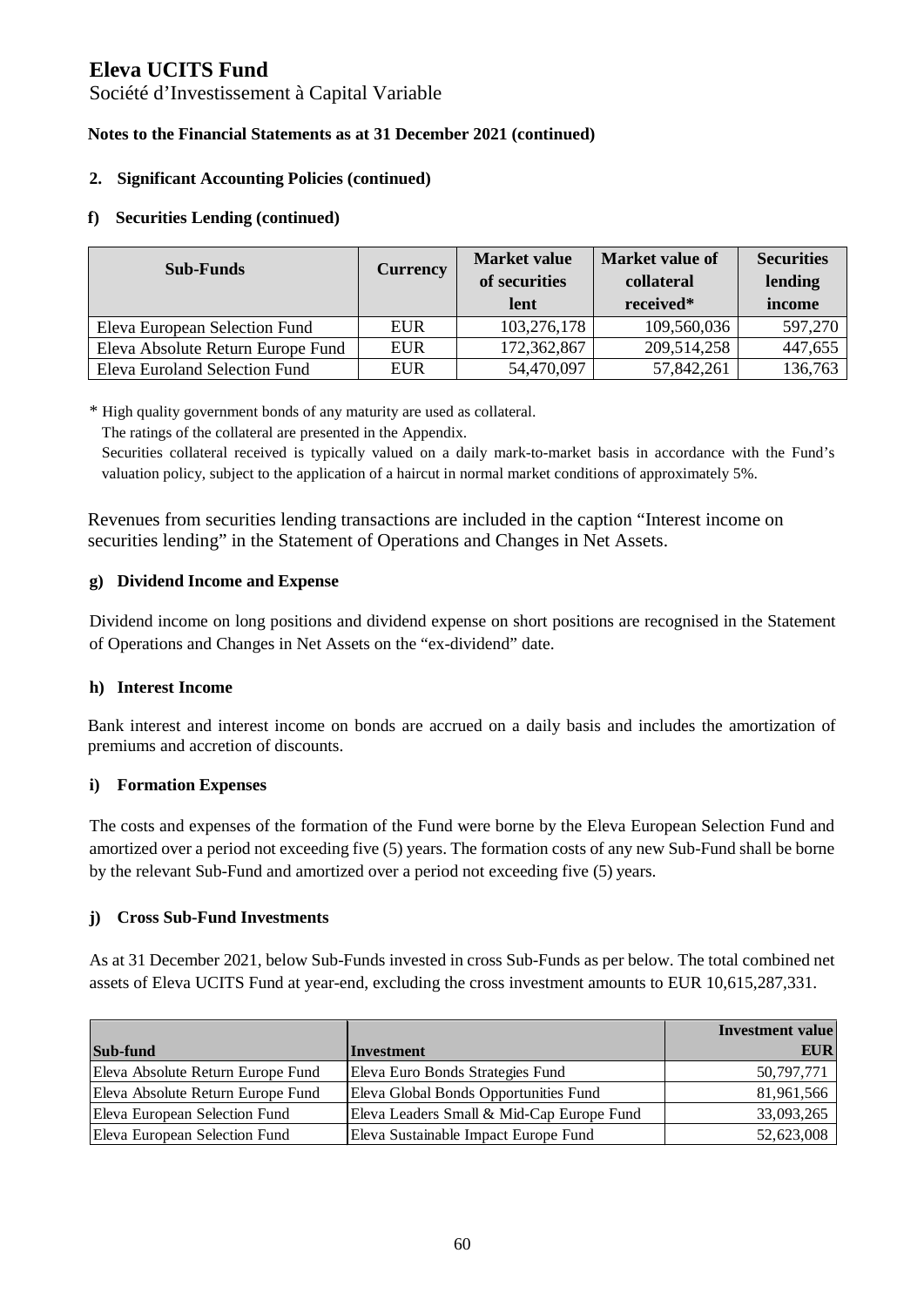Société d'Investissement à Capital Variable

### **Notes to the Financial Statements as at 31 December 2021 (continued)**

### **2. Significant Accounting Policies (continued)**

#### **k) Cash and Cash Equivalents**

Cash and other liquid assets are valued at their face value with interest accrued, where applicable.

#### **l) Transaction Costs**

Transaction costs are the costs incurred in the acquisition, issue, disposal or transfer of financial assets and liabilities. Transaction costs include fees and commissions paid to brokers and dealers, levies by regulatory agencies and securities exchanges, depositary transaction costs and transfer taxes and duties.

Transaction costs do not include debt premiums or discounts, financing costs or internal administrative or holding costs.

These costs are included with the cost of investments purchased and deducted from the proceeds received on sales of investments

| <b>Sub-Funds</b>                             | <b>Currency</b> | <b>Broker costs</b> | <b>Transaction</b><br>related costs<br>(Bank)<br>commission) | <b>Total</b> |
|----------------------------------------------|-----------------|---------------------|--------------------------------------------------------------|--------------|
| Eleva European Selection Fund                | <b>EUR</b>      | 14,743,122          |                                                              | 14,743,122   |
| Eleva Absolute Return Europe Fund            | <b>EUR</b>      | 6,327,552           | 26,825                                                       | 6,354,377    |
| Eleva Euroland Selection Fund                | <b>EUR</b>      | 3,247,044           |                                                              | 3,247,044    |
| Eleva Leaders Small & Mid-Cap<br>Europe Fund | <b>EUR</b>      | 1,253,832           |                                                              | 1,253,832    |
| Eleva Sustainable Impact Europe Fund         | <b>EUR</b>      | 137.742             |                                                              | 137,742      |
| Eleva Euro Bonds Strategies Fund             | <b>EUR</b>      | 6,591               |                                                              | 6,591        |
| Eleva Global Bonds Opportunities<br>Fund     | <b>EUR</b>      | 36,523              | 82                                                           | 36,605       |

The total transaction costs paid by the Sub-funds during the year are as follows:

### **m) Options**

Outstanding options traded on a regulated market are valued based on the intraday price or the last available market price of the instruments.

OTC options are marked to market based upon daily prices obtained from third party pricing agents and verified against the value from the counterparty.

The market value of options is included in the statement of net assets under the headings "Unrealised appreciation on Options".

The realised gains/(losses) and change in unrealised appreciation/(depreciation) on options are disclosed in the statement of operations and changes in net assets respectively under the headings "Net realised (loss) on Options" and "Net change in on Options".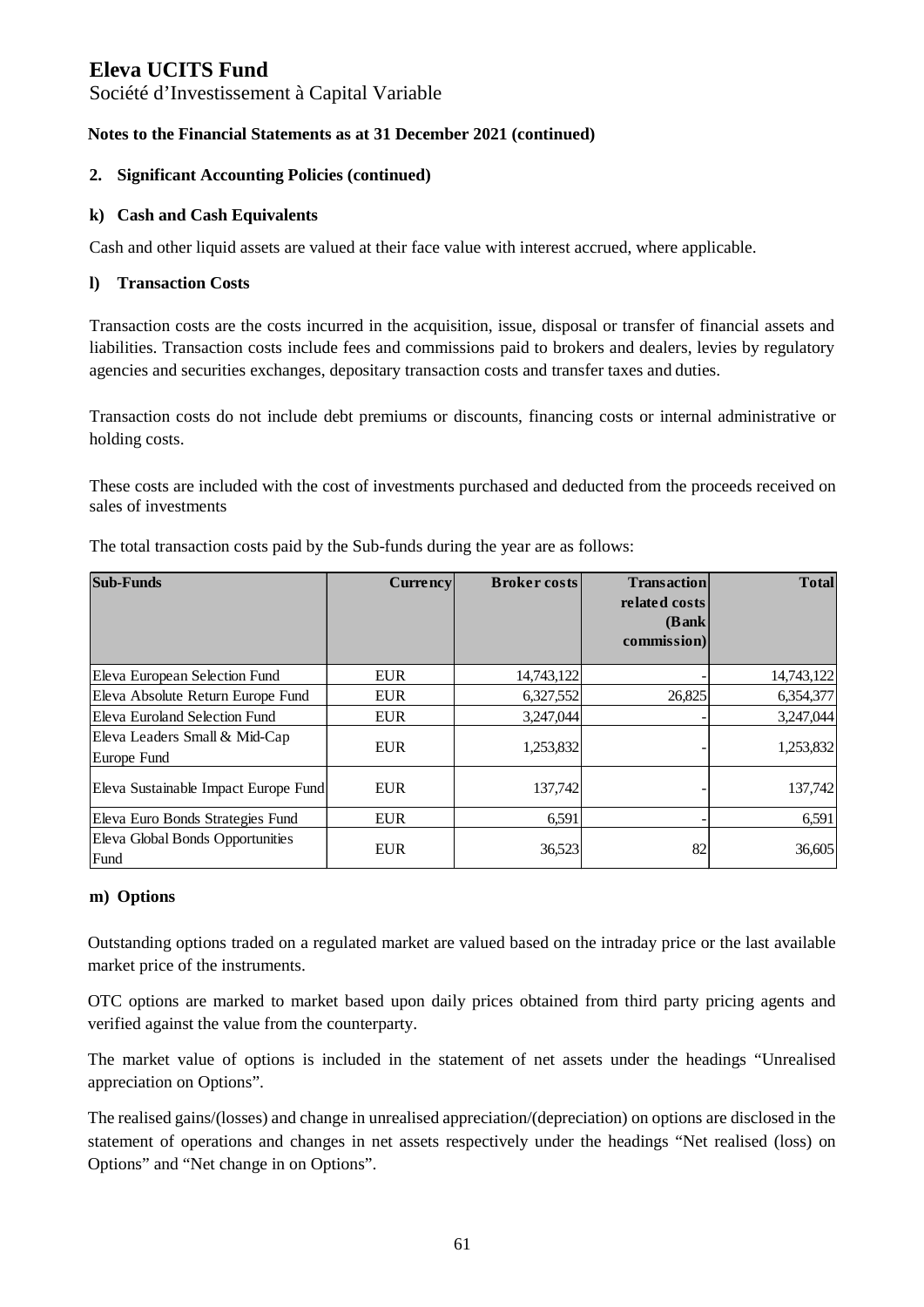Société d'Investissement à Capital Variable

### **Notes to the Financial Statements as at 31 December 2021 (continued)**

### **2. Significant Accounting Policies (continued)**

### **n) Futures Contracts**

Upon entering into a futures contract, the Fund is required to deposit with the broker, cash or securities in an amount equal to a certain percentage of the contract amount which is referred to as the initial margin account. Subsequent payments, referred to as variation margin, are made or received by each sub-fund periodically and are based on changes in the market value of open futures contracts.

The unrealised appreciation/(depreciation) on futures contracts is disclosed in the statement of net assets under "Unrealised appreciation/(depreciation) on Futures contracts". Changes in the market value of open futures contracts are recorded as unrealised appreciation/(depreciation) in the statement of operations and changes in net assets under "Change in unrealised appreciation/(depreciation) on Futures". Realised gains or losses, representing the difference between the value of the contract at the time it was opened and the value at the time it was closed, are reported at the closing or expiration of futures contracts in the statement of operations and changes in net assets under "Net realised gain/(loss) on Futures contracts". Securities deposited as initial margin account are designated in the Portfolio of investments and other Net Assets and cash deposited is recorded in the statement of net assets in "Cash and cash equivalents". A receivable and/or a payable to brokers for the daily variation margin is also recorded in the statement of net assets under caption Cash and cash equivalents.

#### **o) Credit Default Swaps**

A credit default swap is a credit derivative transaction in which two parties enter into an agreement, whereby one party (the protection buyer) pays the other (the protection seller) a fixed periodic coupon for the specified life of the agreement in return for a payment contingent on a credit event related to the underlying reference obligation.

If a credit event occurs, the protection seller would be obliged to make a payment, which may be either: (i) a net cash settlement equal to the notional amount of the swap less the auction value of the reference obligation or (ii) the notional amount of the swap in exchange for the delivery of the reference obligation. Selling protection effectively adds leverage to a Fund's portfolio up to the notional amount of swap agreements.

Credit default swaps are marked to market at each NAV calculation date. The market value is based on the valuation elements laid down in the contracts, and is obtained from third party pricing agents, market makers or internal models.

The unrealised appreciation/(depreciation) is disclosed in the statement of net assets under "Unrealised (depreciation) on Swaps". Realised gains/(losses) and change in unrealised appreciation/(depreciation) resulting there from are included in the statement of operations and changes in net assets respectively under the heading "Net realised gain/(loss) on Swaps" and "Net change in unrealised appreciation/(depreciation) on Swaps".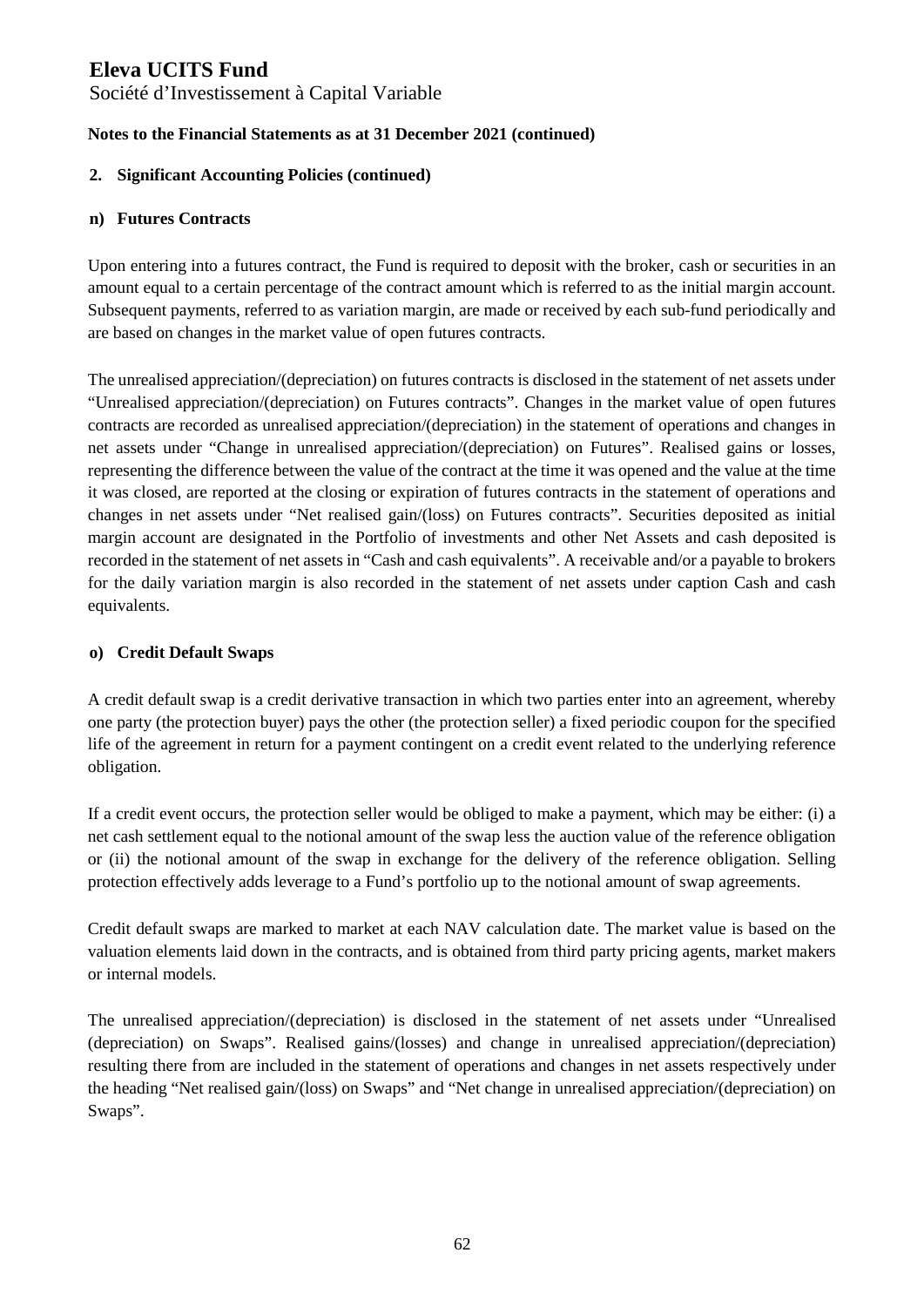Société d'Investissement à Capital Variable

### **Notes to the Financial Statements as at 31 December 2021 (continued)**

### **3. Tax Status**

Under current law and practice, the Fund is not liable for any Luxembourg tax on profits or income. The Fund is liable in Luxembourg for an annual subscription tax ("taxe d'abonnement") which is payable quarterly on the basis of the value of the net assets of the Fund at the end of the relevant calendar quarter. The rates of the subscription tax are 0.05% per annum of the Net Asset Value of each Class which is available to Retail Investors and 0.01% per annum of the Net Asset Value of each Class which is available to Institutional Investors.

Pursuant to article 175(a) of the Law of 17 December 2010, the net assets invested in UCI already subject to the "taxe d'adonnement" are exempt from this tax.

No corporate tax is payable in Luxembourg on realised or unrealised capital appreciation of the assets of the Fund.

The Fund was liable for an initial fixed charge of EUR 75 which was paid upon its incorporation.

Dividends and interest received by the Fund on its investments are in many cases subject to irrecoverable withholding taxes at source.

#### **4. Dividends**

In respect of the Accumulation Classes, under normal circumstances, the Sub-Funds do not intend to declare and make distributions with respect to the net investment income and realised capital gains of each Accumulation Class. Accordingly, the Net Asset Value per Share of these Accumulation Classes will reflect any net investment income or capital gains.

It is intended that the Board of Directors will make distributions to the holders of Class A1 (EUR) dis., Class A1 (GBP) dis. (unhedged), Class A1 (USD) dis. (hedged), Class I (EUR) dis., Class I2 (EUR) dis., Class R (EUR) dis., Class H1 (EUR) dis., Class J1 (GBP) dis. and Class J2 (GBP) dis. It is expected that net income (net of expenses and reserves) actually received by the Sub-Fund attributable to the relevant Class that is deemed by the Investment Manager in its sole discretion, to be distributable income, will be distributed to the relevant Class' Shareholders. No distribution may be made which would result in the net assets of the Sub-Fund falling below the minimum provided for by Luxembourg law.

Shareholders in Distribution Classes shall have the discretion to elect that any distribution payable or declared shall be reinvested in the appropriate Sub-Fund instead of being paid in cash. Distributions re-invested shall be treated in the same way as a subscription for Shares in the appropriate Sub-Fund.

Any distributions unclaimed after five years from the end of the relevant Financial Year will lapse and revert to the relevant Sub-Fund as a whole. No interest will be payable by the relevant Sub-Fund on distributions declared and held for the benefit of the relevant Shareholder until the date of payment or the date upon which such distributions are forfeited.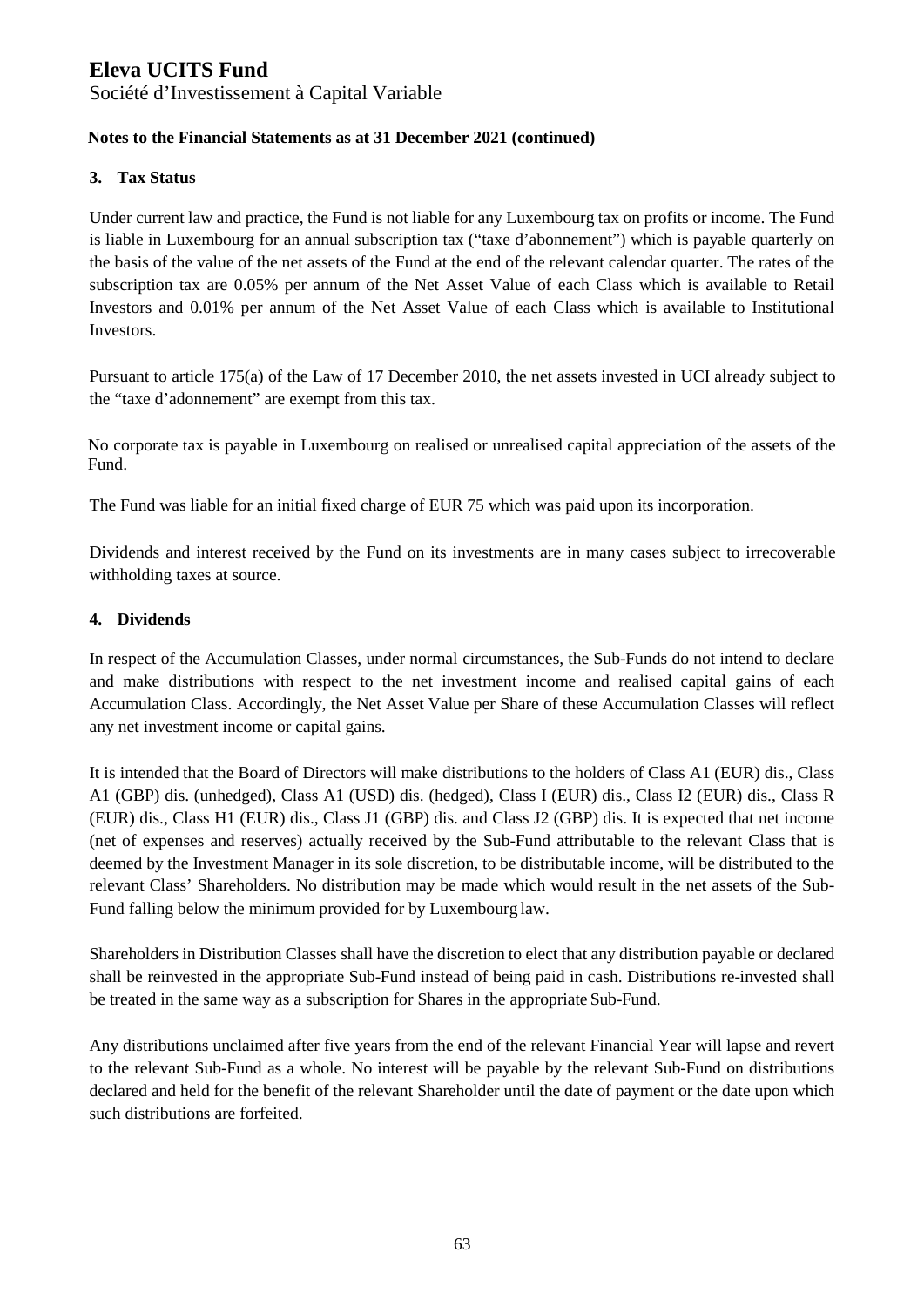Société d'Investissement à Capital Variable

### **Notes to the Financial Statements as at 31 December 2021 (continued)**

#### **4. Dividends (continued)**

During the year ended 31 December 2021, Eleva European Selection Fund distributed the following dividends per share (ex-date and in EUR):

|                                      |                |                 | Rate      |                  | <b>Total amount paid</b> |
|--------------------------------------|----------------|-----------------|-----------|------------------|--------------------------|
| <b>Share class</b>                   | Ex date        | Pay date        | per share | Number of shares | <b>EUR</b>               |
| <b>Eleva Euroland Selection Fund</b> |                |                 |           |                  |                          |
| Class I (EUR) dis.                   | 4 January 2021 | 11 January 2021 | 6.5448    | 1,394.21         | 9,125                    |
|                                      |                |                 |           |                  | 9,125                    |
| Eleva European Selection Fund        |                |                 |           |                  |                          |
| Class A1 (EUR) dis.                  | 4 January 2021 | 11 January 2021 | 0.1406    | 17,416.34        | 2,449                    |
| Class H1 (EUR) dis.                  | 4 January 2021 | 11 January 2021 | 7.6206    | 141,167.80       | 1,075,787                |
| Class I (EUR) dis.                   | 4 January 2021 | 11 January 2021 | 8.1610    | 43,095.43        | 351,703                  |
| Class I2 (EUR) dis.                  | 4 January 2021 | 11 January 2021 | 8.8251    | 18,152.03        | 160,193                  |
| Class R (EUR) dis.                   | 4 January 2021 | 11 January 2021 | 0.7459    | 25,600.46        | 19,094                   |
|                                      |                |                 |           |                  | 1,609,226.00             |
|                                      |                |                 |           |                  |                          |
|                                      |                |                 |           |                  | 1,618,351                |

\* Minor differences in calculation may occur due to rounding

#### **5. Investment Management Fees**

The Sub-Funds pay out of the assets of the Sub-Funds to the Investment Manager an investment management fee monthly in arrears at the rate per annum, as set out below, of the Net Asset Value of the relevant Class of the Sub-Funds. The investment management fees are calculated and paid in the base currency of the Sub-Funds.

The following table lists the Investment Management Fees paid by the Sub-Funds during the year ended 31 December 2021:

| <b>Eleva European Selection Fund</b>      |                                   |  |
|-------------------------------------------|-----------------------------------|--|
| <b>Class and Currency Denomination</b>    | <b>Investment Management Fees</b> |  |
| Class A1 (CHF) acc. (hedged)              | 1.5%                              |  |
| Class A1 (EUR) acc.                       | 1.5%                              |  |
| Class A1 (EUR) dis.                       | 1.5%                              |  |
| Class A1 (USD) acc. (hedged)              | 1.5%                              |  |
| Class A2 (EUR) acc.                       | 2%                                |  |
| Class H1 (EUR) acc.                       | Up to $0.9\%$                     |  |
| Class H1 (EUR) dis.                       | Up to $0.9\%$                     |  |
| Class H1 (USD) acc. (hedged)              | Up to $0.9\%$                     |  |
| Class H1 (SEK) acc. (hedged) <sup>1</sup> | Up to $0.9\%$                     |  |
| Class H3 (EUR) acc. $2$                   | Up to $1.5\%$                     |  |
| Class H3 (SEK) acc. $(hedge)^3$           | Up to $1.5%$                      |  |
| Class I (CHF) acc. (hedged)               | 0.9%                              |  |
| Class I (EUR) acc.                        | $0.9\%$                           |  |
| Class I (EUR) dis.                        | 0.9%                              |  |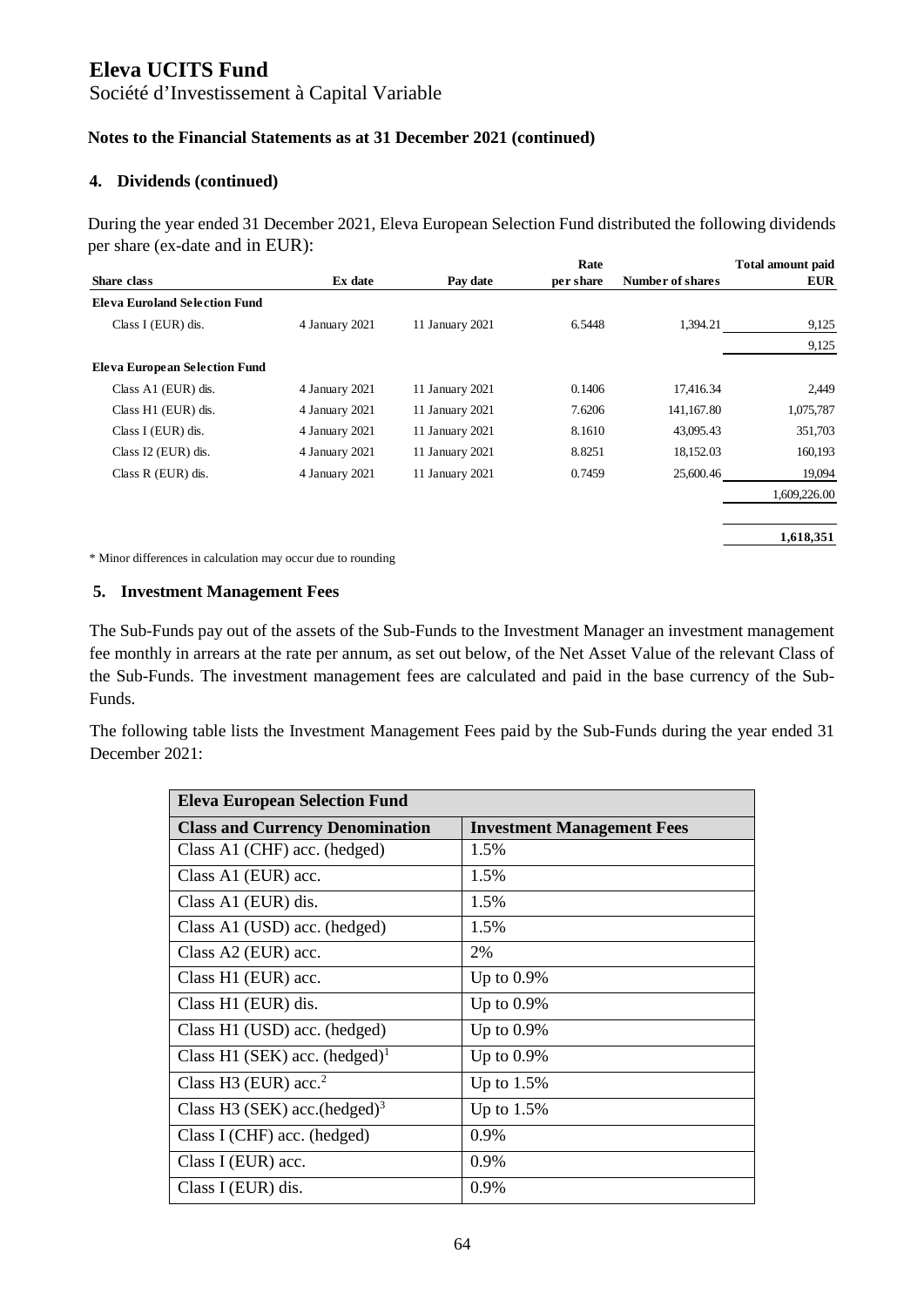Société d'Investissement à Capital Variable

### **Notes to the Financial Statements as at 31 December 2021 (continued)**

#### **5. Investment Management Fees (continued)**

| <b>Eleva European Selection Fund (continued)</b> |                                   |  |
|--------------------------------------------------|-----------------------------------|--|
| <b>Class and Currency Denomination</b>           | <b>Investment Management Fees</b> |  |
| Class I (GBP) acc. (hedged)                      | $0.9\%$                           |  |
| Class I (USD) acc. (hedged)                      | 0.9%                              |  |
| Class I2 (EUR) acc.                              | Up to $0.85\%$                    |  |
| Class I2 (EUR) dis.                              | Up to $0.85\%$                    |  |
| Class $R$ (CHF) acc. (hedged)                    | 0.9%                              |  |
| Class $R$ (EUR) acc.                             | $0.9\%$                           |  |
| Class $R$ (EUR) dis.                             | $0.9\%$                           |  |
| Class $R(GBP)$ acc. (hedged)                     | $0.9\%$                           |  |
| Class R (USD) acc. (hedged)                      | $0.9\%$                           |  |

<sup>1</sup> The Share class was launched on 12 July 2021.

2 The Share class was launched on 01 September 2021.

<sup>3</sup>The Share class was launched on 01 September 2021.

| Eleva Absolute Return Europe Fund      |                                   |  |
|----------------------------------------|-----------------------------------|--|
| <b>Class and Currency Denomination</b> | <b>Investment Management Fees</b> |  |
| Class A1 (CHF) acc. (hedged)           | 2%                                |  |
| Class A1 (EUR) acc.                    | 2%                                |  |
| Class A1 (EUR) dis.                    | 2%                                |  |
| Class A1 (GBP) dis. (unhedged)         | 2%                                |  |
| Class A1 (GBP) acc. (hedged)           | 2%                                |  |
| Class A1 (USD) acc. (hedged)           | 2%                                |  |
| Class A1 (USD) acc. (unhedged)         | 2%                                |  |
| Class A2 (EUR) acc.                    | 2.2%                              |  |
| Class I (CHF) acc. (hedged)            | 1%                                |  |
| Class I (EUR) acc.                     | 1%                                |  |
| Class I (EUR) dis.                     | 1%                                |  |
| Class I (GBP) acc. (hedged)            | 1%                                |  |
| Class I (USD) acc. (hedged)            | 1%                                |  |
| Class I (USD) acc. (unhedged)          | 1%                                |  |
| Class I2 (EUR) acc.                    | Up to 0.95%                       |  |
| Class R (CHF) acc. (hedged)            | 1%                                |  |
| Class R (EUR) acc.                     | 1%                                |  |
| Class R (EUR) dis.                     | $1\%$                             |  |
| Class R (GBP) acc. (hedged)            | 1%                                |  |
| Class R (USD) acc. (hedged)            | 1%                                |  |
| Class R (USD) dis. (hedged)            | 1%                                |  |
| Class S (EUR) acc.                     | 0.6%                              |  |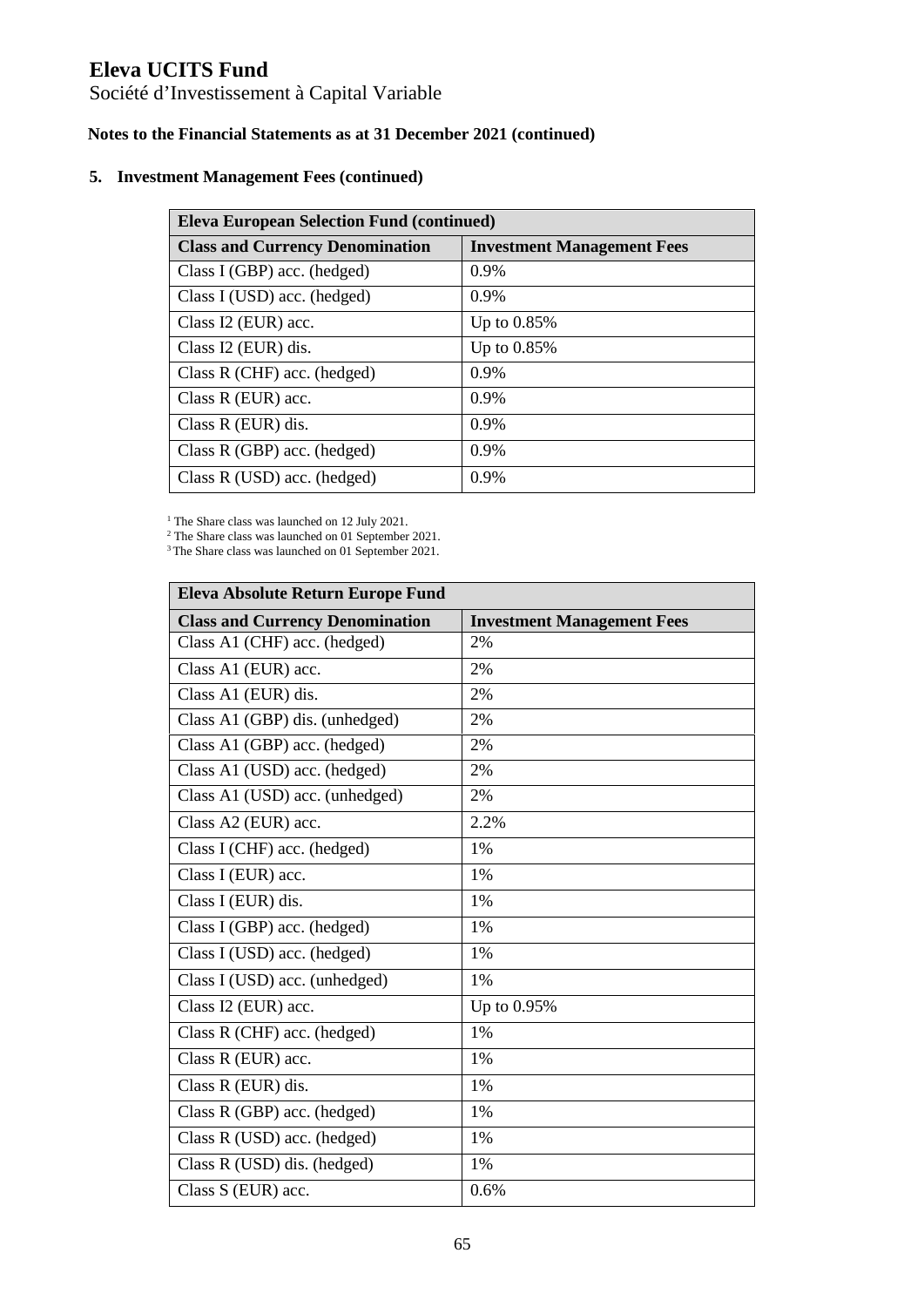Société d'Investissement à Capital Variable

## **Notes to the Financial Statements as at 31 December 2021 (continued)**

### **5. Investment Management Fees (continued)**

| <b>Eleva Euroland Selection Fund</b>   |                                   |  |
|----------------------------------------|-----------------------------------|--|
| <b>Class and Currency Denomination</b> | <b>Investment Management Fees</b> |  |
| Class A1 (EUR) acc.                    | 1.5%                              |  |
| Class A2 (EUR) acc.                    | 2%                                |  |
| Class H1 (EUR) acc.                    | Up to $0.9\%$                     |  |
| Class H2 (GBP) dis. (hedged)           | Up to $0.9\%$                     |  |
| Class I (EUR) acc.                     | $0.9\%$                           |  |
| Class I (EUR) dis.                     | $0.9\%$                           |  |
| Class I2 (EUR) acc.                    | Up to $0.85\%$                    |  |
| Class I2 (EUR) dis. $4$                | Up to $0.85\%$                    |  |
| Class $R$ (EUR) acc.                   | $0.9\%$                           |  |
| Class R (GBP) acc. (hedged)            | 0.9%                              |  |

4 The Share class was launched on 07 May 2021.

| Eleva Leaders Small & Mid-Cap Europe Fund |                                   |  |
|-------------------------------------------|-----------------------------------|--|
| <b>Class and Currency Denomination</b>    | <b>Investment Management Fees</b> |  |
| Class A1 (CHF) acc. (hedged)              | 1.7%                              |  |
| Class A1 (EUR) acc.                       | 1.7%                              |  |
| Class A1 (USD) acc. (hedged)              | 1.7%                              |  |
| Class A1 (USD) dis. (hedged)              | 1.7%                              |  |
| Class A2 (EUR) acc.                       | 2.2%                              |  |
| Class H1 (EUR) acc.                       | Up to $0.9\%$                     |  |
| Class I (CHF) acc. (hedged)               | 0.9%                              |  |
| Class I (EUR) acc.                        | 0.9%                              |  |
| Class I (EUR) dis.                        | 0.9%                              |  |
| Class I (USD) acc. (hedged)               | 0.9%                              |  |
| Class I2 (EUR) acc.                       | Up to 0.85%                       |  |
| Class J1 (EUR) acc.                       | Up to $0.9\%$                     |  |
| Class J1 (USD) acc. (unhedged)            | Up to $0.9\%$                     |  |
| Class J1 (GBP) dis. (unhedged)            | Up to $0.9\%$                     |  |
| Class J2 (EUR) acc.                       | Up to $0.9\%$                     |  |
| Class J2 (GBP) dis. (unhedged)            | Up to $0.9\%$                     |  |
| Class J2 (USD) acc. (unhedged)            | Up to $0.9\%$                     |  |
| Class J3 (EUR) acc.                       | Up to $1.7\%$                     |  |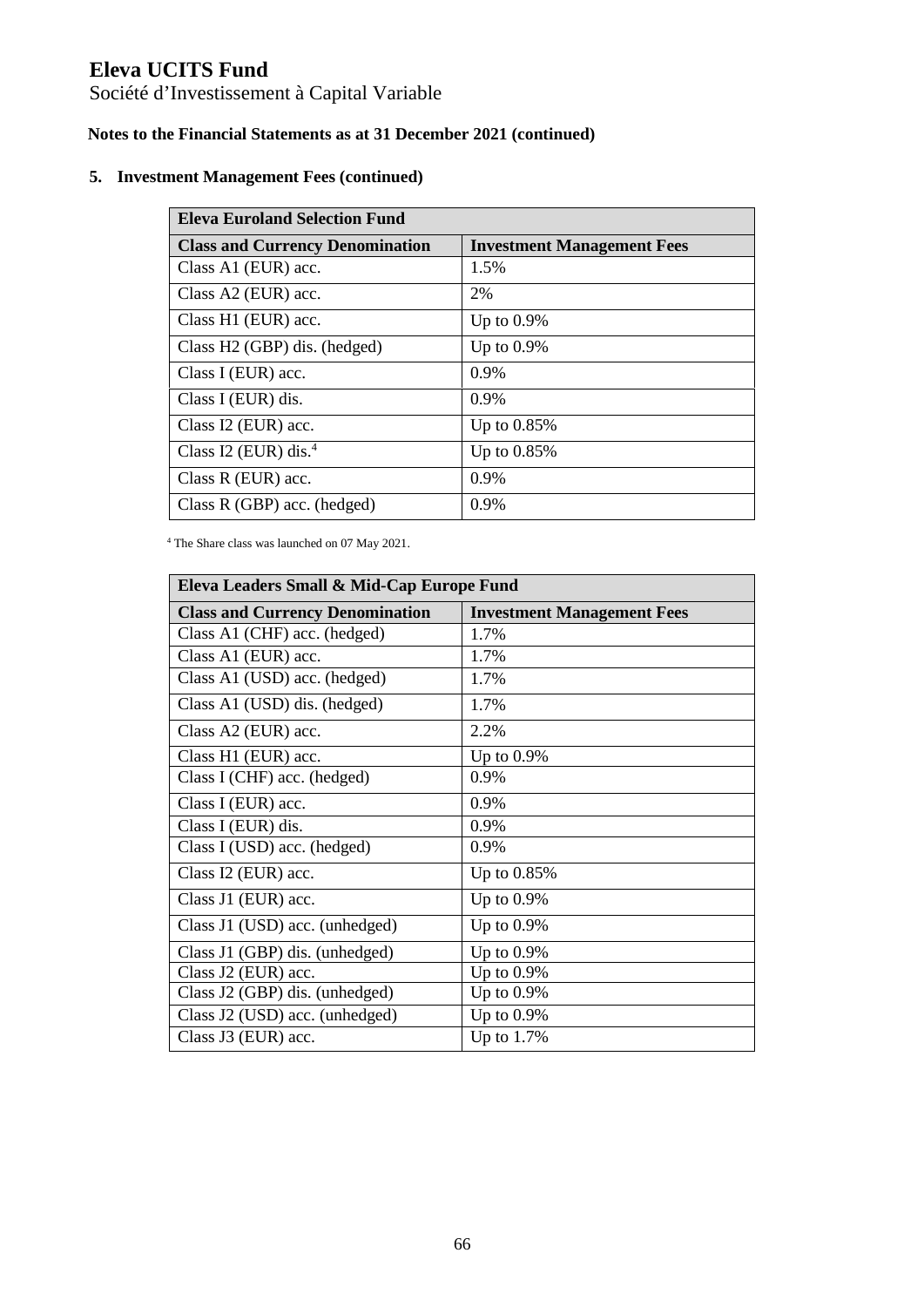Société d'Investissement à Capital Variable

### **Notes to the Financial Statements as at 31 December 2021 (continued)**

#### **5. Investment Management Fees (continued)**

| Eleva Leaders Small & Mid-Cap Europe Fund (continued) |                                   |  |
|-------------------------------------------------------|-----------------------------------|--|
| <b>Class and Currency Denomination</b>                | <b>Investment Management Fees</b> |  |
| Class J3 (USD) acc. (unhedged)                        | Up to $1.7\%$                     |  |
| Class $R$ (EUR) acc.                                  | $0.9\%$                           |  |
| Class R (GBP) acc. (hedged)                           | 0.9%                              |  |
| Class R (USD) acc. (hedged)                           | 0.9%                              |  |
| Class $X$ (EUR) acc.                                  | 0%                                |  |

| Eleva Sustainable Impact Europe Fund   |                                   |  |
|----------------------------------------|-----------------------------------|--|
| <b>Class and Currency Denomination</b> | <b>Investment Management Fees</b> |  |
| Class A1 (EUR) acc.                    | 1.7%                              |  |
| Class A2 (EUR) acc.                    | 2.2%                              |  |
| Class I (EUR) acc.                     | 0.9%                              |  |
| Class $R$ (EUR) acc.                   | 0.9%                              |  |
| Class X (EUR) acc.                     | 0%                                |  |

| Eleva Euro Bonds Strategies Fund       |                                   |  |  |
|----------------------------------------|-----------------------------------|--|--|
| <b>Class and Currency Denomination</b> | <b>Investment Management Fees</b> |  |  |
| Class A1 (EUR) acc.                    | 1%                                |  |  |
| Class A2 (EUR) acc.                    | 1.2%                              |  |  |
| Class I (EUR) acc.                     | 0.6%                              |  |  |
| Class $R$ (EUR) acc.                   | 0.6%                              |  |  |
| Class $X$ (EUR) acc.                   | 0%                                |  |  |

| <b>Eleva Global Bonds Opportunities Fund</b> |                                   |  |
|----------------------------------------------|-----------------------------------|--|
| <b>Class and Currency Denomination</b>       | <b>Investment Management Fees</b> |  |
| Class A1 (EUR) acc.                          | 1%                                |  |
| Class A2 (EUR) acc.                          | 1.2%                              |  |
| Class I (EUR) acc.                           | 0.6%                              |  |
| Class R (EUR) acc.                           | 0.6%                              |  |
| Class $X$ (EUR) acc.                         | 0%                                |  |

### **6. Performance Fees**

The Investment Manager of Eleva European Selection Fund is entitled in respect of each Class to receive a performance fee calculated in relation to each Performance Period. A performance fee may only be levied if the percentage evolution of the Net Asset Value per Share is superior to the percentage evolution of the STOXX Europe 600 (Net Return) Index during the Performance Period. The performance fee for each Class is set out in the table below and shall be payable in respect of the amount by which the percentage increase or decrease in the Net Asset Value per Share is, respectively, more than or less than the percentage increase or decrease in value of the STOXX Europe 600 (Net Return) Index (Referred to as the SXXR Index on Bloomberg) during the Performance Period.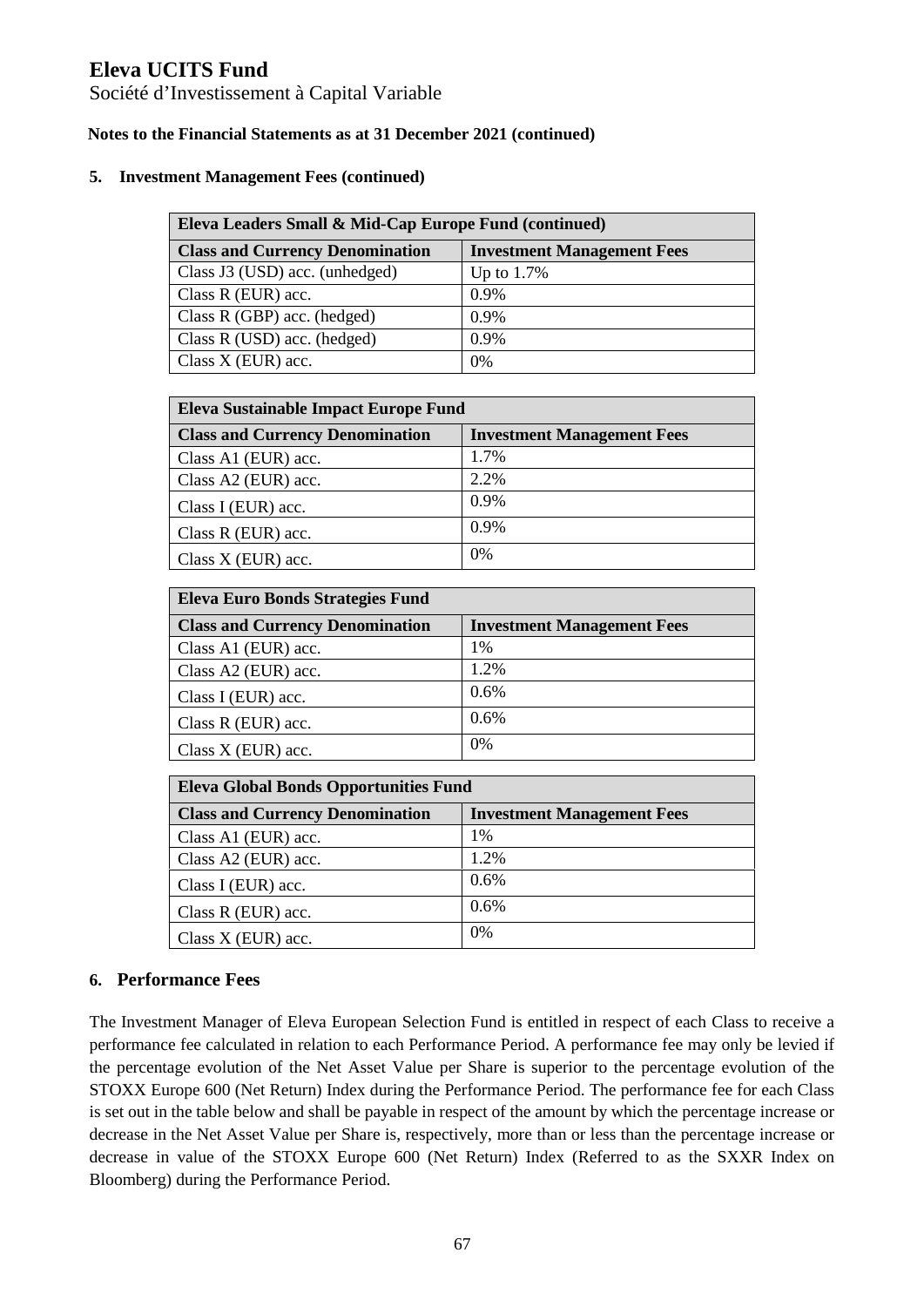Société d'Investissement à Capital Variable

### **Notes to the Financial Statements as at 31 December 2021 (continued)**

### **6. Performance Fees (continued)**

| <b>Eleva European Selection Fund</b>             |                                       |                                                                                        |                                                                        |
|--------------------------------------------------|---------------------------------------|----------------------------------------------------------------------------------------|------------------------------------------------------------------------|
| <b>Class and Currency</b><br><b>Denomination</b> | <b>Performance Fees</b><br>Percentage | <b>Actual Amount of</b><br><b>Performance fees</b><br>charge (Share class<br>currency) | Percentage of the<br>performance fees<br>charged on share<br>class NAV |
| Class A1 (CHF) acc. (hedged)                     | 10%                                   | 50,551                                                                                 | 0.39%                                                                  |
| Class A1 (EUR) acc.                              | 10%                                   | 1,553,044                                                                              | 0.25%                                                                  |
| Class A1 (EUR) dis.                              | 10%                                   | 8,659                                                                                  | 0.16%                                                                  |
| Class A1 (USD) acc. (hedged)                     | 10%                                   | 62,417                                                                                 | 0.41%                                                                  |
| Class A2 (EUR) acc.                              | 10%                                   | 146,937                                                                                | 0.17%                                                                  |
| Class H1 (EUR) acc.                              | Up to 20%                             | 933,772                                                                                | 0.48%                                                                  |
| Class H1 (EUR) dis.                              | Up to 20%                             | 1,117,834                                                                              | 0.76%                                                                  |
| Class H1 (USD) acc. (hedged)                     | Up to 20%                             | 7,920                                                                                  | 0.41%                                                                  |
| Class I (CHF) acc. (hedged)                      | 10%                                   | 27,603                                                                                 | 0.59%                                                                  |
| Class I (EUR) acc.                               | 10%                                   | 9,043,771                                                                              | 0.31%                                                                  |
| Class I (EUR) dis.                               | 10%                                   | 90,202                                                                                 | 0.33%                                                                  |
| Class I (GBP) acc. (hedged)                      | 10%                                   | 2,064                                                                                  | 0.68%                                                                  |
| Class I (USD) acc. (hedged)                      | 10%                                   | 89,269                                                                                 | 0.51%                                                                  |
| Class I2 (EUR) acc.                              | Up to 10%                             | 2,189,214                                                                              | 0.37%                                                                  |
| Class I2 (EUR) dis.                              | Up to 10%                             | 73,480                                                                                 | 0.27%                                                                  |
| Class R (CHF) acc. (hedged)                      | 10%                                   | 6,500                                                                                  | 0.48%                                                                  |
| Class R (EUR) acc.                               | 10%                                   | 1,166,094                                                                              | 0.31%                                                                  |
| Class R (EUR) dis.                               | 10%                                   | 10,860                                                                                 | 0.15%                                                                  |
| Class R (GBP) acc. (hedged)                      | 10%                                   | 5,420                                                                                  | 0.43%                                                                  |
| Class R (USD) acc. (hedged)                      | 10%                                   | 27,715                                                                                 | 0.47%                                                                  |
| Class H1 (SEK) acc. (hedged) $1$                 | Up to 20%                             | 36,024                                                                                 | 0.20%                                                                  |
| Class H3 (EUR) acc. $2$                          | Up to 20%                             | 1                                                                                      | 0.94%                                                                  |
| Class H3 (SEK) acc. (hedged) $3$                 | Up to 20%                             | $\overline{4}$                                                                         | 0.04%                                                                  |

1 The Share class was launched on 12 July 2021.

2 The Share class was launched on 01 September 2021.

3 The Share class was launched on 01 September 2021.

The Investment Manager of Eleva Absolute Return Europe Fund is entitled in respect of each Class to receive a performance fee calculated in relation to each Performance Period. For each Performance Period, the performance fee payable will be equal to a specified percentage of any "New Net Appreciation" of the relevant Class.

The New Net Appreciation shall equal the amount, if any, by which the Net Asset Value per Share of the relevant Class as of the end of the relevant Performance Period exceeds the "High Water Mark" multiplied by the average number of Shares of the relevant Class in issue during the Performance Period.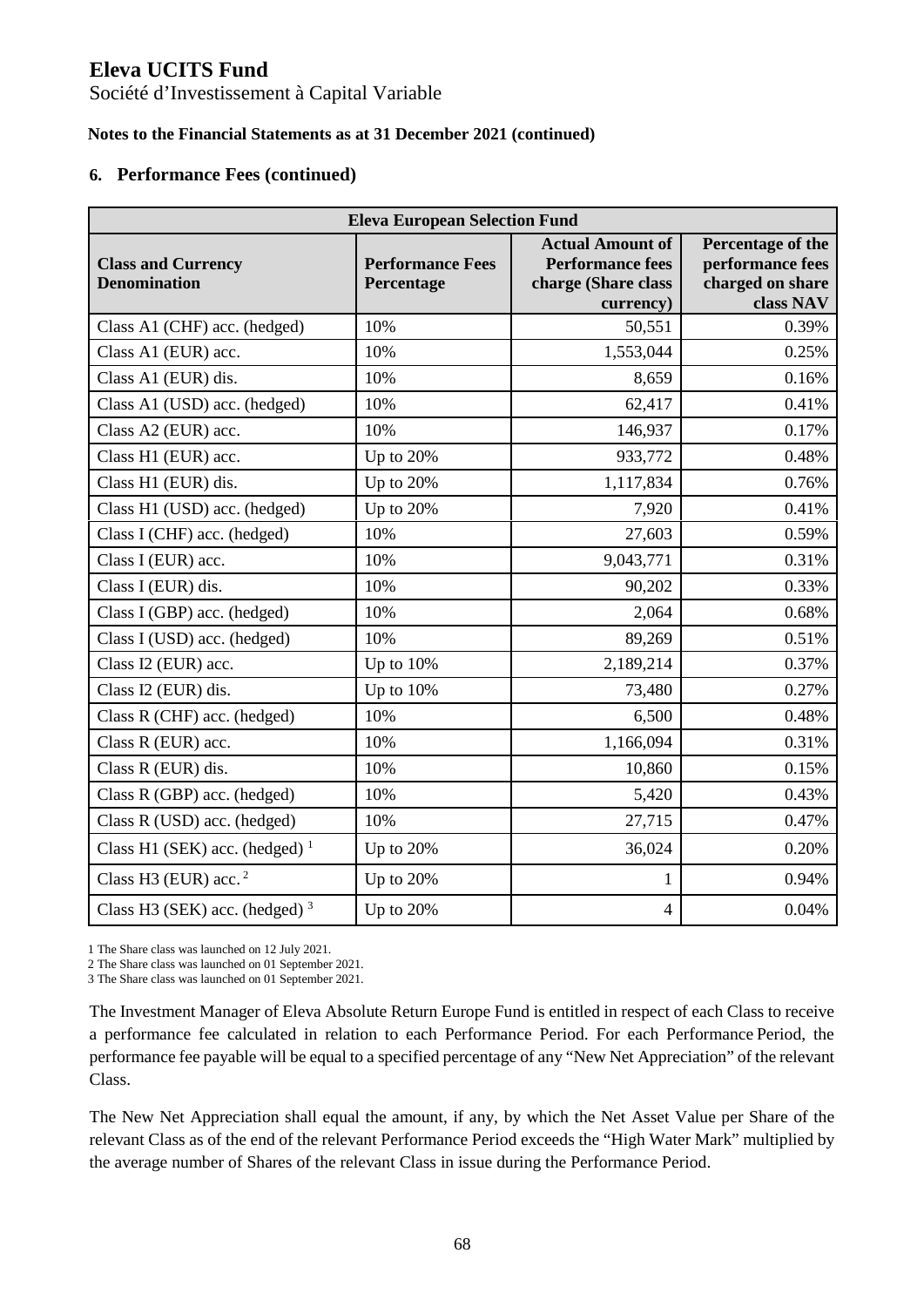### Société d'Investissement à Capital Variable

### **Notes to the Financial Statements as at 31 December 2021 (continued)**

#### **6. Performance Fees (continued)**

The High Water Mark is the greater of:

a) the Net Asset Value per Share of the relevant Class as of the end of the most recent Performance Period at which a performance fee was paid by such Class (after reduction for the performance fee then paid); and

b) if no performance fee has ever been paid, then the Net Asset Value per Share of the relevant Class upon first issue.

For the avoidance of doubt, a performance fee is only payable where the Net Asset Value per Share of the relevant Class exceeds its High Water Mark.

| <b>Eleva Absolute Return Europe Fund</b>         |                                       |                                                                                        |                                                                        |
|--------------------------------------------------|---------------------------------------|----------------------------------------------------------------------------------------|------------------------------------------------------------------------|
| <b>Class and Currency</b><br><b>Denomination</b> | <b>Performance Fees</b><br>Percentage | <b>Actual Amount of</b><br><b>Performance fees</b><br>charge (Share<br>class currency) | Percentage of the<br>performance fees<br>charged on share<br>class NAV |
| Class A1 (CHF) acc. (hedged)                     | 20%                                   | 503,691                                                                                | 1.33%                                                                  |
| Class A1 (EUR) acc.                              | 20%                                   | 7,915,127                                                                              | 1.07%                                                                  |
| Class A1 (EUR) dis.                              | 20%                                   | 28,859                                                                                 | 0.77%                                                                  |
| Class A1 (GBP) dis. (unhedged)                   | 20%                                   |                                                                                        |                                                                        |
| Class A1 (GBP) acc. (hedged)                     | 20%                                   | 25,547                                                                                 | 1.35%                                                                  |
| Class A1 (USD) acc. (hedged)                     | 20%                                   | 445,713                                                                                | 1.29%                                                                  |
| Class A1 (USD) acc. (unhedged)                   | 20%                                   |                                                                                        |                                                                        |
| Class A2 (EUR) acc.                              | 20%                                   | 2,121,325                                                                              | 0.88%                                                                  |
| Class I (CHF) acc. (hedged)                      | 20%                                   | 853,214                                                                                | 1.45%                                                                  |
| Class I (EUR) acc.                               | 20%                                   | 18,234,748                                                                             | 1.34%                                                                  |
| Class I (EUR) dis.                               | 20%                                   | 261,570                                                                                | 1.44%                                                                  |
| Class I (GBP) acc. (hedged)                      | 20%                                   | 86,609                                                                                 | 1.98%                                                                  |
| Class I (USD) acc. (hedged)                      | 20%                                   | 515,774                                                                                | 1.55%                                                                  |
| Class I (USD) acc. (unhedged)                    | 20%                                   |                                                                                        |                                                                        |
| Class I2 (EUR) acc.                              | Up to 20%                             | 4,503,719                                                                              | 1.54%                                                                  |
| Class R (CHF) acc. (hedged)                      | 20%                                   | 197,161                                                                                | 1.35%                                                                  |
| Class R (EUR) acc.                               | 20%                                   | 6,330,539                                                                              | 1.02%                                                                  |
| Class R (EUR) dis.                               | 20%                                   | 93,742                                                                                 | 1.74%                                                                  |
| Class R (GBP) acc. (hedged)                      | 20%                                   | 76,922                                                                                 | 1.31%                                                                  |
| Class R (USD) acc. (hedged)                      | 20%                                   | 341,596                                                                                | 1.06%                                                                  |
| Class R (USD) dis. (hedged)                      | 10%                                   | 477                                                                                    | 0.16%                                                                  |
| Class S (EUR) acc.                               | 20%                                   | 5,011,015                                                                              | 1.32%                                                                  |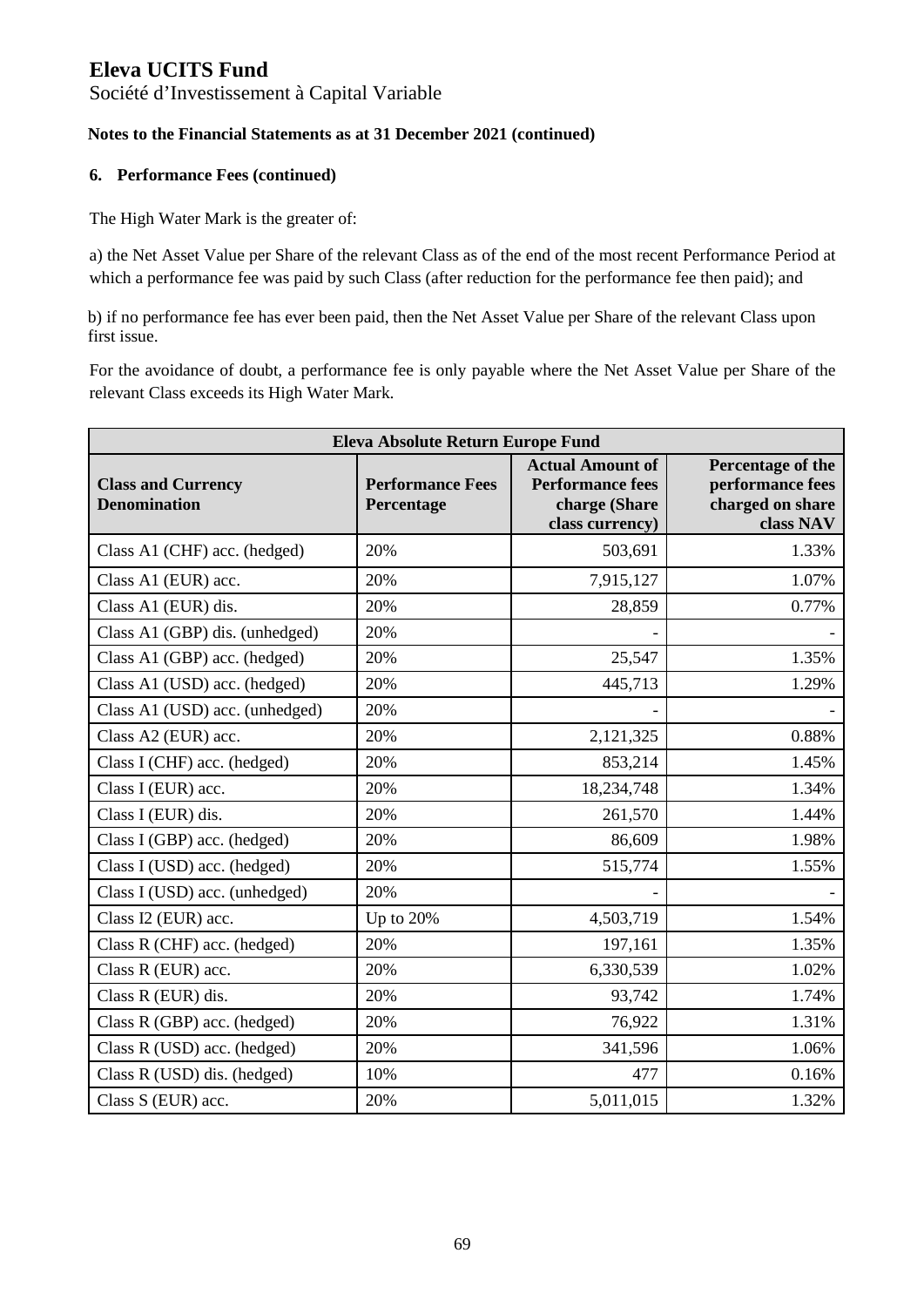### Société d'Investissement à Capital Variable

### **Notes to the Financial Statements as at 31 December 2021 (continued)**

### **6. Performance Fees (continued)**

The Investment Manager of Eleva Euroland Selection Fund is entitled in respect of each Class to receive a performance fee calculated in relation to each Performance Period. A performance fee may only be levied if the percentage evolution of the Net Asset Value per Share of the relevant Class is superior to the percentage evolution of the Euro STOXX Index Net Return during the Performance Period. The performance fee for each Class is set out in the table below and shall be payable in respect of the amount by which the percentage increase or decrease in the Net Asset Value per Share is, respectively, more than or less than the percentage increase or decrease in value of the Euro STOXX Index Net Return during the Performance Period.

| <b>Eleva Euroland Selection Fund</b>             |                                       |                                                                                        |                                                                        |  |  |
|--------------------------------------------------|---------------------------------------|----------------------------------------------------------------------------------------|------------------------------------------------------------------------|--|--|
| <b>Class and Currency</b><br><b>Denomination</b> | <b>Performance Fees</b><br>Percentage | <b>Actual Amount of</b><br><b>Performance fees</b><br>charge (Share class<br>currency) | Percentage of the<br>performance fees<br>charged on share<br>class NAV |  |  |
| Class A1 (EUR) acc.                              | 10%                                   | 147,882                                                                                | 0.23%                                                                  |  |  |
| Class A2 (EUR) acc.                              | 10%                                   | 103,514                                                                                | 0.22%                                                                  |  |  |
| Class H1 (EUR) acc.                              | Up to 20%                             | 176,712                                                                                | 0.59%                                                                  |  |  |
| Class H2 (GBP) dis. (hedged)                     | Up to 20%                             | 694                                                                                    | 0.35%                                                                  |  |  |
| Class I (EUR) acc.                               | 10%                                   | 1,454,907                                                                              | 0.31%                                                                  |  |  |
| Class I (EUR) dis.                               | 10%                                   | 5,081                                                                                  | 0.33%                                                                  |  |  |
| Class I2 (EUR) acc.                              | Up to $10\%$                          | 959,395                                                                                | 0.35%                                                                  |  |  |
| Class I2 (EUR) dis. $4$                          | Up to $10\%$                          | 305,732                                                                                | 0.36%                                                                  |  |  |
| Class $R$ (EUR) acc.                             | 10%                                   | 467,007                                                                                | 0.26%                                                                  |  |  |
| Class R (GBP) acc. (hedged)                      | 10%                                   | 70                                                                                     | 0.25%                                                                  |  |  |

4 The Share class was launched on 07 May 2021.

The Investment Manager of Eleva Leaders Small & Mid-Cap Europe Fund is entitled in respect of each Class to receive a performance fee calculated in relation to each Performance Period. A performance fee may only be levied if the percentage evolution of the Net Asset Value per Share is superior to the percentage evolution of the STOXX Europe Small 200 Net Index during the Performance Period. The performance fee for each Class is set out in the table below and shall be payable in respect of the amount by which the percentage increase or decrease in the Net Asset Value per Share is, respectively, more than or less than the percentage increase or decrease in value of the STOXX Europe Small 200 Net Index during the Performance Period.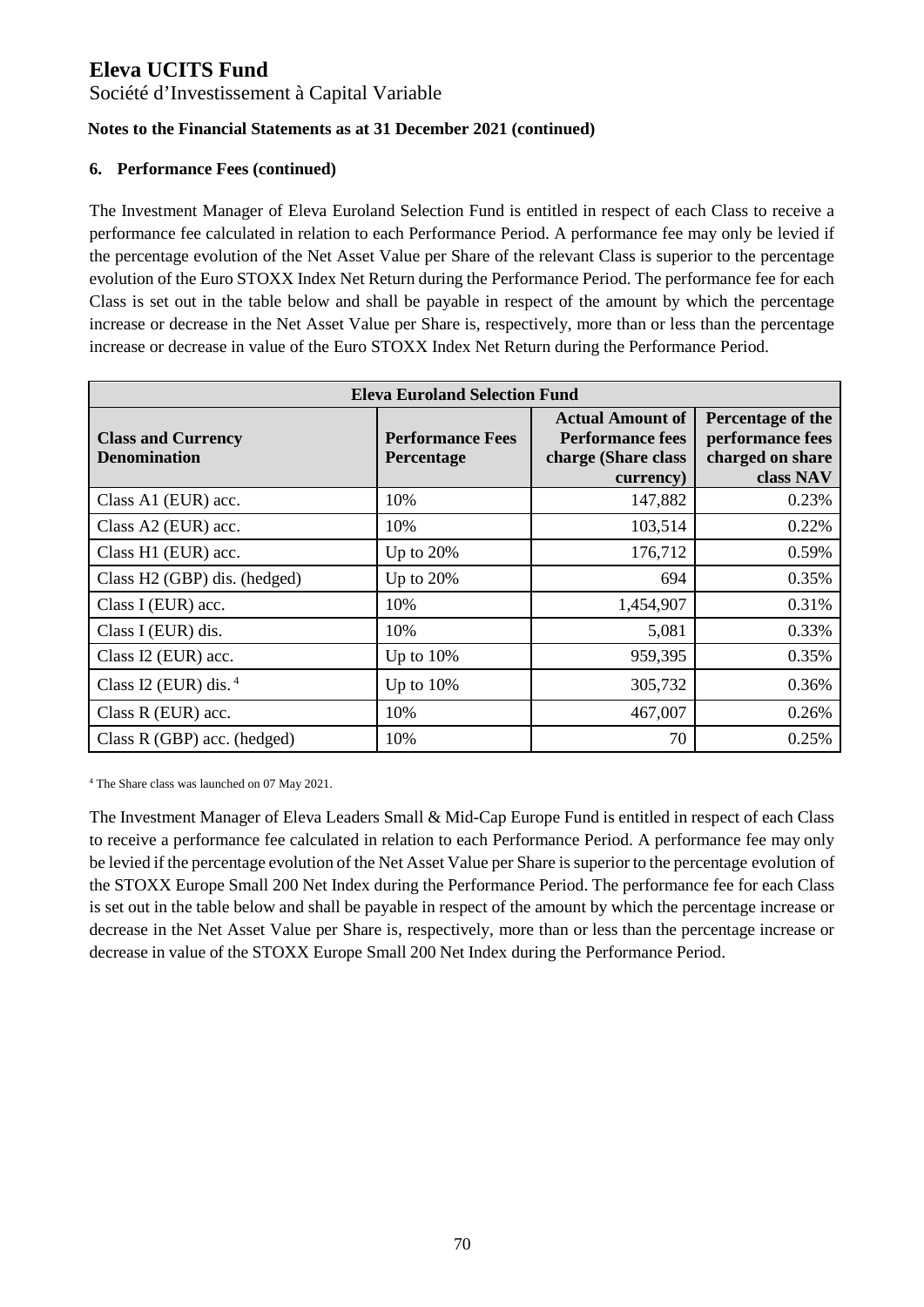Société d'Investissement à Capital Variable

### **Notes to the Financial Statements as at 31 December 2021 (continued)**

#### **6. Performance Fees (continued)**

| Eleva Leaders Small & Mid-Cap Europe Fund        |                                       |                                                                                        |                                                                        |  |  |
|--------------------------------------------------|---------------------------------------|----------------------------------------------------------------------------------------|------------------------------------------------------------------------|--|--|
| <b>Class and Currency</b><br><b>Denomination</b> | <b>Performance Fees</b><br>Percentage | <b>Actual Amount of</b><br><b>Performance fees</b><br>charge (Share class<br>currency) | Percentage of the<br>performance fees<br>charged on share<br>class NAV |  |  |
| Class A1 (CHF) acc. (hedged)                     | 10%                                   | 15,991                                                                                 | 0.28%                                                                  |  |  |
| Class A1 (EUR) acc.                              | 10%                                   | 365,289                                                                                | 0.45%                                                                  |  |  |
| Class A1 (USD) acc. (hedged)                     | 10%                                   | 4,037                                                                                  | 0.27%                                                                  |  |  |
| Class A1 (USD) dis. (hedged)                     | 10%                                   | 6,651                                                                                  | 0.31%                                                                  |  |  |
| Class A2 (EUR) acc.                              | 10%                                   | 61,453                                                                                 | 0.20%                                                                  |  |  |
| Class H1 (EUR) acc.                              | Up to 20%                             |                                                                                        |                                                                        |  |  |
| Class I (CHF) acc. (hedged)                      | 10%                                   | 4,221                                                                                  | 0.43%                                                                  |  |  |
| Class I (EUR) acc.                               | 10%                                   | 571,066                                                                                | 0.38%                                                                  |  |  |
| Class I (EUR) dis.                               | 10%                                   | 54,104                                                                                 | 0.80%                                                                  |  |  |
| Class I (USD) acc. (hedged)                      | 10%                                   | 9,126                                                                                  | 0.35%                                                                  |  |  |
| Class I2 (EUR) acc.                              | Up to $10%$                           | 76,972                                                                                 | 1.03%                                                                  |  |  |
| Class J1 (EUR) acc.                              | Up to 20%                             |                                                                                        |                                                                        |  |  |
| Class J1 (USD) acc. (unhedged)                   | Up to 20%                             |                                                                                        |                                                                        |  |  |
| Class J1 (GBP) dis. (unhedged)                   | Up to 20%                             |                                                                                        |                                                                        |  |  |
| Class J2 (EUR) acc.                              | Up to 20%                             |                                                                                        |                                                                        |  |  |
| Class J2 (GBP) dis. (unhedged)                   | Up to 20%                             |                                                                                        |                                                                        |  |  |
| Class J2 (USD) acc. (unhedged)                   | Up to 20%                             |                                                                                        |                                                                        |  |  |
| Class J3 (EUR) acc.                              | Up to 20%                             |                                                                                        |                                                                        |  |  |
| Class J3 (USD) acc. (unhedged)                   | Up to 20%                             |                                                                                        |                                                                        |  |  |
| Class R (EUR) acc.                               | 10%                                   | 357,328                                                                                | 0.35%                                                                  |  |  |
| Class R (GBP) acc. (hedged)                      | 10%                                   | 966                                                                                    | 0.34%                                                                  |  |  |
| Class R (USD) acc. (hedged)                      | 10%                                   | 4,828                                                                                  | 0.48%                                                                  |  |  |
| Class X (EUR) acc.                               | 0%                                    |                                                                                        |                                                                        |  |  |

The Investment Manager of Eleva Sustainable Impact Europe Fund is entitled in respect of each Class to receive a performance fee calculated in relation to each Performance Period. A performance fee may only be levied if the percentage evolution of the Net Asset Value per Share is superior to the percentage evolution of the STOXX Europe 600 Net Index during the Performance Period. The performance fee for each Class is set out in the table below and shall be payable in respect of the amount by which the percentage increase or decrease in the Net Asset Value per Share is, respectively, more than or less than the percentage increase or decrease in value of the STOXX Europe 600 Net Index during the Performance Period.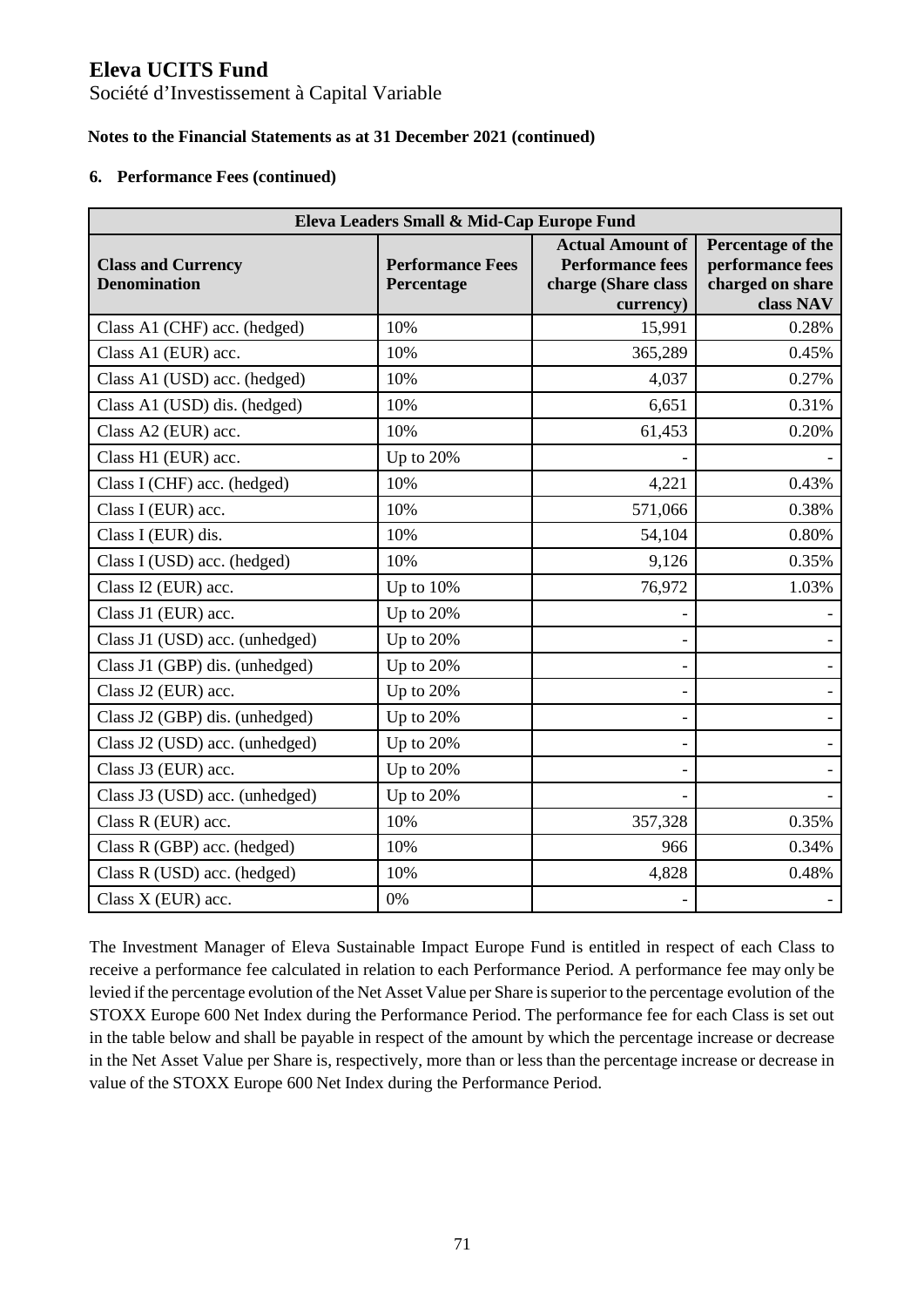Société d'Investissement à Capital Variable

### **Notes to the Financial Statements as at 31 December 2021 (continued)**

#### **6. Performance Fees (continued)**

| <b>Eleva Sustainable Impact Europe Fund</b>      |                                       |                                                                                        |                                                                               |  |
|--------------------------------------------------|---------------------------------------|----------------------------------------------------------------------------------------|-------------------------------------------------------------------------------|--|
| <b>Class and Currency</b><br><b>Denomination</b> | <b>Performance Fees</b><br>Percentage | <b>Actual Amount of</b><br><b>Performance fees</b><br>charge (Share<br>class currency) | Percentage of the<br>performance fees<br>charged on share class<br><b>NAV</b> |  |
| Class A1 (EUR) acc.                              | 10%                                   |                                                                                        |                                                                               |  |
| Class A2 (EUR) acc.                              | 10%                                   | -                                                                                      |                                                                               |  |
| Class I (EUR) acc.                               | 10%                                   |                                                                                        |                                                                               |  |
| Class $R$ (EUR) acc.                             | 10%                                   |                                                                                        |                                                                               |  |
| Class $X$ (EUR) acc.                             | 0%                                    | -                                                                                      |                                                                               |  |

The Investment Manager of Eleva Euro Bonds Strategies Fund is entitled in respect of each Class to receive a performance fee calculated in relation to each Performance Period. A performance fee may only be levied if the percentage evolution of the Net Asset Value per Share is superior to the percentage evolution of the Bloomberg Barclays Euro Aggregate Total Return Index during the Performance Period. The performance fee for each Class is set out in the table below and shall be payable in respect of the amount by which the percentage increase or decrease in the Net Asset Value per Share is, respectively, more than or less than the percentage increase or decrease in value of the Bloomberg Barclays Euro Aggregate Total Return Index Net Index during the Performance Period.

| Eleva Euro Bonds Strategies Fund                 |                                       |                                                                                        |                                                                               |  |  |
|--------------------------------------------------|---------------------------------------|----------------------------------------------------------------------------------------|-------------------------------------------------------------------------------|--|--|
| <b>Class and Currency</b><br><b>Denomination</b> | <b>Performance Fees</b><br>Percentage | <b>Actual Amount of</b><br><b>Performance fees</b><br>charge (Share<br>class currency) | Percentage of the<br>performance fees<br>charged on share class<br><b>NAV</b> |  |  |
| Class A1 (EUR) acc.                              | 10%                                   |                                                                                        | 0.14%                                                                         |  |  |
| Class A2 (EUR) acc.                              | 10%                                   |                                                                                        | 0.10%                                                                         |  |  |
| Class I (EUR) acc.                               | 10%                                   | 1,533                                                                                  | 0.20%                                                                         |  |  |
| Class $R$ (EUR) acc.                             | 10%                                   |                                                                                        | 0.20%                                                                         |  |  |
| Class $X$ (EUR) acc.                             | 0%                                    |                                                                                        |                                                                               |  |  |

The Investment Manager of Eleva Global Bonds Opportunities Fund is entitled in respect of each Class to receive a performance fee calculated in relation to each Performance Period. For each Performance Period, the performance fee payable will be equal to a specified percentage of any "New Net Appreciation" of the relevant Class.

The New Net Appreciation shall equal the amount, if any, by which the Net Asset Value per Share of the relevant Class as of the end of the relevant Performance Period exceeds the "High Water Mark" multiplied by the average number of Shares of the relevant Class in issue during the Performance Period.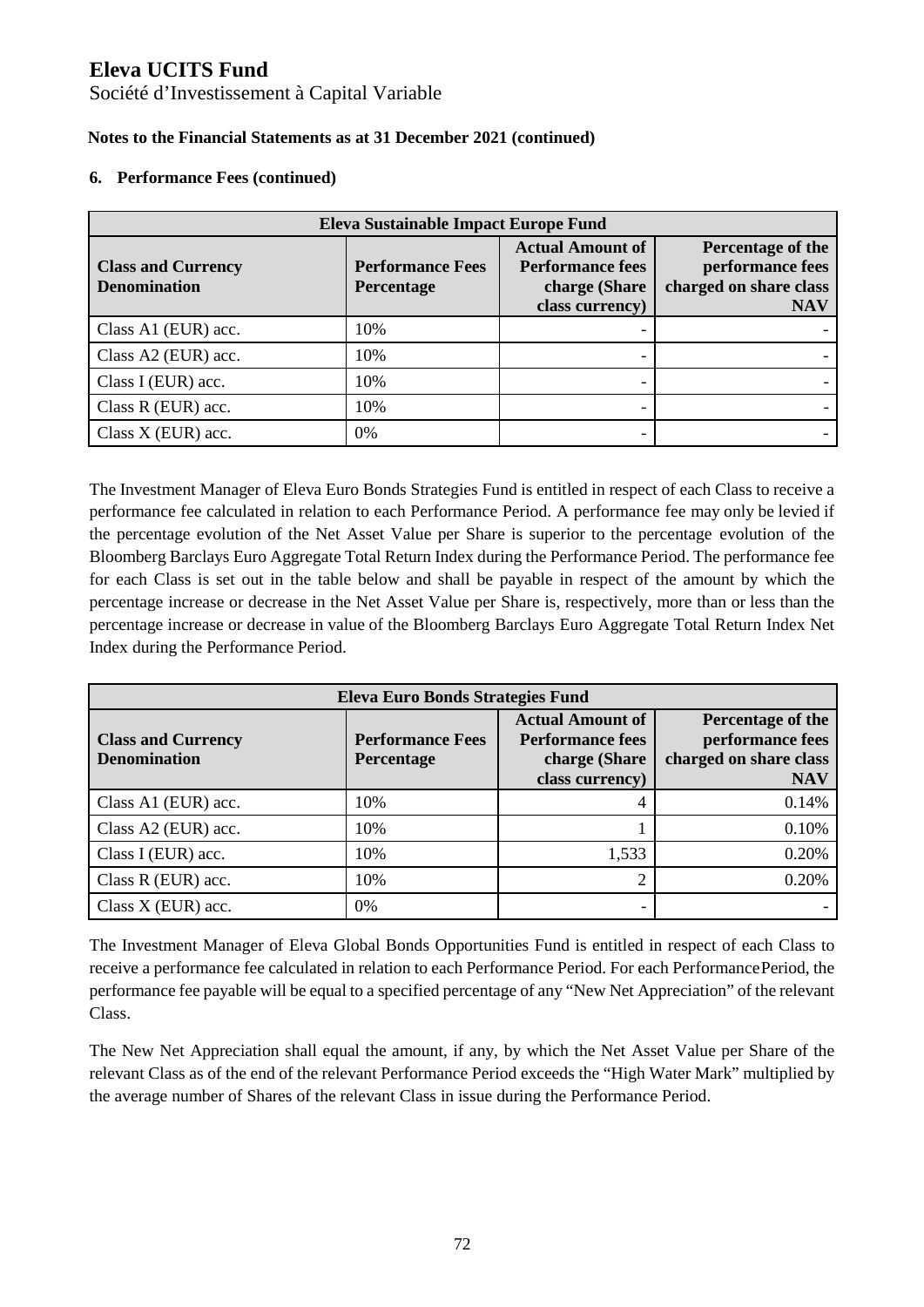### Société d'Investissement à Capital Variable

### **Notes to the Financial Statements as at 31 December 2021 (continued)**

### **6. Performance Fees (continued)**

The High Water Mark is the greater of:

a) the Net Asset Value per Share of the relevant Class as of the end of the most recent Performance Period at which a performance fee was paid by such Class (after reduction for the performance fee then paid); and

b) if no performance fee has ever been paid, then the Net Asset Value per Share of the relevant Class upon first issue.

For the avoidance of doubt, a performance fee is only payable where the Net Asset Value per Share of the relevant Class exceeds its High Water Mark.

| <b>Eleva Global Bonds Opportunities Fund</b>     |                                              |                                                                                        |                                                                        |
|--------------------------------------------------|----------------------------------------------|----------------------------------------------------------------------------------------|------------------------------------------------------------------------|
| <b>Class and Currency</b><br><b>Denomination</b> | <b>Performance Fees</b><br><b>Percentage</b> | <b>Actual Amount of</b><br><b>Performance fees</b><br>charge (Share class<br>currency) | Percentage of the<br>performance fees<br>charged on share<br>class NAV |
| Class A1 (EUR) acc.                              | 20%                                          | 1,449                                                                                  | 0.09%                                                                  |
| Class A2 (EUR) acc.                              | 20%                                          | 302                                                                                    | 0.04%                                                                  |
| Class I (EUR) acc.                               | 20%                                          | 14,676                                                                                 | 0.44%                                                                  |
| Class $R$ (EUR) acc.                             | 20%                                          | 5,145                                                                                  | 0.21%                                                                  |
| Class $X$ (EUR) acc.                             | 0%                                           | -                                                                                      |                                                                        |

### **Specific Performance Fee for Class H Shares:**

For Eleva European Selection Fund, Eleva Euroland Selection Fund, Eleva Leaders Small & Mid-Cap Europe Fund, Eleva Sustainable Impact Europe Fund and Eleva Euro Bonds Strategies Fund the Investment Manager is entitled in respect of each Class H Shares to receive a performance fee calculated in relation to each Performance Period.

A performance fee may only be levied if the percentage evolution of the Net Asset Value per Share of the relevant Class is superior to the percentage evolution of the Relevant Benchmark for that Class during the period since the last performance fees were paid until the end of the Financial Year (the "Performance Period").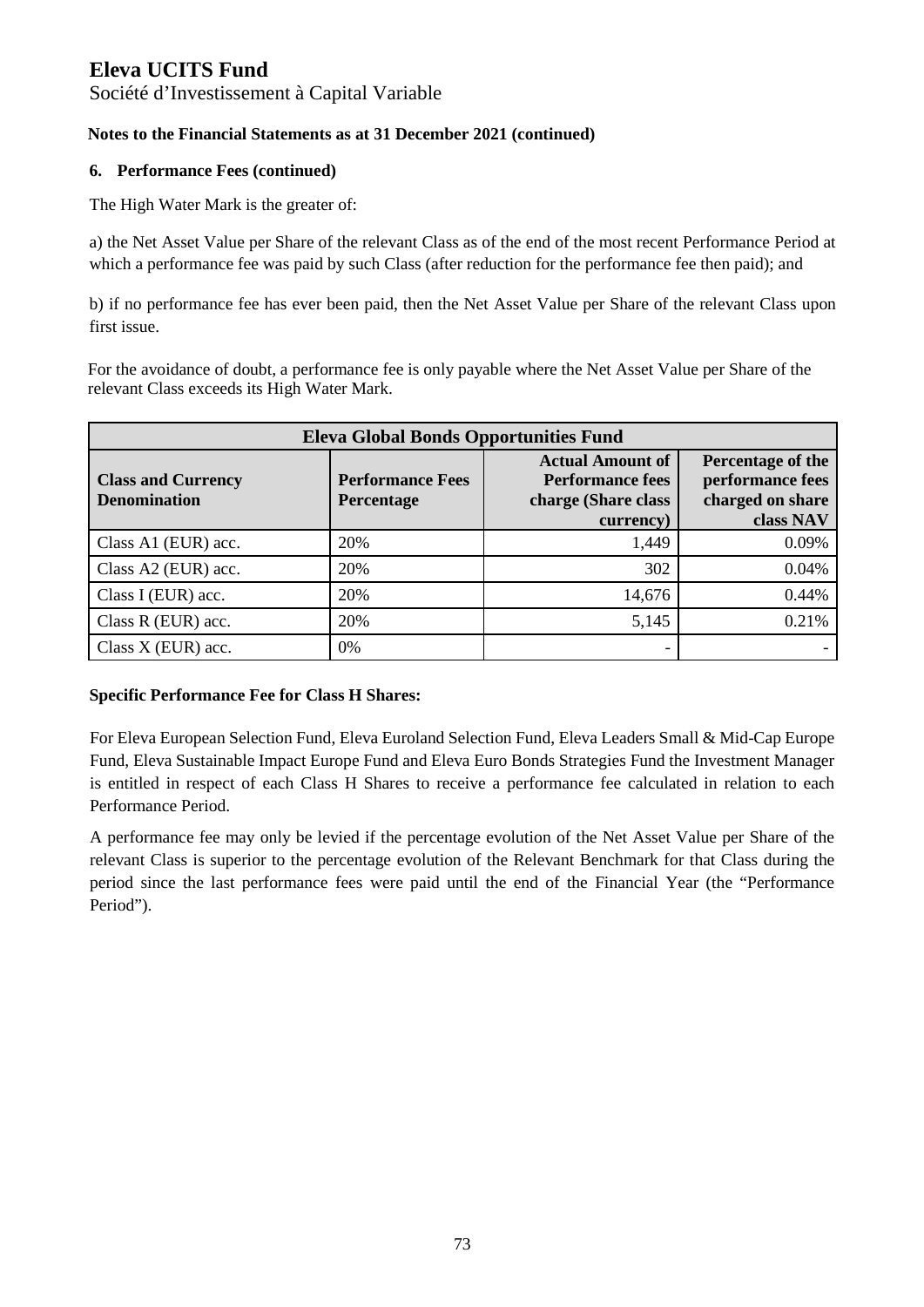### Société d'Investissement à Capital Variable

### **Notes to the Financial Statements as at 31 December 2021 (continued)**

### **6. Performance Fees (continued)**

#### **Specific Performance Fee for Class H Shares (continued):**

For the avoidance of doubt, the Performance Period will either be:

- a) the Financial Year if performance fees have been paid in the last Financial Year; or
- b) the period from the last performance fees payment (Net Asset Value per Share on the last Valuation Day of the preceding Performance Period at the end of which a performance fee was paid after deduction of accrued performance fees and distributions in respect of such period) until the end of the Financial Year.

For all Sub-Funds the performance fee is payable in arrears within 10 calendar days at the end of each Performance Period. The Net Asset Value per Share utilised in calculating the performance of a Class over a Performance Period will include accruals for investment management fees but not performance fees payable in respect of each Performance Period. In addition, appropriate adjustments will be made to take account of distributions made in respect of a Class for prior Performance Periods and the actual performance of the Net Asset Value per Share in a Performance Period will be adjusted to include any distributions made in respect of the Class for the Performance Period.

Shareholders should note that, as the performance fee is calculated at a Class level and not at an individual Shareholder level, Shareholders may be charged a performance fee even where the Net Asset Value of their Shares have remained the same or dropped in value.

In the event Shares of a Class are redeemed during a Performance Period, a performance fee will be payable equivalent to the performance fee accrued in calculating the Net Asset Value per Share at the time of redemption.

For Eleva European Selection Fund, Eleva Euroland Selection Fund, Eleva Leaders Small & Mid-Cap Europe Fund, Eleva Sustainable Impact Europe Fund, Eleva Global Bonds Opportunities Fund, Eleva Absolute Return Europe Fund (since November 2020) and Eleva Euro Bonds Strategies Fund the Performance Periods in respect of each Class comprise successive 12 monthly periods ending on 31 December in each calendar year. The first Performance Period in respect of a Class will commence on the first Dealing Day for Shares of a Class and will end on the date of termination of the Class.

The last Performance Period in respect of a Class will end on the date of termination of the Class. If the Investment Management Agreement is terminated before the end of a Performance Period, the performance fee in respect of the then current Performance Period will be calculated and paid to the Investment Manager as though the date of termination were the end of the relevant Performance Period.

### **7. Management Company Fees**

The Fund will pay the Management Company a management company fee of 0.005% per Sub-Fund per year.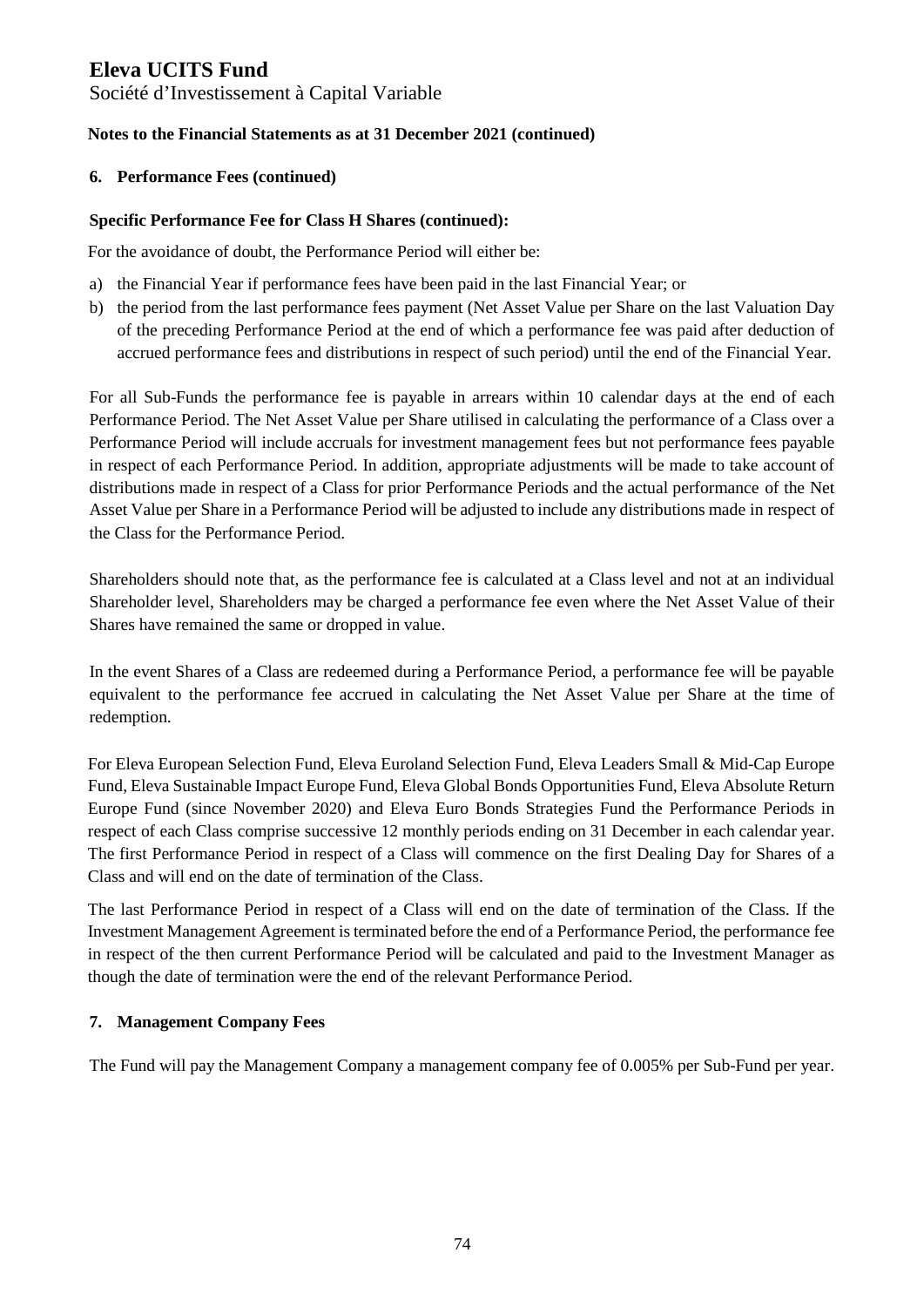Société d'Investissement à Capital Variable

### **Notes to the Financial Statements as at 31 December 2021 (continued)**

### **8. Depositary, Administration and Transfer Agent Fees**

The Depositary receives annual safekeeping and servicing fees, according to an agreed schedule with the Fund in respect of each Sub-Fund, the rates for which vary according to the country of investment and, in some cases, according to the Class.

The depositary fee is payable at the end of each month by the Fund in respect of each Sub-Fund and is accrued on each Valuation Day based on the previous Valuation Day's Net Asset Value and the number of transactions processed. The depositary fees paid by the Fund will not exceed 0.009% per annum of the Net Asset Value of each Sub-Fund with a minimum of EUR 160,000 per year for the Fund (excluding charges for cash flow monitoring, charges for investment restriction duties, safekeeping fees, transaction charges and any other outof-pocket expenses).

The Central Administration Agent receives annual administrative fees according to an agreed schedule with the Fund in respect of each Sub-Fund.

The administrative fee is payable by the Fund in respect of each Sub-Fund and is accrued on each Valuation Day based on the previous Valuation Day's Net Asset Value and the number of transactions processed during that month. The administrative fee is calculated by the agreed schedule and shall, in principle, not exceed 0.025% per annum of the Net Asset Value of each Sub-Fund and remain subject to a minimum of EUR 192,000 per year for the Fund.

The transfer agent fee is payable by the Fund in respect of each Sub-fund and is accrued on each Valuation Day based on the previous Valuation Day's net Asset Value. The transfer agent fee includes Fund maintenance, Share class maintenance, Shareholder service fees, transaction fees and out-of-pocket fees.

### **9. Statement of Changes in Portfolio Composition**

The statement of the changes in the Schedule of Investments for the year ended 31 December 2021, can be obtained free of charge from the registered office of the Fund as disclosed on page 3.

### **10. Collateral related to over-the-counter ("OTC") Financial Derivative Instruments**

As at 31 December 2021, the Fund has delivered collateral to Counterparties related to OTC financial derivative instruments.

### **11. Swing pricing and dilution levy**

In certain circumstances, subscriptions, redemptions, and conversions in a Sub-Fund may have a negative impact on the net asset value per Share. Where subscriptions, redemptions, and conversions in the Sub-Fund cause the Sub-Fund to buy and/or sell underlying investments, the value of these investments may be affected by bid/offer spreads, trading costs and related expenses. This investment activity may have a negative impact on the net asset value per Share called dilution. In order to protect existing or remaining investors from the potential effect of dilution, the Fund may apply an anti-dilution levy or a "swing pricing" methodology as part of its daily valuation policy for the following sub-funds: Eleva Euro Bonds Strategies Fund and Eleva Global Bonds Opportunities Fund.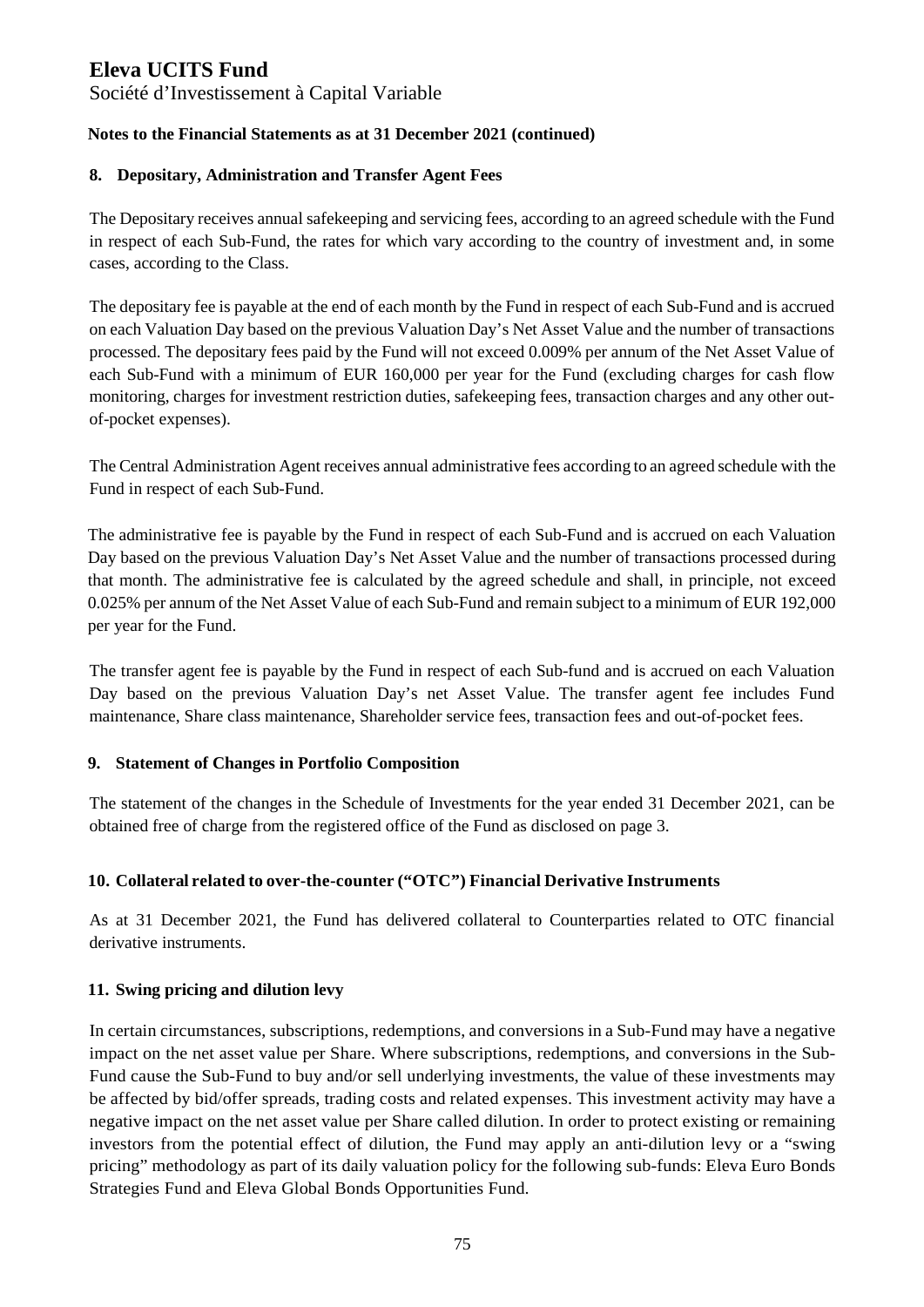Société d'Investissement à Capital Variable

### **Notes to the Financial Statements as at 31 December 2021 (continued)**

### **11. Swing pricing and dilution levy (continued)**

The Board of Directors has chosen the partial swing approach. The Fund may apply a "swing pricing" methodology which adjusts the net asset value per Share to account for the aggregate costs of buying and/or selling underlying investments. The net asset value per Share will be adjusted by a certain percentage set by the Board of Directors from time to time for each Sub-Fund called the "swing factor" which represents the estimated bid-offer spread of the assets in which the Sub-Fund invests and estimated tax, trading costs, and related expenses that may be incurred by the Sub-Fund as a result of buying and/or selling underlying investments (called the Swing Factor). Generally, the Swing Factor will not exceed two percent (2%) of the net asset value per Share.

During the year the swing pricing mechanism has not been applied by the Fund. As at 31 December 2021, none of the sub-funds have applied swing price adjustments.

### **12. Significant Events during the Year**

On 1 July 2021, Mme Aglaé Touchard Le Drian was approved by Commission de Surveillance du Secteur Financier as the Member of the Board of Directors.

The Board of Directors has duly adopted the principles of the ALFI (Association of the Luxembourg Fund Industry) Code of Conduct for Luxembourg Investment Funds.

### **Impact of the Coronavirus (COVID-19)**

In 2021, markets have suffered from fears about the outbreak of more serious variants. Although the delta and omicron variants affected the optimism of market participants throughout the year, the progress of vaccination campaigns helped to offset these fears. The global economy suffered more from the consequences of local lockdowns than from the virus itself. The Board and the Manager continue to monitor the virus even though the normalization seems to be in effect.

### **13. Subsequent Events**

On 24 February 2022, Russian troops started invading Ukraine. In response, multiple jurisdictions, including the EU, Switzerland, the UK, the US, Canada, Japan and Australia have imposed initial tranches of economic sanctions on Russia and sometimes on Byelorussia. Also a number of publicly listed Russian, Byelorussian or Ukrainian entities have had their listing suspended on certain stock exchanges and/or been excluded from market indices.

Financial markets have inevitably been impacted, in particular with an increase of the volatility and a decrease in liquidity.

None of the sub-funds of Eleva UCITS Fund were invested into Russian, Byelorussian or Ukrainian securities as at 31 December 2021 or during the year 2022 until the date of this report.

As at 31 December 2021, Eleva Global Bonds Opportunities Fund was exposed to USD/RUB and RUB/USD Forward Foreign Exchange Contracts as stated in the related Schedule of Investments of this sub-fund. The net exposure was -0.75% of the total Net Asset (ie. short RUB vs. USD). In 2022, the exposure to USD/RUB and RUB/USD Forward Foreign Exchange Contracts was netted to zero on 10 February 2022 until 23 March 2022, the maturity date of the related Forward Foreign Exchange Contracts. There was no other exposure after this date until the date of this report. The contracts were settled in USD.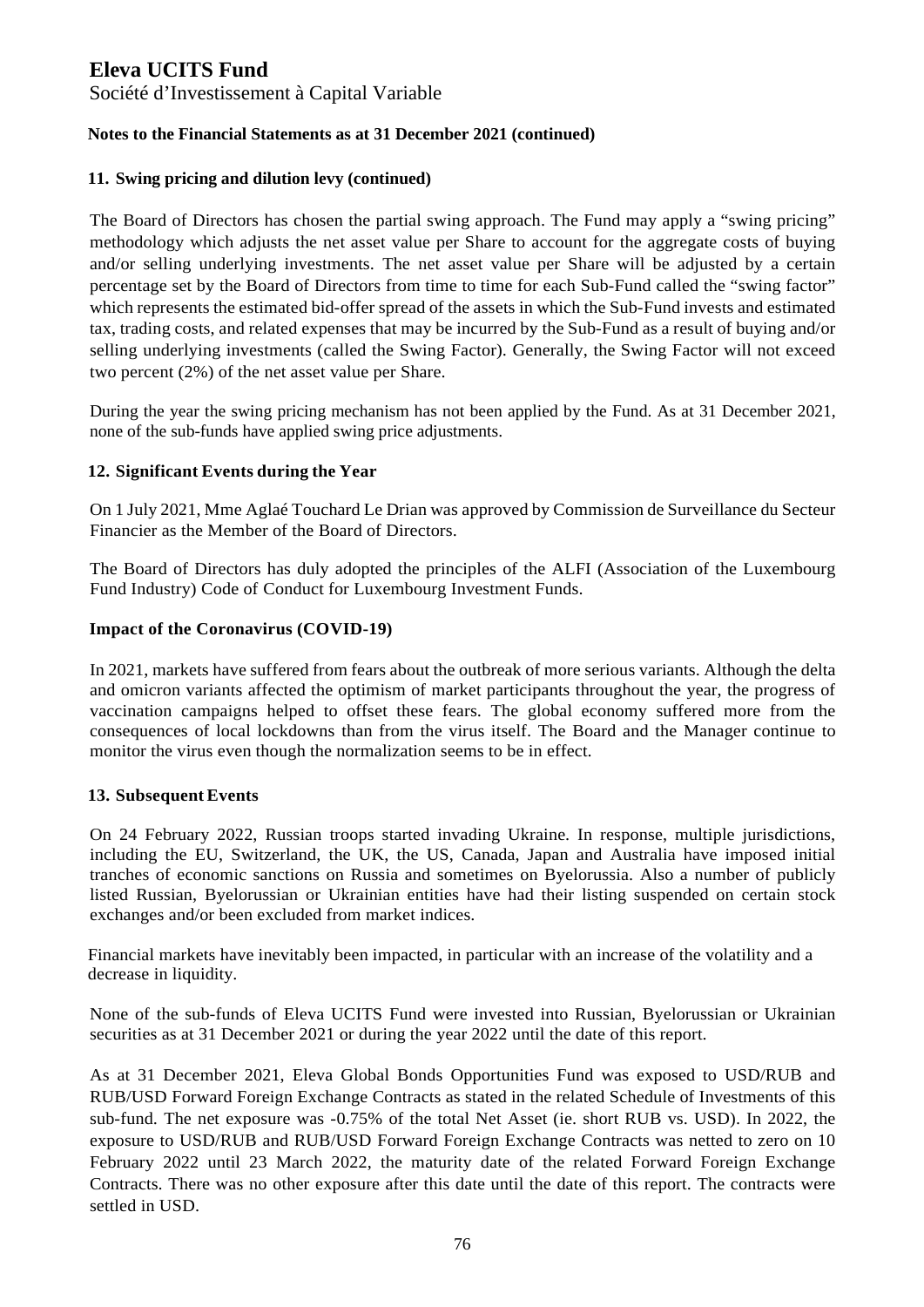**Appendix(unaudited)**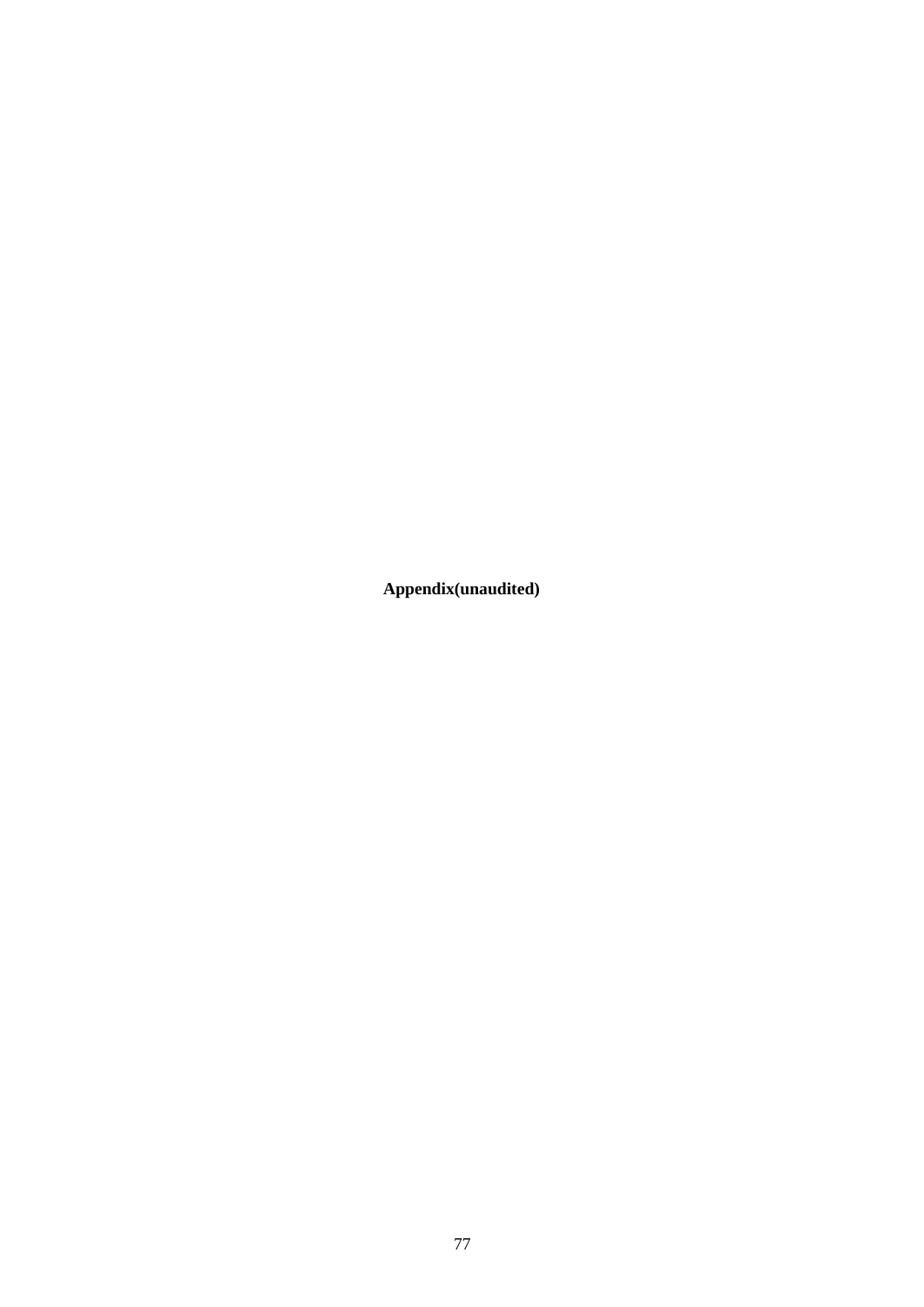Société d'Investissement à Capital Variable

### **Appendix 1 – Securities Financing Transactions Regulation (unaudited)**

Securities Financing Transaction Regulation ("SFTR") introduces reporting requirements for securities lending transactions ("SFTs") and total return swaps.

A Securities Financing Transaction (SFT) is defined as per Article 3(11) of the SFTR as:

- a repurchase/reverse repurchase agreement
- securities or commodities lending and securities or commodities borrowing
- a buy-sell back transaction or sell-buy back transaction, or
- a margin lending transaction

As at 31 December 2021, three Sub-Funds held Securities Lending as types of instruments under the scope of the SFTs.

### **Global Data**

The amount of assets across all SFTs as at 31 December 2021 is as follows:

#### Eleva European Selection Fund

| <b>Type of Asset</b> | Amount*     | % of NAV | % of lendable<br>assets |
|----------------------|-------------|----------|-------------------------|
| Securities lending   | 103,276,178 | $2.14\%$ | 2.16%                   |

Eleva Absolute Return Europe Fund

| <b>Type of Asset</b> | Amount*     | % of NAV | % of lendable<br>assets |
|----------------------|-------------|----------|-------------------------|
| Securities lending   | 172,362,867 | 5.39%    | 6.67%                   |

#### Eleva Euroland Selection Fund

| <b>Type of Asset</b> | Amount*    | % of NAV | % of lendable<br>assets |
|----------------------|------------|----------|-------------------------|
| Securities lending   | 54,470,097 | 5.04%    | $17\%$                  |

\* Market Value of securities on loan

#### **Data on reuse of collateral**

There was no collateral reuse during the year ended 31 December 2021.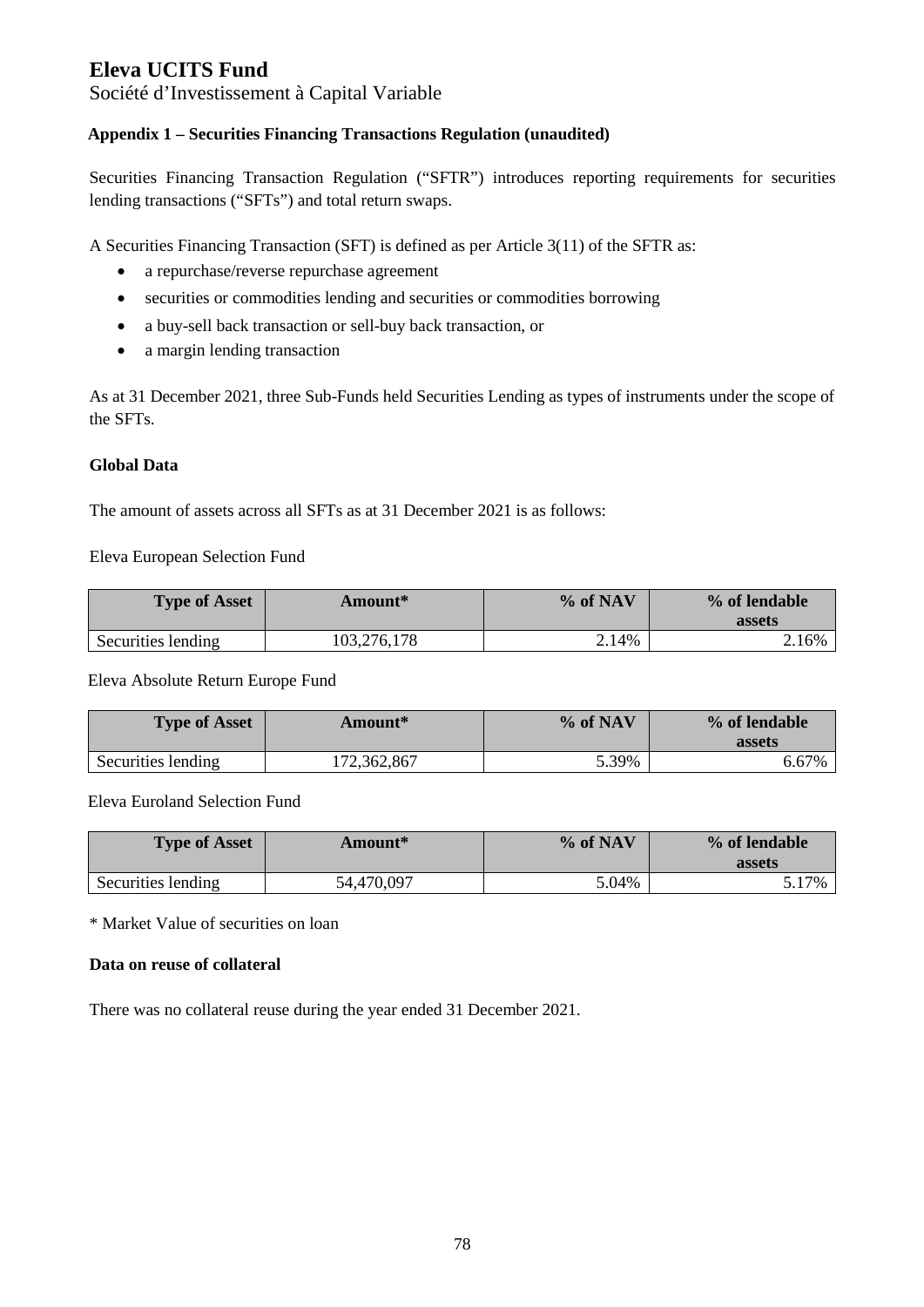Société d'Investissement à Capital Variable

## **Appendix 1 – Securities Financing Transactions Regulation (unaudited) (continued)**

#### **Concentration data**

The top ten issuers for collateral securities received across all SFTs as at 31 December 2021 are as follows:

### Eleva European Selection Fund

| $\#$ | <b>Collateral Issuers</b> | <b>Amount</b> |
|------|---------------------------|---------------|
|      | Travelers                 | 6,904,978     |
| 2    | <b>Ahold Delhaize</b>     | 6,886,507     |
| 3    | <b>B</b> ofaml            | 6,481,466     |
| 4    | Albemarle                 | 5,466,442     |
|      | <b>Trane Tech</b>         | 5,362,355     |
| 6    | <b>MSCI</b>               | 5,247,222     |
| 7    | <b>Genuine Parts</b>      | 4,684,313     |
| 8    | Colgate                   | 4,225,782     |
| 9    | <b>Blackrock</b>          | 3,333,862     |
| 10   | Hologic                   | 2,984,599     |

Eleva Absolute Return Europe Fund

| #  | <b>Collateral Issuers</b>                     | <b>Amount</b> |
|----|-----------------------------------------------|---------------|
|    | Northrop Grumman                              | 13,648,897    |
| 2  | Linde PU                                      | 9,057,319     |
| 3  | <b>Union Pacific</b>                          | 8,926,445     |
| 4  | Lilly                                         | 7,644,988     |
|    | Tesla                                         | 5,873,746     |
| 6  | <b>BHP GRP</b>                                | 5,768,892     |
|    | Medtronic                                     | 4,990,782     |
| 8  | United Kingdom Treasury Bill 0 1/8 03/22/2068 | 4,405,712     |
| 9  | Rio Tinto                                     | 4,138,640     |
| 10 | Netherland Government Bond 01/15/2029         | 4,038,060     |

Eleva Euroland Selection Fund

| #  | <b>Collateral Issuers</b> | <b>Amount</b> |
|----|---------------------------|---------------|
|    | <b>Ahold Delhaize</b>     | 5,769,883     |
| 2  | <b>Gilead Sciences</b>    | 5,738,743     |
| 3  | Verizon                   | 5,702,286     |
| 4  | Linde PU                  | 5,415,766     |
| 5  | Abbott                    | 4,021,375     |
| 6  | Paccar De                 | 3,605,659     |
|    | <b>Dollar General</b>     | 3,360,073     |
| 8  | Duke Energy               | 2,695,768     |
| 9  | Shell                     | 2,629,734     |
| 10 | <b>Bofaml</b>             | 1,628,996     |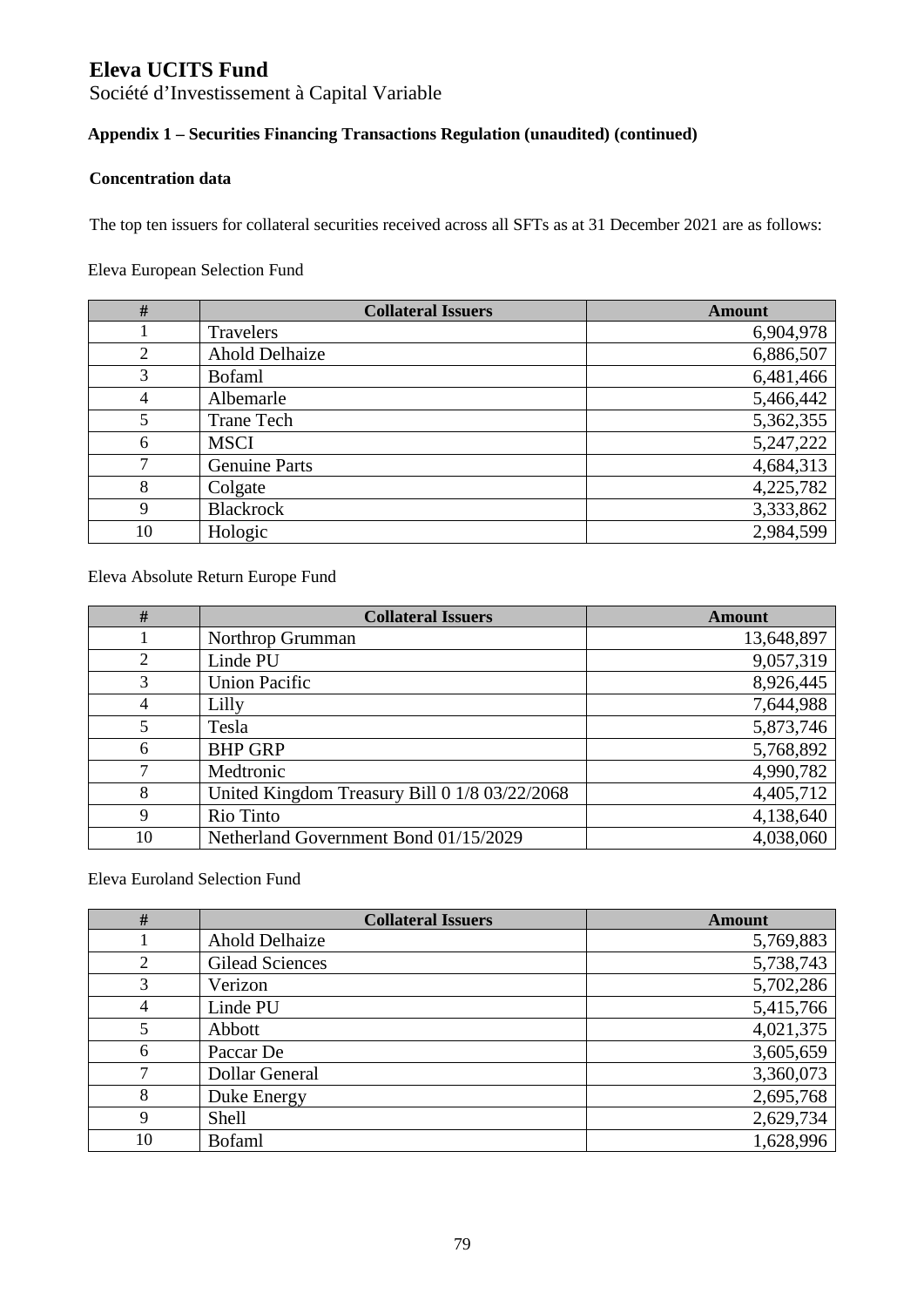Société d'Investissement à Capital Variable

## **Appendix 1 – Securities Financing Transactions Regulation (unaudited) (continued)**

#### **Concentration data (continued)**

The top ten counterparties across all SFTs as at 31 December 2021 are as follows:

#### Eleva European Selection Fund

|                    | Counterparty | Amount              |
|--------------------|--------------|---------------------|
| Securities lending | Barclays     | 109,005,557         |
| Securities lending | NATIXIS      | 554,47 <sup>c</sup> |

#### Eleva Absolute Return Europe Fund

|                    | <b>Counterparty</b> | Amount      |
|--------------------|---------------------|-------------|
| Securities lending | <b>Barclavs</b>     | 183,004,337 |
| Securities lending | <b>HSBC</b>         | 26,509,920  |

### Eleva Euroland Selection Fund

|                    | <b>Counterparty</b> | Amount |
|--------------------|---------------------|--------|
| Securities lending | Barclays            | xд     |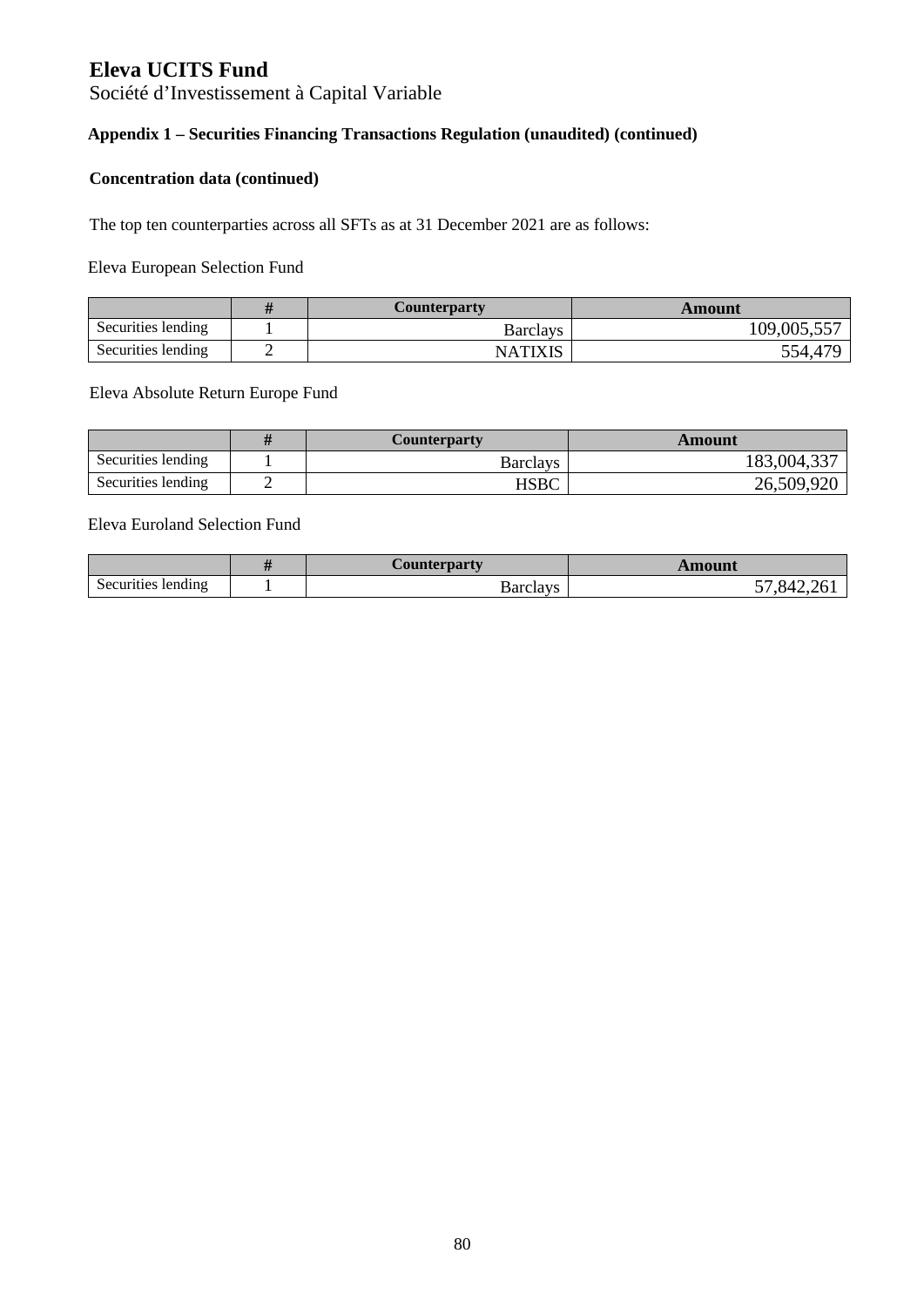Société d'Investissement à Capital Variable

## **Appendix 1 – Securities Financing Transactions Regulation (unaudited) (continued)**

#### **Safekeeping of collateral received**

One Custodian held collateral received as at 31 December 2021 as follows:

Eleva European Selection Fund

| Custodian                    | <b>Type of collateral</b> | Amount      |
|------------------------------|---------------------------|-------------|
| <b>JP</b> Morgan Chase & Co. | Security collateral       | 109,560,036 |

Eleva Absolute Return Europe Fund

| Custodian             | <b>Type of collateral</b> | Amount      |
|-----------------------|---------------------------|-------------|
| IP Morgan Chase & Co. | Security collateral       | 209,514,258 |

#### Eleva Euroland Selection Fund

| Custodian             | <b>Type of collateral</b> | Amount     |
|-----------------------|---------------------------|------------|
| JP Morgan Chase & Co. | Security collateral       | 57,842,261 |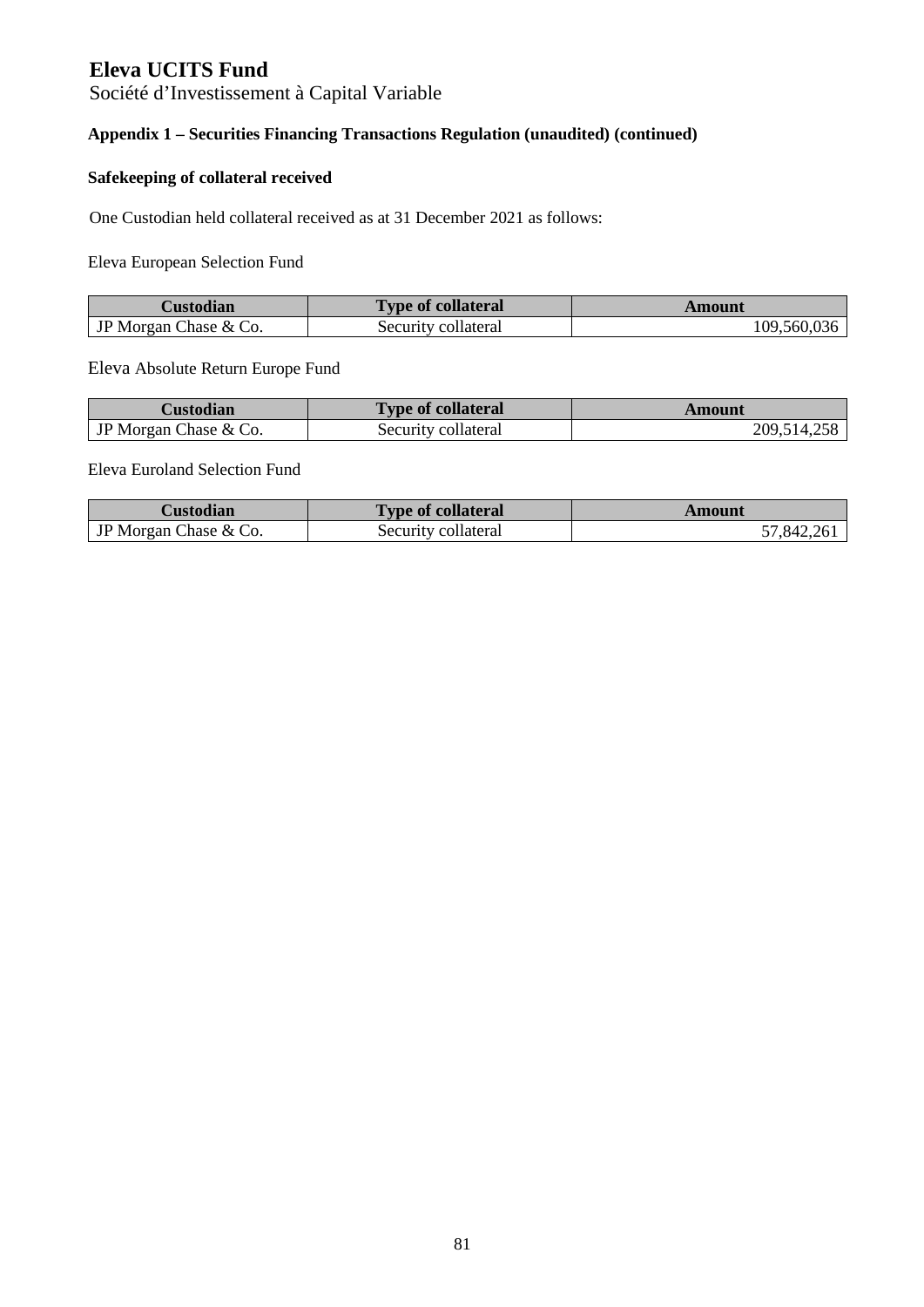Société d'Investissement à Capital Variable

## **Appendix 1 – Securities Financing Transactions Regulation (unaudited) (continued)**

### **Return/Costs**

Return and cost on Securities Lending for the year ended 31 December 2021 is as follows:

Eleva European Selection Fund

| <b>Return</b>            | Amount  | % overall returns |
|--------------------------|---------|-------------------|
| To Fund                  | 597,270 | 80%               |
| To $3^{\text{rd}}$ Party | 149,318 | 20%               |

Eleva Absolute Return Europe Fund

| Return                   | Amount  | % overall returns |
|--------------------------|---------|-------------------|
| To Fund                  | 447,655 | 80%               |
| To 3 <sup>rd</sup> Party | Q14     | 20%               |

Eleva Euroland Selection Fund

| <b>Return</b> | Amount  | % overall returns |
|---------------|---------|-------------------|
| To Fund       | 136,763 | 80%               |
| To 3rd Party  | 34,191  | 20%               |

Eleva Leaders Small & Mid-Cap Europe Fund

| Return            | Amount | % overall returns |
|-------------------|--------|-------------------|
| To Fund           | ັ      | 80%               |
| To $3^{rd}$ Party |        | 20%               |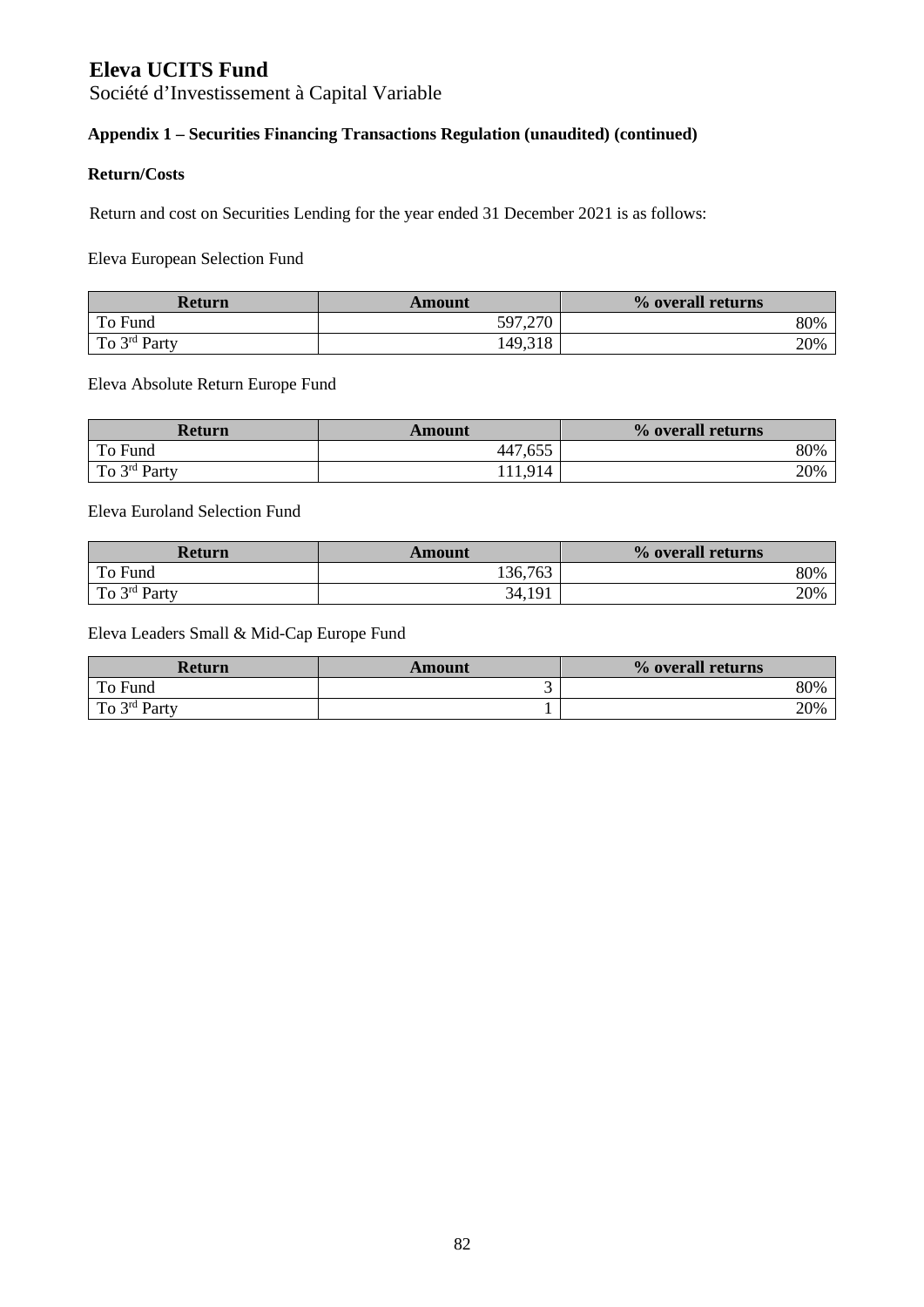Société d'Investissement à Capital Variable

## **Appendix 1 – Securities Financing Transactions Regulation (unaudited) (continued)**

### **Aggregate transaction data**

The aggregate transaction data for collateral positions (including cash) received across all SFTs as at 31 December 2021 is as follows:

#### Eleva European Selection Fund

| Counterparty    | Type of collateral               | <b>Amount in EUR</b> | <b>Quality</b>  | <b>Maturity tenor</b><br>(collateral) | collateral | <b>Currency of Country of counterparty</b><br>establishment | Settlement<br>and clearing<br>mechanisms |
|-----------------|----------------------------------|----------------------|-----------------|---------------------------------------|------------|-------------------------------------------------------------|------------------------------------------|
| <b>Barclays</b> | Air Prdcts                       | 2,226,592            | AAA             |                                       | NR USD     | <b>United Kingdom</b>                                       | Tri-party                                |
| <b>Barclays</b> | Akamai Tech                      | 2,059,927            | AAA             |                                       | NR USD     | <b>United Kingdom</b>                                       | Tri-party                                |
| <b>Barclays</b> | Albemarle                        | 5,466,442            | AAA             |                                       | NR USD     | <b>United Kingdom</b>                                       | Tri-party                                |
| <b>Barclays</b> | Amerisourceberge                 | 399,687              | AAA             |                                       | NR USD     | <b>United Kingdom</b>                                       | Tri-party                                |
| <b>Barclays</b> | Amgen                            | 1,099,576            | AAA             | NR                                    | <b>USD</b> | <b>United Kingdom</b>                                       | Tri-party                                |
| <b>Barclays</b> | Ansys                            | 513,864              | AAA             | $\rm NR$                              | <b>USD</b> | <b>United Kingdom</b>                                       | Tri-party                                |
| <b>Barclays</b> | Bofaml                           | 6,481,466            | AAA             |                                       | NR USD     | United Kingdom                                              | Tri-party                                |
| <b>Barclays</b> | <b>Bio Rad</b>                   | 489,836              | AAA             |                                       | NR USD     | <b>United Kingdon</b>                                       | Tri-party                                |
| <b>Barclays</b> | Bio-Techne                       | 347,788              | AAA             |                                       | NR USD     | <b>United Kingdon</b>                                       | Tri-party                                |
| <b>Barclays</b> | Blackrock                        | 3.333.862            | AAA             |                                       | NR USD     | <b>United Kingdom</b>                                       | Tri-party                                |
| <b>Barclays</b> | Cbre Group                       | 517,671              | AAA             |                                       | NR USD     | <b>United Kingdom</b>                                       | Tri-party                                |
| <b>Barclays</b> | <b>CMS</b> Energy                | 81,428               | AAA             |                                       | NR USD     | <b>United Kingdom</b>                                       | Tri-party                                |
| <b>Barclays</b> | CSX                              | 374,003              | AAA             |                                       | NR USD     | <b>United Kingdom</b>                                       | Tri-party                                |
| <b>Barclays</b> | Campbell Soup                    | 792,069              | AAA             |                                       | NR USD     | <b>United Kingdom</b>                                       | Tri-party                                |
| <b>Barclays</b> | Colgate                          | 4,225,781            | AAA             |                                       | NR USD     | <b>United Kingdom</b>                                       | Tri-party                                |
| <b>Barclays</b> | Comcast                          | 433,594              | AAA             | $\rm NR$                              | <b>USD</b> | <b>United Kingdom</b>                                       | Tri-party                                |
| <b>Barclays</b> | Conocophillips                   | 70,927               | AAA             |                                       | NR USD     | <b>United Kingdom</b>                                       | Tri-party                                |
| <b>Barclays</b> | Copart                           | 491,331              | AAA             |                                       | NR USD     | <b>United Kingdon</b>                                       | Tri-party                                |
| <b>Barclays</b> | Corteva                          | 564,647              | AAA             |                                       | NR USD     | <b>United Kingdom</b>                                       | Tri-party                                |
| <b>Barclays</b> | DANAHER                          | 2,188,820            | AAA             |                                       | NR USD     | <b>United Kingdom</b>                                       | Tri-party                                |
| <b>Barclays</b> | Duke Energy                      | 1.183.904            | AAA             |                                       | NR USD     | <b>United Kingdom</b>                                       | Tri-party                                |
| <b>Barclays</b> | EBAY                             | 1,047,178            | AAA             |                                       | NR USD     | <b>United Kingdom</b>                                       | Tri-party                                |
| <b>Barclays</b> | Next Plc                         | 63,295               | AA <sub>2</sub> |                                       | NR GBP     | <b>United Kingdom</b>                                       | Tri-party                                |
| <b>Barclays</b> | Frst Rep BK                      | 82,345               | AAA             |                                       | NR USD     | <b>United Kingdom</b>                                       | Tri-party                                |
| <b>Barclays</b> | Fleetcor Techno                  | 399,717              | AAA             |                                       | NR USD     | <b>United Kingdom</b>                                       | Tri-party                                |
| <b>Barclays</b> | Ajg                              | 786,971              | AAA             |                                       | NR USD     | <b>United Kingdom</b>                                       | Tri-party                                |
| <b>Barclays</b> | GM                               | 557,665              | AAA             | $\rm NR$                              | <b>USD</b> | <b>United Kingdom</b>                                       | Tri-party                                |
| <b>Barclays</b> | Genuine Parts                    | 4,684,313            | AAA             |                                       | NR USD     | United Kingdom                                              | Tri-party                                |
| <b>Barclays</b> | Gilead Sciences                  | 330,982              | AAA             |                                       | NR USD     | United Kingdon                                              | Tri-party                                |
| <b>Barclays</b> | Goldman Sachs                    | 8,150                | AAA             |                                       | NR USD     | <b>United Kingdom</b>                                       | Tri-party                                |
| <b>Barclays</b> | Hologic                          | 2,984,598            | AAA             |                                       | NR USD     | <b>United Kingdon</b>                                       | Tri-party                                |
| <b>Barclays</b> | <b>JB Hunt Trans</b>             | 1,881,607            | AAA             |                                       | NR USD     | <b>United Kingdom</b>                                       | Tri-party                                |
| <b>Barclays</b> | Idexx Labs                       | 2,192,637            | AAA             |                                       | NR USD     | <b>United Kingdom</b>                                       | Tri-party                                |
| <b>Barclays</b> | <b>Intercontinental Exchange</b> | 1,605,324            | AAA             |                                       | NR USD     | <b>United Kingdom</b>                                       | Tri-party                                |
| <b>Barclays</b> | <b>Kimberly Clark</b>            | 1,832,984            | AAA             |                                       | NR USD     | <b>United Kingdom</b>                                       | Tri-party                                |
| <b>Barclays</b> | Lennar                           | 599,367              | AAA             |                                       | NR USD     | <b>United Kingdom</b>                                       | Tri-party                                |
| <b>Barclays</b> | <b>MSCI</b>                      | 5,247,222            | AAA             | NR                                    | <b>USD</b> | <b>United Kingdom</b>                                       | Tri-party                                |
| <b>Barclays</b> | Mckesson                         | 2,084,804            | AAA             |                                       | NR USD     | <b>United Kingdom</b>                                       | Tri-party                                |
| <b>Barclays</b> | Microchip Tech                   | 30,759               | AAA             |                                       | NR USD     | <b>United Kingdom</b>                                       | Tri-party                                |
| <b>Barclays</b> | Nike                             | 1,121,559            | AAA             |                                       | NR USD     | United Kingdon                                              | Tri-party                                |
| <b>Barclays</b> | Nisource                         | 1,756,611            | AAA             |                                       | NR USD     | <b>United Kingdom</b>                                       | Tri-party                                |
| <b>Barclays</b> | Northrop Grumman                 | 398,330              | AAA             |                                       | NR USD     | United Kingdon                                              | Tri-party                                |
| <b>Barclays</b> | Pnc Financial                    | 2,827,879            | AAA             |                                       | NR USD     | <b>United Kingdom</b>                                       | Tri-party                                |
| <b>Barclays</b> | Paccar De                        | 2,272,865            | AAA             |                                       | NR USD     | <b>United Kingdom</b>                                       | Tri-party                                |
| <b>Barclays</b> | Resmed                           | 308,086              | AAA             |                                       | NR USD     | <b>United Kingdom</b>                                       | Tri-party                                |
| <b>Barclays</b> | Rollins                          | 22,817               | AAA             | $\rm NR$                              | <b>USD</b> | <b>United Kingdom</b>                                       | Tri-party                                |
| <b>Barclays</b> | Roper Tech                       | 902,694              | AAA             | ${\rm NR}$                            | USD        | <b>United Kingdom</b>                                       | Tri-party                                |
| <b>Barclays</b> | Charles Schwab                   | 617,568              | AAA             | $\rm NR$                              | <b>USD</b> | <b>United Kingdom</b>                                       | Tri-party                                |
| <b>Barclays</b> | Southern Co                      | 98,813               | AAA             |                                       | NR USD     | <b>United Kingdom</b>                                       | Tri-party                                |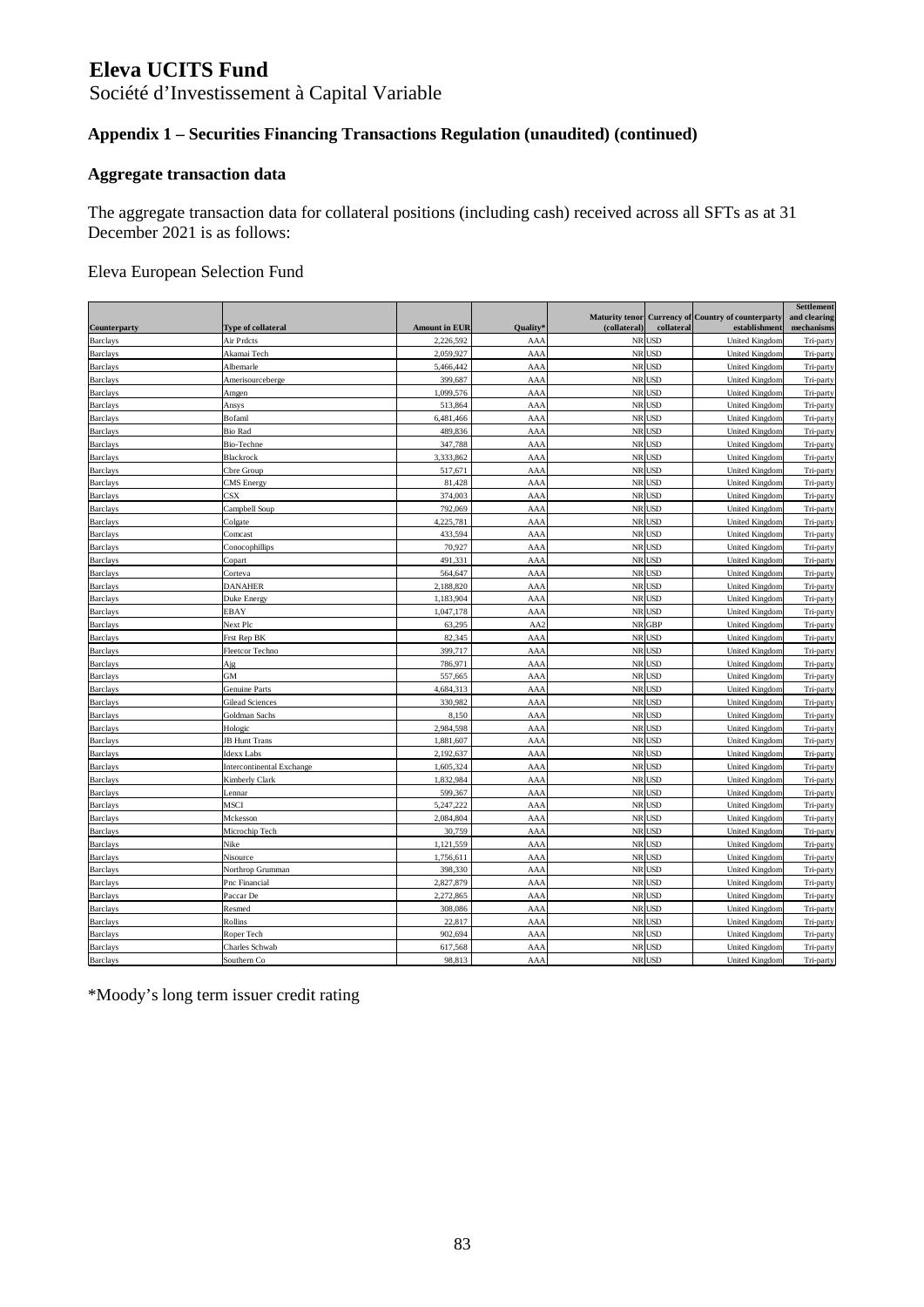Société d'Investissement à Capital Variable

## **Appendix 1 – Securities Financing Transactions Regulation (unaudited) (continued)**

### **Aggregate transaction data (continued)**

Eleva European Selection Fund (continued)

| Counterparty    | <b>Type of collateral</b>       | <b>Amount in EUR</b> | Quality         | <b>Maturity tenor</b><br>(collateral) | collateral | <b>Currency of Country of counterparty</b><br>establishment | Settlement<br>and clearing<br>mechanisms |
|-----------------|---------------------------------|----------------------|-----------------|---------------------------------------|------------|-------------------------------------------------------------|------------------------------------------|
| <b>Barclays</b> | Tesla                           | 1,650,872            | AA/             |                                       | NR USD     | <b>United Kingdom</b>                                       | Tri-party                                |
| <b>Barclays</b> | Travelers                       | 6,904,978            | AA/             |                                       | NR USD     | <b>United Kingdom</b>                                       | Tri-party                                |
| <b>Barclays</b> | Twitter                         | 1,047,098            | AA              |                                       | NR USD     | <b>United Kingdom</b>                                       | Tri-party                                |
| <b>Barclays</b> | <b>Tyson Foods</b>              | 753,284              | AA              |                                       | NR USD     | <b>United Kingdom</b>                                       | Tri-party                                |
| <b>Barclays</b> | <b>Union Pacific</b>            | 2,045,323            | AA/             |                                       | NR USD     | <b>United Kingdom</b>                                       | Tri-party                                |
| <b>Barclays</b> | UPS                             | 2,861,086            | AA/             |                                       | NR USD     | <b>United Kingdom</b>                                       | Tri-party                                |
| <b>Barclays</b> | Unitedhealth                    | 947,313              | AA/             |                                       | NR USD     | <b>United Kingdon</b>                                       | Tri-party                                |
| <b>Barclays</b> | Verizon                         | 2,696,592            | AA/             |                                       | NR USD     | <b>United Kingdom</b>                                       | Tri-party                                |
| <b>Barclays</b> | Wec Energy Group                | 179,139              | AA/             |                                       | NR USD     | <b>United Kingdon</b>                                       | Tri-party                                |
| <b>Barclays</b> | Westrck                         | 78                   | AA/             |                                       | NR USD     | <b>United Kingdom</b>                                       | Tri-party                                |
| <b>Barclays</b> | Shell                           | 527,056              | AA2             |                                       | NR EUR     | <b>United Kingdom</b>                                       | Tri-party                                |
| <b>Barclays</b> | <b>SAGE GROUP</b>               | 744,988              | AA2             |                                       | NR GBP     | <b>United Kingdom</b>                                       | Tri-party                                |
| <b>Barclays</b> | Ahold Delhaize                  | 6,886,507            | AAA             |                                       | NR EUR     | <b>United Kingdom</b>                                       | Tri-party                                |
| <b>Barclays</b> | Avast                           | 542,995              | AA2             |                                       | NR GBP     | <b>United Kingdom</b>                                       | Tri-party                                |
| <b>Barclays</b> | <b>BHP</b> Group                | 237,098              | AA2             |                                       | NR GBP     | <b>United Kingdom</b>                                       | Tri-party                                |
| <b>Barclays</b> | <b>Trane Tech</b>               | 5,362,355            | AAA             | <b>NR</b>                             | <b>USD</b> | <b>United Kingdom</b>                                       | Tri-party                                |
| <b>Barclays</b> | Medtronic                       | 5,521                | AAA             |                                       | NR USD     | <b>United Kingdom</b>                                       | Tri-party                                |
| <b>Barclays</b> | Nielsen Holdings                | 452,452              | AAA             |                                       | NR USD     | <b>United Kingdom</b>                                       | Tri-party                                |
| <b>Barclays</b> | Linde PU                        | 2,899,895            | AAA             |                                       | NR USD     | <b>United Kingdom</b>                                       | Tri-party                                |
| <b>Barclays</b> | Allegion                        | 763,106              | AAA             |                                       | NR USD     | <b>United Kingdom</b>                                       | Tri-party                                |
| <b>Barclays</b> | Eaton Corp                      | 602,627              | AAA             |                                       | NR USD     | <b>United Kingdom</b>                                       | Tri-party                                |
| <b>Barclays</b> | <b>Johnson Cntrls</b>           | 351,753              | AAA             |                                       | NR USD     | <b>United Kingdom</b>                                       | Tri-party                                |
| <b>Barclays</b> | Te Connectiv                    | 453,086              | AAA             |                                       | NR USD     | <b>United Kingdom</b>                                       | Tri-party                                |
| <b>NATIXIS</b>  | CRH                             | 54,912               | A <sub>2</sub>  |                                       | NR EUR     | France                                                      | Tri-party                                |
| <b>NATIXIS</b>  | Alphabet                        | 54,015               | AAA             |                                       | NR USD     | France                                                      | Tri-party                                |
| <b>NATIXIS</b>  | Amazon.Com                      | 50,508               | AAA             |                                       | NR USD     | France                                                      | Tri-party                                |
| <b>NATIXIS</b>  | <b>British American Tobacco</b> | 1,687                | AA2             |                                       | NR GBP     | France                                                      | Tri-party                                |
| <b>NATIXIS</b>  | Apple                           | 314                  | AAA             |                                       | NR USD     | France                                                      | Tri-party                                |
| <b>NATIXIS</b>  | <b>Standard Chartered</b>       | 21                   | AA2             |                                       | NR GBP     | France                                                      | Tri-party                                |
| <b>NATIXIS</b>  | Meggitt                         | 9,387                | AA <sub>2</sub> |                                       | NR GBP     | France                                                      | Tri-party                                |
| <b>NATIXIS</b>  | Lloyds Banking Group            | 525                  | AA <sub>2</sub> |                                       | NR GBP     | France                                                      | Tri-party                                |
| <b>NATIXIS</b>  | Taylor Wimpey                   | 85                   | AA2             |                                       | NR GBP     | France                                                      | Tri-party                                |
| <b>NATIXIS</b>  | Glaxosmithkline                 | 1,770                | AA2             |                                       | NR GBP     | France                                                      | Tri-party                                |
| <b>NATIXIS</b>  | Dexcom                          | 41,006               | AAA             |                                       | NR USD     | France                                                      | Tri-party                                |
| <b>NATIXIS</b>  | <b>Barclays Bank</b>            | 503                  | AA <sub>2</sub> |                                       | NR GBP     | France                                                      | Tri-party                                |
| <b>NATIXIS</b>  | Next Plc                        | 32,420               | AA <sub>2</sub> |                                       | NR GBP     | France                                                      | Tri-party                                |
| <b>NATIXIS</b>  | LVMH                            | 1,457                | AA <sub>2</sub> |                                       | NR EUR     | France                                                      | Tri-party                                |
| <b>NATIXIS</b>  | Microsoft                       | 14,945               | AAA             |                                       | NR USD     | France                                                      | Tri-party                                |
| <b>NATIXIS</b>  | Nvidia                          | 10,946               | AAA             |                                       | NR USD     | France                                                      | Tri-party                                |
| <b>NATIXIS</b>  | Olympus                         | 52,694               | A1              |                                       | NR JPY     | France                                                      | Tri-party                                |
| <b>NATIXIS</b>  | London Stock Exchange           | 54,197               | AA <sub>2</sub> |                                       | NR GBP     | France                                                      | Tri-party                                |
| <b>NATIXIS</b>  | Unilever Plc                    | 52,390               | AA <sub>2</sub> |                                       | NR GBP     | France                                                      | Tri-party                                |
| <b>NATIXIS</b>  | Avast                           | 7,925                | AA <sub>2</sub> |                                       | NR GBP     | France                                                      | Tri-party                                |
| <b>NATIXIS</b>  | <b>BHP</b> Group                | 32,409               | AA <sub>2</sub> |                                       | NR GBP     | France                                                      | Tri-party                                |
| <b>NATIXIS</b>  | Vodafone Group                  | 437                  | AA2             |                                       | NR GBP     | France                                                      | Tri-party                                |
| <b>NATIXIS</b>  | NN Group                        | 24.913               | AAA             |                                       | NR EUR     | France                                                      | Tri-party                                |
| <b>NATIXIS</b>  | Flutter                         | 55,013               | AA <sub>2</sub> |                                       | NR EUR     | France                                                      | Tri-party                                |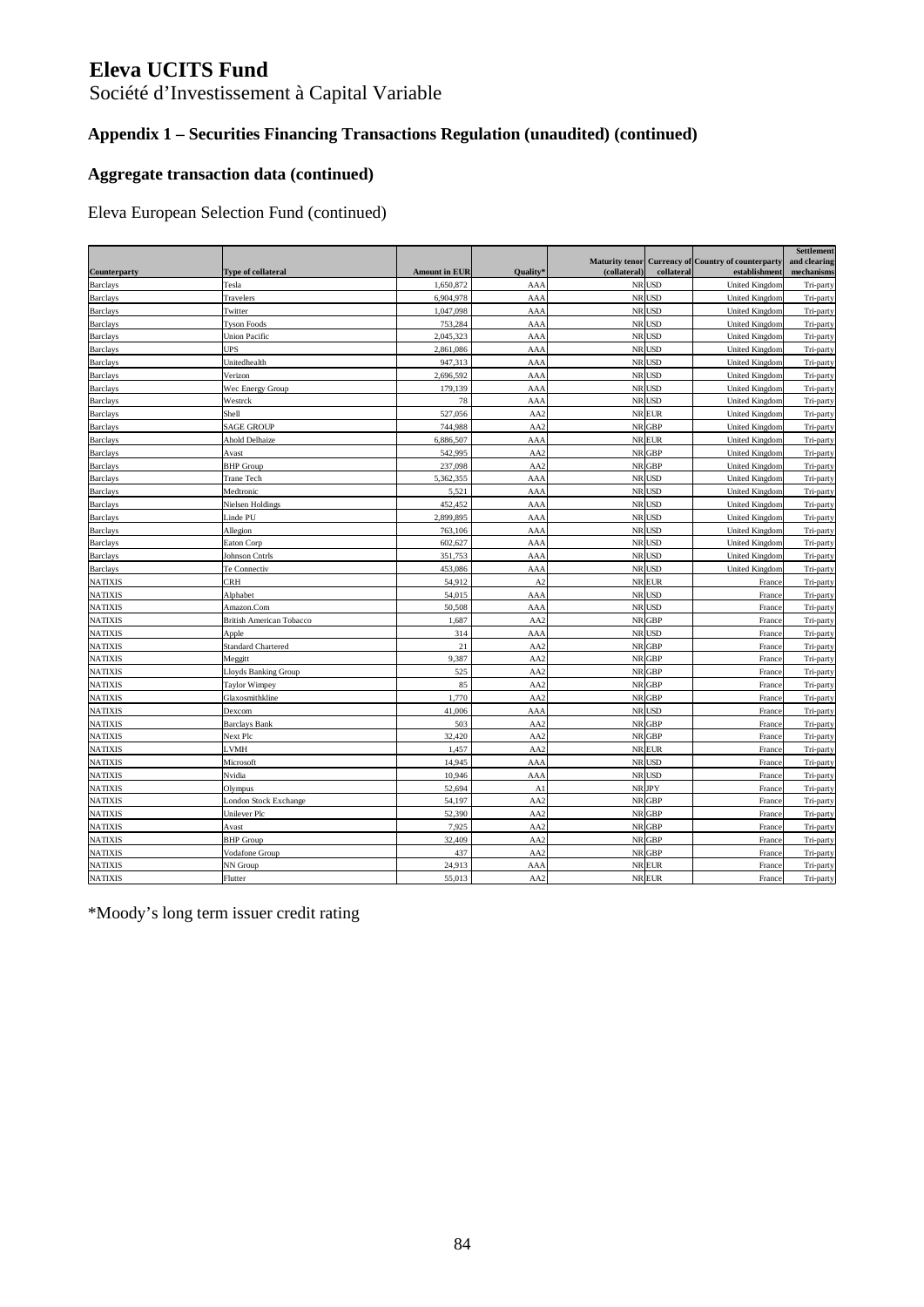Société d'Investissement à Capital Variable

## **Appendix 1 – Securities Financing Transactions Regulation (unaudited) (continued)**

### **Aggregate transaction data (continued)**

Eleva Absolute Return Europe Fund

|                 |                            |                      |                 | <b>Maturity tenor</b> |                | <b>Currency of Country of counterparty</b> | Settlement<br>and clearing |
|-----------------|----------------------------|----------------------|-----------------|-----------------------|----------------|--------------------------------------------|----------------------------|
| Counterparty    | <b>Type of collateral</b>  | <b>Amount in EUR</b> | Quality®        | (collateral)          | collateral     | establishment                              | mechanisms                 |
| <b>Barclays</b> | AT&T                       | 827,005              | AAA             | NR                    | USD            | United Kingdon                             | Tri-party                  |
| <b>Barclays</b> | Abbott                     | 668,325              | AAA             | $\rm NR$              | <b>USD</b>     | United Kingdon                             | Tri-party                  |
| <b>Barclays</b> | Abiomed                    | 577,570              | AAA             |                       | NR USD         | United Kingdon                             | Tri-party                  |
| <b>Barclays</b> | Align Technology           | 23,916               | AAA             |                       | NR USD         | United Kingdom                             | Tri-party                  |
| <b>Barclays</b> | CRH                        | 158,164              | A <sub>2</sub>  | <b>NR</b>             | EUR            | <b>United Kingdom</b>                      | Tri-party                  |
| <b>Barclays</b> | Alphabet                   | 2,462,307            | AAA             |                       | NR USD         | United Kingdom                             | Tri-party                  |
| <b>Barclays</b> | Amazon.Com                 | 5,942                | AAA             |                       | NR USD         | United Kingdom                             | Tri-party                  |
| <b>Barclays</b> | Ameren                     | 21,181               | AAA             |                       | NR USD         | United Kingdon                             | Tri-party                  |
| <b>Barclays</b> | Ameriprise Fin             | 2,994,808            | AAA             |                       | NR USD         | United Kingdom                             | Tri-party                  |
| <b>Barclays</b> | Amgen                      | 196,894              | AAA             | ${\rm NR}$            | <b>USD</b>     | United Kingdon                             | Tri-party                  |
| <b>Barclays</b> | Arista Networks            | 2,006,292            | AAA             |                       | NR USD         | United Kingdon                             | Tri-party                  |
| <b>Barclays</b> | Autozone                   | 1,265,117            | AAA             |                       | NR USD         | United Kingdon                             | Tri-party                  |
| <b>Barclays</b> | Meggitt                    | 88,151               | AA <sub>2</sub> | ${\rm NR}$            | <b>GBP</b>     | United Kingdon                             | Tri-party                  |
| <b>Barclays</b> | Bofaml                     | 90,020               | AAA             | <b>NR</b>             | USD            | United Kingdom                             | Tri-party                  |
| <b>Barclays</b> | Prudential                 | 1,889,983            | AA2             |                       | NR GBP         | United Kingdon                             | Tri-party                  |
| <b>Barclays</b> | Rio Tinto                  | 1,732,405            | AA <sub>2</sub> |                       | NR GBP         | United Kingdon                             | Tri-party                  |
| <b>Barclays</b> | Lloyds Banking Group       | 81,916               | AA <sub>2</sub> |                       | NR GBP         | United Kingdom                             | Tri-party                  |
| <b>Barclays</b> | <b>Bio Rad</b>             | 1,371,274            | AAA             |                       | NR USD         | United Kingdom                             | Tri-party                  |
| <b>Barclays</b> | Blackrock                  | 420,154              | AAA             |                       | NR USD         | United Kingdom                             | Tri-party                  |
| <b>Barclays</b> | DECHRA PHARMACEUTICALS PLC | 764,146              | AA2             |                       | NR GBP         | <b>United Kingdom</b>                      | Tri-party                  |
| <b>Barclays</b> | Boston                     | 238,152              | AAA             |                       | NR USD         | United Kingdon                             | Tri-party                  |
| <b>Barclays</b> | CF Inds                    | 141,258              | AAA             |                       | NR USD         | <b>United Kingdom</b>                      | Tri-party                  |
| <b>Barclays</b> | CMS Energy                 | 344                  | AAA             | NR                    | <b>USD</b>     | United Kingdon                             | Tri-party                  |
| <b>Barclays</b> | $\mathbb{C}S\mathbf{X}$    | 1,041,271            | AAA             |                       | NR USD         | <b>United Kingdon</b>                      | Tri-party                  |
| <b>Barclays</b> | CVS Health                 | 324,760              | AAA             |                       | NR USD         | United Kingdon                             | Tri-party                  |
| <b>Barclays</b> | Capital One Fin            | 45,495               | AAA             |                       | NR USD         | <b>United Kingdom</b>                      | Tri-party                  |
| <b>Barclays</b> | Cardinal Health            | 1,982,193            | AAA             |                       | NR USD         | United Kingdom                             | Tri-party                  |
| <b>Barclays</b> | Caterpillar                | 911,266              | AAA             |                       | NR USD         | United Kingdom                             | Tri-party                  |
| <b>Barclays</b> | Centene                    | 115,932              | AAA             |                       | NR USD         | <b>United Kingdom</b>                      | Tri-party                  |
| <b>Barclays</b> | Chipotle                   | 72,335               | AAA             | $\rm NR$              | <b>USD</b>     | United Kingdon                             | Tri-party                  |
| <b>Barclays</b> | Citrix Systems             | 3,112,668            | AAA             |                       | NR USD         | <b>United Kingdon</b>                      | Tri-party                  |
| <b>Barclays</b> | Colgate                    | 352,291              | AAA             |                       | NR USD         | <b>United Kingdon</b>                      | Tri-party                  |
| <b>Barclays</b> | Comcast                    | 2,334,588            | AAA             | $\rm NR$              | <b>USD</b>     | United Kingdom                             | Tri-party                  |
| <b>Barclays</b> | Conocophillips             | 1,211,481            | AAA             | <b>NR</b>             | USD            | <b>United Kingdom</b>                      | Tri-party                  |
| <b>Barclays</b> | Cooper                     | 471,358              | AAA             |                       | NR USD         | United Kingdon                             | Tri-party                  |
| <b>Barclays</b> | Copart                     | 131,350              | AAA             |                       | NR USD         | United Kingdon                             | Tri-party                  |
| <b>Barclays</b> | Corteva                    | 926,496              | AAA             |                       | NR USD         | United Kingdom                             | Tri-party                  |
| <b>Barclays</b> | <b>DTE</b> Energy          | 607,605              | AAA             | <b>NR</b>             | <b>USD</b>     | United Kingdom                             | Tri-party                  |
| <b>Barclays</b> | Darden                     | 1,969,524            | AAA             | $\rm NR$              | <b>USD</b>     | United Kingdom                             | Tri-party                  |
| <b>Barclays</b> | Dominion US                | 66,010               | AAA             |                       | NR USD         | <b>United Kingdon</b>                      | Tri-party                  |
| <b>Barclays</b> | Duke Energy                | 856,129              | AAA             |                       | NR USD         | United Kingdom                             | Tri-party                  |
| <b>Barclays</b> | Dupont De                  | 1,233,298            | AAA             |                       | NR USD         | <b>United Kingdom</b>                      | Tri-party                  |
| <b>Barclays</b> | <b>Enphase Energy</b>      | 89,818               | AAA             | $\rm NR$              | <b>USD</b>     | United Kingdom                             | Tri-party                  |
| <b>Barclays</b> | Meta Platforms             | 303                  | AAA             |                       | NR USD         | United Kingdon                             | Tri-party                  |
| <b>Barclays</b> | F5                         | 107,000              | AAA             |                       | NR USD         | United Kingdon                             | Tri-party                  |
| <b>Barclays</b> | Firstenergy                | 290,511              | AAA             |                       | NR USD         | United Kingdom                             | Tri-party                  |
| <b>Barclays</b> | Ajg                        | 2,145,515            | AAA             |                       | NR USD         | <b>United Kingdom</b>                      | Tri-party                  |
| <b>Barclays</b> | Gartner                    | 5,277                | AAA             |                       | NR USD         | United Kingdon                             | Tri-party                  |
| <b>Barclays</b> | GЕ                         | 2,419                | AAA             |                       | NR USD         | United Kingdom                             | Tri-party                  |
| <b>Barclays</b> | GМ                         | 223,609              | AAA             |                       | NR USD         | United Kingdom                             | Tri-party                  |
| <b>Barclays</b> | Goldman Sachs              | 3,974,877            | AAA             |                       | NR USD         | <b>United Kingdom</b>                      | Tri-party                  |
| <b>Barclays</b> | OJI Holdings               | 5.113                | A1              | NR                    | <b>IDV</b>     | <b>United Kingdom</b>                      | Tri-party                  |
| <b>Barclays</b> | Hartford Fin Ser           | 546,320              | <b>AAA</b>      |                       | NR USD         | <b>United Kingdom</b>                      | Tri-party                  |
| <b>Barclays</b> | Hilton Wrldwide            | 246,956              | AAA             |                       | NR USD         | <b>United Kingdom</b>                      | Tri-party                  |
| <b>Barclays</b> | Hologic                    | 499,030              | AAA             |                       | NR USD         | <b>United Kingdom</b>                      | Tri-party                  |
| <b>Barclays</b> | Idexx Labs                 | 157,865              | AAA             |                       | NR USD         | <b>United Kingdom</b>                      | Tri-party                  |
| <b>Barclays</b> | Eisai                      | 4,996                | A1              |                       | ${\rm NR}$ JPY | <b>United Kingdom</b>                      | Tri-party                  |
| <b>Barclays</b> | Intercontinental Exchange  | 51,808               | AAA             |                       | NR USD         | <b>United Kingdom</b>                      | Tri-party                  |
| <b>Barclays</b> | Intuit                     | 2,135,923            | AAA             |                       | NR USD         | <b>United Kingdom</b>                      | Tri-party                  |
| <b>Barclays</b> | Kellogg                    | 43,136               | <b>AAA</b>      |                       | NR USD         | <b>United Kingdom</b>                      | Tri-party                  |
| <b>Barclays</b> | Kimberly Clark             | 92,248               | AAA             |                       | NR USD         | <b>United Kingdom</b>                      | Tri-party                  |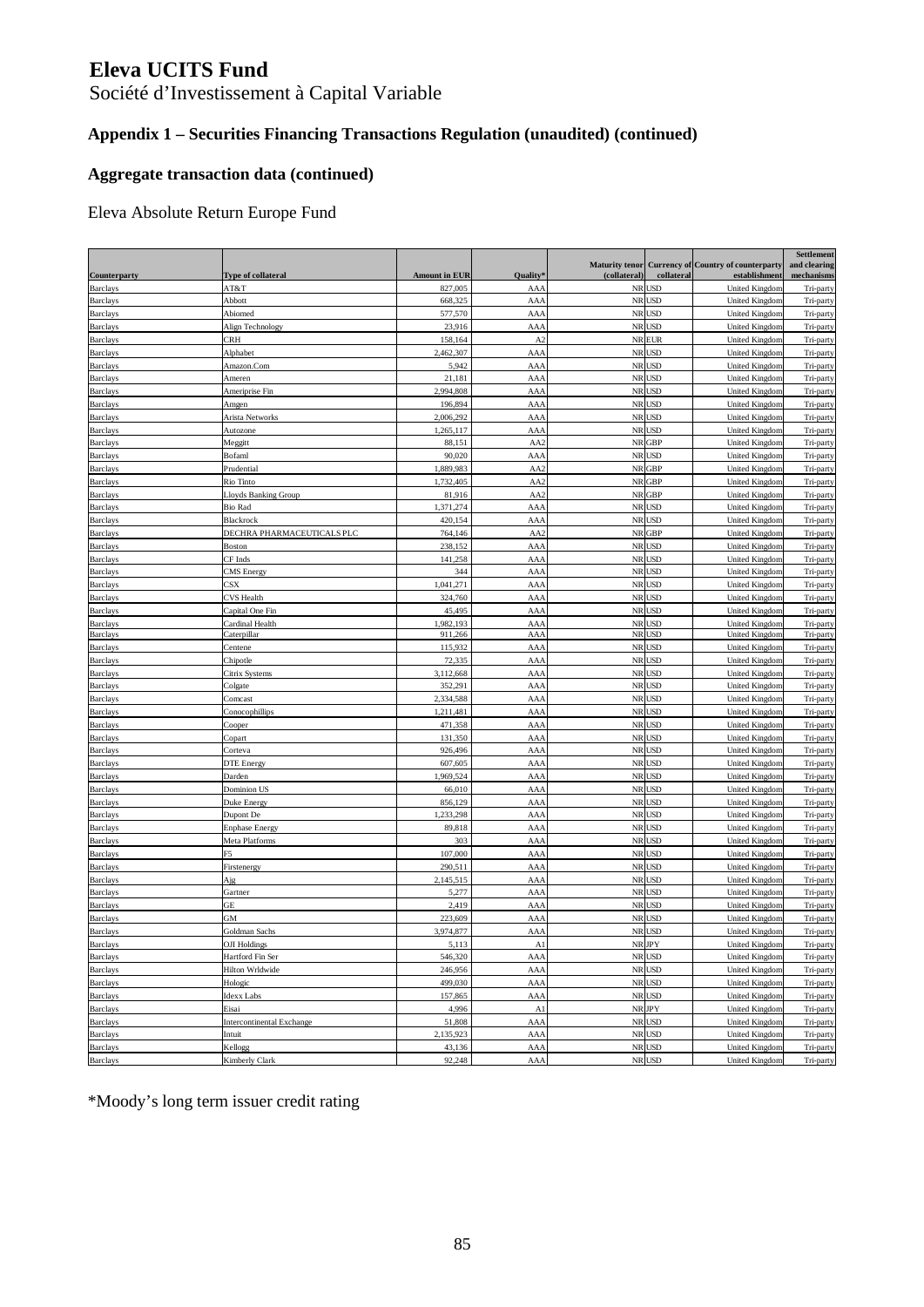Société d'Investissement à Capital Variable

## **Appendix 1 – Securities Financing Transactions Regulation (unaudited) (continued)**

### **Aggregate transaction data (continued)**

Eleva Absolute Return Europe Fund (continued)

|                                    |                                               |                      |                 | <b>Maturity tenor</b> |                      | <b>Currency of Country of counterparty</b> | Settlement<br>and clearing |
|------------------------------------|-----------------------------------------------|----------------------|-----------------|-----------------------|----------------------|--------------------------------------------|----------------------------|
| Counterparty                       | Type of collateral                            | <b>Amount in EUR</b> | <b>Quality</b>  | (collateral)          | collateral           | establishment                              | mechanisms                 |
| <b>Barclays</b>                    | Lam Research                                  | 847,247              | AA/             |                       | NR USD               | United Kingdon                             | Tri-party                  |
| <b>Barclays</b>                    | Lilly                                         | 7,644,988            | AA/             |                       | NR USD               | United Kingdon                             | Tri-party                  |
| <b>Barclays</b>                    | Lnc                                           | 1,301,783            | AAA             |                       | NR USD               | United Kingdon                             | Tri-party                  |
| <b>Barclays</b>                    | ockheed                                       | 965,506              | AA/             |                       | NR USD               | United Kingdom                             | Tri-party                  |
| <b>Barclays</b>                    | oews                                          | 382,279              | AA/             |                       | NR USD               | United Kingdom                             | Tri-party                  |
| <b>Barclays</b>                    | MSCI                                          | 1,461,668            | AA/             | $\rm NR$              | <b>USD</b>           | United Kingdon                             | Tri-party                  |
| <b>Barclays</b>                    | Marketaxess                                   | 144,307              | AA/             |                       | NR USD               | United Kingdon                             | Tri-party                  |
| <b>Barclays</b>                    | Mckesson                                      | 219                  | AA/             |                       | NR USD               | United Kingdom                             | Tri-party                  |
| <b>Barclays</b>                    | Metlife                                       | 829,947              | AA/             |                       | NR USD               | United Kingdom                             | Tri-party                  |
| <b>Barclays</b>                    | Mettler-Toledo                                | 47,990               | AA/             | $\rm NR$              | <b>USD</b>           | <b>United Kingdom</b>                      | Tri-party                  |
| <b>Barclays</b>                    | Microchip Tech                                | 174,581              | AA/             |                       | NR USD               | United Kingdom                             | Tri-party                  |
| <b>Barclays</b>                    | Micron Tech                                   | 2,843,435            | AAA             |                       | NR JPY               | <b>United Kingdom</b>                      | Tri-party                  |
| <b>Barclays</b>                    | <b>Recruit Holdings</b>                       | 5,333                | $\mathbf{A}$    | NR                    | USD                  | <b>United Kingdom</b>                      | Tri-party                  |
| Barclays                           | Nisource                                      | 791.658              | AA/             |                       | NR USD               | United Kingdon                             | Tri-party                  |
| <b>Barclays</b>                    | Norfolk Southern                              | 3,231,168            | AA/             |                       | NR USD               | United Kingdon                             | Tri-party                  |
| <b>Barclays</b>                    | Northrop Grumman                              | 13,648,897           | AAA             |                       | NR JPY               | <b>United Kingdon</b>                      | Tri-party                  |
| <b>Barclays</b>                    | NEC                                           | 8,124                | $\mathbf{A}$    |                       | NR USD               | United Kingdom                             | Tri-party                  |
| <b>Barclays</b>                    | Pnc Financial                                 | 1,615,425            | AA/             | NR                    | <b>USD</b>           | <b>United Kingdom</b>                      | Tri-party                  |
| <b>Barclays</b>                    | Paccar De                                     | 6,699                | AA/             |                       | NR USD               | United Kingdon                             | Tri-party                  |
| <b>Barclays</b>                    | Parker-Hannifin                               | 2,719,483            | AA/             |                       | NR USD               | United Kingdom                             | Tri-party                  |
| Barclays                           | Paychex                                       | 738,225              | AA/             | $\rm NR$              | <b>USD</b>           | United Kingdom                             | Tri-party                  |
| <b>Barclays</b>                    | Progressive                                   | 3,125,381            | AA/             | NR                    | <b>USD</b>           | United Kingdom                             | Tri-party                  |
| Barclays                           | Raytheon Tech                                 | 46,934               | AA/             | NR                    | <b>USD</b>           | United Kingdom                             | Tri-party                  |
| <b>Barclays</b>                    | Regeneron Pharms                              | 2,391,744            | AA/             |                       | NR USD               | United Kingdon                             | Tri-party                  |
| <b>Barclays</b>                    | Regions Fincl                                 | 174,593              | AA/             |                       | NR USD               | United Kingdom                             | Tri-party                  |
| <b>Barclays</b>                    | <b>Republic Servs</b>                         | 1,735,701            | AAA             |                       | NR USD               | <b>United Kingdom</b>                      | Tri-party                  |
| <b>Barclays</b>                    | Resmed                                        | 493,629              | AA/             |                       | NR JPY               | United Kingdon                             | Tri-party                  |
| <b>Barclays</b>                    | Nikon                                         | 90,109               | $\mathbf{A}$    |                       | NR USD               | United Kingdon                             | Tri-party                  |
| <b>Barclays</b>                    | Rollins                                       | 3,852                | AAA             |                       | NR USD               | United Kingdon                             | Tri-party                  |
| <b>Barclays</b>                    | S&P Global                                    | 829                  | AA/             |                       | NR JPY               | United Kingdom                             | Tri-party                  |
| <b>Barclays</b>                    | SALESFORCE.COM                                | 225                  | AA/             |                       | NR USD               | <b>United Kingdom</b>                      | Tri-party                  |
| Barclays                           | Itochu                                        | 134,551              | $\mathbf{A}$    |                       | NR USD               | United Kingdon                             | Tri-party                  |
| <b>Barclays</b>                    | Sealed Air                                    | 2,517,444            | AA/             |                       | NR JPY               | United Kingdom                             | Tri-party                  |
| <b>Barclays</b>                    | Snap-On                                       | 597,121              | AAA             |                       | NR USD<br><b>USD</b> | United Kingdom                             | Tri-party                  |
| <b>Barclays</b>                    | Mizuho                                        | 126,458              | A1              | NR<br>$\rm NR$        | <b>USD</b>           | United Kingdom                             | Tri-party                  |
| <b>Barclays</b><br><b>Barclays</b> | Starbucks<br><b>State Street</b>              | 90,513<br>1,556,795  | AA/<br>AA/      |                       | NR JPY               | United Kingdon<br><b>United Kingdon</b>    | Tri-party<br>Tri-party     |
| <b>Barclays</b>                    | Ms&Ad Insurance                               | 84,157               | A.              |                       | NR USD               | United Kingdon                             | Tri-party                  |
| <b>Barclays</b>                    | T-Mobile US                                   | 108,786              | AA/             |                       | NR JPY               | United Kingdon                             | Tri-party                  |
| <b>Barclays</b>                    | Tesla                                         | 5,873,746            | AA/             | $\rm NR$              | <b>USD</b>           | United Kingdom                             | Tri-party                  |
| <b>Barclays</b>                    | Travelers                                     | 756,661              | AA/             | NR                    | <b>USD</b>           | United Kingdon                             | Tri-party                  |
| <b>Barclays</b>                    | Twitter                                       | 1,416,718            | AA/             |                       | NR USD               | United Kingdon                             | Tri-party                  |
| <b>Barclays</b>                    | <b>Tyson Foods</b>                            | 1,818,315            | AA/             |                       | NR USD               | United Kingdom                             | Tri-party                  |
| <b>Barclays</b>                    | Union Pacific                                 | 8,926,445            | AA/             |                       | NR USD               | United Kingdom                             | Tri-party                  |
| <b>Barclays</b>                    | Mitsui Osk                                    | 39,195               | $\mathbf{A}$    |                       | NR JPY               | United Kingdom                             | Tri-party                  |
| <b>Barclays</b>                    | UPS                                           | 53,887               | AA/             |                       | NR USD               | <b>United Kingdom</b>                      | Tri-party                  |
| <b>Barclays</b>                    | Unitedhealth                                  | 2,261,199            | AAA             |                       | NR USD               | United Kingdon                             | Tri-party                  |
| <b>Barclays</b>                    | Verizon                                       | 1,994,161            | AA/             |                       | NR USD               | United Kingdom                             | Tri-party                  |
| <b>Barclays</b>                    | Wec Energy Group                              | 296,170              | AA/             | NR                    | USD                  | United Kingdon                             | Tri-party                  |
| <b>Barclays</b>                    | West Pharm SVC                                | 1,101,896            | AA/             | $\rm NR$              | <b>USD</b>           | United Kingdon                             | Tri-party                  |
| <b>Barclays</b>                    | Westrck                                       | 38,562               | AAA             |                       | NR USD               | United Kingdon                             | Tri-party                  |
| <b>Barclays</b>                    | <u>XYLM</u>                                   | 1,234,057            | <u>AAA</u>      |                       | NR USD               | United Kingdom                             | Tri-party                  |
| <b>Barclays</b>                    | Zebra Tech                                    | 411,077              | AAA             |                       | NR USD               | <b>United Kingdom</b>                      | Tri-party                  |
| <b>Barclays</b>                    | Zoetis                                        | 556,937              | AAA             |                       | NR USD               | <b>United Kingdom</b>                      | Tri-party                  |
| <b>Barclays</b>                    | Softbank Group                                | 802,231              | A1              |                       | ${\rm NR}$ JPY       | <b>United Kingdom</b>                      | Tri-party                  |
| <b>Barclays</b>                    | Austria Government Bond 02/20/2030            | 2,247,330            | AA1             | Above one year EUR    |                      | <b>United Kingdom</b>                      | Tri-party                  |
| <b>Barclays</b>                    | United Kingdom Treasury Bill 4 1/4 12/07/2055 | 62,906               | AA2             | Above one year GBP    |                      | <b>United Kingdom</b>                      | Tri-party                  |
| <b>Barclays</b>                    | Shell                                         | 222,428              | AA2             |                       | NR EUR               | <b>United Kingdom</b>                      | Tri-party                  |
| <b>Barclays</b>                    | United Kingdom Treasury Bill 1 1/8 11/22/2037 | 59,300               | AA <sub>2</sub> | Above one year GBP    |                      | <b>United Kingdom</b>                      | Tri-party                  |
| <b>Barclays</b>                    | United Kingdom Treasury Bill 4 1/4 12/07/2049 | 55,856               | AA2             | Above one year GBP    |                      | <b>United Kingdom</b>                      | Tri-party                  |
| <b>Barclays</b>                    | United Kingdom Treasury Bill 0 5/8 03/22/2040 | 11,788               | AA2             | Above one year GBP    |                      | <b>United Kingdom</b>                      | Tri-party                  |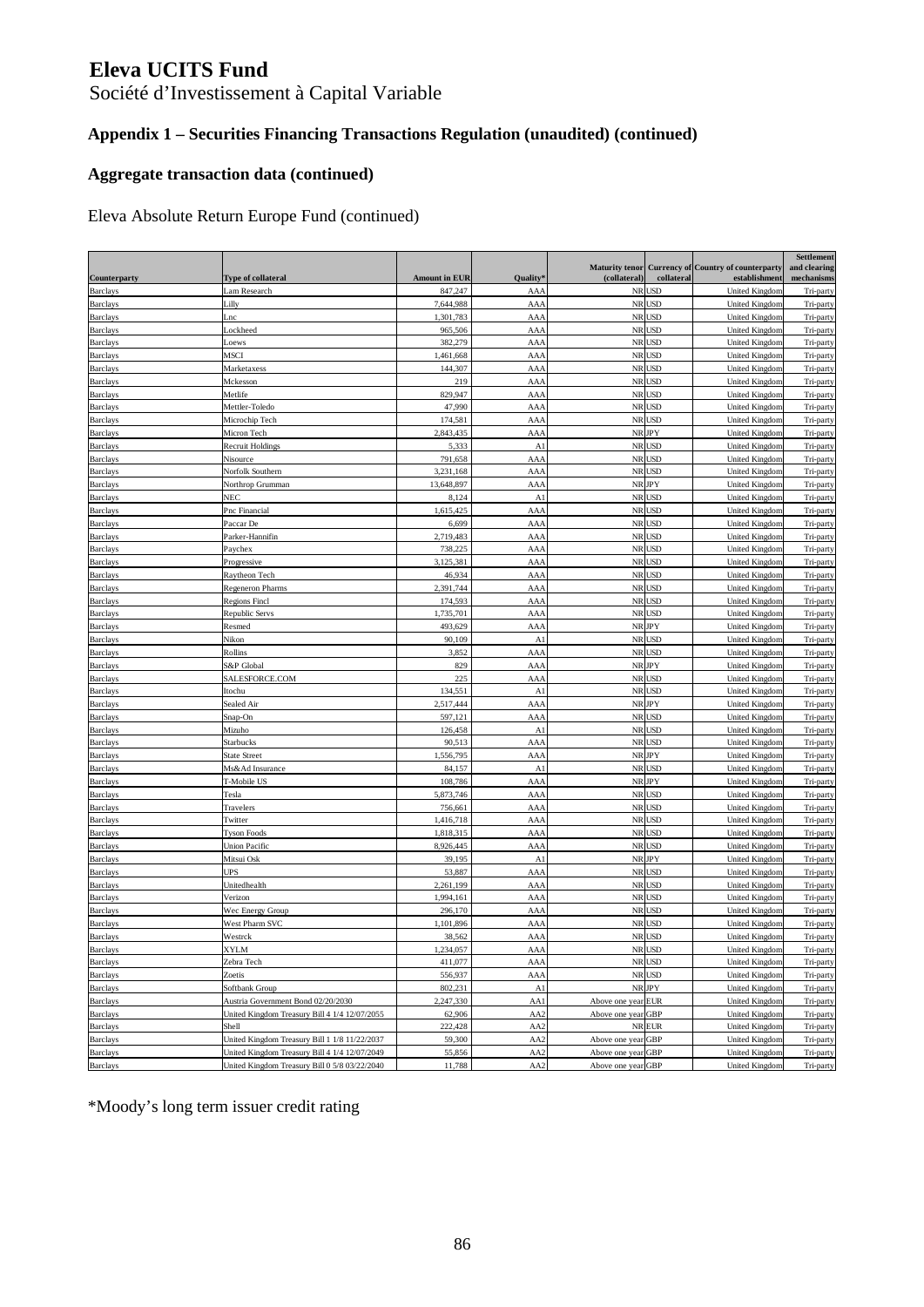Société d'Investissement à Capital Variable

## **Appendix 1 – Securities Financing Transactions Regulation (unaudited) (continued)**

### **Aggregate transaction data (continued)**

### Eleva Absolute Return Europe Fund (continued)

|                                    |                                                                                               |                      |                      |                                          |            |                                                             | Settlement                 |
|------------------------------------|-----------------------------------------------------------------------------------------------|----------------------|----------------------|------------------------------------------|------------|-------------------------------------------------------------|----------------------------|
| <b>Counterparty</b>                | <b>Type of collateral</b>                                                                     | <b>Amount in EUR</b> | Quality <sup>§</sup> | <b>Maturity tenor</b><br>(collateral)    | collateral | <b>Currency of Country of counterparty</b><br>establishment | and clearing<br>mechanisms |
| <b>Barclays</b>                    | Lyondell                                                                                      | 3,491                | AAA                  |                                          | NR USD     | United Kingdom                                              | Tri-party                  |
| <b>Barclays</b>                    | United Kingdom Treasury Bill 0 1/2 03/22/2050                                                 | 775                  | AA <sub>2</sub>      | Above one year                           | GBP        | United Kingdom                                              | Tri-party                  |
| <b>Barclays</b>                    | United Kingdom Treasury Bill 0 3/8 03/22/2062                                                 | 1,207,511            | AA <sub>2</sub>      | Above one year GBP                       |            | United Kingdom                                              | Tri-party                  |
| <b>Barclays</b>                    | United Kingdom Treasury Bill 4 01/22/2060                                                     | 487,494              | AA <sub>2</sub>      | Above one year                           | <b>GBP</b> | United Kingdom                                              | Tri-party                  |
| <b>Barclays</b>                    | United Kingdom Treasury Bill 3 3/4 07/22/2052                                                 | 608,089              | AA <sub>2</sub>      | Above one year                           | <b>GBP</b> | United Kingdom                                              | Tri-party                  |
| <b>Barclays</b>                    | United Kingdom Treasury Bill 0 1/8 03/22/2044                                                 | 79,195               | AA2                  | Above one year                           | GBP        | United Kingdom                                              | Tri-party                  |
| <b>Barclays</b>                    | Ahold Delhaize                                                                                | 36,574               | AAA                  |                                          | NR EUR     | United Kingdom                                              | Tri-party                  |
| <b>Barclays</b>                    | United Kingdom Treasury Bill 1 1/2 07/22/2047                                                 | 1,009,524            | AA2                  | Above one year                           | <b>GBP</b> | United Kingdon                                              | Tri-party                  |
| <b>Barclays</b>                    | Avast                                                                                         | 835,029              | AA <sub>2</sub>      |                                          | NR USD     | United Kingdon                                              | Tri-party                  |
| <b>Barclays</b>                    | Belgium Government Bond 4.500 03/28/2026                                                      | 104                  | AA3                  | Above one year GBP                       |            | United Kingdom                                              | Tri-party                  |
| <b>Barclays</b>                    | Belgium Government Bond 3.750% 06/22/2045                                                     | 4,602                | AA3                  | Above one year                           | EUR        | United Kingdon                                              | Tri-party                  |
| <b>Barclays</b>                    | Belgium Government Bond 0.800% 06/22/2025                                                     | 7,132                | AA3                  | Above one year EUR                       |            | United Kingdon                                              | Tri-party                  |
| <b>Barclays</b>                    | Belgium Government Bond 1,000 06/22/2031                                                      | 426                  | AA3                  | Above one year EUR                       |            | United Kingdon                                              | Tri-party                  |
| <b>Barclays</b>                    | United Kingdom Treasury Bill 0T 07/22/2023                                                    | 499,165              | AA <sub>2</sub>      | Above one year EUR                       |            | United Kingdom                                              | Tri-party                  |
| <b>Barclays</b>                    | <b>BHP</b> Group                                                                              | 5,768,892            | AA <sub>2</sub>      | NR                                       | GBP        | United Kingdom                                              | Tri-party                  |
| <b>Barclays</b>                    | Trane Tech                                                                                    | 2,518,612            | AAA                  |                                          | NR USD     | United Kingdom                                              | Tri-party                  |
| <b>Barclays</b>                    | Seagate                                                                                       | 87,997               | AAA                  |                                          | NR USD     | United Kingdom                                              | Tri-party                  |
| <b>Barclays</b>                    | United Kingdom Treasury Bill 0 58 10/22/2050                                                  | 718,383              | AA <sub>2</sub>      | Above one year GBP                       |            | United Kingdon                                              | Tri-party                  |
| <b>Barclays</b>                    | United Kingdom Treasury Bill 0 1/8 01/31/2024                                                 | 21,210               | AA <sub>2</sub>      | Above one year GBP                       |            | United Kingdom                                              | Tri-party                  |
| <b>Barclays</b>                    | United Kingdom Treasury Bill 3 1/2 01/22/2045                                                 | 10,307               | AA <sub>2</sub>      | Above one year                           | GBP        | United Kingdon                                              | Tri-party                  |
| <b>Barclays</b>                    | United Kingdom Treasury Bill 0 1/8 03/22/2058                                                 | 18,333               | AA <sub>2</sub>      | Above one year                           | <b>GBP</b> | United Kingdon                                              | Tri-party                  |
| <b>Barclays</b>                    | Medtronic                                                                                     | 4,990,782            | AAA                  |                                          | NR USD     | United Kingdom                                              | Tri-party                  |
| <b>Barclays</b>                    | inde PU                                                                                       | 9,057,319            | AAA                  |                                          | NR USD     | United Kingdon                                              | Tri-party                  |
| <b>Barclays</b>                    | United Kingdom Treasury Bill 0/ 1/8 08/10/2028                                                | 224,368              | AA <sub>2</sub>      | Above one year USD                       |            | United Kingdom                                              | Tri-party                  |
| <b>Barclays</b>                    | Germany Government Bond 2.000 08/15/2023                                                      | 252                  | AAA                  | Above one year                           | <b>GBP</b> | United Kingdon                                              | Tri-party                  |
| <b>Barclays</b>                    | Germany Government Bond 05/15/2035                                                            | 529,365              | AAA                  | Above one year EUR                       |            | United Kingdon                                              | Tri-party                  |
| <b>Barclays</b>                    | Germany Government Bond 07/04/2044                                                            | 2,302,800            | AAA                  | Above one year EUR                       |            | United Kingdom                                              | Tri-party                  |
| <b>Barclays</b>                    | Germany Government Bond 08/15/2046                                                            | 50,601               | AAA                  | Above one year EUR                       |            | United Kingdom                                              | Tri-party                  |
| <b>Barclays</b>                    | Germany Government Bond 08/15/2048                                                            | 1,083,248            | AAA                  | Above one year EUR                       |            | United Kingdom                                              | Tri-party                  |
| <b>Barclays</b>                    | Germany Government Bond 08/15/2028                                                            | 65                   | AAA                  | Above one year EUR                       |            | United Kingdom                                              | Tri-party                  |
| <b>Barclays</b>                    | Germany Government Bond 07/04/2028                                                            | 169                  | AAA                  | Above one year EUR                       |            | United Kingdon                                              | Tri-party                  |
| <b>Barclays</b>                    | Germany Government Bond 01/04/2031                                                            | 172,151              | AAA                  | Above one year EUR                       |            | United Kingdom                                              | Tri-party                  |
| <b>Barclays</b>                    | Germany Government Bond 01/04/2037                                                            | 63,529               | AAA                  | Above one year                           | <b>EUR</b> | United Kingdon                                              | Tri-party                  |
| <b>Barclays</b>                    | Germany Government Bond 01/04/2027                                                            | 61                   | AAA                  | Above one year                           | <b>EUR</b> | United Kingdon                                              | Tri-party                  |
| <b>Barclays</b>                    | Germany Government Bond 07/04/2035                                                            | 2,424                | AAA                  | Above one year EUR                       |            | United Kingdon                                              | Tri-party                  |
| <b>Barclays</b>                    | Germany Government Bond 07/04/2036                                                            | 354                  | AAA                  | Above one year EUR                       |            | United Kingdom                                              | Tri-party                  |
| <b>Barclays</b>                    | France Government Bond 5.500 04/25/2029                                                       | 68,224               | AA <sub>2</sub>      | Above one year EUR                       |            | United Kingdom                                              | Tri-party                  |
| <b>Barclays</b>                    | France Government Bond 4.000% 10/25/2038                                                      | 179,965              | AA <sub>2</sub>      | Above one year EUR                       |            | United Kingdom                                              | Tri-party                  |
| <b>Barclays</b>                    | France Government Bond 4.250% 10/25/2023                                                      | 31,525               | AA <sub>2</sub>      | Above one year EUR                       |            | United Kingdom                                              | Tri-party                  |
| <b>Barclays</b>                    | France Government Bond 04/25/2026                                                             |                      | AA <sub>2</sub>      | Above one year EUR                       |            | United Kingdom                                              | Tri-party                  |
| <b>Barclays</b>                    | France Government Bond 3.500% 04/25/2026                                                      | 2,140,308            | AA2                  | Above one year                           | <b>EUR</b> | United Kingdom                                              | Tri-party                  |
| <b>Barclays</b>                    | France Government Bond 1.750 05/25/2023                                                       | 1,891,395            | AA <sub>2</sub>      | Above one year                           | <b>EUR</b> | United Kingdon                                              | Tri-party                  |
| <b>Barclays</b>                    | France Government Bond 1.500 05/25/2050                                                       | 285,000              | AA <sub>2</sub>      | Above one year                           | <b>EUR</b> | United Kingdon                                              | Tri-party                  |
| <b>Barclays</b>                    | FRANCE FRGV 06/15/2022                                                                        | 108,140              | AA <sub>2</sub>      | Less than one year EUR                   |            | United Kingdon                                              | Tri-party                  |
| <b>Barclays</b>                    | Allegion                                                                                      | 1,416,933            | AAA                  |                                          | NR USD     | United Kingdom                                              | Tri-party                  |
| <b>Barclays</b>                    | United Kingdom Treasury Bill 0 18 01/31/2023                                                  | 16,083               | AA <sub>2</sub>      | Above one year                           | GBP        | United Kingdom                                              | Tri-party                  |
| <b>Barclays</b>                    | Chubb Ltd CH                                                                                  | 3,761,132            | AAA                  |                                          | NR USD     | United Kingdon                                              | Tri-party                  |
| <b>Barclays</b>                    | Te Connectiv                                                                                  | 1.928.198            | AAA                  |                                          | NR USD     | United Kingdom                                              | Tri-party                  |
| <b>Barclays</b>                    | Netherland Government Bond 0.250 07/15/2025                                                   | 1,526                | AAA                  | Above one year EUR                       |            | United Kingdom                                              | Tri-party                  |
| <b>Barclays</b>                    | Netherland Government Bond 0.500 07/15/2026                                                   | 277,031              | AAA                  | Above one year                           | EUR        | <b>United Kingdom</b>                                       | Tri-party                  |
| <b>Barclays</b>                    | Netherland Government Bond 07/15/2031                                                         | 105,885              | AAA                  | Above one year EUR                       |            | United Kingdom                                              | Tri-party                  |
| <b>Barclays</b>                    | United States Treasury Bill 02/15/2047                                                        | 795,806              | <b>AAA</b>           | Above one year USD                       |            | <b>United Kingdom</b>                                       | Tri-party                  |
| <b>Barclays</b>                    | United States Treasury Bill 6.250 05/15/2030                                                  | 1,113,402            | AAA                  | Above one year USD                       |            | United Kingdom                                              | Tri-party                  |
| <b>Barclays</b>                    | United States Treasury Bill 4.375 11/15/2039                                                  | 196,246              | AAA                  | Above one year USD                       |            | <b>United Kingdom</b>                                       | Tri-party                  |
| <b>Barclays</b>                    | United States Treasury Bill 2.750 11/15/2042                                                  | 286,884              | AAA                  | Above one year USD                       |            | <b>United Kingdom</b>                                       | Tri-party                  |
| <b>Barclays</b>                    | United States Treasury Bill 2.250 08/15/2046                                                  | 32,403               | AAA                  | Above one year USD                       |            | <b>United Kingdom</b>                                       | Tri-party                  |
| <b>Barclays</b>                    | United States Treasury Bill 2.750 11/15/2047                                                  | 482,816              | AAA                  | Above one year USD                       |            | United Kingdom                                              | Tri-party                  |
| <b>Barclays</b>                    | United States Treasury Bill 2.000 02/15/2050                                                  | 73,686               | AAA                  | Above one year USD                       |            | <b>United Kingdom</b>                                       | Tri-party                  |
| <b>Barclays</b>                    | United States Treasury Bill 1.125 05/15/2040                                                  | 1,055,714            | <b>AAA</b>           | Above one year USD                       |            | <b>United Kingdom</b>                                       | Tri-party                  |
| <b>Barclays</b><br><b>Barclays</b> | United States Treasury Bill 2.750% 02/15/2028<br>United States Treasury Bill 2.625 12/31/2025 | 96                   | AAA                  | Above one year USD<br>Above one year USD |            | <b>United Kingdom</b><br><b>United Kingdom</b>              | Tri-party                  |
|                                    |                                                                                               | 89,205               | AAA                  |                                          |            |                                                             | Tri-party                  |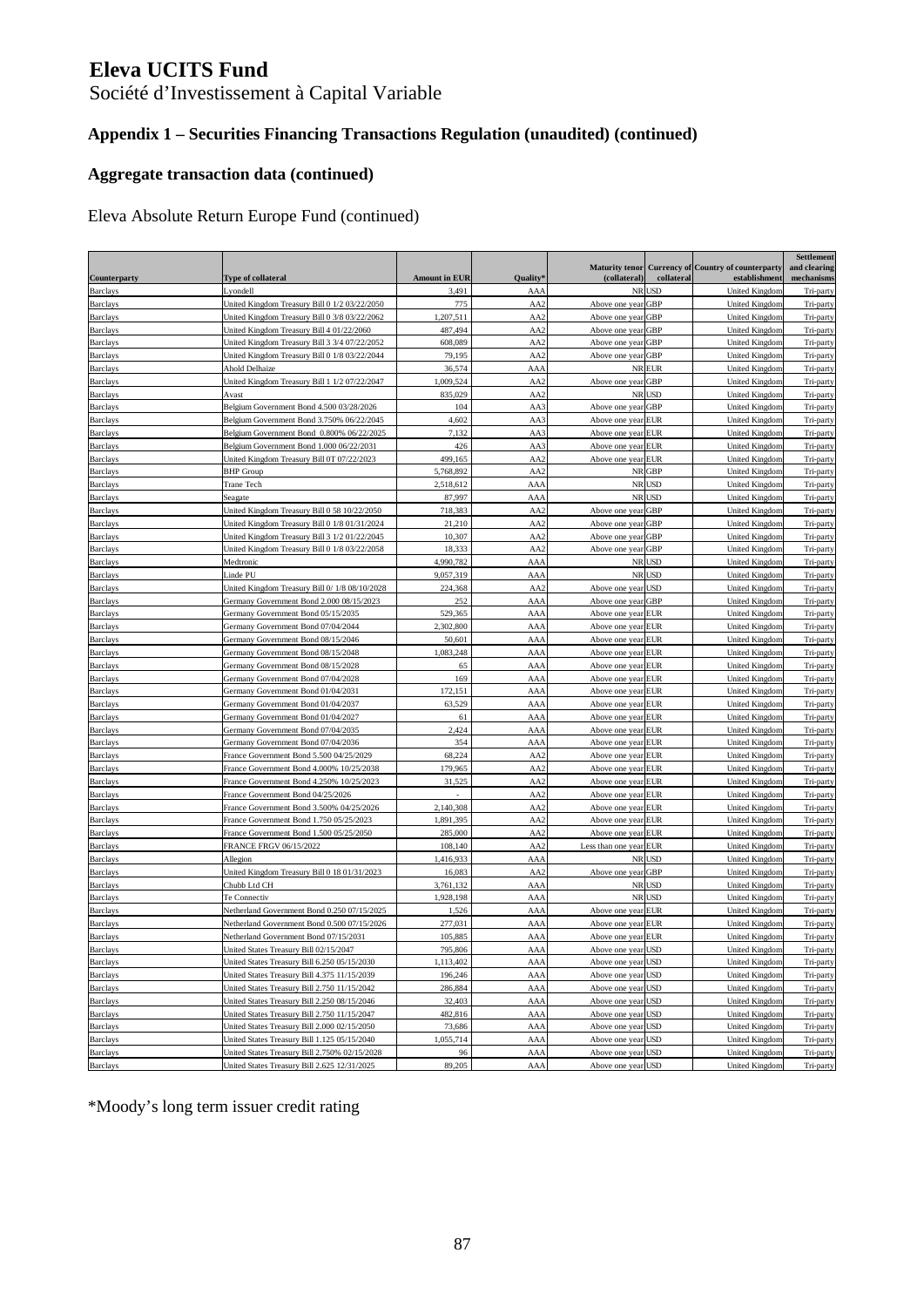Société d'Investissement à Capital Variable

## **Appendix 1 – Securities Financing Transactions Regulation (unaudited) (continued)**

### **Aggregate transaction data (continued)**

Eleva Absolute Return Europe Fund (continued)

|                 |                                               |                             |                 |                        |              |                                                    | Settlement             |
|-----------------|-----------------------------------------------|-----------------------------|-----------------|------------------------|--------------|----------------------------------------------------|------------------------|
|                 |                                               |                             |                 |                        |              | Maturity tenor Currency of Country of counterparty | and clearing           |
| Counterparty    | Type of collateral                            | <b>Amount in EUR</b>        | Quality         | (collateral)           | collateral   | establishment                                      | mechanisms             |
| <b>Barclays</b> | United States Treasury Bill 2.750 02/15/2024  | 765,655                     | AAA             | Above one year USD     |              | United Kingdom                                     | Tri-party              |
| <b>Barclays</b> | United States Treasury Bill 2.375 08/15/2024  | 277                         | AAA             | Above one year USD     |              | <b>United Kingdon</b>                              | Tri-party              |
| <b>Barclays</b> | United States Treasury Bill 1.625 02/15/2026  | 1,295,722                   | AAA             | Above one year USD     |              | United Kingdom                                     | Tri-party              |
| <b>Barclays</b> | United States Treasury Bill 2.500 05/15/2024  | 5,507                       | AAA             | Above one year USD     |              | United Kingdon                                     | Tri-party              |
| <b>Barclays</b> | United States Treasury Bill 2.000 05/31/2024  | 925,026                     | AAA             | Above one year USD     |              | <b>United Kingdon</b>                              | Tri-party              |
| <b>Barclays</b> | United States Treasury Bill 0.125 07/15/2023  | 1,757,998                   | AAA             | Above one year USD     |              | United Kingdom                                     | Tri-party              |
| <b>Barclays</b> | United States Treasury Bill 0.625 12/31/2027  | 21,730                      | AAA             | Above one year USD     |              | <b>United Kingdom</b>                              | Tri-party              |
| <b>Barclays</b> | United States Treasury Bill 0.875 06/30/2026  | 151,739                     | AAA             | Above one year USD     |              | United Kingdom                                     | Tri-party              |
| <b>HSBC</b>     | Activision                                    | 25,444                      | AAA             |                        | NR USD       | United Kingdon                                     | Tri-party              |
| <b>HSBC</b>     | Apple                                         | 2,582,292                   | AAA             |                        | NR USD       | United Kingdom                                     | Tri-party              |
| <b>HSBC</b>     | Autozone                                      | 3,672                       | AAA             |                        | NR USD       | <b>United Kingdom</b>                              | Tri-party              |
| <b>HSBC</b>     | Rio Tinto                                     | 2,406,235                   | AA <sub>2</sub> |                        | NR GBP       | United Kingdom                                     | Tri-party              |
| <b>HSBC</b>     | Blackrock                                     | 923,211                     | AAA             |                        | NR USD       | United Kingdon                                     | Tri-party              |
| <b>HSBC</b>     | Caterpillar                                   | 181                         | AAA             |                        | <b>NRGBP</b> | <b>United Kingdom</b>                              | Tri-party              |
| <b>HSBC</b>     | Comcast                                       | 34,937                      | AAA             |                        | NR USD       | <b>United Kingdom</b>                              | Tri-party              |
| <b>HSBC</b>     | United Kingdom Treasury Bill 2 01/26/2035     | 207,828                     | AA <sub>2</sub> | Above one year USD     |              | <b>United Kingdom</b>                              | Tri-party              |
| <b>HSBC</b>     | Home Depot                                    | 5,055                       | AAA             |                        | NR GBP       | United Kingdom                                     | Tri-party              |
| <b>HSBC</b>     | IBΜ                                           | 4,836                       | AAA             |                        | NR USD       | <b>United Kingdon</b>                              | Tri-party              |
| <b>HSBC</b>     | Sap Se                                        | 220,286                     | AAA             |                        | NR USD       | United Kingdom                                     | Tri-party              |
| <b>HSBC</b>     | Fujifilm                                      | 52,174                      | A1              |                        | NR EUR       | United Kingdon                                     | Tri-party              |
| <b>HSBC</b>     | Carrefour                                     | 5,786                       | AA2             |                        | NR JPY       | <b>United Kingdom</b>                              | Tri-party              |
| <b>HSBC</b>     | Komatsu                                       | 123,621                     | A1              |                        | NR EUR       | <b>United Kingdon</b>                              | Tri-party              |
| <b>HSBC</b>     | Daikin Ind                                    | 259,442                     | A1              |                        | NR JPY       | <b>United Kingdom</b>                              | Tri-party              |
| <b>HSBC</b>     | Hitachi                                       | 33,359                      | A1              |                        | NR JPY       | <b>United Kingdom</b>                              | Tri-party              |
| <b>HSBC</b>     | Mitsubishi Elec                               | 139,457                     | A1              |                        | NR JPY       | <b>United Kingdom</b>                              | Tri-party              |
| <b>HSBC</b>     | Omron                                         | 78,895                      | A1              |                        | NR JPY       | United Kingdom                                     | Tri-party              |
| <b>HSBC</b>     | Nvidia                                        | 12,770                      | AAA             |                        | <b>NRJPY</b> | <b>United Kingdon</b>                              | Tri-party              |
| <b>HSBC</b>     | Pfizer                                        | 21,760                      | AAA             |                        | NR USD       | United Kingdom                                     | Tri-party              |
| <b>HSBC</b>     | BNP                                           | 809,019                     | AA <sub>2</sub> |                        | NR USD       | United Kingdom                                     |                        |
| <b>HSBC</b>     | Qualcomm                                      | 2,584,197                   | AAA             |                        | NR USD       | <b>United Kingdom</b>                              | Tri-party<br>Tri-party |
| <b>HSBC</b>     | Mitsui Co                                     | 247,912                     | A1              |                        | NR JPY       | <b>United Kingdon</b>                              |                        |
|                 |                                               |                             |                 |                        |              |                                                    | Tri-party              |
| <b>HSBC</b>     | Schlumberger                                  | 26                          | AAA             |                        | NR USD       | <b>United Kingdom</b>                              | Tri-party              |
| <b>HSBC</b>     | Signature Bank                                | 38,017                      | AAA             |                        | NR USD       | <b>United Kingdom</b>                              | Tri-party              |
| <b>HSBC</b>     | Thermo Fisher                                 | 2,630,128                   | AAA             |                        | NR USD       | <b>United Kingdon</b>                              | Tri-party              |
| <b>HSBC</b>     | East Japan Rail                               | 102,797                     | A1              |                        | NR JPY       | United Kingdom                                     | Tri-party              |
| <b>HSBC</b>     | United Kingdom Treasury Bill 1 1/4 11/22/2055 | 411                         | AA <sub>2</sub> | Above one year GBP     |              | United Kingdom                                     | Tri-party              |
| <b>HSBC</b>     | Vinci                                         | 2,660,909                   | AA <sub>2</sub> |                        | NR EUR       | United Kingdom                                     | Tri-party              |
| <b>HSBC</b>     | United Kingdom Treasury Bill 4 1/4 12/07/2049 | 46,811                      | AA2             | Above one year GBP     |              | <b>United Kingdon</b>                              | Tri-party              |
| <b>HSBC</b>     | United Kingdom Treasury Bill 0 5/8 03/22/2040 | 180,641                     | AA <sub>2</sub> | Above one year GBP     |              | <b>United Kingdom</b>                              | Tri-party              |
| <b>HSBC</b>     | United Kingdom Treasury Bill 0 3/8 03/22/2062 | 231,120                     | AA <sub>2</sub> | Above one year GBP     |              | <b>United Kingdom</b>                              | Tri-party              |
| <b>HSBC</b>     | United Kingdom Treasury Bill 4 01/22/2060     | 177,641                     | AA2             | Above one year GBP     |              | <b>United Kingdom</b>                              | Tri-party              |
| <b>HSBC</b>     | United Kingdom Treasury Bill 4 1/4 12/07/2040 | 18,342                      | AA2             | Above one year GBP     |              | United Kingdom                                     | Tri-party              |
| <b>HSBC</b>     | United Kingdom Treasury Bill 3 1/2 07/22/2068 |                             | AA <sub>2</sub> | Above one year GBP     |              | <b>United Kingdon</b>                              | Tri-party              |
| <b>HSBC</b>     | United Kingdom Treasury Bill 0 1/8 03/22/2068 | 4,405,712                   | AA <sub>2</sub> | Above one year GBP     |              | United Kingdom                                     | Tri-party              |
| <b>HSBC</b>     | United Kingdom Treasury Bill 158 10822/2071   |                             | AA <sub>2</sub> | Above one year GBP     |              | United Kingdon                                     | Tri-party              |
| <b>HSBC</b>     | United Kingdom Treasury Bill 158 10/22/2054   | $\mathcal{L}_{\mathcal{A}}$ | AA <sub>2</sub> | Above one year GBP     |              | United Kingdom                                     | Tri-party              |
| <b>HSBC</b>     | United Kingdom Treasury Bill 0 1/8 11/22/2036 | 3,277                       | AA <sub>2</sub> | Above one year EUR     |              | <b>United Kingdon</b>                              | Tri-party              |
| <b>HSBC</b>     | Germany Government Bond 07/20/2022            | 309                         | AAA             | Less than one year GBP |              | United Kingdom                                     | Tri-party              |
| <b>HSBC</b>     | Germany Government Bond 10/10/2025            | 58                          | AAA             | Above one year EUR     |              | United Kingdom                                     | Tri-party              |
| <b>HSBC</b>     | Denmark Government Bond 4.500 11/15/2039      | 385,845                     | AAA             | Above one year EUR     |              | <b>United Kingdon</b>                              | Tri-party              |
| <b>HSBC</b>     | Finland Government Bond 09/15/2024            | 7,098                       | AA1             | Above one year DKK     |              | United Kingdom                                     | Tri-party              |
| <b>HSBC</b>     | France Government Bond 2.500% 05/25/2030      | 166,918                     | AA <sub>2</sub> | Above one year EUR     |              | United Kingdon                                     | Tri-party              |
| <b>HSBC</b>     | France Government Bond 02/25/2024             | 467,614                     | AA <sub>2</sub> | Above one year EUR     |              | United Kingdom                                     | Tri-party              |
| <b>HSBC</b>     | Netherland Government Bond 01/15/2038         | 109                         | AAA             | Above one year EUR     |              | United Kingdon                                     | Tri-party              |
| <b>HSBC</b>     | Netherland Government Bond 01/28/2022         | 165,708                     | AAA             | Less than one year EUR |              | United Kingdom                                     | Tri-party              |
| <b>HSBC</b>     | Netherland Government Bond 01/15/2029         | 4,038,060                   | AAA             | Above one year EUR     |              | <b>United Kingdom</b>                              | Tri-party              |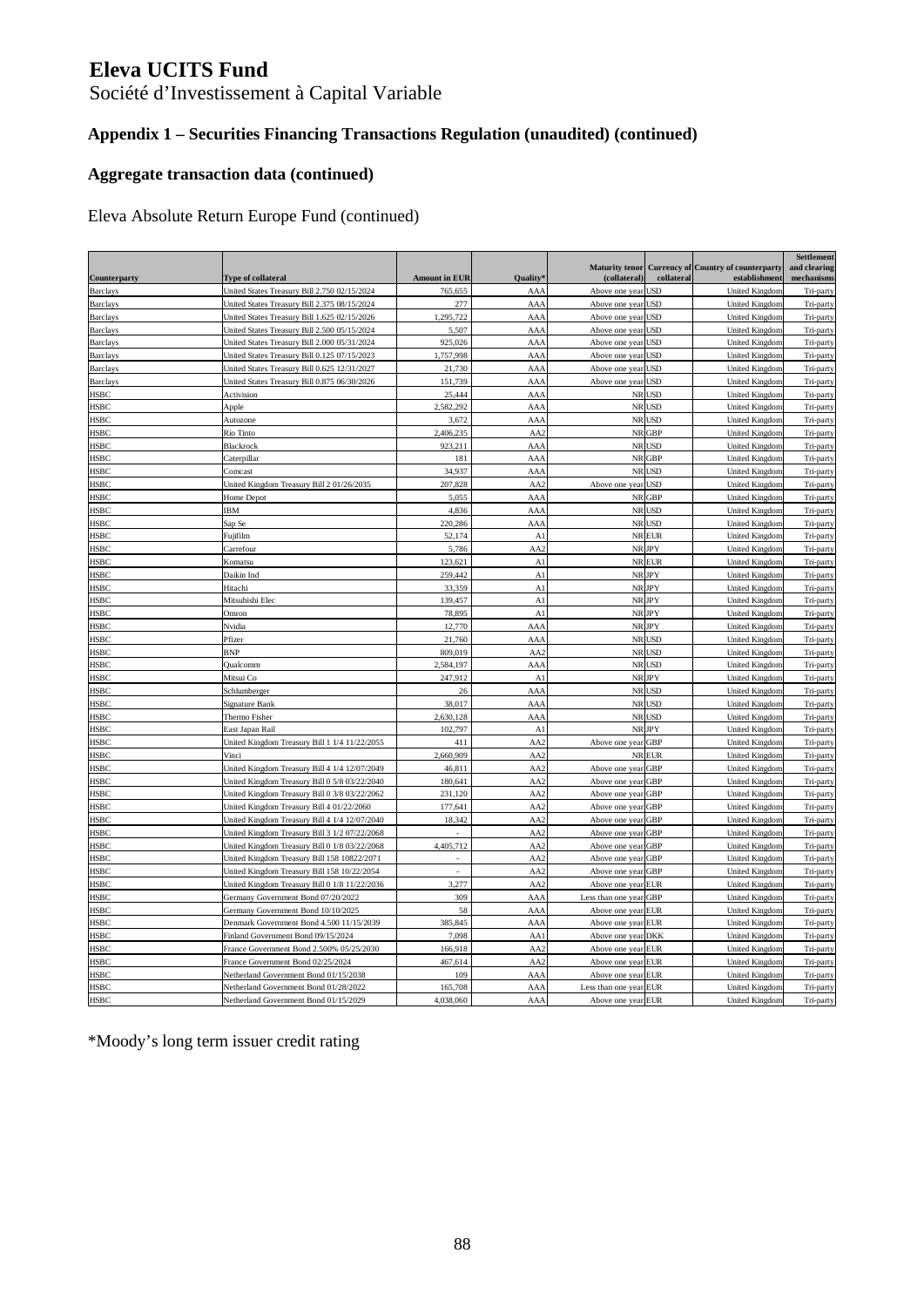Société d'Investissement à Capital Variable

## **Appendix 1 – Securities Financing Transactions Regulation (unaudited) (continued)**

### **Aggregate transaction data (continued)**

### Eleva Euroland Selection Fund

| Counterparty    | <b>Type of collateral</b> | <b>Amount in EUR</b> | <b>Quality</b>  | <b>Maturity tenor</b><br>(collateral) | collateral | <b>Currency of Country of counterparty</b><br>establishment | Settlement<br>and clearing<br>mechanisms |
|-----------------|---------------------------|----------------------|-----------------|---------------------------------------|------------|-------------------------------------------------------------|------------------------------------------|
| <b>Barclays</b> | Abbott                    | 4,021,375            | AAA             |                                       | NR USD     | <b>United Kingdom</b>                                       | Tri-party                                |
| <b>Barclays</b> | Agilent                   | 18,564               | AAA             |                                       | NR USD     | United Kingdom                                              | Tri-party                                |
| <b>Barclays</b> | AIG                       | 447,819              | AAA             |                                       | NR USD     | <b>United Kingdom</b>                                       | Tri-party                                |
| <b>Barclays</b> | Ameriprise Fin            | 104,003              | AAA             |                                       | NR USD     | <b>United Kingdom</b>                                       | Tri-party                                |
| <b>Barclays</b> | Amgen                     | 30,522               | AAA             |                                       | NR USD     | United Kingdom                                              | Tri-party                                |
| <b>Barclays</b> | Arista Networks           | 744,211              | AAA             |                                       | NR USD     | <b>United Kingdom</b>                                       | Tri-party                                |
| <b>Barclays</b> | ADP                       | 950,653              | AAA             |                                       | NR USD     | United Kingdon                                              | Tri-party                                |
| <b>Barclays</b> | Bofaml                    | 1,628,996            | AA/             |                                       | NR USD     | <b>United Kingdon</b>                                       | Tri-party                                |
| <b>Barclays</b> | <b>Bony Mellon</b>        | 16,340               | AAA             |                                       | NR USD     | United Kingdom                                              | Tri-party                                |
| <b>Barclays</b> | Cigna                     | 1,016                | AAA             |                                       | NR USD     | United Kingdom                                              | Tri-party                                |
| <b>Barclays</b> | CSX                       | 1,238,775            | AAA             |                                       | NR USD     | <b>United Kingdom</b>                                       | Tri-party                                |
| <b>Barclays</b> | Caterpillar               | 363                  | AAA             |                                       | NR USD     | <b>United Kingdom</b>                                       | Tri-party                                |
| <b>Barclays</b> | Centene                   | 51,862               | AAA             |                                       | NR USD     | United Kingdom                                              | Tri-party                                |
| <b>Barclays</b> | Comcast                   | 365,769              | AAA             |                                       | NR USD     | <b>United Kingdom</b>                                       | Tri-party                                |
| <b>Barclays</b> | Conocophillips            | 948,022              | AAA             |                                       | NR USD     | <b>United Kingdom</b>                                       | Tri-party                                |
| <b>Barclays</b> | Dollar General            | 3,360,073            | AAA             |                                       | NR USD     | <b>United Kingdom</b>                                       | Tri-party                                |
| <b>Barclays</b> | Duke Energy               | 2,695,768            | AAA             |                                       | NR USD     | United Kingdom                                              | Tri-party                                |
| <b>Barclays</b> | Electronic Arts           | 1,205,601            | AAA             |                                       | NR USD     | United Kingdon                                              | Tri-party                                |
| <b>Barclays</b> | Firstenergy               | 879,146              | AAA             |                                       | NR USD     | United Kingdom                                              | Tri-party                                |
| <b>Barclays</b> | Ajg                       | 227,440              | AAA             |                                       | NR USD     | United Kingdom                                              | Tri-party                                |
| <b>Barclays</b> | GE                        | 1,368,292            | AAA             |                                       | NR USD     | United Kingdom                                              | Tri-party                                |
| <b>Barclays</b> | <b>Genuine Parts</b>      | 107,550              | AAA             |                                       | NR USD     | United Kingdom                                              | Tri-party                                |
| <b>Barclays</b> | <b>Gilead Sciences</b>    | 5,738,743            | AAA             |                                       | NR USD     | United Kingdom                                              | Tri-party                                |
| <b>Barclays</b> | Goldman Sachs             | 376,263              | AAA             |                                       | NR USD     | United Kingdom                                              | Tri-party                                |
| <b>Barclays</b> | Kimberly Clark            | 615,067              | AAA             |                                       | NR USD     | <b>United Kingdom</b>                                       | Tri-party                                |
| Barclays        | Lockheed                  | 137,351              | AAA             |                                       | NR USD     | <b>United Kingdon</b>                                       | Tri-party                                |
| <b>Barclays</b> | <b>MSCI</b>               | 172.659              | AAA             |                                       | NR USD     | <b>United Kingdom</b>                                       | Tri-party                                |
| <b>Barclays</b> | Metlife                   | 1,257,930            | AAA             |                                       | NR USD     | <b>United Kingdom</b>                                       | Tri-party                                |
| <b>Barclays</b> | Microchip Tech            | 19,943               | AAA             |                                       | NR USD     | <b>United Kingdom</b>                                       | Tri-party                                |
| <b>Barclays</b> | Nisource                  | 445,772              | AAA             |                                       | NR USD     | <b>United Kingdom</b>                                       | Tri-party                                |
| <b>Barclays</b> | Northrop Grumman          | 50,469               | AAA             |                                       | NR USD     | <b>United Kingdon</b>                                       | Tri-party                                |
| <b>Barclays</b> | Nortonlifelock            | 159,357              | AAA             |                                       | NR USD     | United Kingdom                                              | Tri-party                                |
| <b>Barclays</b> | Pnc Financial             | 578,961              | AAA             |                                       | NR USD     | United Kingdom                                              | Tri-party                                |
| <b>Barclays</b> | Paccar De                 | 3,605,659            | AAA             |                                       | NR USD     | United Kingdom                                              | Tri-party                                |
| <b>Barclays</b> | Resmed                    | 1,049,799            | AAA             |                                       | NR USD     | <b>United Kingdom</b>                                       | Tri-party                                |
| <b>Barclays</b> | Rollins                   | 89                   | AAA             |                                       | NR USD     | United Kingdom                                              | Tri-party                                |
| <b>Barclays</b> | Charles Schwab            | 371,627              | AAA             |                                       | NR USD     | United Kingdom                                              | Tri-party                                |
| <b>Barclays</b> | Tapestry                  | 217,340              | AAA             |                                       | NR USD     | <b>United Kingdom</b>                                       | Tri-party                                |
| <b>Barclays</b> | Tesla                     | 1,886                | AAA             |                                       | NR USD     | <b>United Kingdon</b>                                       | Tri-party                                |
| <b>Barclays</b> | Verizon                   | 5,702,286            | AAA             |                                       | NR USD     | <b>United Kingdon</b>                                       | Tri-party                                |
| <b>Barclays</b> | Viacomcbs                 | 656,927              | AAA             |                                       | NR USD     | United Kingdom                                              | Tri-party                                |
| <b>Barclays</b> | Viatris                   | 675,854              | AAA             |                                       | NR USD     | <b>United Kingdom</b>                                       | Tri-party                                |
| <b>Barclays</b> | Westrck                   | 23,799               | AAA             |                                       | NR USD     | <b>United Kingdon</b>                                       | Tri-party                                |
| <b>Barclays</b> | Shell                     | 2,629,734            | AA2             |                                       | NR EUR     | <b>United Kingdon</b>                                       | Tri-party                                |
| <b>Barclays</b> | Ahold Delhaize            | 5,769,883            | AAA             |                                       | NR EUR     | <b>United Kingdom</b>                                       | Tri-party                                |
| <b>Barclays</b> | <b>BHP</b> Group          | 1,363,269            | AA <sub>2</sub> |                                       | NR GBP     | United Kingdom                                              | Tri-party                                |
| <b>Barclays</b> | Seagate                   | 91,705               | AAA             |                                       | NR USD     | <b>United Kingdom</b>                                       | Tri-party                                |
| <b>Barclays</b> | Medtronic                 | 109,047              | AAA             |                                       | NR USD     | United Kingdom                                              | Tri-party                                |
| <b>Barclays</b> | Linde PU                  | 5,415,766            | AAA             |                                       | NR USD     | United Kingdon                                              | Tri-party                                |
| <b>Barclays</b> | Chubb Ltd CH              | 52,732               | AAA             |                                       | NR USD     | <b>United Kingdom</b>                                       | Tri-party                                |
| <b>Barclays</b> | Te Connectiv              | 140,184              | AAA             |                                       | NR USD     | <b>United Kingdom</b>                                       | Tri-party                                |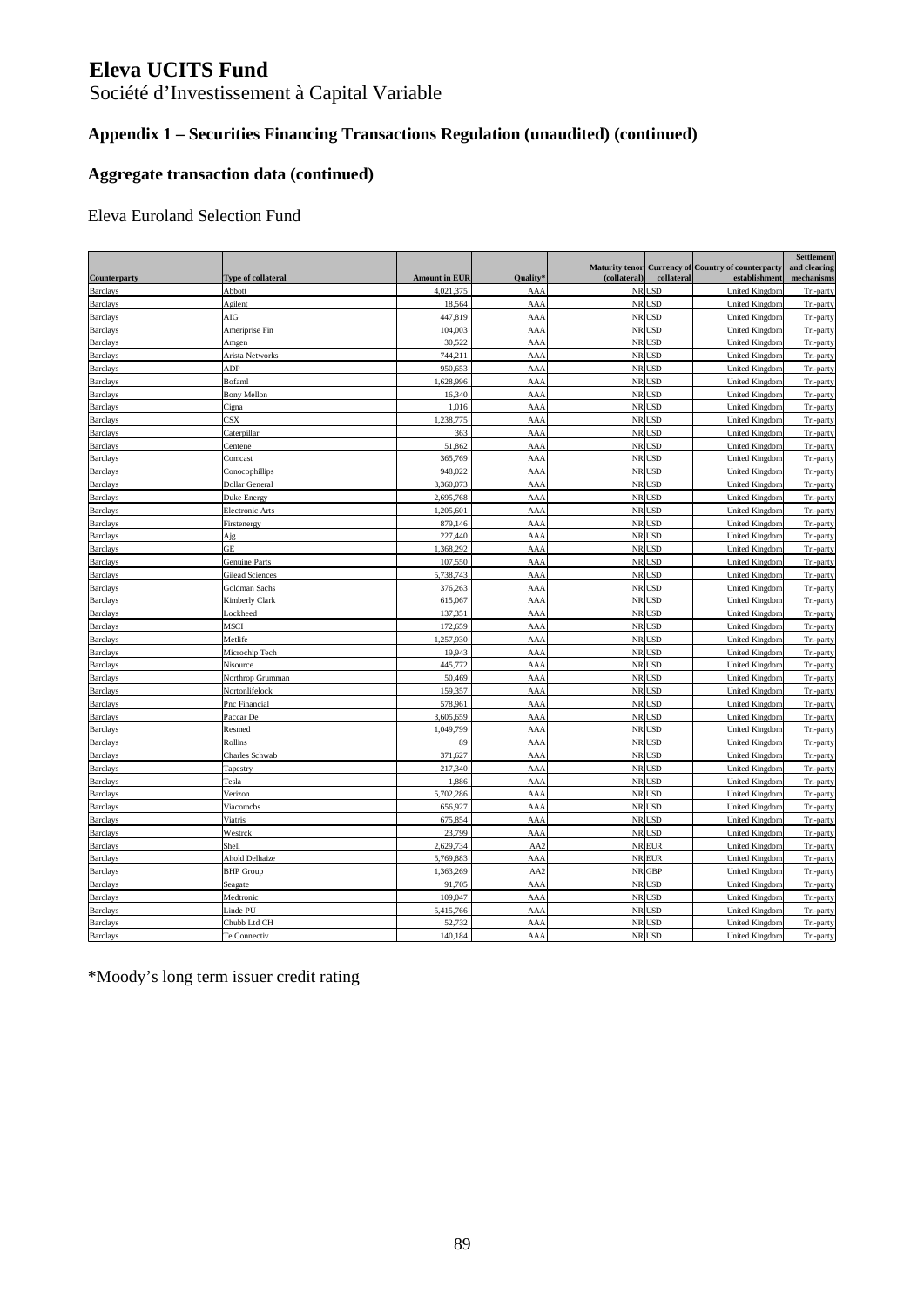Société d'Investissement à Capital Variable

### **Appendix 2 – Report on Remuneration (unaudited)**

#### **Remuneration policies and practices – Management Company**

The Management Company has established and applies a remuneration policy and practices that are consistent with, and promote, sound and effective risk management and that neither encourage risk taking which is inconsistent with the risk profile of the Fund, this Prospectus or the Articles of Incorporation nor impair compliance with the Management Company's obligation to act in the best interests of the Fund (the "Remuneration Policy").

The Remuneration Policy is in line with the business strategy, objectives, values and interests of the Management Company, the Fund and the Shareholders and includes measures to avoid conflicts of interest.

The Remuneration Policy includes fixed and variable components of salaries and applies to those categories of staff, including senior management, risk takers, control functions and any employee receiving total remuneration that falls within the remuneration bracket of senior management and risk takers, whose professional activities have a material impact on the risk profiles of the Management Company, the Fund or the Sub-Funds. Within the Management Company, these categories of staff represent 18 persons.

The fixed component of the remuneration represents a sufficiently high proportion of the total remuneration to allow the operation of a fully flexible policy on variable remuneration components, including the possibility to pay no variable remuneration component.

The variable component of the remuneration is based on qualitative and quantitative criteria which include but are not limited to the following ones:

- The individual and collective financial performance;
- Customer service;
- Risk management;
- Quality of the performed tasks;
- Compliance with the internal rules of ethics and regulations;
- Management of the workload and teamwork.

The variable remuneration component of the employee's compensation is not a guaranteed payment, neither in principle nor in amount, and cannot be considered as fixed or quasi-fixed remuneration, even if an employee receives the same amount for several years.

In order to determine the overall budget of the variable component for the salaries, account shall be taken of:

- The overall result of the Management Company;
- The need of the Management Company to meet its capital requirements to face regulatory obligations on the one hand, and to finance its projects on the other;
- Shareholders' expectations regarding the remuneration of their investment.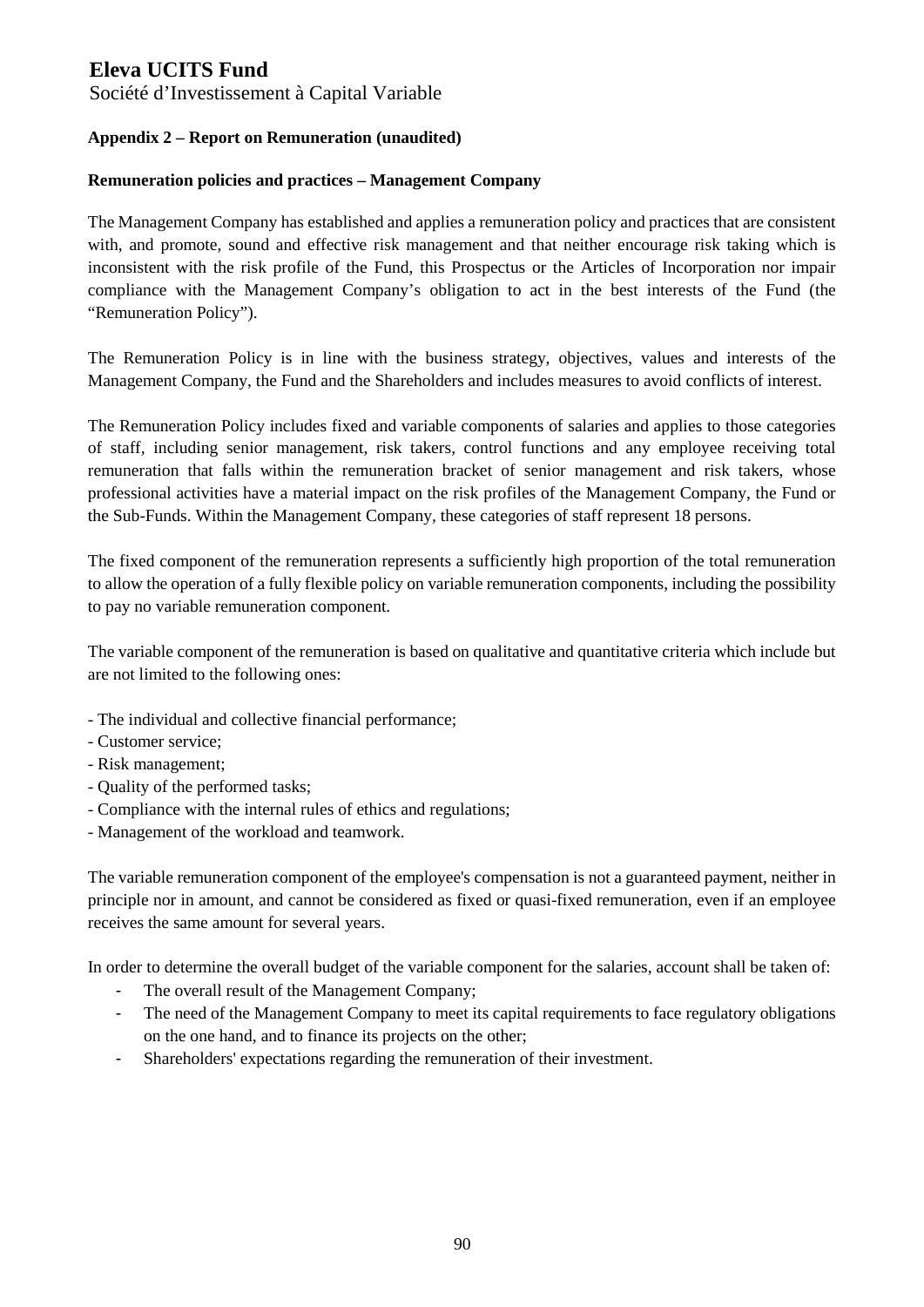Société d'Investissement à Capital Variable

### **Appendix 2 – Report on Remuneration (unaudited) (continued)**

#### **Remuneration policies and practices – Management Company (continued)**

In particular, the Remuneration Policy seeks to ensure that:

- a) staff engaged in control functions are compensated in accordance with the achievement of the objectives linked to their functions, independently of the performance of the business areas that they control;
- b) the measurement of performance used to calculate variable remuneration components or pools of variable remuneration components includes a comprehensive adjustment mechanism to integrate all relevant types of current and future risks.

In the context of delegation, the Remuneration Policy seeks to ensure, as required by regulatory requirements that any delegate of the Management Company complies with the following criteria:

- a) the assessment of performance is set in a multi-year framework appropriate to the holding period recommended to the Shareholders in order to ensure that the assessment process is based on the longerterm performance of the Fund and its investment risks and that the actual payment of performance-based components of remuneration is spread over the same period;
- b) if at any point of time, the management of the Fund were to account for 50% or more of the total portfolio managed by the delegate, at least 50% of any variable remuneration component will have to consist of Shares, equivalent ownership interests, or share-linked instruments or equivalent non-cash instruments with equally effective incentives as any of the instruments referred to in this item b); and
- c) a substantial portion, and in any event at least 40% of the variable remuneration component, is deferred over a period which is appropriate in view of the holding period recommended to the Shareholders and is correctly aligned with the nature of the risks of the Fund.

The variable and fixed remuneration component of the salary will be determined by the partners of the Eleva group once a year in consideration of the overall result of the Management Company.

Also a remuneration committee has been created, which will perform its duties in line with the directive 2014/91/EU (UCITS V) in order to evaluate the applicability of the Remuneration Policy and to formulate recommendations in case necessary.

The following table shows the fixed and variable remuneration in 2021 for the Identified Staff (15 persons), who are fully or partly involved in the activities of all the Sub-Funds managed by the Management Company. For the purposes of the disclosures below, where investment management activities have been formally delegated to another entity, the remuneration of the relevant identified staff of the delegate has been excluded, as it is not paid out by the Management Company or the Fund or the Sub-Funds.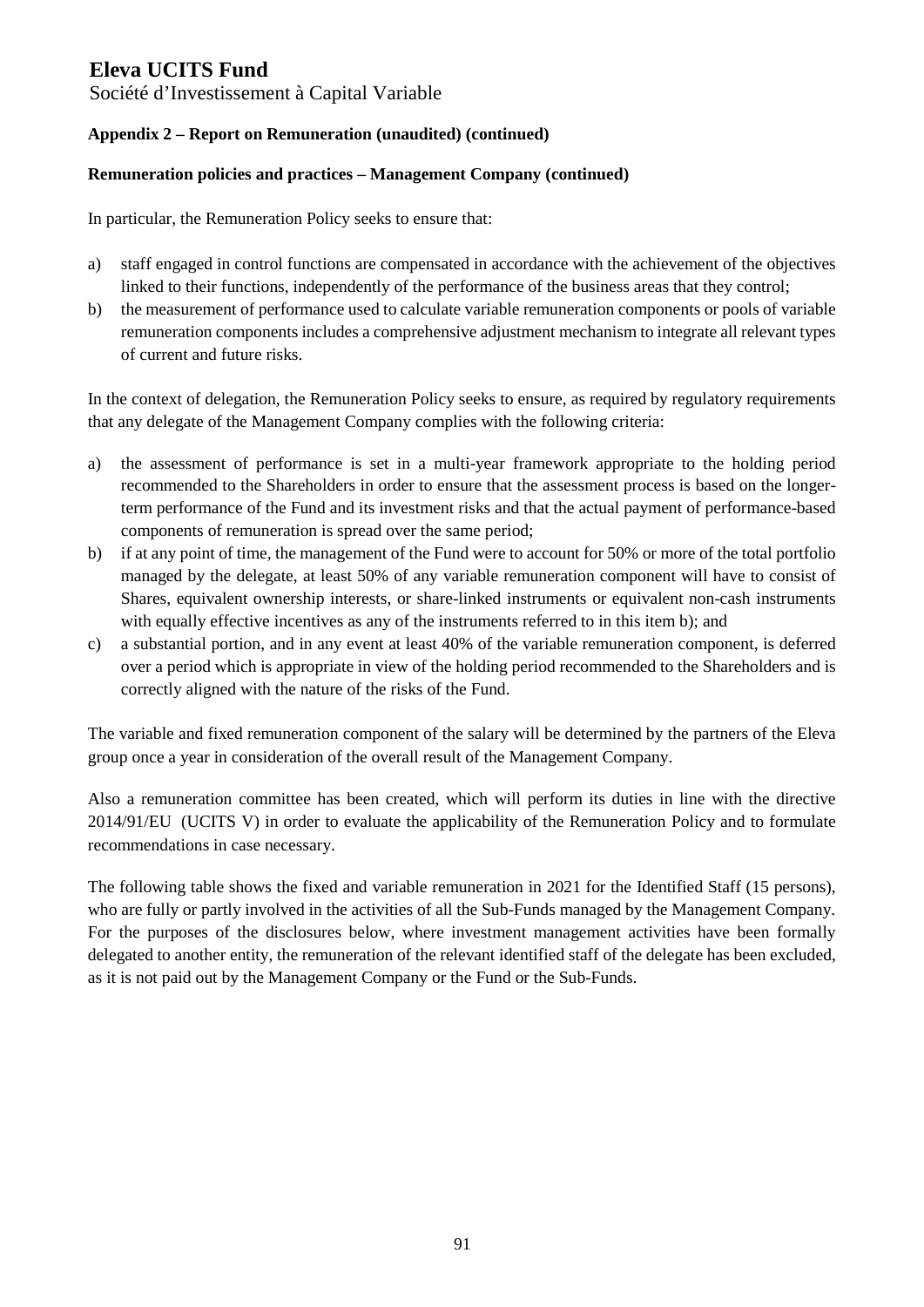Société d'Investissement à Capital Variable

### **Appendix 2 – Report on Remuneration (unaudited) (continued)**

### **Remuneration policies and practices – Management Company (continued)**

#### **Staff expenses split into fixed and variable remuneration**

Wages and salaries

a. Fixed

b. Variable

Staff expenses broken down by categories of staff subject to UCITS V pay rules

| Staff code | Fixed remuneration       | Variable remuneration | Total      |
|------------|--------------------------|-----------------------|------------|
|            | 476,324                  | 16,528,733            | 17,005,057 |
|            | 1,756,963                | 1,479,414             | 3,236,377  |
|            | 327,000                  | 55,000                | 382,000    |
|            | $\overline{\phantom{0}}$ | -                     |            |

S = Senior Management.

 $R =$  Risk takers, which includes staff members whose professional activities can exert material influence the Funds or Sub-Funds.

 $C =$  Staff engaged in control functions (other than senior management) responsible for risk management, compliance, internal audit and similar functions.

 $O =$  Any other staff member receiving total remuneration that takes them into the same remuneration bracket as senior management and risk-takers, whose professional activities have a material impact on Eleva Capital S.A.S's risk profile.

A paper copy of the Remuneration Policy is available free of charge to the Shareholders upon request to the Management Company.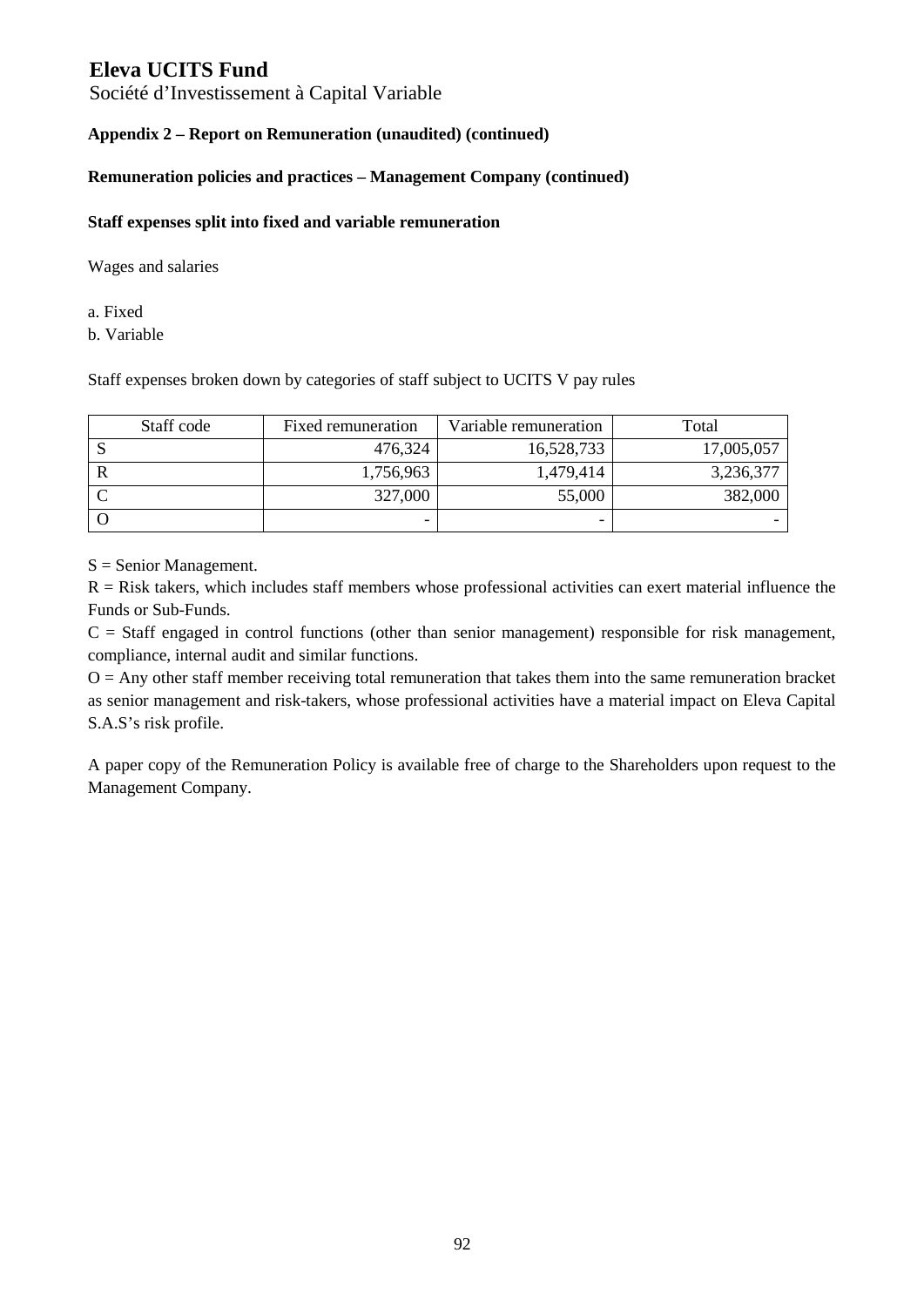Société d'Investissement à Capital Variable

### **Appendix 3 – Sustainable Finance Disclosure Regulation ("SFDR") (unaudited)**

Eleva European Selection Fund

The Sub-Fund promotes a combination of environmental, social and governance characteristics and is a product falling under Article 8 of SFDR.

The Management Company uses a proprietary tool to internally analyse and score the companies on ESG criteria from 0 (worst score) to 100 (best score).

The analysed ESG criteria include, among others:

- Shareholders (i.e. Governance criteria): quality of management team, quality of the board of directors, quality of the relationship with shareholders;
- Employees (i.e. Social criteria): quality of human resources ("HR") management, employer brand equity, employees retention, safety & security;
- Suppliers (i.e. a combination of Environmental, Social and Governance criteria): level of risk in the supply chain, supply chain risk management and control;
- Civil Society (i.e. a combination of Social and Governance criteria): customers, state, local communities;
- Planet (i.e. Environmental criteria): climate change, energy management, water, biodiversity, environmental impact of products.

The weighted average ESG score of the Eleva European Selection Sub-Fund has to be significantly higher (i.e. better) than the average ESG score of its initial investment universe. This implies that the weighted average ESG score of the Sub-Fund may in no case be lower than the average ESG score of the initial investment universe after elimination of the 20% worst companies.

A minimum ESG score of 40/100 is required for each company to enter the portfolio.

The weight of issuers analysed and scored on ESG criteria with the Eleva methodology prior to the investment must be higher than 90% of the invested pocket (i.e. excluding cash).

The Sub-Fund must show, as binding ESG criteria, a better performance than its initial investment universe on the following two ESG key performance indicators: carbon footprint (in tons of CO2 equivalent/million euros invested) and exposure to the UN Global Compact signatories (sum of the weights of the UN Global Compact signatories).

As of 31 December 2021, the Sub-Fund:

- Showed a better overall ESG score than its initial investment universe: 65/100 against 59/100;
- Presented a better performance than its initial investment universe on its carbon footprint (in tons of CO2 equivalent/million euros invested): 93 against 163;
- Was better exposed than its initial investment universe to the UN Global Compact signatories (sum of the weights of the UN Global Compact signatories): 81% against 64%.

The Sub-Fund has set several exclusions:

- Norm based exclusions: companies having violated one or more UN Global Compact principles.
- Sector based exclusions: companies involved in the sector (including production or distribution) of controversial weapons (0% of sales threshold), of tobacco (5% of sales threshold) and of nuclear weapons (5% of sales threshold).

The Management Company has also a coal policy in place limiting investments in companies involved in coal production or electricity produced from coal.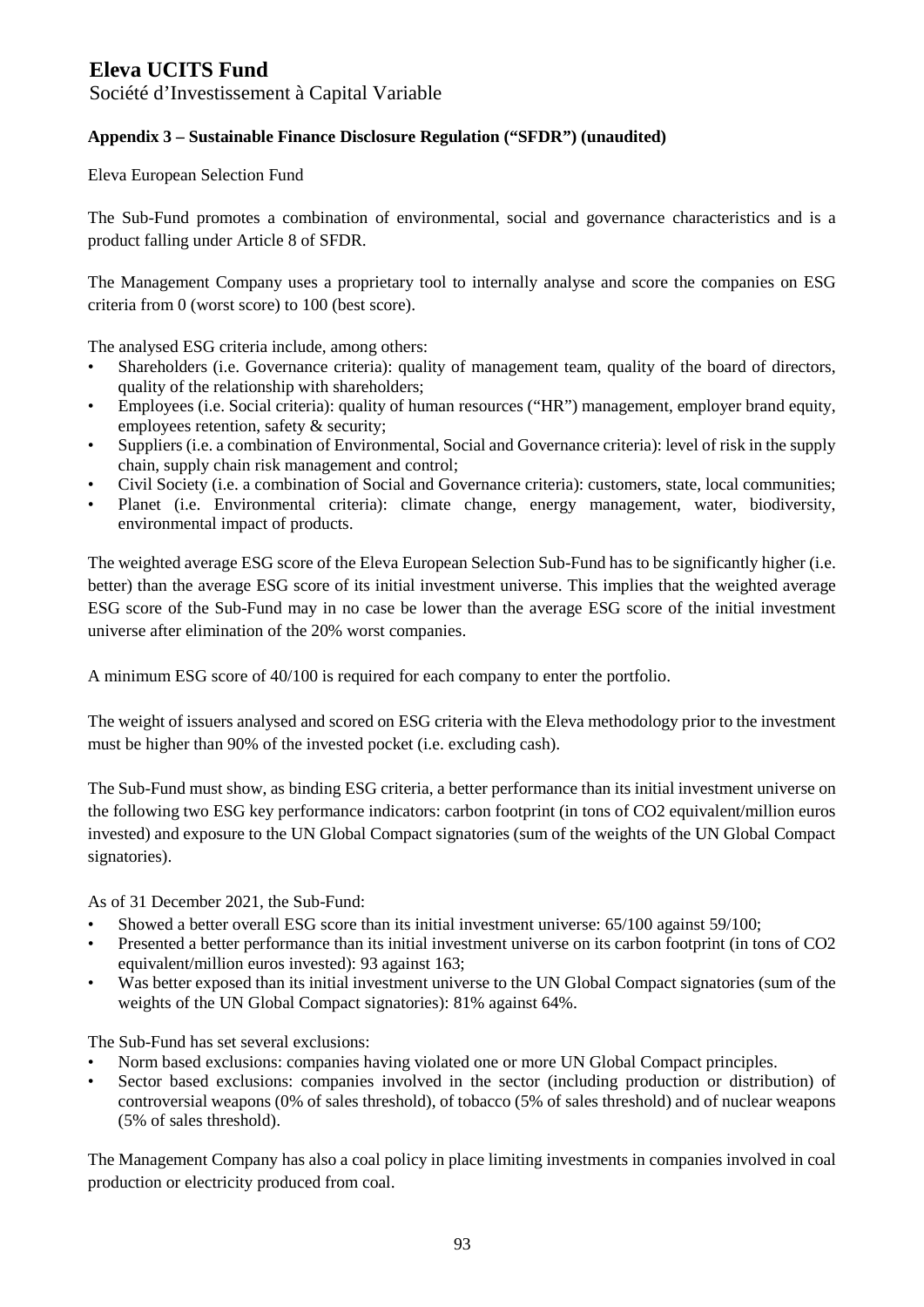Société d'Investissement à Capital Variable

### **Appendix 3 – Sustainable Finance Disclosure Regulation ("SFDR") (unaudited) (continued)**

Eleva European Selection Fund (continued)

As of 31 December 2021, the fund did not maintain any position not in line with the above-mentioned exclusions.

Engagement is conducted with 100% of the companies in the fund and will be followed up and tracked over the coming years to accompany companies in their improvement of ESG practices. The Eleva European Selection Sub-Fund obtained the French SRI label in October 2021.

Eleva Absolute Return Europe Fund

The Sub-Fund promotes a combination of environmental, social and governance characteristics and is a product falling under Article 8 of SFDR.

The Management Company uses a proprietary tool to internally analyse and score the companies on ESG criteria from 0 (worst score) to 100 (best score).

The analysed ESG criteria include, among others:

- Shareholders (i.e. Governance criteria): quality of management team, quality of the board of directors, quality of the relationship with shareholders;
- Employees (i.e. Social criteria): quality of human resources ("HR") management, employer brand equity, employees retention, safety & security;
- Suppliers (i.e. a combination of Environmental, Social and Governance criteria): level of risk in the supply chain, supply chain risk management and control;
- Civil Society (i.e. a combination of Social and Governance criteria): customers, state, local communities;
- Planet (i.e. Environmental criteria): climate change, energy management, water, biodiversity, environmental impact of products.

A minimum ESG score of 40/100 is required for each company to enter the long book of the portfolio.

The weight of issuers analysed and scored on ESG criteria with the Eleva methodology prior to the investment must be higher than 90% of the invested pocket for the long book (i.e. excluding cash).

As of 31 December 2021, the long book of the Sub-Fund:

- Showed a better overall ESG score than its initial investment universe: 65/100 against 59/100;
- Presented a better performance than its initial investment universe on its carbon footprint (in tons of CO2 equivalent/million euros invested): 88 against 163;
- Was better exposed than its initial investment universe to the UN Global Compact signatories (sum of the weights of the UN Global Compact signatories): 75% against 64%.

These are non-binding ESG criteria for the Sub-Fund.

Engagement is conducted with 100% of the companies in the long book of the fund and will be followed up and tracked over the coming years to accompany companies in their improvement of ESG practices.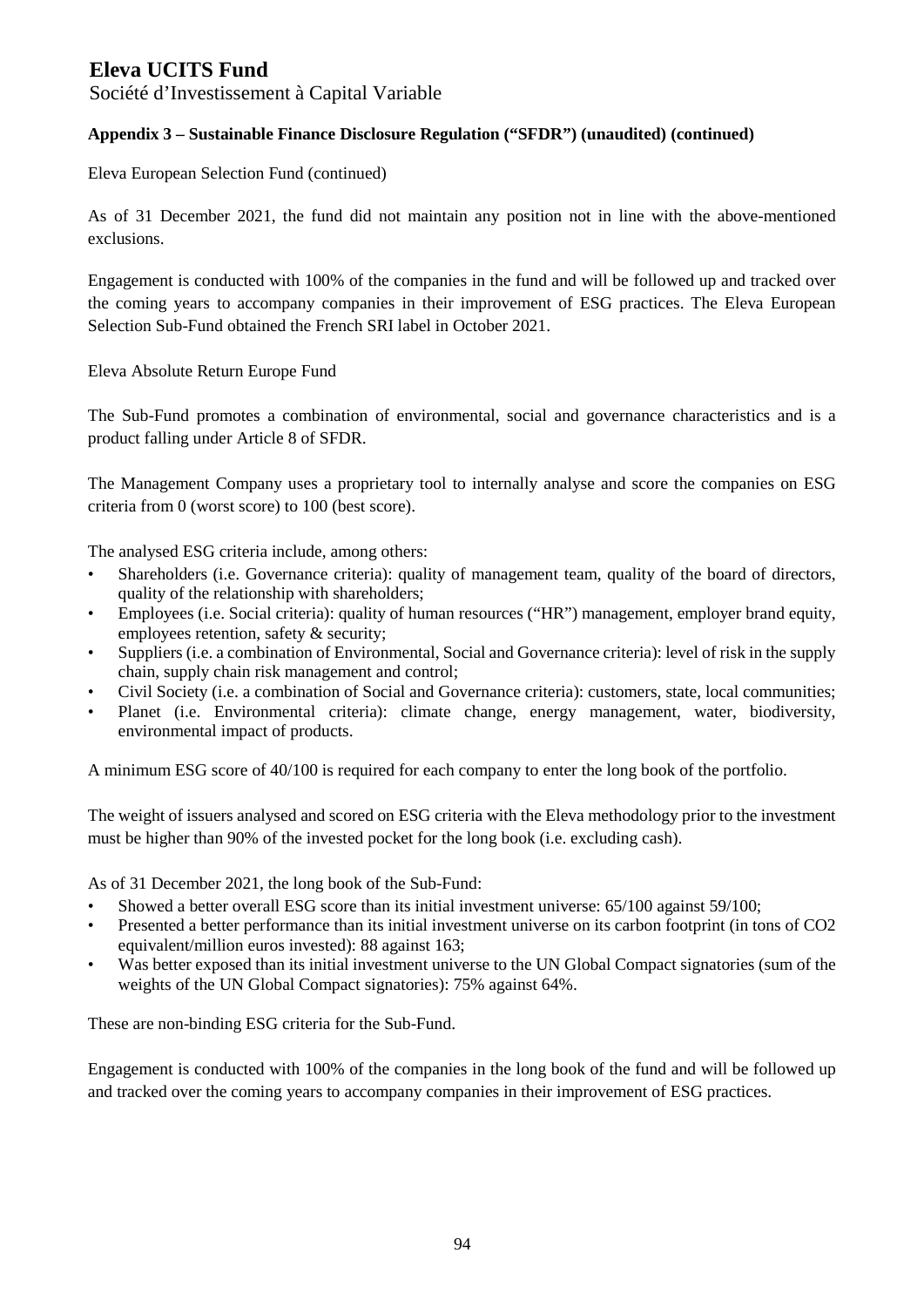Société d'Investissement à Capital Variable

### **Appendix 3 – Sustainable Finance Disclosure Regulation ("SFDR") (unaudited) (continued)**

Eleva Euroland Selection Fund

The Sub-Fund promotes a combination of environmental, social and governance characteristics and is a product falling under Article 8 of SFDR.

The Management Company uses a proprietary tool to internally analyse and score the companies on ESG criteria from 0 (worst score) to 100 (best score).

The analysed ESG criteria include, among others:

- Shareholders (i.e. Governance criteria): quality of management team, quality of the board of directors, quality of the relationship with shareholders;
- Employees (i.e. Social criteria): quality of human resources ("HR") management, employer brand equity, employees retention, safety & security;
- Suppliers (i.e. a combination of Environmental, Social and Governance criteria): level of risk in the supply chain, supply chain risk management and control;
- Civil Society (i.e. a combination of Social and Governance criteria): customers, state, local communities;
- Planet (i.e. Environmental criteria): climate change, energy management, water, biodiversity, environmental impact of products.

The weighted average ESG score of the Eleva Euroland Selection Sub-Fund has to be significantly higher (i.e. better) than the average ESG score of its initial investment universe. This implies that the weighted average ESG score of the Sub-Fund may in no case be lower than the average ESG score of the initial investment universe after elimination of the 20% worst companies.

A minimum ESG score of 40/100 is required for each company to enter the portfolio.

The weight of issuers analysed and scored on ESG criteria with the Eleva methodology prior to the investment must be higher than 90% of the invested pocket (i.e. excluding cash).

The Sub-Fund must show, as binding ESG criteria, a better performance than its initial investment universe on the following two ESG key performance indicators: carbon footprint (in tons of CO2 equivalent/million euros invested) and exposure to the UN Global Compact signatories (sum of the weights of the UN Global Compact signatories).

As of 31 December 2021, the Sub-Fund:

- Showed a better overall ESG score than its initial investment universe: 65/100 against 58/100;
- Presented a better performance than its initial investment universe on its carbon footprint (in tons of CO2 equivalent/million euros invested): 120 against 222;
- Was better exposed than its initial investment universe to the UN Global Compact signatories (sum of the weights of the UN Global Compact signatories): 80% against 70%.

The Sub-Fund has set several exclusions:

- Norm based exclusions: companies having violated one or more UN Global Compact principles.
- Sector based exclusions: companies involved in the sector (including production or distribution) of controversial weapons (0% of sales threshold), of tobacco (5% of sales threshold) and of nuclear weapons (5% of sales threshold).

The Management Company has also a coal policy in place limiting investments in companies involved in coal production or electricity produced from coal.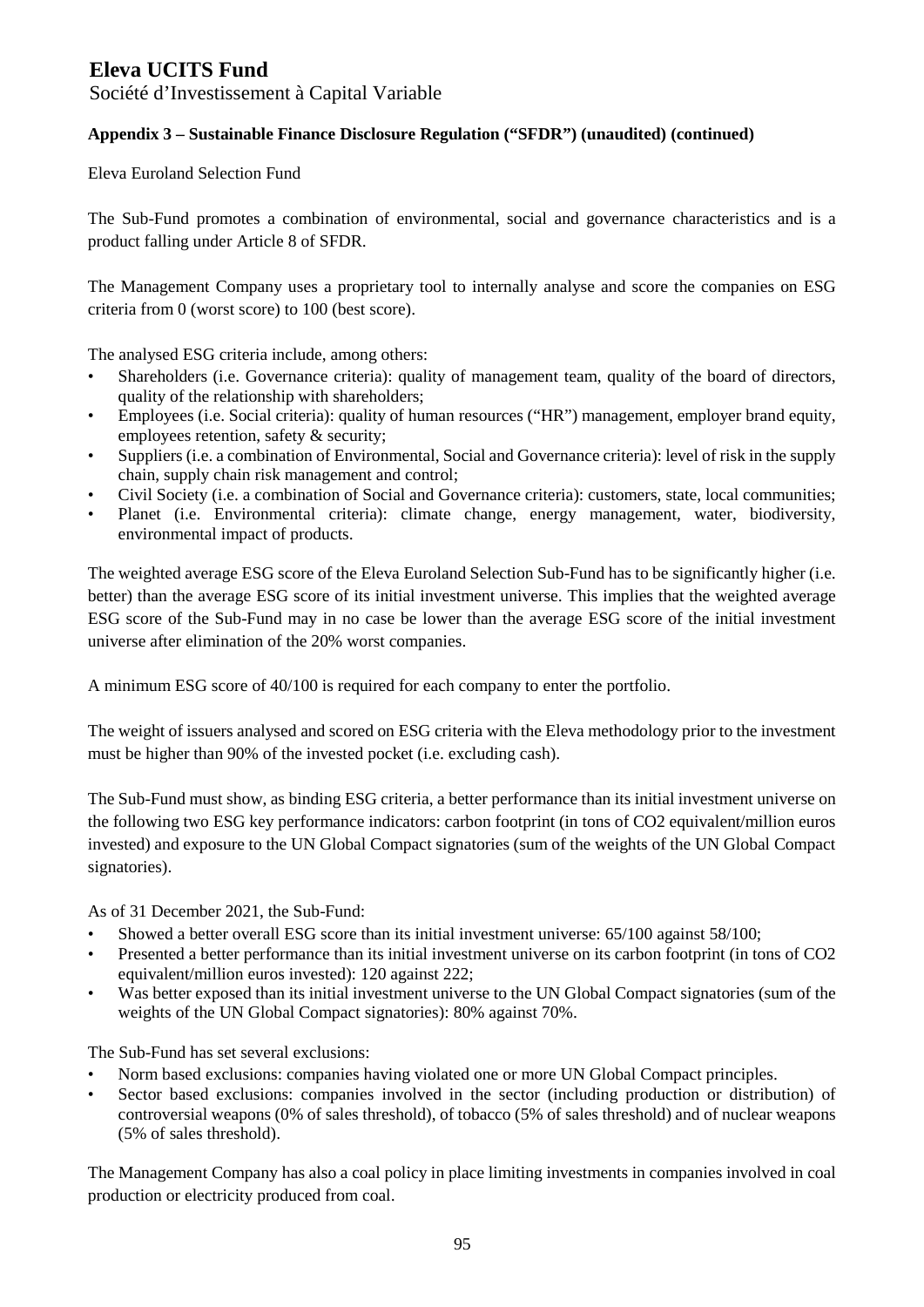Société d'Investissement à Capital Variable

### **Appendix 3 – Sustainable Finance Disclosure Regulation ("SFDR") (unaudited) (continued)**

Eleva Euroland Selection Fund (continued)

As of 31 December 2021, the fund did not maintain any position not in line with the above-mentioned exclusions.

Engagement is conducted with 100% of the companies in the fund and will be followed up and tracked over the coming years to accompany companies in their improvement of ESG practices. The Eleva Euroland Selection Sub-Fund obtained the French SRI label in October 2021.

Eleva Leaders Small & Mid-Cap Europe Fund

The Sub-Fund promotes a combination of environmental, social and governance characteristics and is a product falling under Article 8 of SFDR.

The Management Company uses a proprietary tool to internally analyse and score the companies on ESG criteria from 0 (worst score) to 100 (best score).

The analysed ESG criteria include, among others:

- Shareholders (i.e. Governance criteria): quality of management team, quality of the board of directors, quality of the relationship with shareholders;
- Employees (i.e. Social criteria): quality of human resources ("HR") management, employer brand equity, employees retention, safety & security;
- Suppliers (i.e. a combination of Environmental, Social and Governance criteria): level of risk in the supply chain, supply chain risk management and control;
- Civil Society (i.e. a combination of Social and Governance criteria): customers, state, local communities;
- Planet (i.e. Environmental criteria): climate change, energy management, water, biodiversity, environmental impact of products.

The weighted average ESG score of the Eleva Leaders Small & Mid-Cap Europe Fund has to be significantly higher (i.e. better) than the average ESG score of its initial investment universe. This implies that the weighted average ESG score of the Sub-Fund may in no case be lower than the average ESG score of the initial investment universe after elimination of the 20% worst companies.

A minimum ESG score of 40/100 is required for each company to enter the portfolio.

The weight of issuers analysed and scored on ESG criteria with the Eleva methodology prior to the investment must be higher than 90% of the invested pocket (i.e. excluding cash).

The Sub-Fund must show, as binding ESG criteria, a better performance than its initial investment universe on the following two ESG key performance indicators: carbon footprint (in tons of CO2 equivalent/million euros invested) and weighted average of employees growth rates.

As of 31 December 2021, the Sub-Fund:

- Showed a better overall ESG score than its initial investment universe: 65/100 against 57/100;
- Better performed than its initial investment universe on its carbon footprint (in tons of CO2 equivalent/million euros invested): 60 against 98;
- Presented a better average employees growth rate (rate calculated between 2019 and 2020) than its initial investment universe: 5,1% against 2,2%.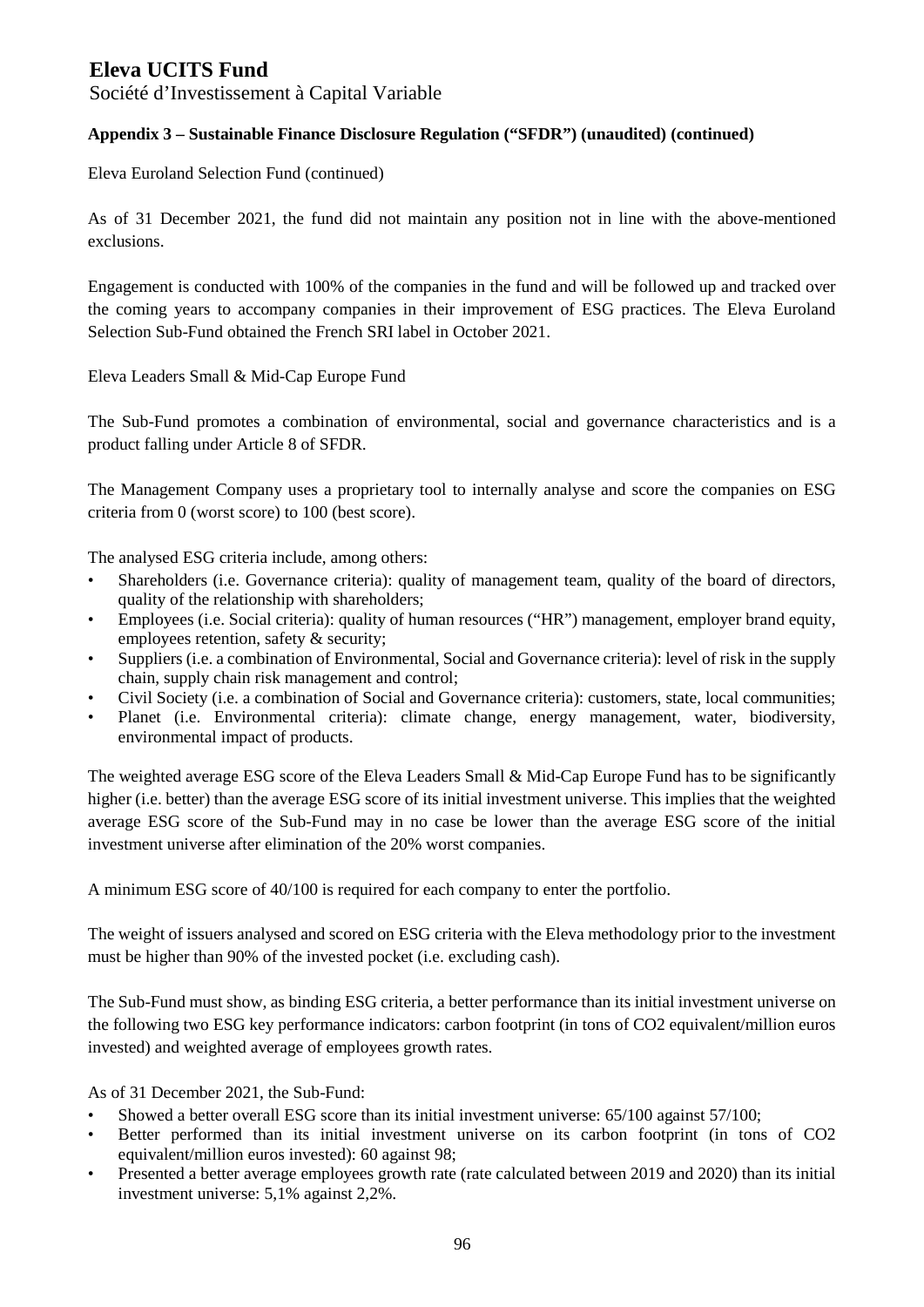Société d'Investissement à Capital Variable

### **Appendix 3 – Sustainable Finance Disclosure Regulation ("SFDR") (unaudited) (continued)**

Eleva Leaders Small & Mid-Cap Europe Fund (continued)

The Sub-Fund has set several exclusions:

- Norm based exclusions: companies having violated one or more UN Global Compact principles.
- Sector based exclusions: companies involved in the sector (including production or distribution) of controversial weapons (0% of sales threshold), of tobacco (5% of sales threshold) and of nuclear weapons (5% of sales threshold).

The Management Company has also a coal policy in place limiting investments in companies involved in coal production or electricity produced from coal.

As of 31 December 2021, the fund did not maintain any position not in line with the above-mentioned exclusions.

Engagement was conducted with 100% of the companies in the fund and will be followed up and tracked over the coming years to accompany companies in their improvement of ESG practices. The Eleva Leaders Small & Mid-Cap Europe obtained the French SRI label in October 2021.

Eleva Sustainable Impact Europe Fund

The Eleva Sustainable Impact Europe Fund promotes a combination of environmental, social and governance characteristics and has a sustainability objective. The Eleva Sustainable Impact Europe Fund is classified as article 9 under SFDR with the main non-financial objective of the Sub-Fund is to invest in companies generating, through the products and/or services they sell, a positive contribution on social and/or environmental issues such as health & wellbeing, energy efficiency, renewable energies, sustainable mobility, smart building, sustainable infrastructure, etc.

The Sub-Fund's investment process counts 3 steps based on non-financial criteria:

Step 1/ Strict Exclusion: the Management Company excludes companies from the initial investment universe which have significant negative impacts on specific ESG factors (norm based screening and negative sectors screening excluding Fossil Fuels, Tobacco, Alcohol, Weapons, Adult Entertainment and Gambling). At 31 December, 144 companies were excluded from the initial investment universe.

Step 2/ Positive ESG screening: the Management Company uses a proprietary tool to internally analyze and score the companies on ESG criteria from 0 (worst score) to 100 (best score). The Sub-Fund defines a binding minimum ESG score of 60/100, that each company in the Sub-Fund's portfolio must as a minimum reach. The reduction rate of the universe must be at least 25% and was 55% at 31 December. At the same date, all companies of the portfolio were scored as required by the investment process, with our proprietary methodology. The average ESG score of the fund was 70/100.

The Sub-Fund must show a better performance than its initial investment universe on the following two ESG key performance indicators: weighted average of companies' carbon intensity (in tons of CO2 equivalent / million euros of sales) and exposure to UN Global Compact signatories. The data coverage percentage has to reach at least 90% for the former and 70% for the latter. At 31 December, the weighted average of companies' carbon intensity was 72 tons of CO2 equivalent (initial investment: 117 tons of CO2 equivalent). Exposure to UN Global compact signatories was 74% (initial investment universe: 47%).